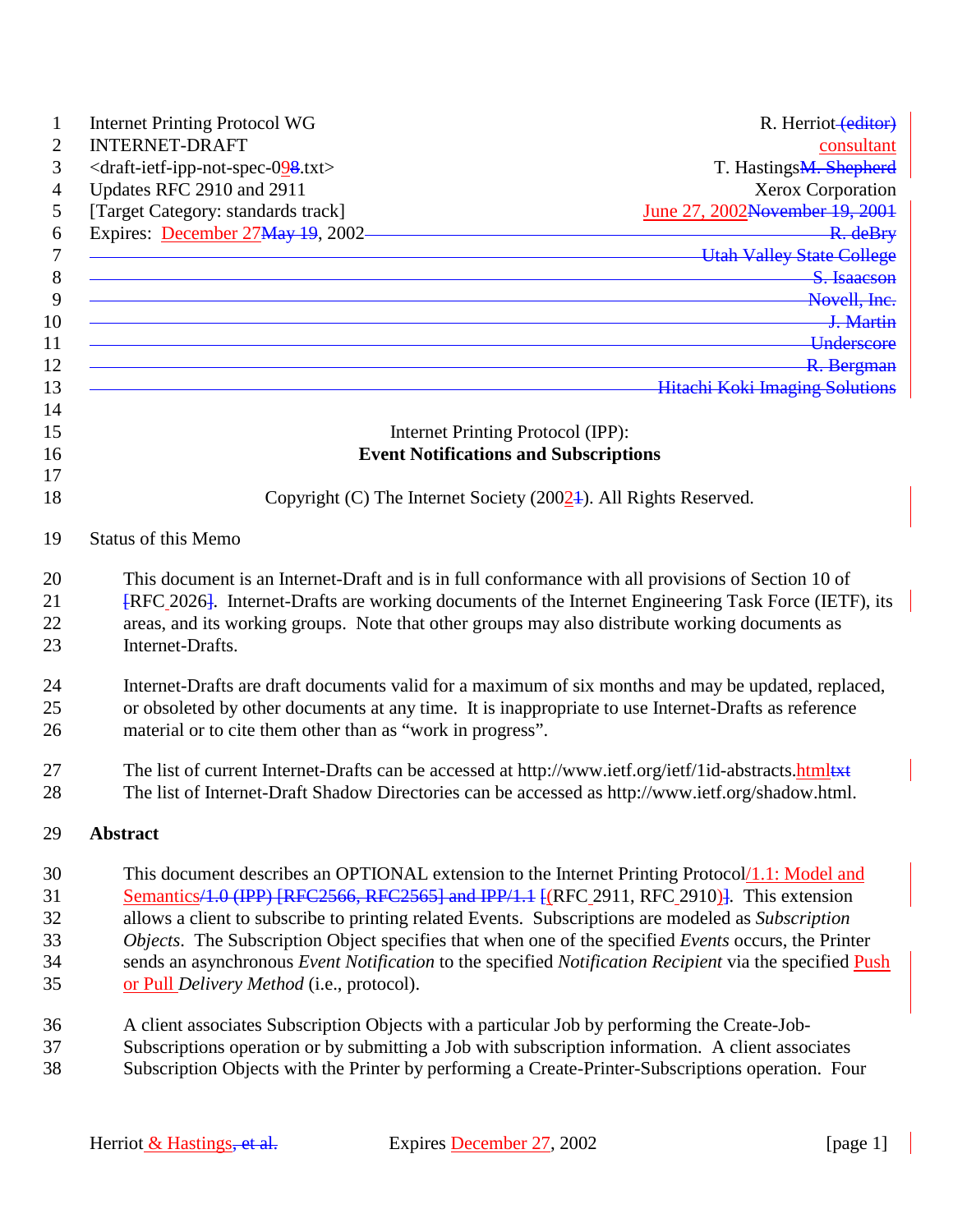- 39 other operations are defined for Subscription Objects: Get-Subscriptions-Attributes, Get-Subscriptions,
- 40 Renew-Subscription, and Cancel-Subscription.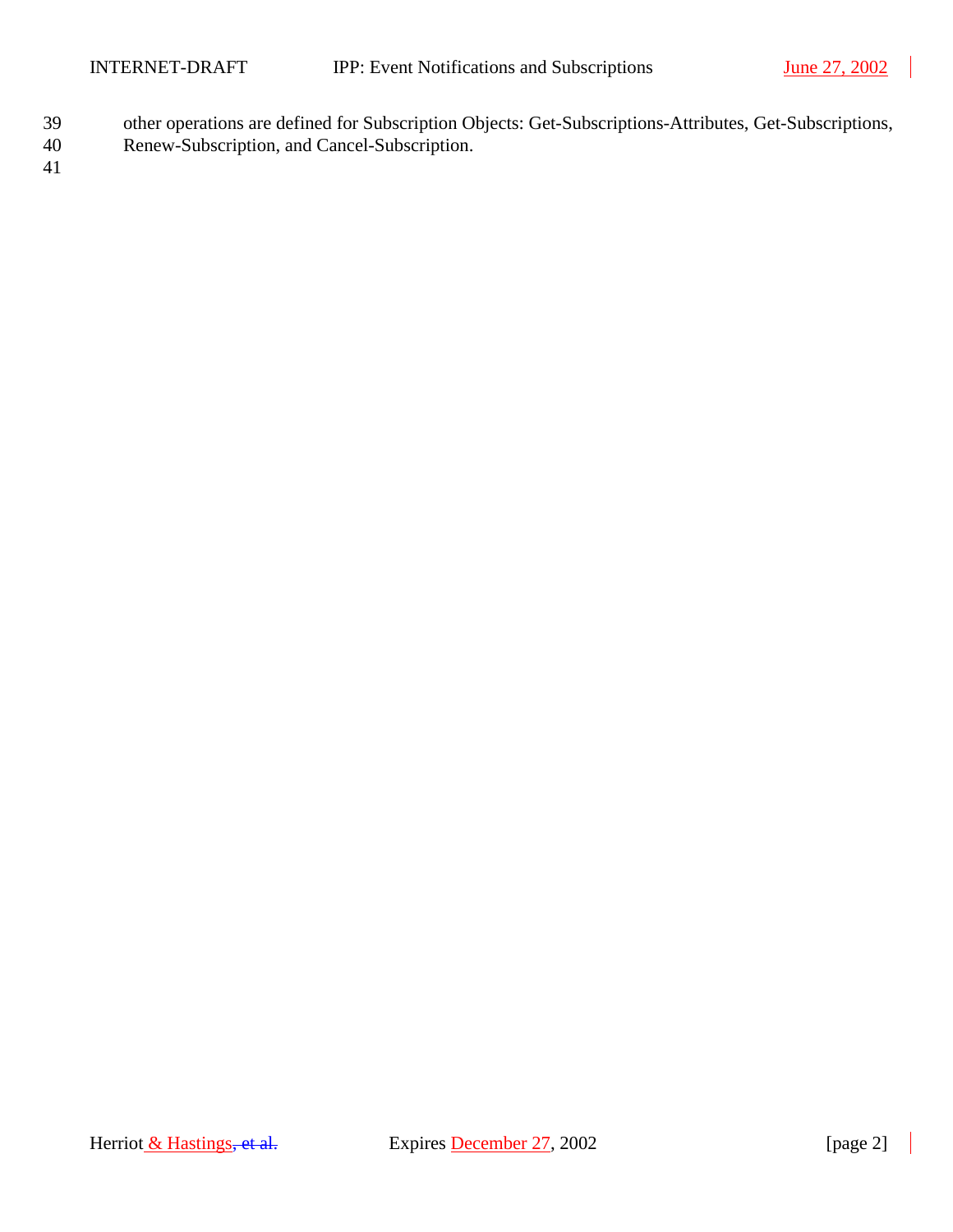$\overline{\phantom{a}}$ 

#### 41 **Table of Contents**

| 42 |  |
|----|--|
| 43 |  |
| 44 |  |
| 45 |  |
| 46 |  |
| 47 |  |
| 48 |  |
| 49 |  |
| 50 |  |
| 51 |  |
| 52 |  |
| 53 |  |
| 54 |  |
| 55 |  |
| 56 |  |
| 57 |  |
| 58 |  |
| 59 |  |
| 60 |  |
| 61 |  |
| 62 |  |
| 63 |  |
| 64 |  |
| 65 |  |
| 66 |  |
| 67 |  |
| 68 |  |
| 69 |  |
| 70 |  |
| 71 |  |
| 72 |  |
| 73 |  |
| 74 |  |
| 75 |  |
| 76 |  |
| 77 |  |
| 78 |  |
| 79 |  |
| 80 |  |

 $\blacksquare$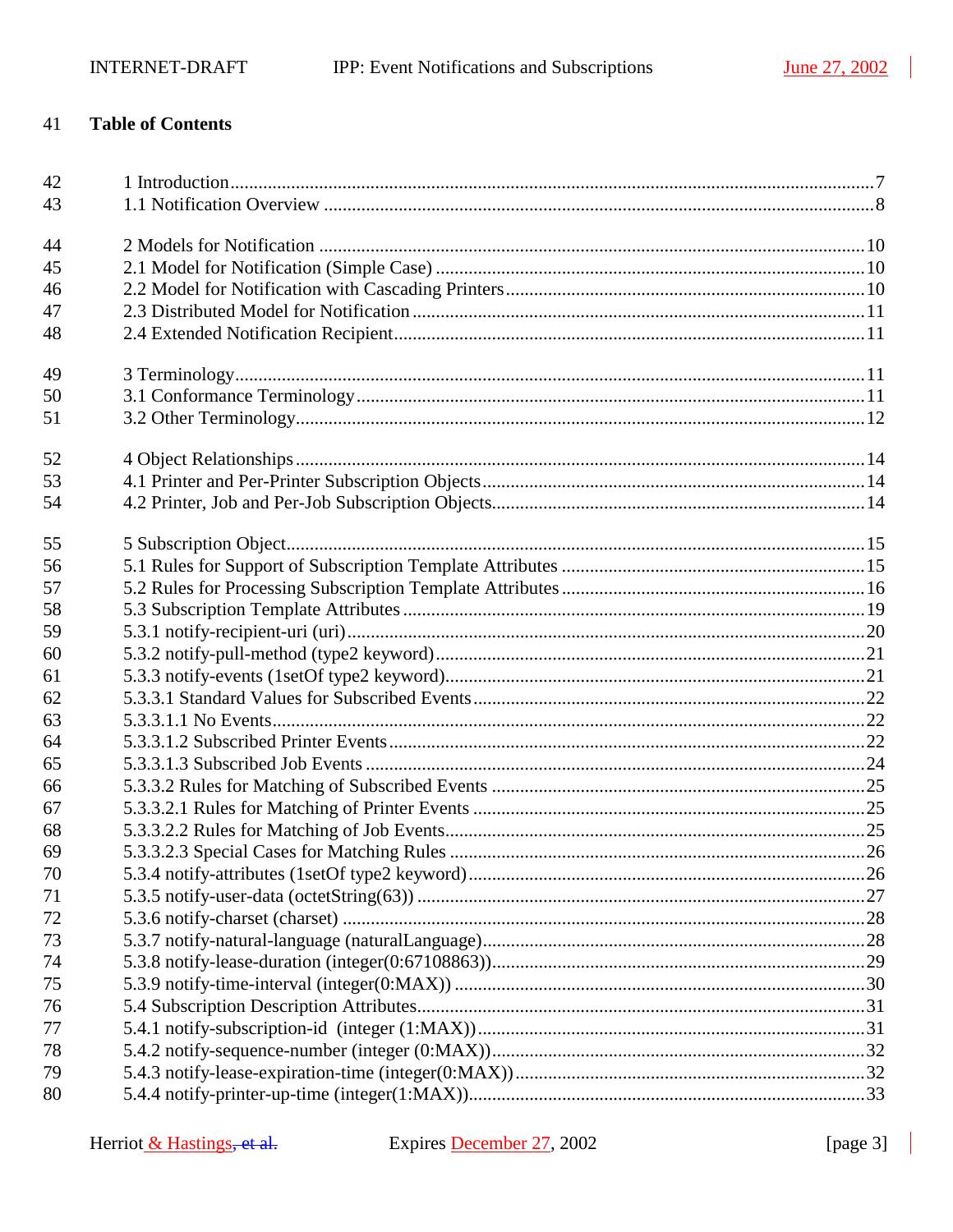| 81  |  |
|-----|--|
| 82  |  |
| 83  |  |
| 84  |  |
| 85  |  |
| 86  |  |
| 87  |  |
| 88  |  |
| 89  |  |
| 90  |  |
| 91  |  |
| 92  |  |
| 93  |  |
| 94  |  |
| 95  |  |
| 96  |  |
| 97  |  |
| 98  |  |
| 99  |  |
| 100 |  |
| 101 |  |
| 102 |  |
| 103 |  |
| 104 |  |
| 105 |  |
| 106 |  |
| 107 |  |
| 108 |  |
| 109 |  |
| 110 |  |
| 111 |  |
| 112 |  |
| 113 |  |
| 114 |  |
| 115 |  |
| 116 |  |
| 117 |  |
| 118 |  |
| 119 |  |
| 120 |  |
|     |  |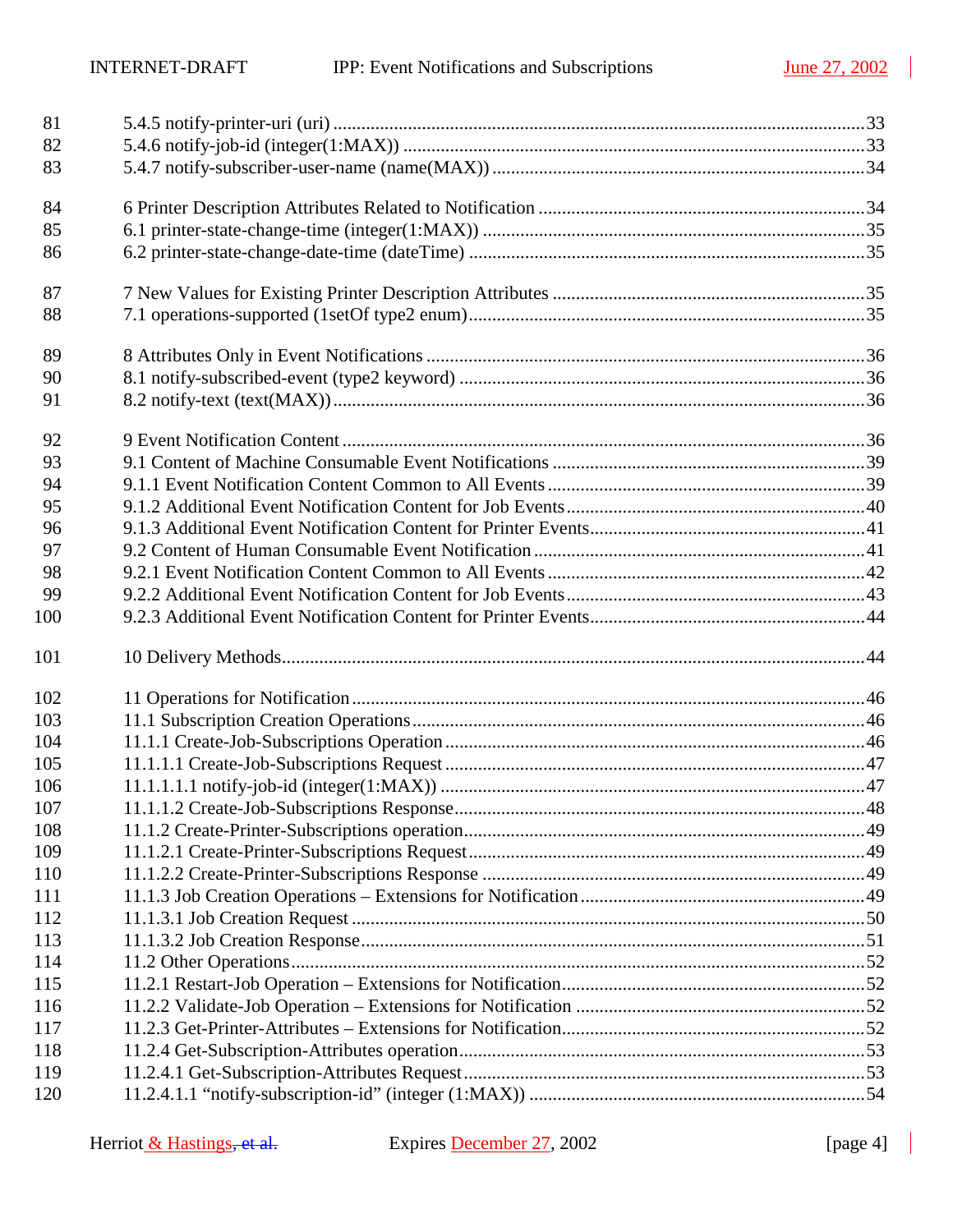| 121 |  |
|-----|--|
| 122 |  |
| 123 |  |
| 124 |  |
| 125 |  |
| 126 |  |
| 127 |  |
| 128 |  |
| 129 |  |
| 130 |  |
| 131 |  |
| 132 |  |
| 133 |  |
| 134 |  |
| 135 |  |
| 136 |  |
| 137 |  |
| 138 |  |
| 139 |  |
| 140 |  |
| 141 |  |
| 142 |  |
| 143 |  |
| 144 |  |
| 145 |  |
| 146 |  |
| 147 |  |
| 148 |  |
| 149 |  |
| 150 |  |
| 151 |  |
| 152 |  |
| 153 |  |
| 154 |  |
| 155 |  |
| 156 |  |
| 157 |  |
| 158 |  |

 $\blacksquare$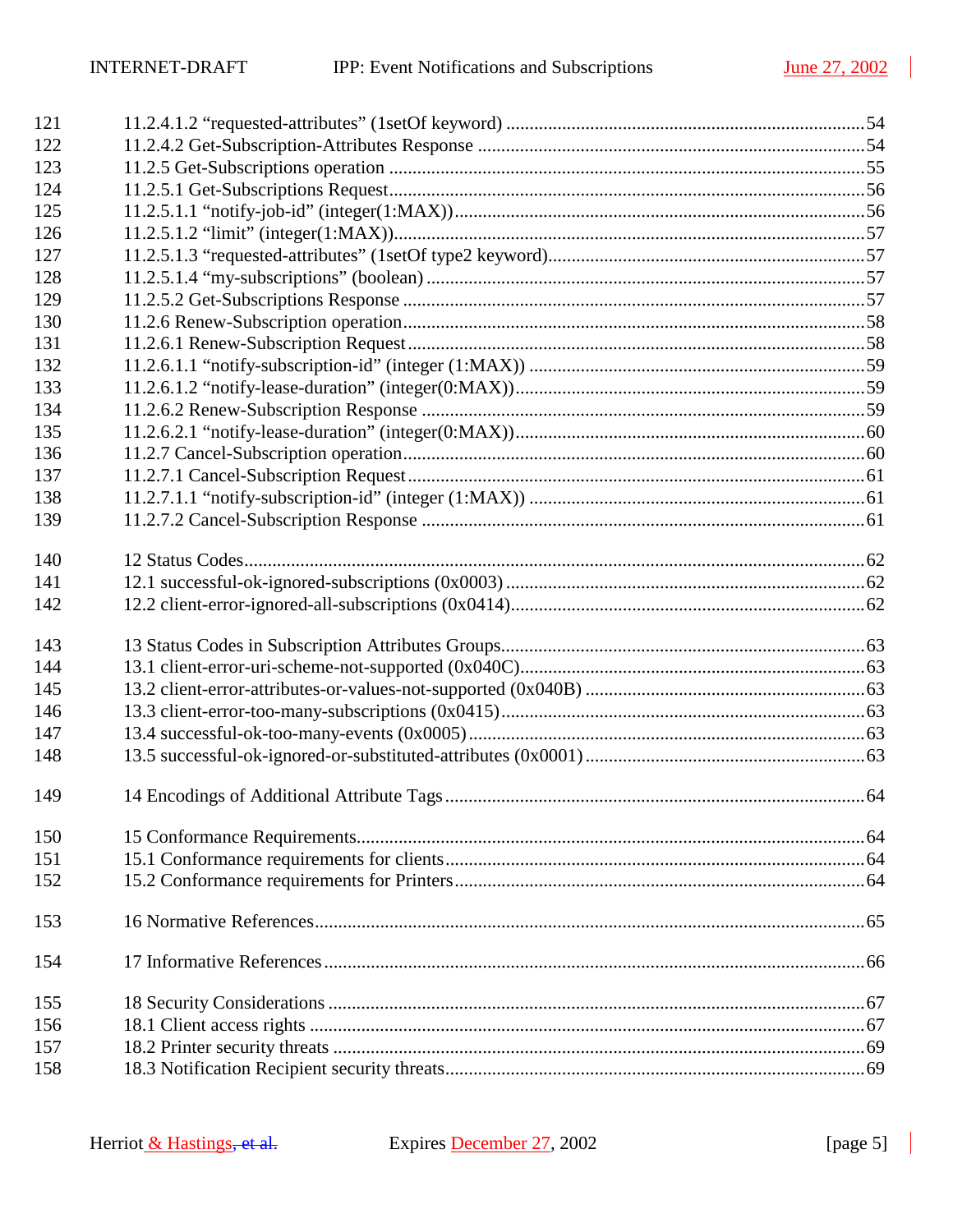| 194 | <b>Tables</b> |                                                                                                       |  |
|-----|---------------|-------------------------------------------------------------------------------------------------------|--|
| 193 |               |                                                                                                       |  |
| 192 | Н.            |                                                                                                       |  |
| 191 | G.            |                                                                                                       |  |
| 190 | F.            |                                                                                                       |  |
| 189 | E.3           |                                                                                                       |  |
| 188 | E.2           |                                                                                                       |  |
| 187 | E.1           |                                                                                                       |  |
| 186 | Е.            |                                                                                                       |  |
| 185 | D.            |                                                                                                       |  |
| 184 |               |                                                                                                       |  |
| 183 | B.            |                                                                                                       |  |
| 182 |               |                                                                                                       |  |
| 181 |               |                                                                                                       |  |
| 180 |               |                                                                                                       |  |
| 179 |               |                                                                                                       |  |
| 178 |               |                                                                                                       |  |
| 177 |               |                                                                                                       |  |
| 176 |               |                                                                                                       |  |
| 175 |               |                                                                                                       |  |
| 174 |               |                                                                                                       |  |
| 173 |               |                                                                                                       |  |
| 172 |               |                                                                                                       |  |
| 171 |               |                                                                                                       |  |
| 170 |               |                                                                                                       |  |
| 169 |               |                                                                                                       |  |
| 168 |               |                                                                                                       |  |
| 167 |               | 19.7.1 Requirements for Registration of Event Notification Delivery Methods 73                        |  |
| 166 |               |                                                                                                       |  |
| 165 |               |                                                                                                       |  |
| 164 |               |                                                                                                       |  |
| 163 |               |                                                                                                       |  |
| 162 |               |                                                                                                       |  |
| 161 |               | 19.2 Additional Enum Attribute Value Registrations for the "operations-supported" Printer Attribute71 |  |
| 160 |               |                                                                                                       |  |
| 159 |               |                                                                                                       |  |

 $\mathbb{R}$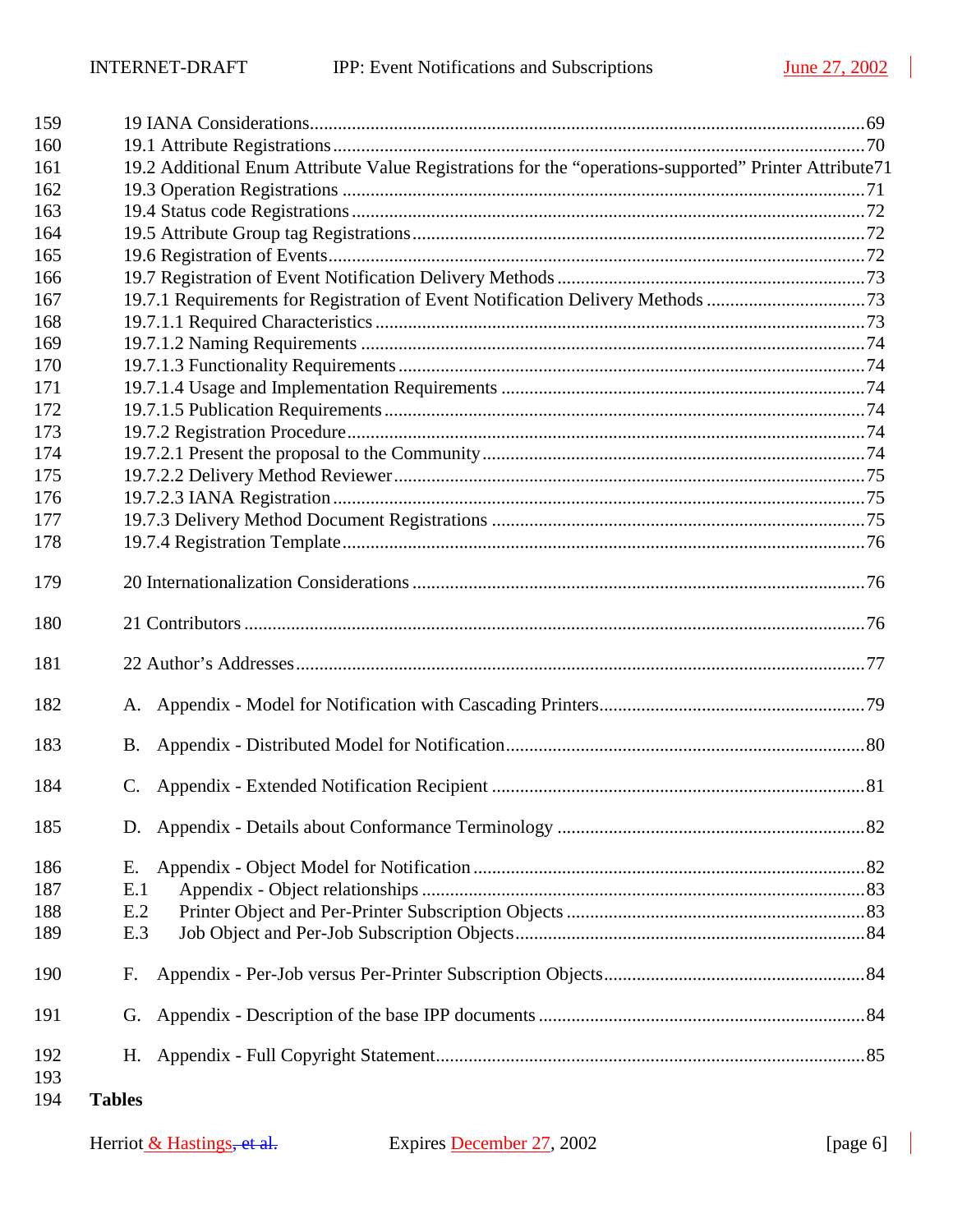<span id="page-6-0"></span>

| 195 |                                                                                          |  |
|-----|------------------------------------------------------------------------------------------|--|
| 196 |                                                                                          |  |
| 197 |                                                                                          |  |
| 198 |                                                                                          |  |
| 199 |                                                                                          |  |
| 200 |                                                                                          |  |
| 201 | Table 7 – Combinations of Events and Subscribed Events for "job-impressions-completed"41 |  |
| 202 |                                                                                          |  |
| 203 |                                                                                          |  |
| 204 |                                                                                          |  |
| 205 |                                                                                          |  |
| 206 |                                                                                          |  |
| 207 |                                                                                          |  |
| 208 |                                                                                          |  |
| 209 |                                                                                          |  |
| 210 |                                                                                          |  |
| 211 |                                                                                          |  |
| 212 | <b>Figures</b>                                                                           |  |
| 213 |                                                                                          |  |
| 214 |                                                                                          |  |
| 215 |                                                                                          |  |
| 216 |                                                                                          |  |

[Figure 5 – Object Model for Notification .............................................................................................83](#page-82-0)  

# **1 Introduction**

| 220 | This IPP notification specification is an OPTIONAL extension to Internet Printing Protocol/1.1: Model  |
|-----|--------------------------------------------------------------------------------------------------------|
| 221 | and Semantics/4.0 (IPP) [RFC2566, RFC2565] and IPP/1.1 [RFC2911, RFC2910]. See Appendix G              |
| 222 | for a description of the base IPP documents. This document in combination with the following           |
| 223 | documents is intended to meet the most important notification requirements described in [ipp-not-req]: |

| 224    | Internet Printing Protocol (IPP): "Job Progress Attributes" [ipp-prog]                                                            |
|--------|-----------------------------------------------------------------------------------------------------------------------------------|
| 225    | Internet Printing Protocol (IPP): "The 'ippget' Delivery Method for Event Notifications" [ipp-                                    |
| 226    | get-method                                                                                                                        |
| 227    | One or more Delivery Method Documents registered with IANA (see section 10).                                                      |
| 228    |                                                                                                                                   |
| 229    | This specification REQUIRES that clients and Printers support the 'ippget' Pull Delivery Method [ipp-                             |
| 230    | get-method]. Conforming client and Printer implementations MAY support additional Push or Pull                                    |
| 231    | Delivery Methods as well. Note: this document does not define any Delivery Methods itself, but it                                 |
| 232    | does define the rules for conformance for Delivery Method Documents. Delivery Method Documents                                    |
| 233    | are in preparation (see section 10) and will be registered their registration with IANA (see section                              |
| 234    | $19.7.3$ ).                                                                                                                       |
| $\cap$ | $\mathbf{D}$ . $\mathbf{A}$ and $\mathbf{E}$ and $\mathbf{E}$ and $\mathbf{C}$ and $\mathbf{A}$ and $\mathbf{A}$ and $\mathbf{E}$ |

235 Refer to the Table of Contents for the layout of this document.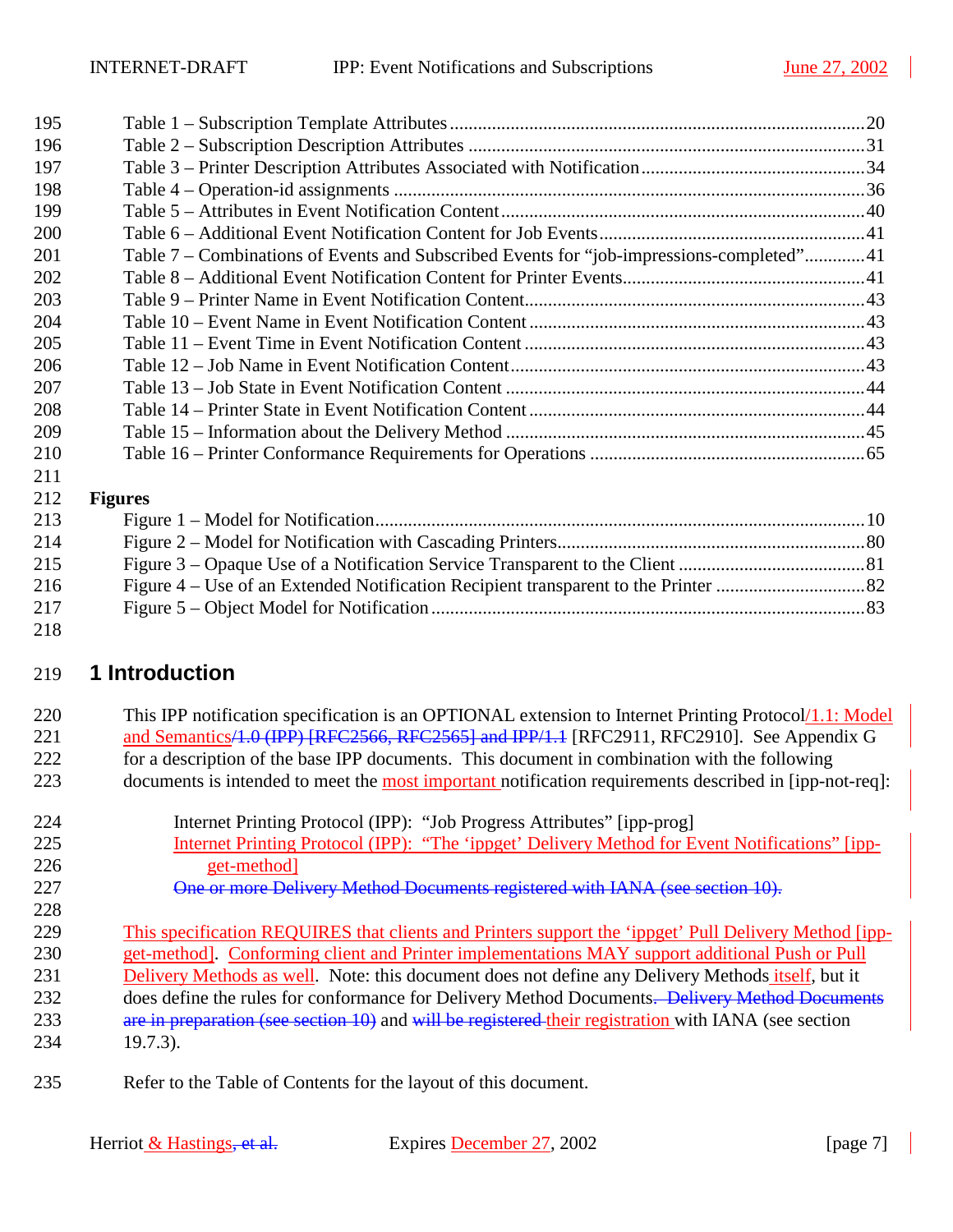#### <span id="page-7-0"></span>236 **1.1 Notification Overview**

237 This document defines operations that a client can perform in order to create *Subscription Objects* in a 238 Printer and carry out other operations on them. A Subscription Object represents a Subscription 239 abstraction. The Subscription Object specifies that when one of the specified *Events* occurs, the Printer 240 sends an asynchronous *Event Notification* to the specified *Notification Recipient* via the specified 241 *Delivery Method* (i.e., protocol).

242 When a client (called a *Subscribing Client*) performs an operation that creates a Subscription Object, 243 the operation contains one or more *Subscription Template Attributes Group*s. Each such group holds 244 information used by the Printer to initialize a newly created Subscription Object. The Printer creates 245 one Subscription Object for each Subscription Template Attributes Group in the operation. This group 246 is like the Job Template Attributes group defined in [RFC2911]. The following is an example of the 247 information included in a Subscription Template Attributes Group (see section [5](#page-14-0) for details on the 248 Subscription Object attributes):

- 249 1. The names of Subscribed Events that are of interest to the Notification Recipient.
- 250 2. The address (URL) of one Notification Recipient for a Push Delivery Method or the method for 251 a Pull Delivery Method.
- 252 3. The Delivery Method (i.e., the protocol) which the Printer uses to send the Event Notification.
- 253 4. Some opaque data that the Printer sends to the Notification Recipient in the Event Notification. 254 The Notification Recipient might use this opaque data as a forwarding address for the Event 255 Notification.
- 256 5. The charset to use in text fields within an Event Notification
- 257 6. The natural language to use in the text fields of the Event Notification
- 258 7. The requested lease time in seconds for the Subscription Object

259 An operation that creates a Subscription Object is called a *Subscription Creation Operation*. These 260 operations include the following operations (see section [11.1 f](#page-45-0)or further details):

261 - **Job Creation operation**: When a client performs such an operation (Print-Job, Print-URI, 262 and Create-Job), a client can include zero or more Subscription Template Attributes Groups in 263 the request. The Printer creates one Subscription Object for each Subscription Template 264 Attributes Group in the request, and the Printer associates each such Subscription Object with 265 the newly created Job. This document extends these operations' definitions in [RFC2911] by 266 adding Subscription Template Attributes Groups in the request and Subscription Attributes 267 Groups in the response.

268 - **Create-Job-Subscriptions operation:** A client can include one or more Subscription 269 Template Attributes Groups in the request. The Printer creates one Subscription Object for 270 each Subscription Template Attributes Group and associates each with the job that is the 271 target of this operation.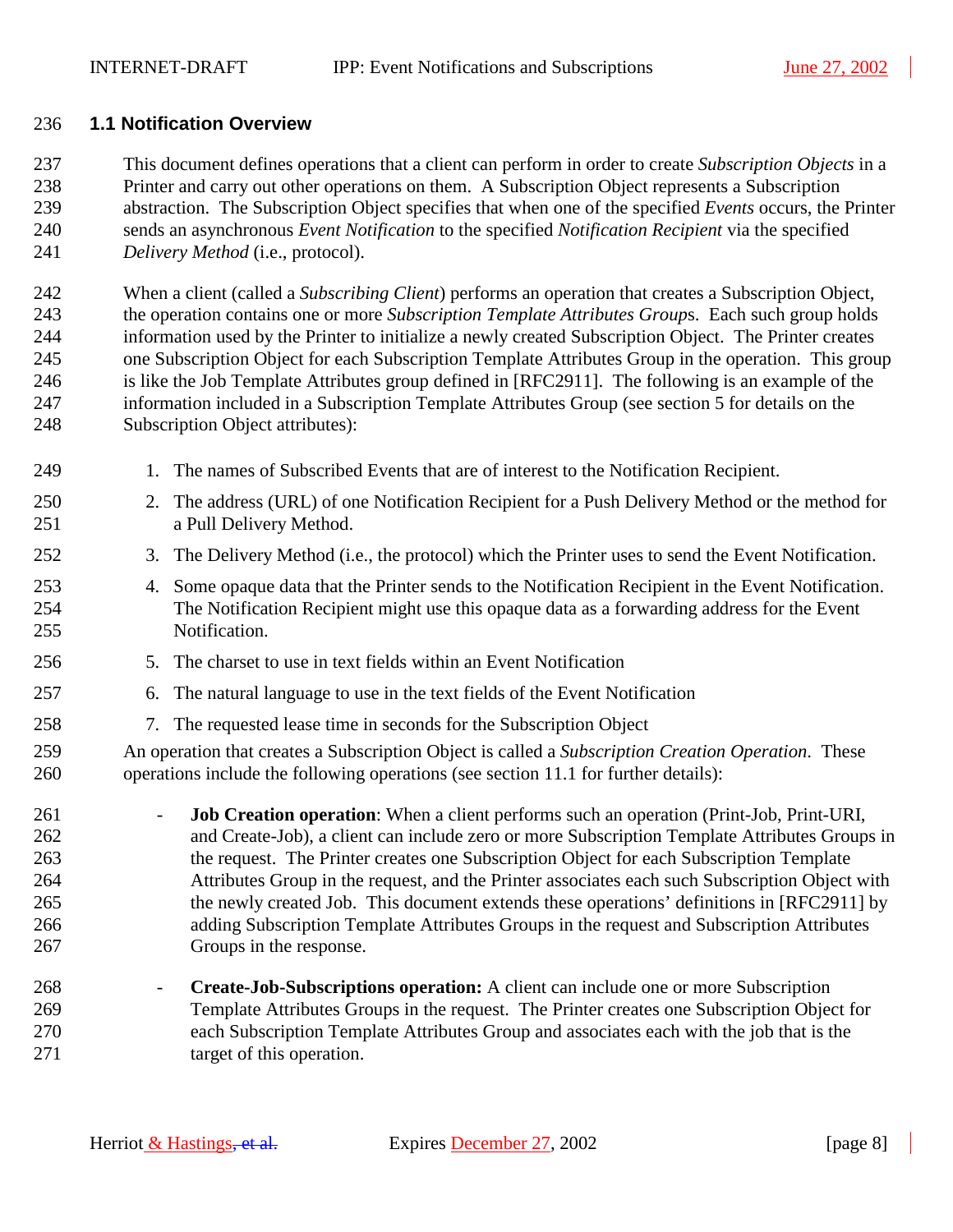272 - **Create-Printer-Subscriptions operation:** A client can include one or more Subscription 273 Template Attributes Groups in the request. The Printer creates one Subscription Object for 274 each Subscription Template Attributes Group and associates each with the Printer that is the 275 target of this operation. 276 For each of the above operations: 277 **a Except** - the Printer associates a Subscription Object with the Printer or a specific Job. When a 278 Subscription Object is associated with a Job Object, it is called a *Per-Job Subscription Object*. 279 When a Subscription Object is associated with a Printer Object, it is called a *Per-Printer*  280 *Subscription Object*. 281 - the response contains one Subscription Attributes Group for each Subscription Template 282 Attributes Group in the request and in the same order. When the Printer successfully creates a 283 Subscription Object, its corresponding Subscription Attributes Group contains the "notify-284 subscription-id" attribute. This attribute uniquely identifies the Subscription Object and is 285 analogous to a "job-id" for a Job object. Some operations described below use the "notify-286 subscription-id" to identify the target Subscription Object. 287 This document defines the following additional operations (see section [11.2 f](#page-51-0)or further details): 288 **- Restart-Job operation:** When a client performs the Restart-Job operation [RFC2911], the 289 Printer re-uses the same Job and its Subscription Objects. 290 - **Validate-Job operation:** When a client performs this operation, a client can include zero or 291 more Subscription Template Attributes Groups in the request. The Printer determines if it 292 could create one Subscription Object for each Subscription Template Attributes Group in the 293 request. This document extends this operation's definition in [RFC2911] by adding 294 Subscription Template Attributes Groups in the request and Subscription Attributes Groups in 295 the response. 296 - **Get-Subscription-Attributes operation:** This operation allows a client to obtain the 297 specified attributes of a target Subscription Object. 298 - **Get-Subscriptions operation:** This operation allows a client to obtain the specified attributes 299 of all Subscription Objects associated with the Printer or a specified Job. 300 - **Renew-Subscription operation:** This operation renews the lease on the target Per-Printer 301 Subscription Object before it expires. A newly created Per-Printer Subscription Object 302 receives an initial lease. It is the duty of the client to use this operation frequently enough to 303 preserve a Per-Printer Subscription Object. The Printer deletes a Per-Printer Subscription 304 Object when its lease expires. A Per-Job Subscription Object last exactly as long as its 305 associated Job Object and thus doesn't have a lease. 306 - **Cancel-Subscription operation:** This operation (1) cancels the lease on the specified Per-307 Printer Subscription Object and thereby deletes the Per-Printer Subscription Object or (2) 308 deletes the Per-Job Subscription Object.

| Herriot $&$ Hastings, et al. | Expires December 27, 2002 | [page 9] |
|------------------------------|---------------------------|----------|
|------------------------------|---------------------------|----------|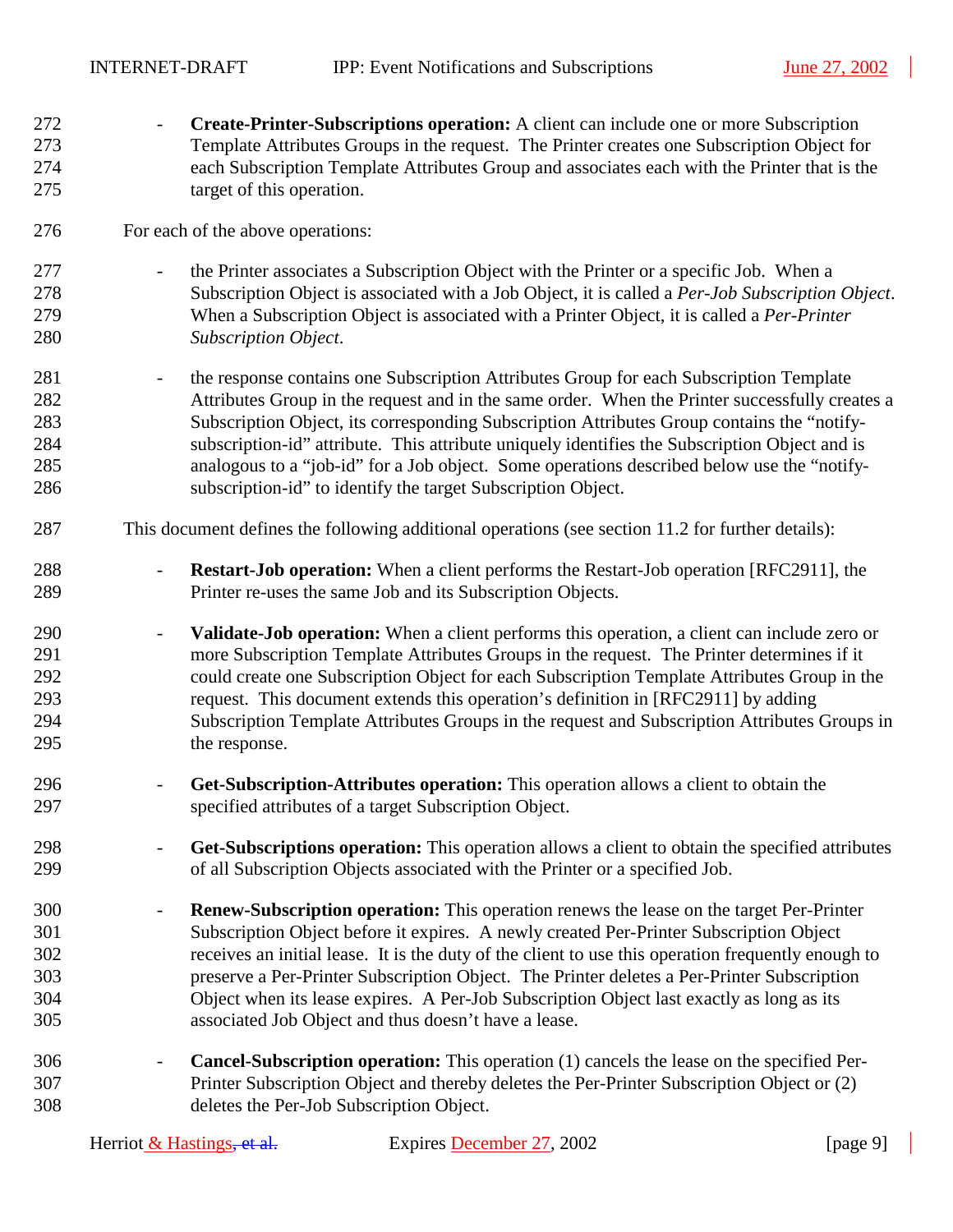<span id="page-9-0"></span>309 When an Event occurs, the Printer finds all Subscription Objects listening for the Event (see section [9](#page-35-0)  310 for details on finding such Subscription Objects). For each such Subscription Object, the Printer:

- 311 a) generates an Event Notification with information specified in section [9,](#page-35-0) AND
- 312 b) either:
- 313 i) If the Delivery Method is a Push Delivery Method as indicated by the presence of the 314 Subscription Object's "notify-recipient-uri" attribute, delivers the Event Notification 315 using the Delivery Method and target address identified in the Subscription Object's 316 "notify-recipient-uri" attribute, OR
- 317 ii) If the Delivery Method is a Pull Delivery Method as indicated by the presence of the 318 Subscription Object's "notify-pull-method" attribute, saves Event Notification for a time 319 period called the Event Life defined by the Delivery Method, i.e., the Notification 320 Recipient is expected to fetch the Event Notifications.

## 321 **2 Models for Notification**

#### 322 **2.1 Model for Notification (Simple Case)**

323 As part of a Subscription Creation Operation, an IPP Printer (i.e., located in an output device or a 324 server) creates one or more Subscription Objects. In a Subscription Creation Operation, the client 325 specifies the Notification Recipient to which the Printer is to deliver Event Notifications. A 326 Notification Recipient can be the Subscribing Client or a third party.

327 Figure 1 shows the Notification model for a simple Client-Printer relationship.

| 329 | embedded printer:                               |                         |
|-----|-------------------------------------------------|-------------------------|
| 330 |                                                 | output device or server |
| 331 | PDA, desktop, or server                         |                         |
| 332 |                                                 | ###########             |
| 333 | client  -----Subscription ---------># Printer # |                         |
| 334 | +--------+ Creation Operation                   | # Object #              |
| 335 |                                                 |                         |
| 336 | $ $ Notification $ $                            |                         |
| 337 | Recipient  <----IPP Event Notifications----+    |                         |
| 338 | (Job and/or Printer Events)                     |                         |

328

#### 339 **Figure 1 – Model for Notification**

#### 340 **2.2 Model for Notification with Cascading Printers**

341 With this model, there is an intervening Print server between the human user and the Printer in the 342 output device. If the Printer in the output device generates an Event, the system can be configured to 343 send Event Notification either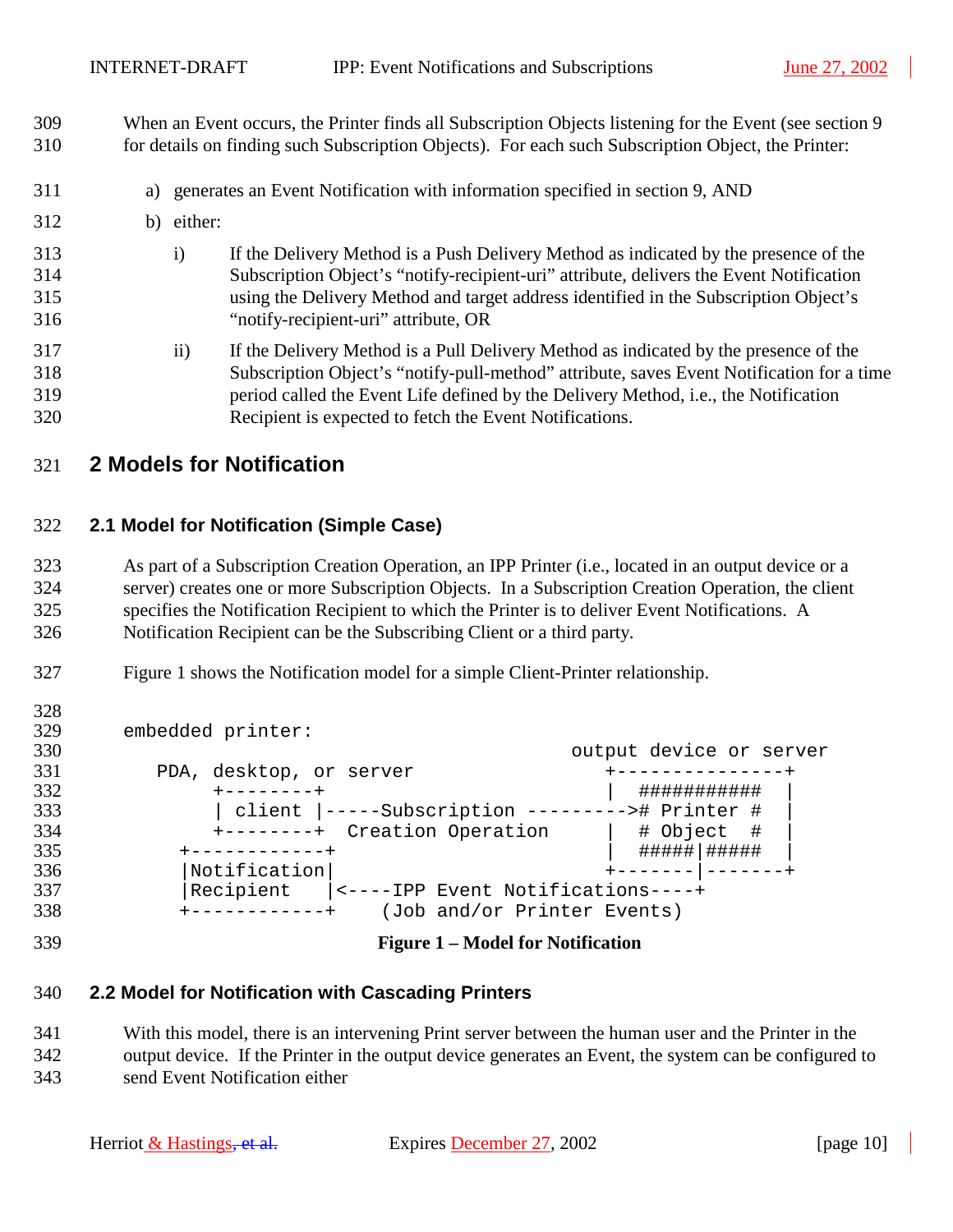- <span id="page-10-0"></span>344 - directly to the Notification Recipient specified by the Subscribing Client or
- 345 via the Print Server to the Notification Recipient specified by the Subscribing Client.
- 346 See Appendix [A](#page-78-0) for more details.

#### 347 **2.3 Distributed Model for Notification**

348 The preceding sections ([2.1](#page-9-0) and [2.2\)](#page-9-0) assume that the Notification software resides in the same device 349 or Server box as the rest of the Printer software. In many implementations, the assumption is correct. 350 However, the Notification model also permits a distributed implementation.

- 351 For example, the software that supports both Subscription Creation Operations and sending of Event 352 Notifications could be on hardware that is separate from the output device. To make this work, there 353 must be a symbiotic relationship between the output device software and the remote Notification 354 software. Without the remote Notification software, the output device software is not a complete 355 Printer.
- 356 The term "Printer" in this document includes the software on the output device or server box as well as 357 Notification software that is local to or remote from the output device.
- 358 Appendix [B](#page-79-0) describes this example in detail.

#### 359 **2.4 Extended Notification Recipient**

- 360 The model allows for an extended Notification Recipient that is itself a Notification service that
- 361 forwards each Event Notification to another recipient. The client contacts this Notification Recipient
- 362 to arrange for forwarding by means outside the scope of this document. The Printer need not be aware
- 363 that the Notification Recipient forwards Event Notifications.
- 364 Appendix [C](#page-80-0) describes this example in detail.

## 365 **3 Terminology**

366 This section defines terminology used throughout this document. Other terminology is defined in 367 [RFC2911].

## 368 **3.1 Conformance Terminology**

- 369 Capitalized terms, such as **MUST, MUST NOT, REQUIRED, SHOULD, SHOULD NOT, MAY,**  370 **NEED NOT,** and **OPTIONAL**, have special meaning relating to conformance as defined in RFC 2119 371 [RFC2119] and [RFC2911] section 12.1. If an implementation supports the extension defined in this
- 372 document, then these terms apply; otherwise, they do not. These terms define conformance to *this*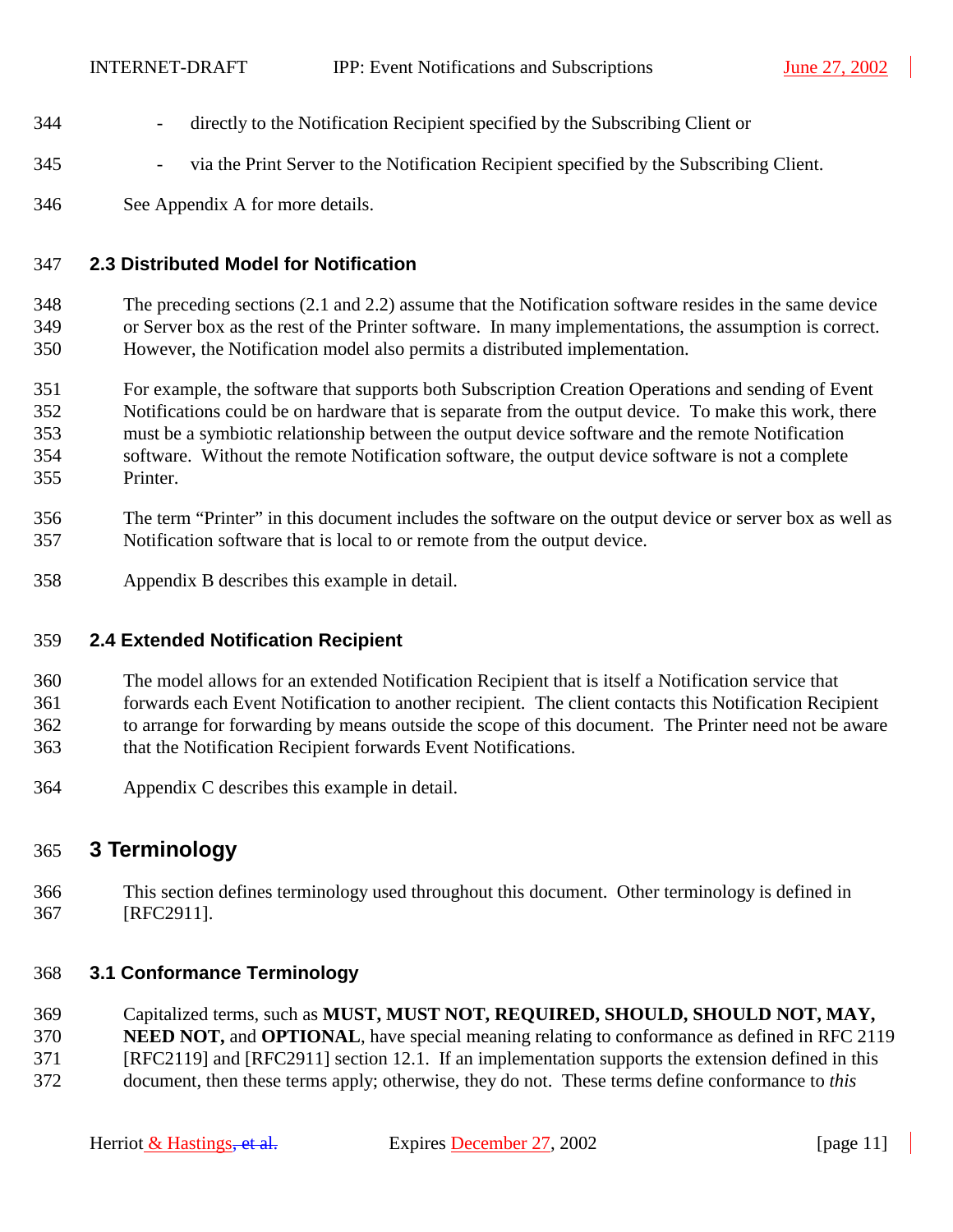- <span id="page-11-0"></span>373 *document only*; they do not affect conformance to other documents, unless explicitly stated otherwise. 374 See Appendix [D](#page-81-0) for complete details.
- 375 Note: a feature that is OPTIONAL in this document becomes REQUIRED if the Printer implements a 376 Delivery Method that REQUIRES the feature.
- 377 **READ-ONLY** an adjective used in an attribute definition to indicate that an IPP Printer MUST NOT 378 allow the attribute's value to be modified with the Set-Job-Attributes or Set-Printer-Attributes 379 operations (see [ipp-set]). Note: there is no Set-Subscription operation so this term is not used for 380 Subscription object attributes.

#### 381 **3.2 Other Terminology**

- 382 This document uses the same terminology as [RFC2911], such as "client", "Printer", "attribute", 383 "attribute value", "keyword", "operation", "request", "response", and "support". In addition, the 384 following terms are defined for use in this document and the Delivery Method Documents:
- 385 **Administrator** A human user who establishes policy for and configures the print system.
- 386 **Operator** A human user who carries out the policy established by the Administrator and controls the 387 day to day running of the print system.
- 388 **IPP Client (or client)** The software component (PDA, desktop, or server) that performs an IPP 389 operation directed at an IPP Printer (located in a server or output device).
- 390 **Job Creation operation** One of the operations that creates a Job object: Print-Job, Print-URI and 391 Create-Job. The Restart-Job operation [RFC2911] is not considered a Job Creation operation, 392 since the Printer re-uses the existing Job object. The Validate-Job operation is not considered a 393 Job Creation operation because no Job object is created. Therefore, when a statement also applies 394 to either the Restart-Job and/or the Validate-Job operation, they are mentioned explicitly.
- 395 **Event** some occurrence (either expected or unexpected) within the printing system of a change of 396 state, condition, or configuration of a Job or Printer object. An Event occurs only at one instant in 397 time and does not span the time the physical Event takes place. For example, jam-occurred and 398 jam-cleared are two distinct, instantaneous Events, even though the jam may last for a while.
- 399 **Event Notification** the information about an Event that the Printer sends when an Event occurs.
- 400 **Compound Event Notification** two or more Event Notifications that a Printer sends together as a 401 single entity. The Delivery Method Document specifies whether the Delivery Method supports 402 Compound Event Notifications.
- 403 **Job Event** an Event caused by some change in a particular job on the Printer, e.g., 'job-completed'.
- 404 **Printer Event** an Event caused by some change in the Printer that is not specific to a job, e.g., 405 'printer-state-changed'.

| Herriot & Hastings <del>, et al.</del> | Expires December 27, 2002 | [ $page 12$ ] |
|----------------------------------------|---------------------------|---------------|
|----------------------------------------|---------------------------|---------------|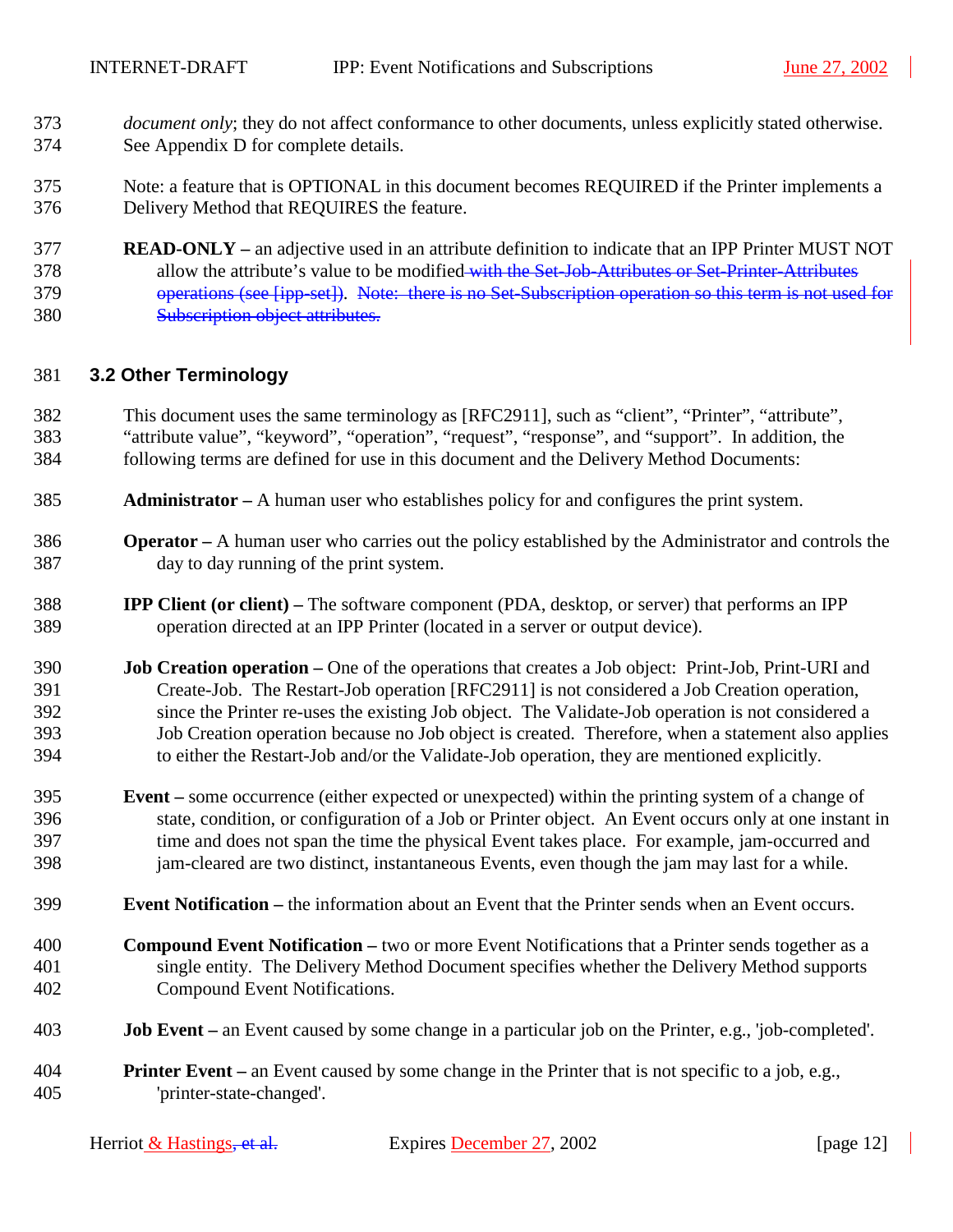$\overline{\phantom{a}}$ 

| 406 | <b>Subscribed Event</b> – an Event that the Subscribing Client expresses interest in by making it a value of |
|-----|--------------------------------------------------------------------------------------------------------------|
| 407 | the "notify-events" attribute on a Subscription Object.                                                      |
| 408 | <b>Subscribed Job Event</b> – a Subscribed Event that is a Job Event.                                        |
| 409 | <b>Subscribed Printer Event</b> $-$ a Subscribed Event that is a Printer Event.                              |
| 410 | Notification Recipient – the entity to which the Printer sends an Event Notification.                        |
| 411 | <b>Delivery Method</b> – the mechanism by which the Printer delivers the Event Notification, e.g., via email |
| 412 | or via an Event Notification Delivery Method protocol defined for delivering IPP Event                       |
| 413 | Notifications.                                                                                               |
| 414 | <b>Delivery Method Document</b> – a document, separate from this document, that defines a Delivery           |
| 415 | Method.                                                                                                      |
| 416 | <b>Push Delivery Method - The Printer sends the Event Notification shortly after an Event occurs. For</b>    |
| 417 | some Push Delivery Methods, the Notification Recipient MUST send a response; for others it                   |
| 418 | MUST NOT send a response.                                                                                    |
| 419 | Pull Delivery Method – The Printer saves Event Notifications for some event life time and expects the        |
| 420 | Notification Recipient to request Event Notifications. The Printer returns the Event Notifications           |
| 421 | in a response to such a request.                                                                             |
| 422 | <b>Event Life</b> – For a Pull Delivery Method, the length of time in seconds after an Event occurs during   |
| 423 | which the Printer will return that Event in response to a request for Event Notifications. After             |
| 424 | the Event Life expires, the Printer will no longer return an Event Notification for that Event in            |
| 425 | such a response.                                                                                             |
| 426 | Subscription Object - An object containing a set of attributes that indicate: the Notification Recipient,    |
| 427 | the Delivery Method, the Subscribed Events that cause the Printer to send an Event Notification,             |
| 428 | and the information to send in an Event Notification.                                                        |
| 429 | <b>Per-Job Subscription Object</b> – A Subscription Object that is associated with a single Job. The         |
| 430 | Create-Job-Subscriptions operation and Job Creation operations create such an object.                        |
| 431 | <b>Per-Printer Subscription Object</b> – A Subscription Object that is associated with the Printer as a      |
| 432 | whole. The Create-Printer-Subscriptions operation creates such an object.                                    |
| 433 | <b>Subscribing Client</b> – The client that creates the Subscription Object.                                 |
| 434 | <b>Subscription Creation Operation – An operation that creates a Subscription Object: Job Creation</b>       |
| 435 | operations, Create-Job-Subscriptions operation, Create-Printer-Subscriptions operation. In the               |
| 436 | context of a Job Creation operation, a Subscription Creation Operation is the part of the Job                |
| 437 | Creation operation that creates a Subscription object. The Restart-Job operation [RFC2911] is not            |
| 438 | considered a Subscription Creation Operation, since the Printer re-uses the Job's existing                   |
| 439 | Subscription Objects, rather than creating any new Subscription Objects.                                     |

 $\blacksquare$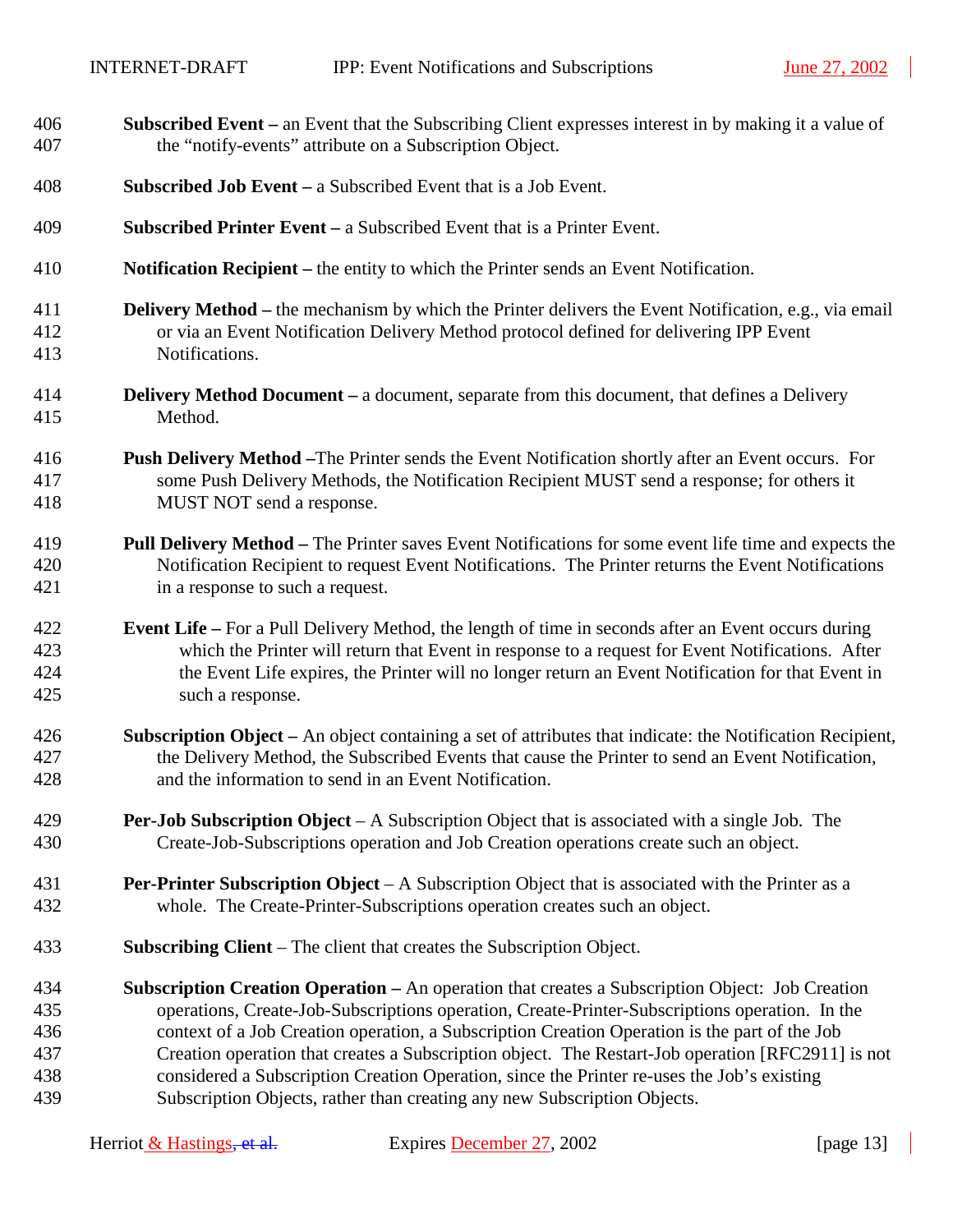<span id="page-13-0"></span>

| 440 |  | <b>Subscription Creation Request</b> – The request portion of a Subscription Creation Operation. |
|-----|--|--------------------------------------------------------------------------------------------------|
|-----|--|--------------------------------------------------------------------------------------------------|

- 441 **Subscription Template Attributes** Subscription Object attributes that a client can supply in a 442 Subscription Creation Operation and associated Printer Object attributes that specify supported 443 and default values for the Subscription Object attributes.
- 444 **Subscription Description Attributes** Subscription Object attributes that a Printer supplies during a 445 Subscription Creation Operation.
- 446 **Subscription Template Attributes Group**  The attributes group in a request that contains 447 Subscription Object attributes that are Subscription Template Attributes.
- 448 **Subscription Attributes Group** The attributes group in a response that contains Subscription Object 449 attributes.
- 450 **Human Consumable Event Notification** localized text for human consumption only. There is no 451 standardized format and thus programs should not try to parse this text.
- 452 **Machine Consumable Event Notification** bytes for program consumption. The bytes are formatted 453 according to the Delivery Method document.
- 454 **Printer** the software that supports an output device or print server (see IPP/1.1 [RFC2911] which 455 uses the terms Printer and Printer object interchangeably). This document extends the IPP/1.1 456 Printer definition to include the software that implements Subscription Creation Operations and 457 the sending of Event Notifications, even if the software for such a Printer would be distributed 458 across a network (see section [2.3\)](#page-10-0).
- 459 **Notification –** when not in the phrases 'Event Notification' and 'Notification Recipient' the 460 concepts of this specification, i.e., Events, Subscription Objects, and Event Notifications.

## 461 **4 Object Relationships**

462 This section defines the object relationships between the Printer, Job, and Subscription Objects. It does 463 not define the implementation. For an illustration of these relationships, see Appendix [E.](#page-81-0)

#### 464 **4.1 Printer and Per-Printer Subscription Objects**

- 465 1. A Printer object can be associated with zero or more Per-Printer Subscription Objects.
- 466 2. Each Per-Printer Subscription Object is associated with exactly one Printer object.

#### 467 **4.2 Printer, Job and Per-Job Subscription Objects**

468 1. A Printer object is associated with zero or more Job objects.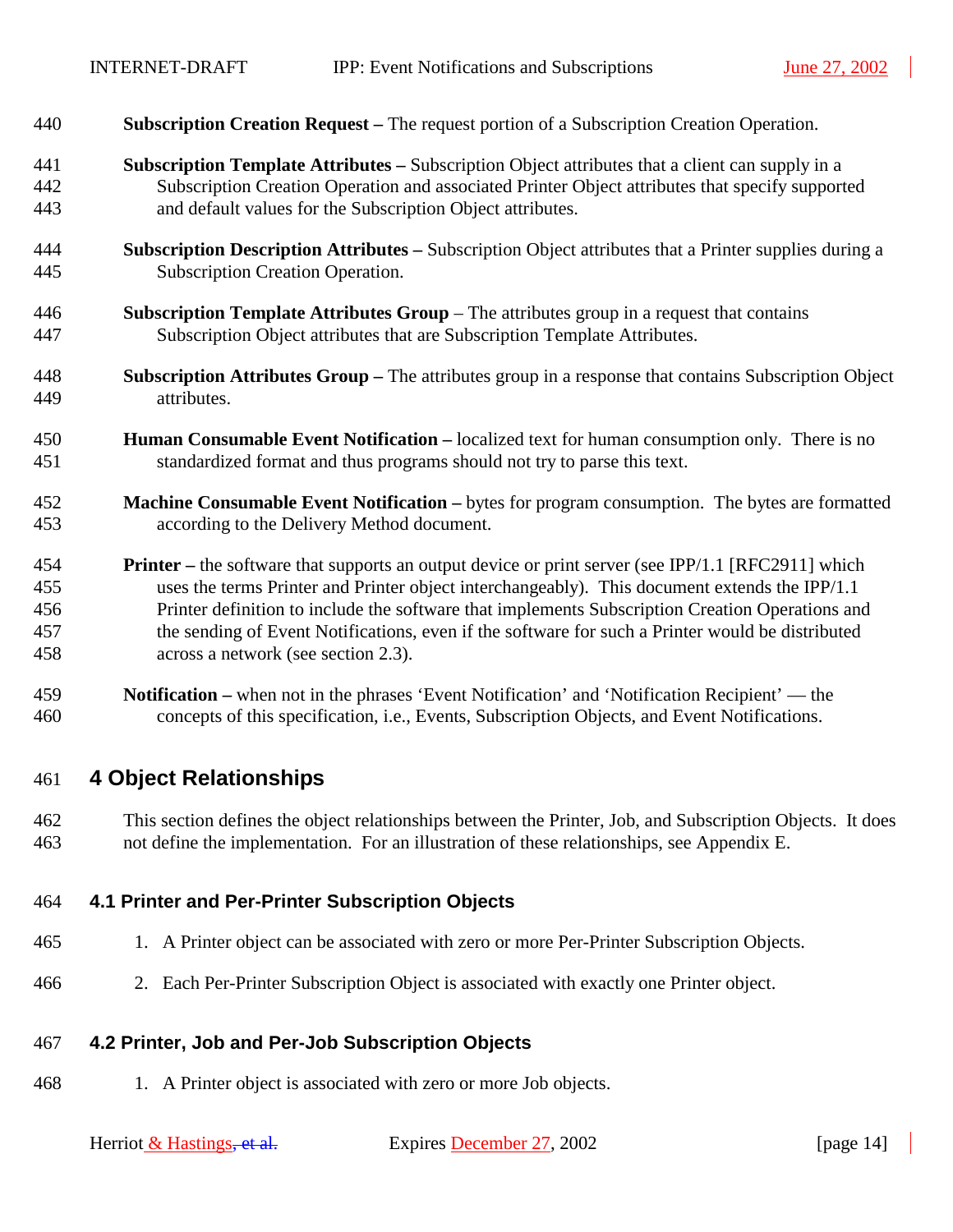- <span id="page-14-0"></span>469 2. Each Job object is associated with exactly one Printer object.
- 470 3. A Job object is associated with zero or more Per-Job Subscription Objects.
- 471 4. Each Per-Job Subscription Object is associated with exactly one Job object.

## 472 **5 Subscription Object**

473 A Subscribing Client creates a Subscription Object with a Subscription Creation Operation in order to 474 indicate its interest in certain Events. See section [11](#page-45-0) for a description of these operations. When an 475 Event occurs, the Subscription Object specifies to the Printer where to send Event Notifications, how 476 to send them and what to put in them. See section [9](#page-35-0) for details on the contents of an Event 477 Notification.

- 478 Using the IPP Job Template attributes as a model (see [RFC2911] section 4.2), the attributes of a 479 Subscription Object are divided into two categories: Subscription Template Attributes and Subscription 480 Description Attributes.
- 481 Subscription Template attributes are, in turn, like the Job Template attributes, divided into
- 482 1. Subscription Object attributes that a client can supply in a Subscription Creation Request and
- 483 2. their associated Printer Object attributes that specify supported and default values for the 484 Subscription Object attributes
- 485 The remainder of this section specifies general rules for Subscription Template Attributes and 486 describes each attribute in a Subscription Object.

#### 487 **5.1 Rules for Support of Subscription Template Attributes**

- 488 Subscription Template Attributes are fundamental to the Notification model described in this 489 specification. The client supplies these attributes in Subscription Creation Operations and the Printer 490 uses these attributes to populate a newly created Subscription Object.
- 491 Subscription Objects attributes that are Subscription Template Attributes conform to the following 492 rules:
- 493 1. Each attribute's name starts with the prefix string "notify-" and this document calls such 494 attributes "notify-xxx".
- 495 2. For each "notify-xxx" Subscription Object attribute defined in column 1 of [Table 1](#page-19-0) in section 496 [5.3,](#page-18-0) [Table 1](#page-19-0) specifies corresponding Printer attributes: "notify-xxx-default", "notify-xxx-497 supported", "yyy-supported" and "notify-max-xxx-supported" defined in column 2 of [Table 1.](#page-19-0)  498 Note "xxx" stands for the same string in each case and "yyy" stands for some other string.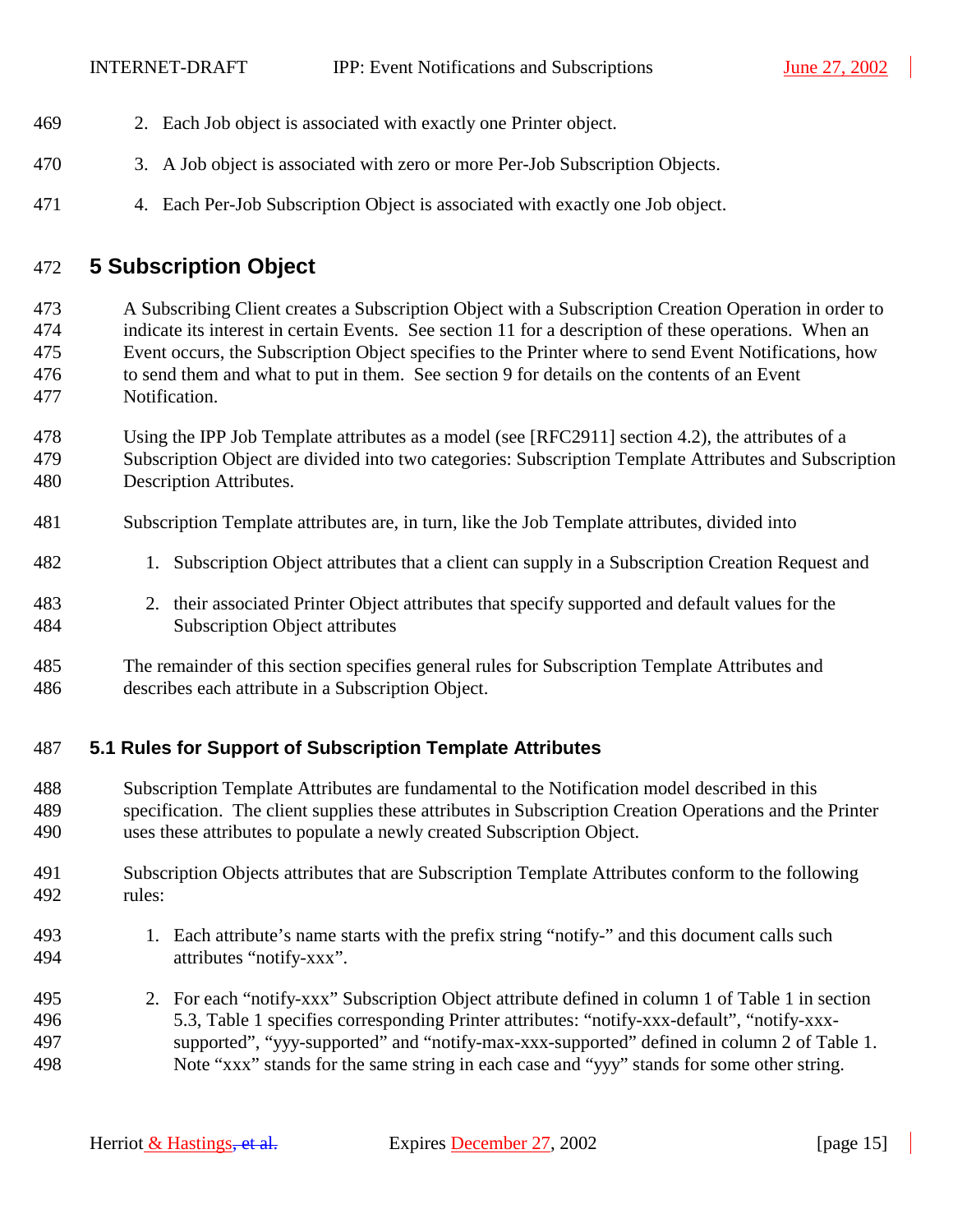- <span id="page-15-0"></span>499 3. If a Printer supports "notify-xxx" in column 1 of [Table 1,](#page-19-0) then the Printer MUST support all 500 associated attributes specified in column 2 of [Table 1.](#page-19-0) For example, [Table 1 s](#page-19-0)hows that if the 501 Printer supports "notify-events", it MUST support "notify-events-default", "notify-events-502 supported" and "notify-max-events-supported".
- 503 4. If a Printer does not support "notify-xxx" in column 1 of [Table 1,](#page-19-0) then the Printer MUST NOT 504 support any associated "notify-yyy" attributes specified in column 2 of [Table 1.](#page-19-0) For example, 505 [Table 1 s](#page-19-0)hows that if the Printer doesn't support "notify-events", it MUST NOT support "notify-506 events-default", "notify-events-supported" and "notify-max-events-supported". Note this rule 507 does not apply to attributes whose names do not start with the string "notify-" and are thus 508 defined in another object and used by other attributes.
- 509 5. Most "notify-xxx" attributes have a corresponding "yyy-supported" attribute that specifies the 510 supported values for "notify-xxx". Column 2 of [Table 1](#page-19-0) specifies the name of each "yyy-511 supported" attribute. The naming rules of IPP/1.1 (see [RFC2911]) are used when "yyy-512 supported" is "notify-xxx-supported".
- 513 6. Some "notify-xxx" attributes have a corresponding "notify-xxx-default" attribute that specifies 514 the value for "notify-xxx" if the client does not supply it. Column 2 of [Table 1](#page-19-0) specifies the 515 name of each "notify-xxx-default" attribute. The naming rules of IPP/1.1 (see [RFC2911]) are 516 used.

517 If a client wishes to present an end user with a list of supported values from which to choose, the client 518 SHOULD query the Printer for its supported value attributes. The client SHOULD also query the 519 default value attributes. If the client then limits selectable values to only those values that are 520 supported, the client can guarantee that the values supplied by the client in the create request all fall 521 within the set of supported values at the Printer. When querying the Printer, the client MAY enumerate 522 each attribute by name in the Get-Printer-Attributes Request, or the client MAY just supply the 523 'subscription-template' group name in order to get the complete set of supported attributes (both 524 supported and default attributes – see section [11.2.3\)](#page-51-0).

#### 525 **5.2 Rules for Processing Subscription Template Attributes**

- 526 This section defines a detailed set of rules that a Printer follows when it processes Subscription 527 Template Attributes in a Subscription Creation Request. These rules are similar to the rules for 528 processing Operation attributes in [RFC2911]. That is, the Printer may or may not support an attribute 529 and a client may or may not supply the attribute. Some combinations of these cases are OK. Others 530 return warnings or errors, and perhaps a list of unsupported attributes.
- 531 A Printer MUST implement the following behavior for processing Subscription Template Attributes in 532 a Subscription Creation Request:
- 533 1. If a client supplies a "notify-xxx" attribute from column 1 of [Table 1](#page-19-0) and the Printer supports it and 534 its value, the Printer MUST populate the attribute on the created Subscription Object.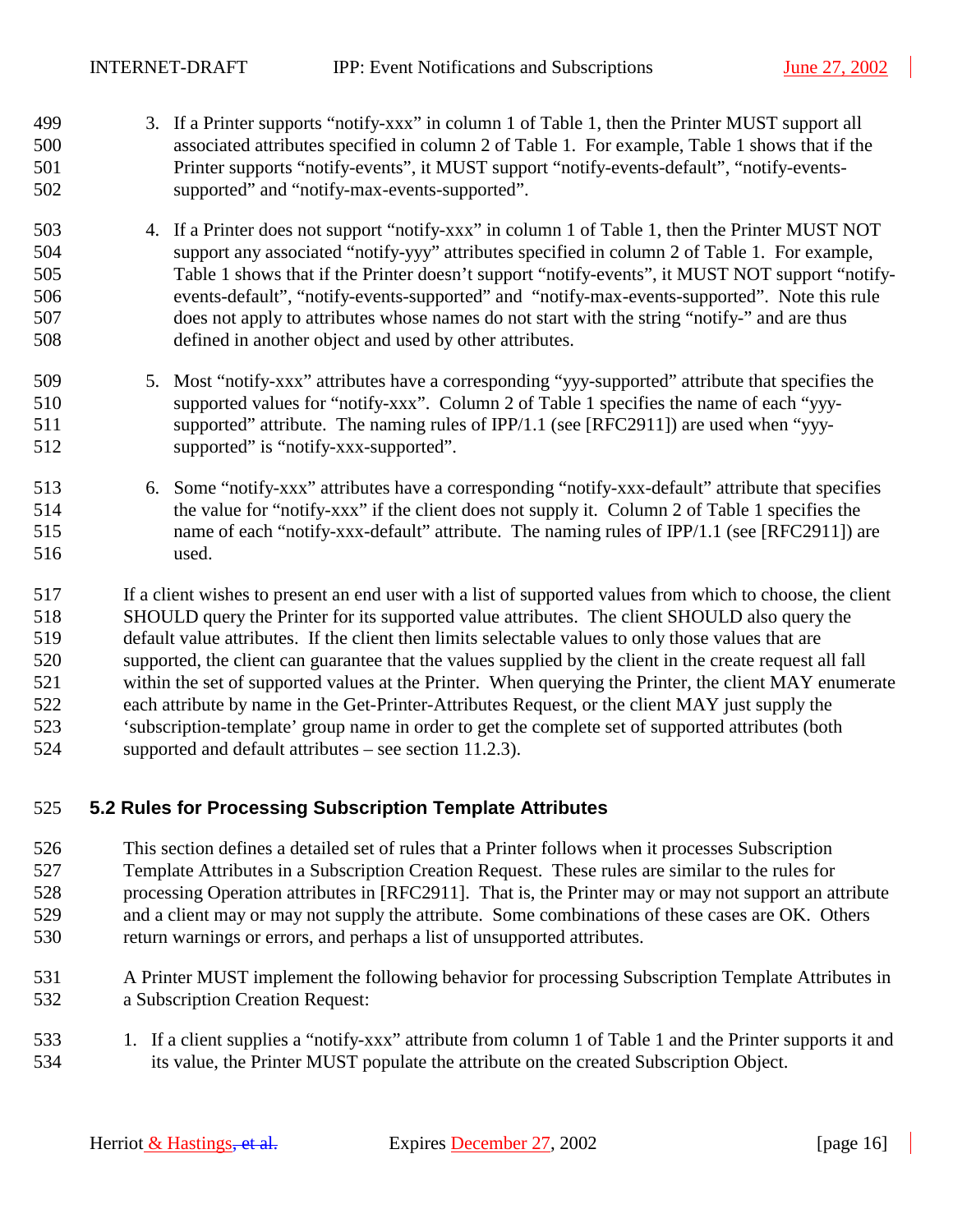<span id="page-16-0"></span>535 2. If a client supplies a "notify-xxx" attribute from column 1 of [Table 1](#page-19-0) and the Printer doesn't

536 support it or its value, the Printer MUST NOT populate the attribute on the created Subscription 537 Object with it. The Printer MUST do one of the following: 538 a) If the value of the "notify-xxx" attribute is unsupported, the Printer MUST return the attribute 539 with its value in the Subscription Attributes Group of the response. 540 b) If "notify-xxx" is an unsupported attribute, the Printer MUST return the attribute in the 541 Subscription Attributes Group of the response with the 'unsupported' out-of-band value. 542 Note: The rules of this step are the same as for Unsupported Attributes [RFC2911] section 3.1.7. 543 except that the unsupported attributes are returned in the Subscription Attributes Group rather than 544 the Unsupported Attributes Group because Subscription Creation Operations can create more than 545 one Subscription Object). 546 3. If a client is REQUIRED to supply a "notify-xxx" attribute from column 1 of [Table 1](#page-19-0) and the 547 Printer doesn't support the supplied value, the Printer MUST NOT create a Subscription Object. 548 The rules for Unsupported Attributes in step #2 still apply. 549 4. If a client does not supply a "notify-xxx" attribute from column 1 of [Table 1](#page-19-0) and the attribute is 550 REQUIRED for the client to supply, the Printer MUST reject the Subscription Creation Operation 551 (including Job Creation operations) without creating a Subscription Object, and MUST return in 552 the response: 553 c) the status code 'client-error-bad-request' AND 554 d) no Subscription Attribute Groups. 555 5. If a client does not supply a "notify-xxx" attribute from column 1 of [Table 1](#page-19-0) that is OPTIONAL for 556 the client to supply, and column 2 of [Table 1](#page-19-0) either: 557 a) specifies a "notify-xxx-default" attribute, the Printer MUST behave as if the client had supplied 558 the "notify-xxx-default" attribute (see step #[1\)](#page-15-0) and populate the Subscription object with the 559 value of the "notify-xxx-default" attribute as part of the Subscription Creation operation (unlike 560 Job Template attributes where the Printer does not populate the Job object with defaults – see 561 [RFC2911]) OR 562 b) does not specify a "notify-xxx-default" attribute, the Printer MUST populate the "notify-xxx" 563 attribute on the Subscription Object according to the definition of the "notify-xxx" attribute in a 564 section [5.3.](#page-18-0) For some attributes, the "notify-xxx" is populated with the value of some other 565 attribute, and for others, the "notify-xxx" is NOT populated on the Subscription object at all. 566 6. A Printer MUST create a Subscription Object for each Subscription Template Attributes group in a 567 request unless the Printer: 568 a) encounters some attributes in a Subscription Template Attributes Group that require the Printer 569 not to create the Subscription Object OR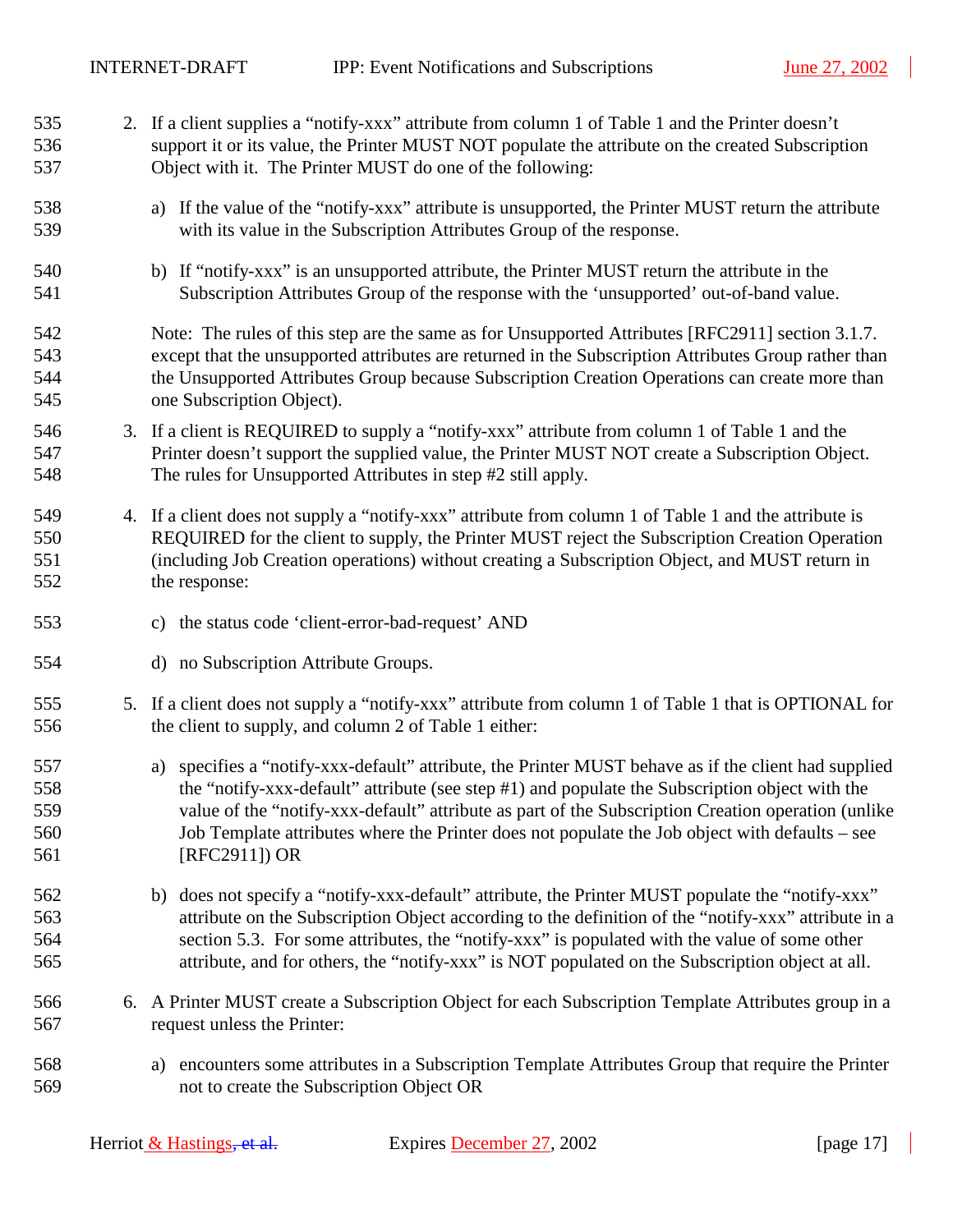$\overline{\phantom{a}}$ 

<span id="page-17-0"></span>

| 570<br>571                             |    | b) would create a Per-Job Subscription Object when it doesn't have space for another Per-Job<br><b>Subscription Object OR</b>                                                                                                                                                                                                                                                                                                                                                                                                                                                |
|----------------------------------------|----|------------------------------------------------------------------------------------------------------------------------------------------------------------------------------------------------------------------------------------------------------------------------------------------------------------------------------------------------------------------------------------------------------------------------------------------------------------------------------------------------------------------------------------------------------------------------------|
| 572<br>573                             |    | would create a Per-Printer Subscription Object when it doesn't have space for another Per-<br>C)<br>Printer Subscription Object.                                                                                                                                                                                                                                                                                                                                                                                                                                             |
| 574<br>575<br>576<br>577               |    | 7. A response MUST contain one Subscription Attributes Group for each Subscription Template<br>Attributes Group in the request (and in the same order) whether the Printer creates a Subscription<br>Object from the Subscription Template Attributes Group or not. However, the attributes in each<br>Subscription Attributes Group can be in any order.                                                                                                                                                                                                                    |
| 578<br>579                             | 8. | The Printer MUST populate each Subscription Attributes Group of the response such that each<br>contains:                                                                                                                                                                                                                                                                                                                                                                                                                                                                     |
| 580<br>581                             |    | the "notify-subscription-id" attribute (see section 5.4.1), if and only if the Printer creates a<br>a)<br>Subscription Object.                                                                                                                                                                                                                                                                                                                                                                                                                                               |
| 582<br>583<br>584<br>585<br>586<br>587 |    | the "notify-lease-duration" attribute (see section 5.3.8), if and only if the Printer creates a Per-<br>b)<br>Printer Subscription Object. The value of this attribute is the value of the Subscription Object's<br>"notify-lease-duration" attribute. This value MAY be different from the client-supplied value<br>(see section 5.3.8). If a client supplies this attribute in the creation of a Per-Job Subscription<br>Object, it MUST appear in this group with the out-of-band value 'unsupported' to indicate that<br>the Printer doesn't support it in this context. |
| 588<br>589<br>590                      |    | all of the unsupported Subscription Template Attributes from step #2. Note, they are not<br>c)<br>returned in the Unsupported Attributes Group in order to separate the unsupported attributes for<br>each Subscription Object.                                                                                                                                                                                                                                                                                                                                              |
| 591<br>592<br>593<br>594               |    | the "notify-status-code" attribute if the Printer does not create the Subscription Object or if<br>d)<br>there are unsupported attributes from step #2. The possible values of the "notify-status-code"<br>attribute are shown below (see section 13 for more details). The Printer returns the first value<br>in the list below that describes the status.                                                                                                                                                                                                                  |
| 595<br>596<br>597<br>598<br>599        |    | 'client-error-uri-scheme-not-supported': the Subscription Object was not created because<br>the scheme of the "notify-recipient-uri" attribute is not supported. See section 13.1 for<br>more details about this status code. See step #3 in this section for the case that causes<br>this error, and the resulting step #6a) that causes the Printer not to create the<br>Subscription Object.                                                                                                                                                                              |
| 600<br>601<br>602<br>603<br>604        |    | 'client-error-attributes-or-values-not-supported': the Subscription Object was not created<br>because the method of the "notify-pull-method" attribute is not supported. See section<br>13.1 for more details about this status code. See step #3 in this section for the case that<br>causes this error, and the resulting step #6a) that causes the Printer not to create the<br>Subscription Object.                                                                                                                                                                      |
| 605<br>606                             |    | 'client-error-too-many-subscriptions': the Subscription Object was not created because the<br>Printer has no space for additional Subscription Objects. The client SHOULD try again                                                                                                                                                                                                                                                                                                                                                                                          |

 $\mathbb{R}$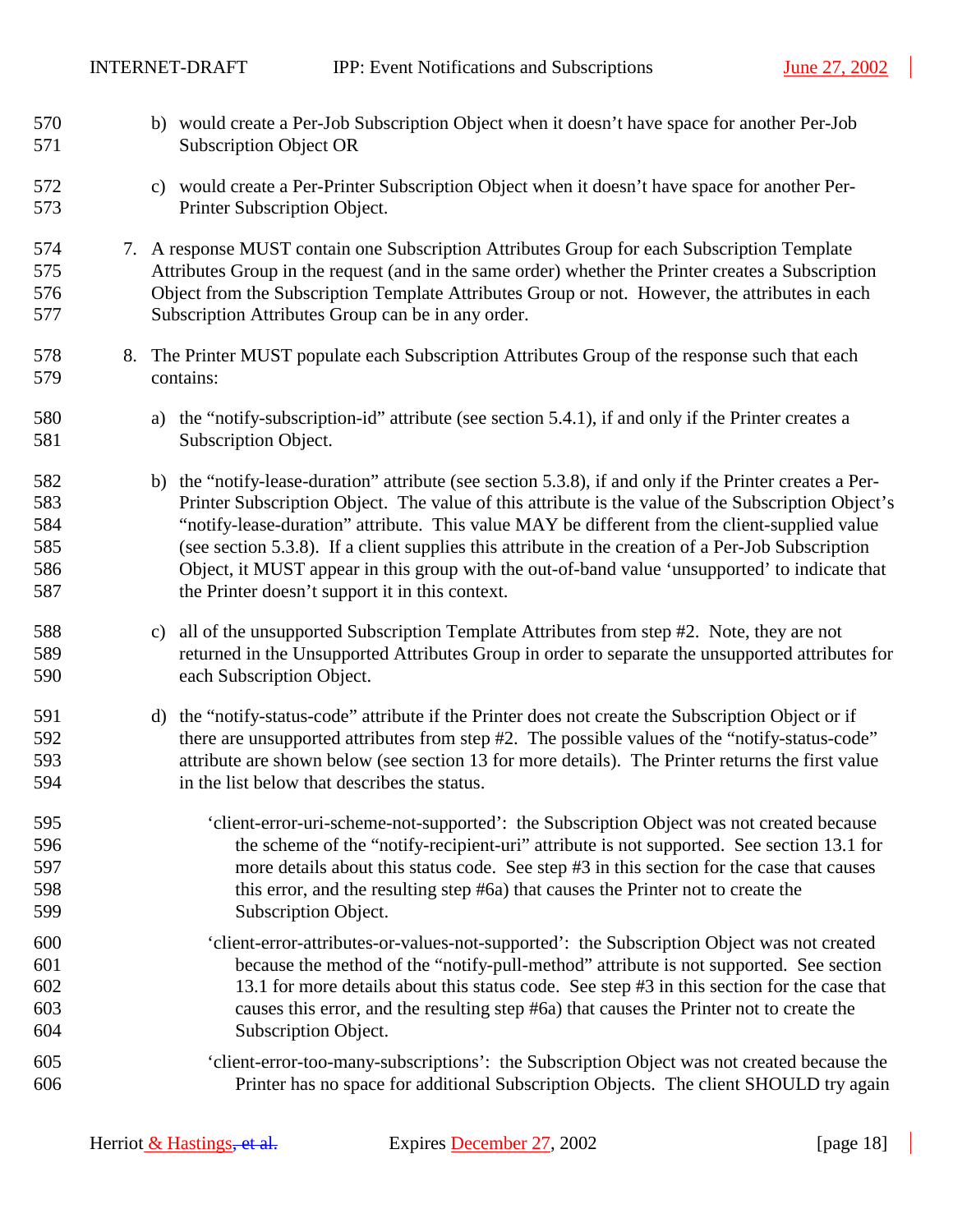<span id="page-18-0"></span>

| 607 | later. See section 13.3 for more details about this status code. See steps #6b) and #6c) |  |
|-----|------------------------------------------------------------------------------------------|--|
| 608 | in this section for the cases that causes this error.                                    |  |

- 609 'successful-ok-too-many-events': the Subscription Object was created without the "notify-610 events" values included in this Subscription Attributes Group because the "notify-611 events" attribute contains too many values. See section [13.4](#page-62-0) for more details about this 612 status code. See step #[2](#page-16-0) in this section and section [5.3.3 f](#page-20-0)or the cases that cause this 613 status code.
- 614 'successful-ok-ignored-or-substituted-attributes' : the Subscription Object was created but 615 some supplied Subscription Template Attributes are unsupported. These unsupported 616 attributes are also in the Subscription Attributes Group. See section [13.5](#page-62-0) for more 617 details about this status code. See step #[2](#page-16-0) in this section for the cases that cause this 618 status code.
- 619 9. The Printer MUST validate all Subscription Template Attributes and MUST return all unsupported 620 attributes and values in the corresponding Subscription Attributes Group of the response (see step 621 [#2\)](#page-16-0) unless it determines that it could not create additional Subscription Objects because of 622 condition [#6](#page-16-0)[b\)](#page-17-0) or condition #[6](#page-16-0)[c\).](#page-17-0) Then, the Printer NEED NOT validate these additional 623 Subscription Template Attributes and the client MUST NOT expect to find unsupported attributes 624 from step #[2](#page-16-0) in such additional Subscription Attribute Groups.

#### 625 **5.3 Subscription Template Attributes**

- 626 This section contains the Subscription Template Attributes defined for the Subscription and Printer 627 objects.
- 628 [Table 1](#page-19-0) below shows the Subscription Template Attributes and has two columns:
- 629 **Attribute in Subscription Object:** the name and attribute syntax of each Subscription Object 630 Attribute that is a Subscription Template Attribute
- 631 **Default and Supported Printer Attributes:** the default attribute and supported Printer 632 attributes that are associated with the attribute in column 1.
- 633 The "notify-recipient-uri" attribute is for use with Push Delivery Methods. The "notify-pull-method" 634 attribute is for use with Pull Delivery Methods.
- 635 For Push Delivery Methods, a Printer MUST support all attributes in [Table 1 b](#page-19-0)elow except for "notify-636 pull-method" and "notify-attributes" (and "notify-pull-method-supported" and "notify-attributes-637 supported"). For Pull Delivery Methods, a Printer MUST support all attributes in [Table 1](#page-19-0) below 638 except for "notify-recipient-uri" and "notify-attributes" (and "notify-schemes-supported" and "notify-639 attributes-supported"). If a Printer supports both Push and Pull Delivery Methods, then it MUST 640 support both "notify-recipient-uri" and "notify-pull-method" attributes.
- 641 For Pull Delivery Methods, a client MUST supply "notify-recipient-uri" and MAY omit any of the rest 642 of the attributes in column 1 of [Table 1](#page-19-0) in a Subscription Creation Request. For Push Delivery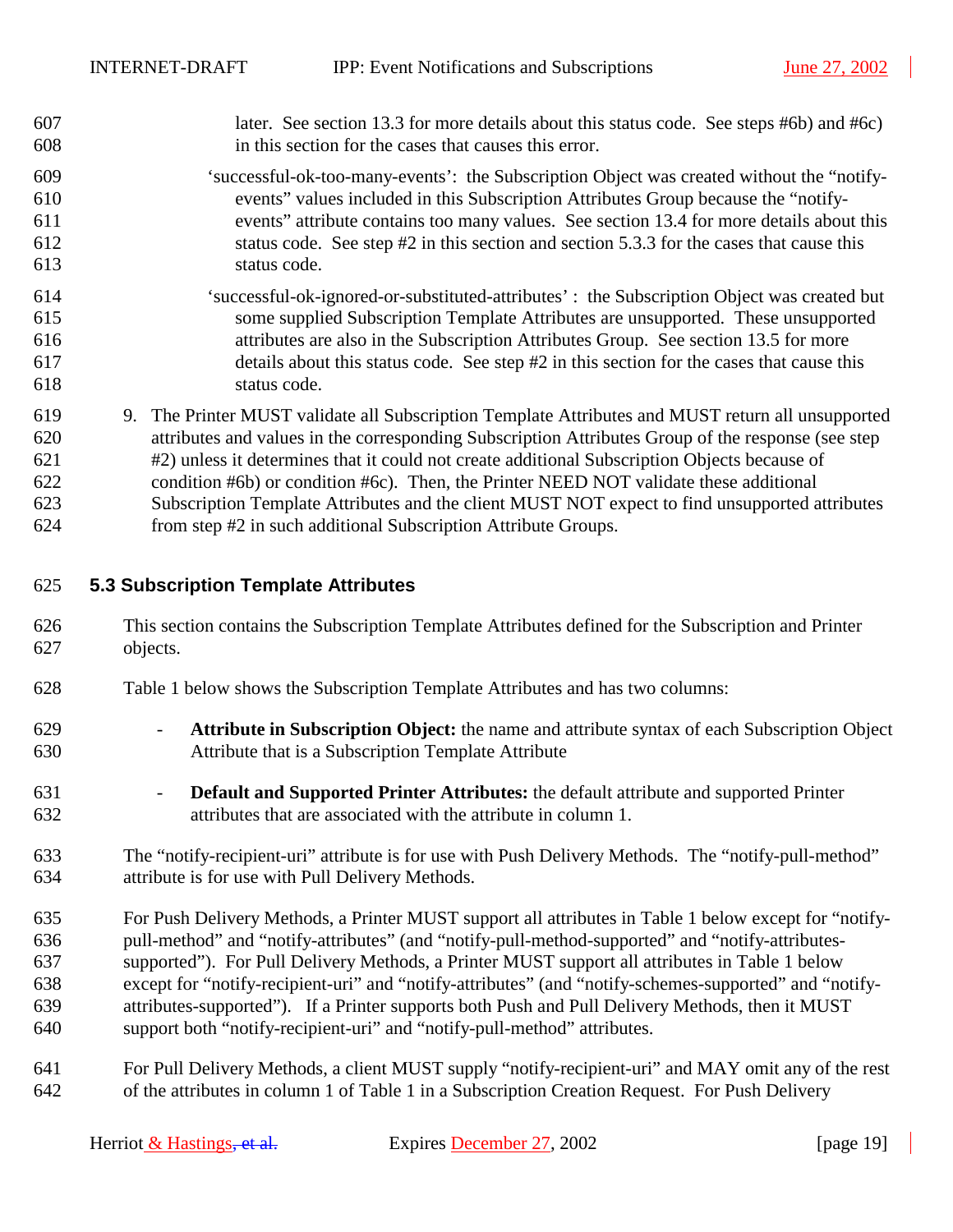<span id="page-19-0"></span>643 Methods, a client MUST supply "notify-pull-method" and MAY omit any of the rest of the attributes in 644 column 1 of Table 1 in a Subscription Creation Request. A client MUST NOT supply both "notify-645 recipient-uri" and "notify-pull-method" attributes in the same Subscription Creation Request.

646 Note: The Default and Supported Printer attributes listed in column 2 of Table 1 do not have separate 647 sections in this specification defining their semantics. Instead, the section for the corresponding 648 Subscription Object attribute (column 1 of Table 1) contains the semantics of these Printer attributes. 649 This approach follows the precedence of the Job Template attributes in section 4.2 of [RFC2911] 650 where the corresponding "xxx-default" and "xxx-supported" Printer attributes are defined in the same 651 section as the "xxx" Job attribute.

#### 652 **Table 1 – Subscription Template Attributes**

| Attribute in Subscription Object          | Default and Supported Printer Attributes            |
|-------------------------------------------|-----------------------------------------------------|
| notify-recipient-uri (uri) *              | notify-schemes-supported (1setOf uriScheme)         |
| notify-pull-method (type2 keyword) **     | notify-pull-method-supported (1setOf type2 keyword) |
| notify-events (1setOf type2 keyword)      | notify-events-default (1setOf type2 keyword)        |
|                                           | notify-events-supported (1setOf type2 keyword)      |
|                                           | notify-max-events-supported (integer(2:MAX))        |
| notify-attributes (1setOf type2 keyword)  | notify-attributes-supported (1setOf type2 keyword)  |
| notify-user-data (octetString(63))        |                                                     |
| notify-charset (charset)                  | charset-supported (1setOf charset)                  |
| notify-natural-language (naturalLanguage) | generated-natural-language-supported                |
|                                           | (1setOf naturalLanguage)                            |
| notify-lease-duration (integer(0:MAX))    | notify-lease-duration-default (integer(0:67108863)) |
|                                           | notify-lease-duration-supported (1setOf (integer(0: |
|                                           | 67108863)   rangeOfInteger(0:67108863)))            |
| notify-time-interval (integer(0:MAX))     |                                                     |

653 \* "notify-recipient-uri" is for Push Delivery Methods only.

654 \*\* "notify-pull-method" is for Pull Delivery Methods only.

#### 655 **5.3.1notify-recipient-uri (uri) OR notify-pull-method (type2 keyword)**

656 The "notify-recipient-uri" attribute MUST be used for Push Delivery Methods and the "notify-pull-657 method" attribute MUST be used for Pull Delivery Methods.

#### 658 **5.3.1.15.3.1 notify-recipient-uri (uri)**

659 This attribute's value is a URL, which is a special case of a URI. Its value consists of a scheme and an

660 address. The address specifies the Notification Recipient and the scheme specifies the Push Delivery 661 Method for each Event Notification associated with this Subscription Object.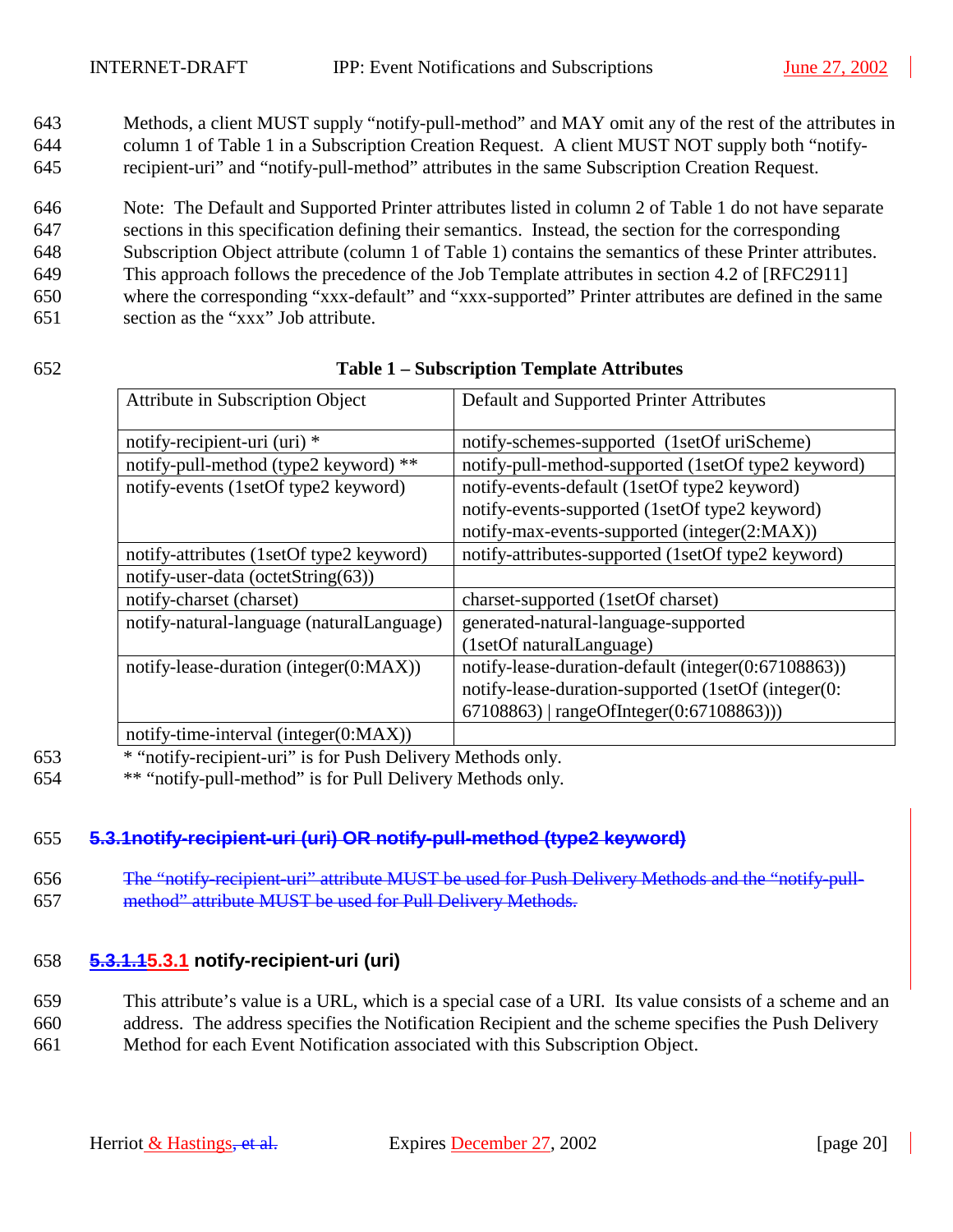- <span id="page-20-0"></span>662 If a Printer supports any Push Delivery Methods, a Printer MUST support this attribute and return the 663 value as supplied by the client (no case conversion or other canonicalization) in any operation response 664 that includes this attribute.
- 665 For a Push Delivery Method, a client MUST supply this attribute in a Subscription Creation Operation. 666 Thus there is no need for a default Printer attribute.
- 667 The URI scheme of the value of this attribute on a Subscription object MUST be a value of the "notify-668 schemes-supported (1setOf uriScheme)" Printer attribute. Note: According to [RFC2396] the ":" 669 terminates the scheme and so is not part of the scheme. Therefore, values of the "notify-schemes-670 supported" Printer attribute do not include the ":" character.
- 671 If the client supplies an unsupported scheme in the value of this attribute, then the Printer MUST NOT 672 create the Subscription Object and MUST return the "notify-status-code" attribute with the 'client-673 error-uri-scheme-not-supported' value in the Subscription Attributes Group in the response.
- 674 The Printer MUST treat the address part of this attribute as opaque.

#### 675 **5.3.1.25.3.2 notify-pull-method (type2 keyword)**

- 676 This attribute's value is a type2 keyword indicating which Pull Delivery Method is to be used.
- 677 **If Since a Printer MUST** supports any the 'ippget' Pull Delivery Methods [ipp-get-method] (see section 678 [15\)](#page-63-0), a Printer MUST support this attribute and return the value as supplied by the client in any 679 operation response that includes this attribute.
- 680 For a Pull Delivery Method, a client MUST supply this attribute in a Subscription Creation Operation. 681 Thus there is no need for a default Printer attribute.
- 682 The keyword value of this attribute on a Subscription object MUST be a value of the "notify-pull-683 method-supported (1setOf type2 keyword)" Printer attribute.
- 684 If the client supplies an unsupported method in the value of this attribute, then the Printer MUST NOT 685 create the Subscription Object and MUST return the "notify-status-code" attribute with the 'client-686 error-attributes-or-values-not-supported' value in the Subscription Attributes Group in the response.

#### 687 **5.3.3 notify-events (1setOf type2 keyword)**

- 688 This attribute contains a set of Subscribed Events. When an Event occurs and it "matches" a value of 689 this attribute, the Printer sends an Event Notification using information in the Subscription Object. 690 The details of "matching" are described subsection [5.3.3.2.](#page-24-0)
- 691 A Printer MUST support this attribute.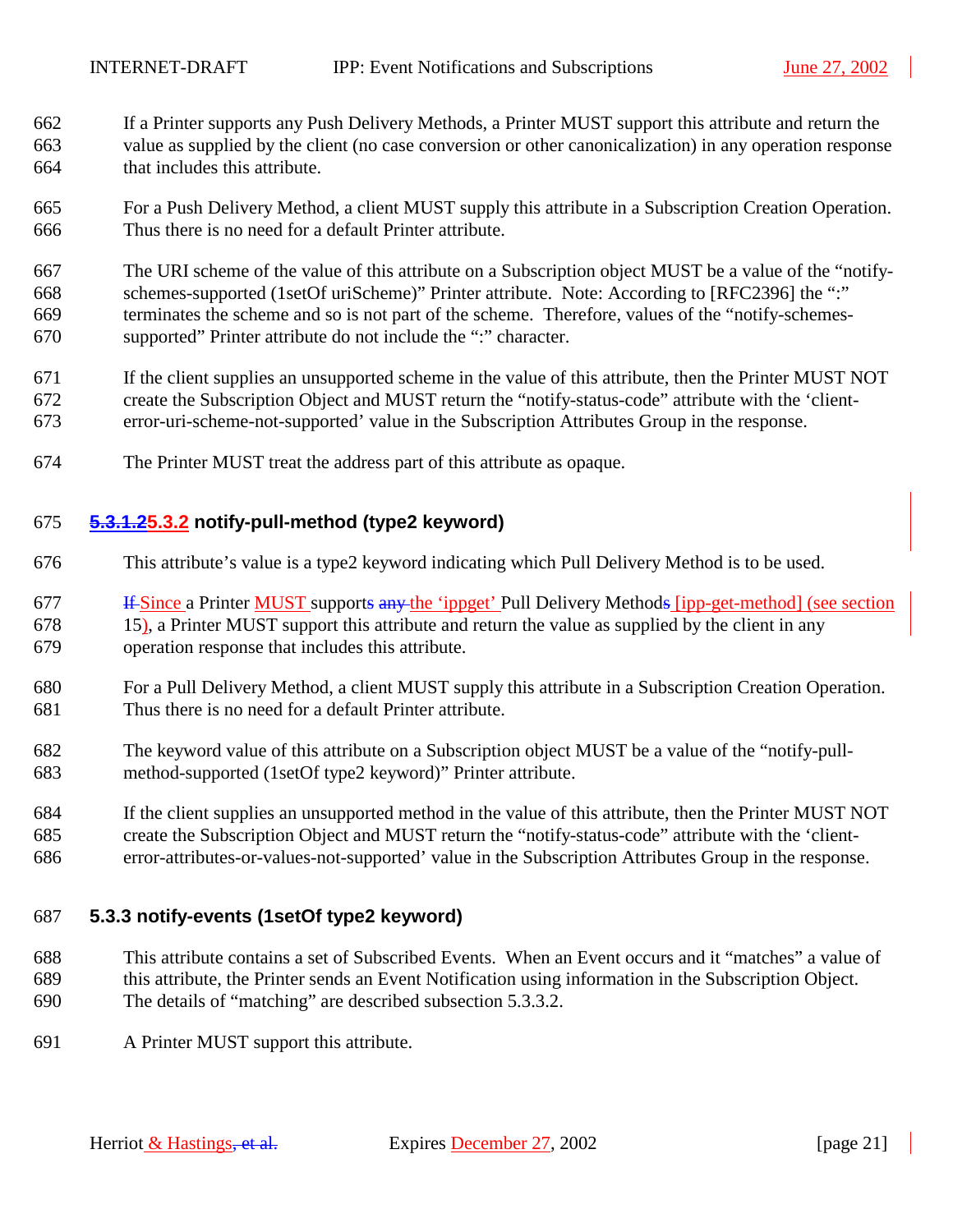- <span id="page-21-0"></span>692 A client MAY supply this attribute in a Subscription Creation Operation. If the client does not supply 693 this attribute in Subscription Creation Operation, the Printer MUST populate this attribute on the 694 Subscription Object with its "notify-events-default" attribute value.
- 695 Each keyword value of this attribute on a Subscription Object MUST be a value of the "notify-events-696 supported (1setOf type2 keyword)" Printer attribute.

697 The number of values of this attribute MUST NOT exceed the value of the "notify-max-events-698 supported" attribute. A Printer MUST support at least 2 values per Subscription Object. If the number 699 of values supplied by a client in a Subscription Creation Operation exceeds the value of this attribute, 700 the Printer MUST treat extra values as unsupported values and MUST use the value of 'successful-ok-701 too-many-events' for the "notify-status-code" attribute in the Subscription Attributes Group of the 702 response.

## 703 **5.3.3.1 Standard Values for Subscribed Events**

704 Each value of this attribute is a keyword and it specifies a Subscribed Event that represents certain 705 changes. Some keywords represent a subset of changes of another keyword, e.g., 'job-completed' is an 706 Event value which is a sub-value of 'job-state-change'. See section [5.3.3.2](#page-24-0) for the case where this 707 attribute contains both a value and a sub-value.

- 708 The values in this section are divided into three categories: No Events, Job Events and Printer Events.
- 709 A Printer MUST support the Events indicated as "REQUIRED" and MAY support the Events 710 indicated as "OPTIONAL".

## 711 **5.3.3.1.1 No Events**

- 712 The standard and only keyword value for No Events is:
- 713 **'none':** REQUIRED no Event Notifications for any Events. As the sole value of "notify-events-714 supported", this value means that the Printer does not support the sending of Event Notifications. 715 As the sole value of "notify-events-default", this value means that a client MUST specify the 716 "notify-events" attribute in order for a Subscription Creation Operation to succeed. If the Printer 717 receives this value as the sole value of a Subscription Creation Operation, it does not create a 718 Subscription Object. If a Printer receives this value with other values of a Subscription Creation 719 Operation, the Printer MUST treat this value as an unsupported value.

#### 720 **5.3.3.1.2 Subscribed Printer Events**

- 721 The standard keyword values for Subscribed Printer Events are:
- 722 **'printer-state-changed'**: REQUIRED the Printer changed state from any state to any other state. 723 Specifically, the value of the Printer's "printer-state", "printer-state-reasons" or "printer-is-724 accepting-jobs" attributes changed.

Herriot & Hastings<del>, et al.</del> Expires December 27, 2002 [page 22]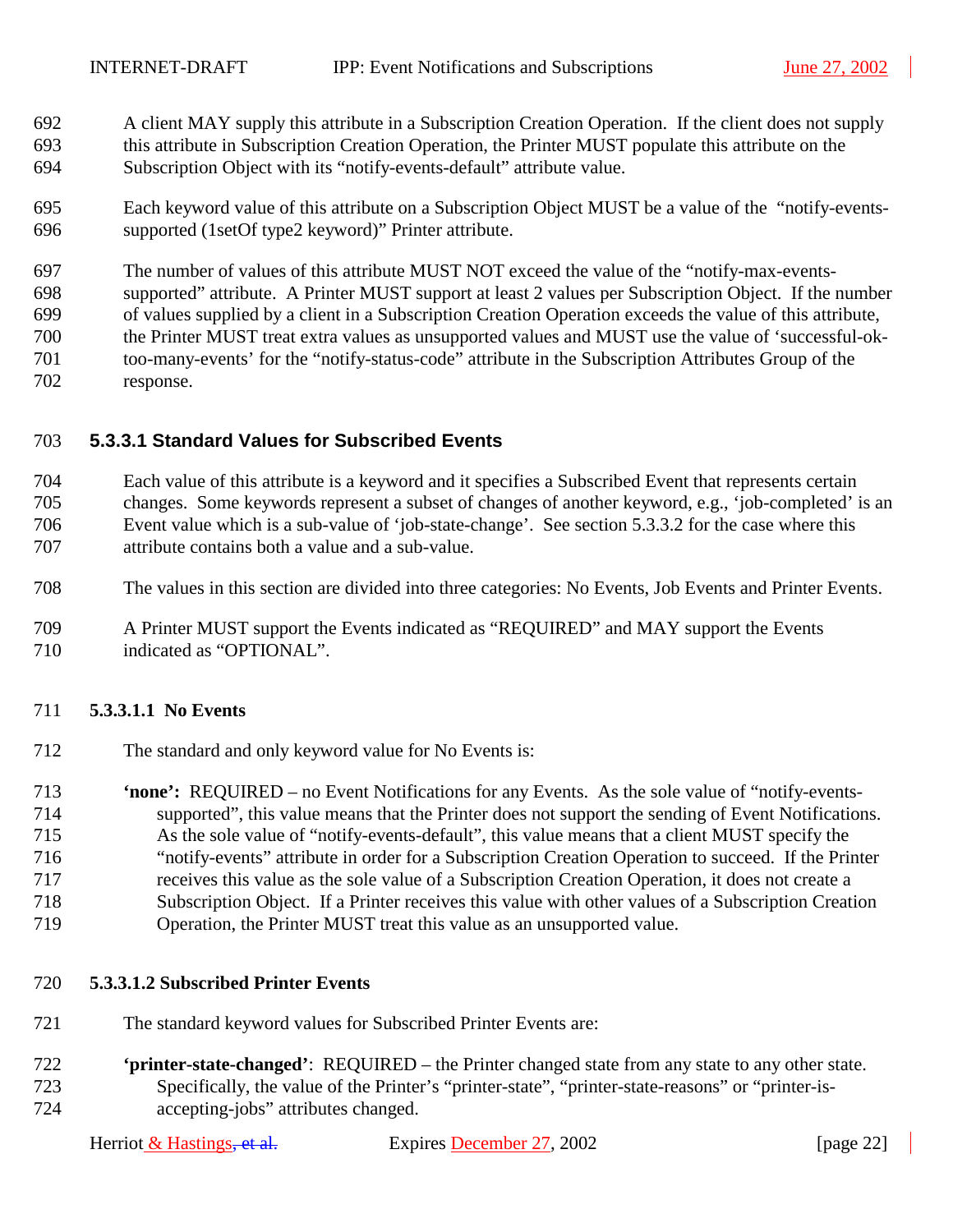$\overline{\phantom{a}}$ 

| 725 |                                                                                                         |
|-----|---------------------------------------------------------------------------------------------------------|
| 726 | This Subscribed Event value has the following sub-values: 'printer-restarted' and 'printer-             |
| 727 | shutdown'. A client can listen for any of these sub-values if it doesn't want to listen to all printer- |
| 728 | state changes:                                                                                          |
| 729 | 'printer-restarted': OPTIONAL – when the printer is powered up.                                         |
| 730 | 'printer-shutdown': OPTIONAL – when the device is being powered down.                                   |
| 731 | <b>'printer-stopped:</b> REQUIRED – when the printer stops printing, i.e. the value of the              |
| 732 | "printer-state" Printer attribute becomes 'stopped'.                                                    |
| 733 | <b>'printer-config-changed':</b> OPTIONAL – when the configuration of a Printer has changed, i.e., the  |
| 734 | value of the "printer-message-from-operator" or any "configuration" Printer attribute has changed.      |
| 735 | A "configuration" Printer attribute is an attribute which can change value because of some human        |
| 736 | interaction either direct or indirect, and which is not covered by one of the other Events in this      |
| 737 | section. Examples of "configuration" Printer attributes are any of the Job Template attributes,         |
| 738 | such as "xxx-supported", "xxx-ready" and "xxx-default". Often, such a change is the result of a         |
| 739 | elient performing a Set Printer-Attributes operation (see [ipp-set]) on the Printer. The client has to  |
| 740 | perform a Get-Printer-Attributes to find out the new values of these changed attributes. This Event     |
| 741 | is useful for GUI clients and drivers to update the available printer capabilities to the user.         |
| 742 |                                                                                                         |
| 743 | This Event value has the following sub-values: 'printer-media-changed' and 'printer-finishings-         |
| 744 | changed'. A client can listen for any of these sub-values if it doesn't want to listen to all printer-  |
| 745 | configuration changes:                                                                                  |
| 746 | 'printer-media-changed': OPTIONAL – when the media loaded on a printer has been                         |
| 747 | changed, i.e., the "media-ready" attribute has changed. This Event includes two cases:                  |
| 748 | an input tray that goes empty and an input tray that receives additional media of the                   |
| 749 | same type or of a different type. The client must check the "media-ready" Printer                       |
| 750 | attribute (see [RFC2911] section 4.2.11) separately to find out what changed.                           |
| 751 | 'printer-finishings-changed': OPTIONAL – when the finisher on a printer has been                        |
| 752 | changed, i.e., the "finishings-ready" attribute has changed. This Event includes two                    |
| 753 | cases: a finisher that goes empty and a finisher that is refilled (even if it is not full). The         |
| 754 | client must check the "finishings-ready" Printer attribute separately to find out what                  |
| 755 | changed.                                                                                                |
| 756 | <b>'printer-queue-order-changed':</b> OPTIONAL – the order of jobs in the Printer's queue has changed,  |
| 757 | so that an application that is monitoring the queue can perform a Get-Jobs operation to determine       |
| 758 | the new order. This Event does not include when a job enters the queue (the 'job-created' Event         |
| 759 | covers that) and does not include when a job leaves the queue (the 'job-completed' Event covers         |
| 760 | that).                                                                                                  |

 $\overline{\phantom{a}}$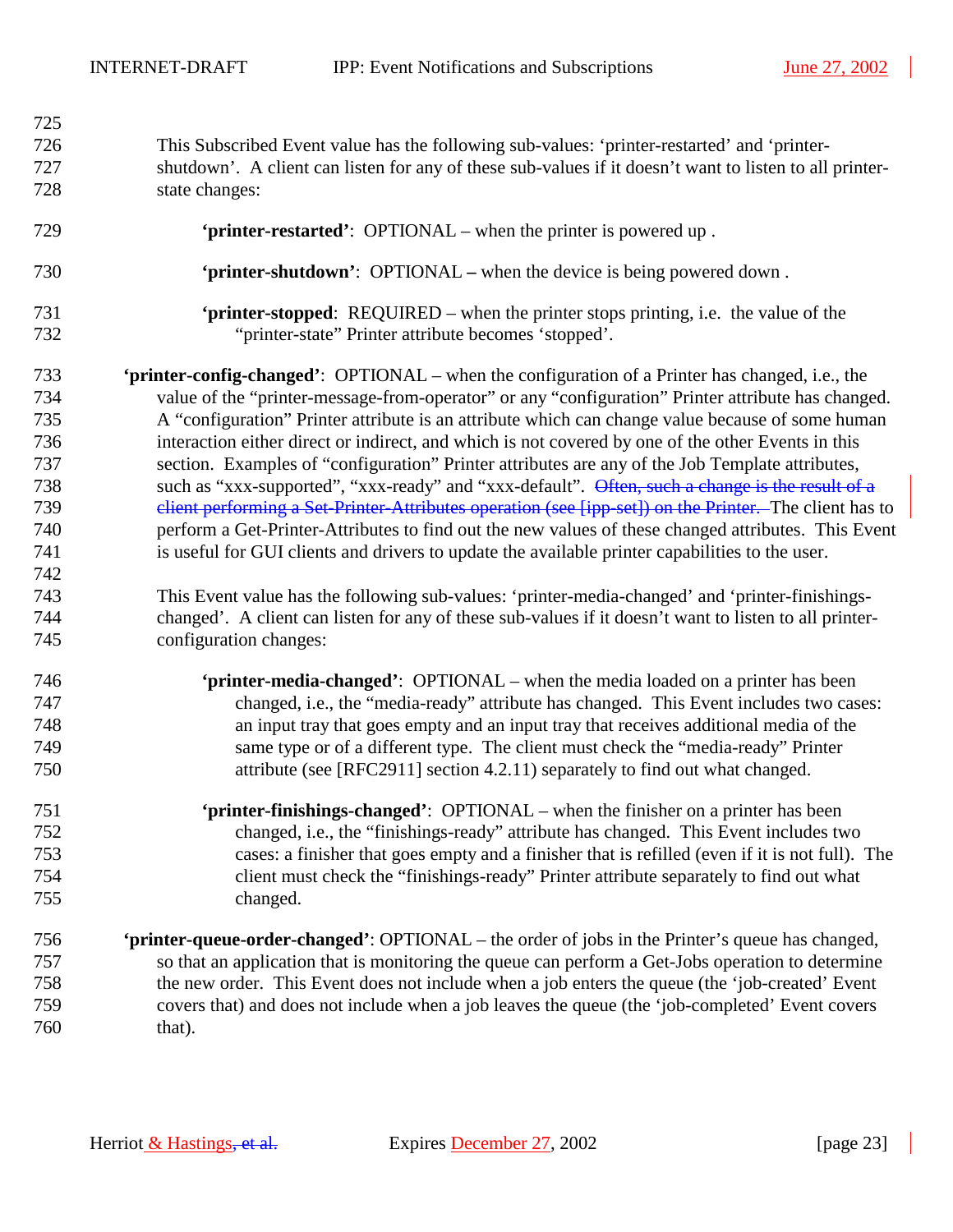#### <span id="page-23-0"></span>761 **5.3.3.1.3 Subscribed Job Events**

- 762 The standard keyword values for Subscribed Job Events are:
- 763 **'job-state-changed'**: REQUIRED the job has changed from any state to any other state. 764 Specifically, the Printer sends this Event whenever the value of the "job-state" attribute or "job-765 state-reasons" attribute changes. When a Job is removed from the Job Retention or Job History 766 phases (see [RFC2911] section 4.3.7.1), no Event is generated. 767
- 768 This Event value has the following sub-values: 'job-created', 'job-completed' and 'job-stopped'. 769 A client can listen for any of these sub-values if it doesn't want to listen to all 'job-state changes'.
- 

770 **'job-created'**: REQUIRED – the Printer has accepted a Job Creation operation, a Restart-771 Job operation [RFC2911], or any job operation that creates a Job object from an existing 772 Job object. The Printer sets populates the job's "time-at-creation" attribute value (see 773 [RFC2911] section 4.3.14.1). The Printer puts the job in the 'pending', 'pending-held' 774 or 'processing' states.

- 775 **'job-completed'**: REQUIRED the job has reached one of the completed states, i.e., the 776 value of the job's "job-state" attribute has changed to: 'completed', 'aborted', or 777 'canceled'. The Job's "time-at-completed" and "date-time-at-completed" (if supported) 778 attributes are set (see [RFC2911] section 4.3.14). When a Job completes, a Notification 779 Recipient MAY query the Job using the Get-Job-Attributes operation. To allow such a 780 query, the Printer retains the Job in the Job Retention and/or the Job History phases (see 781 [RFC2911] section 4.3.7.1) for a suitable amount of time that depends on 782 implementation and the Delivery Methods supported. The Printer also sends this Event 783 when a Job is removed with the Purge-Job operation (see [RFC2911] section 3.2.9). In 784 this case, the Event Notification MUST report the 'job-state' as 'canceled' and the Job 785 object is no longer present for query.
- 786 **'job-stopped**: OPTIONAL when the job stops printing, i.e. the value of the "job-state" 787 Job attribute becomes 'processing-stopped'.

788 **'job-config-changed':** OPTIONAL – when the configuration of a job has changed, i.e., the value of 789 the "job-message-from-operator" or any of the "configuration" Job attributes have changed. A 790 "configuration" Job attribute is an attribute that can change value because of some human 791 interaction either direct or indirect. Examples of "configuration" Job attributes are any of the job 792 template attributes and the "job-name" attribute. Often, such a change is the result of the user or 793 the Operator performing a Set-Job-Attributes operation (see [ipp-set]) on the Job object. The 794 client performs a Get-Job-Attributes to find out the new values of the changed attributes. This 795 Event is useful for GUI clients and drivers to update the job information to the user.

796 '**job-progress**'**:** OPTIONAL – when the Printer has completed Printing a sheet. See the separate [ipp-797 prog] specification for additional attributes that a Printer MAY send in an Event Notification 798 caused by this Event. The "notify-time-interval" attribute affects this Event by causing the Printer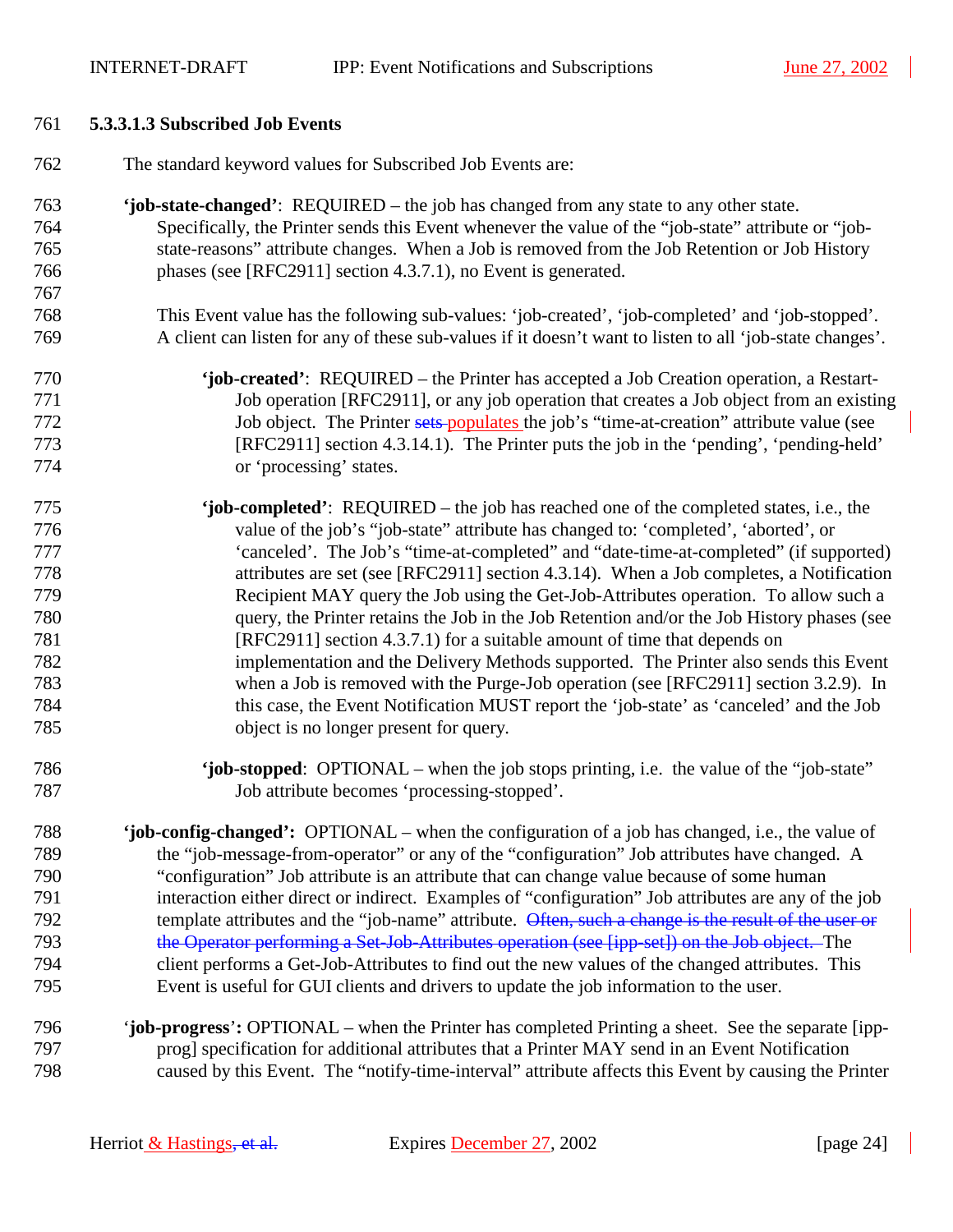<span id="page-24-0"></span>799 NOT to send an Event Notification every time a 'job-progress' Events occurs. See section [5.3.9](#page-29-0)  800 for full details.

#### 801 **5.3.3.2 Rules for Matching of Subscribed Events**

- 802 When an Event occurs, the Printer MUST find each Subscription object whose "notify-events"
- 803 attribute "matches" the Event. The rules for "matching" of Subscribed Events are described separately 804 for Printer Events and for Job Events. This section also describes some special cases.

#### 805 **5.3.3.2.1 Rules for Matching of Printer Events**

806 Suppose that the Printer causes Printer Event E to occur. For each Per-Job or Per-Printer Subscription 807 S in the Printer, if E equals a value of this attribute in S or E is a sub-value of a value of this attribute in 808 S, the Printer MUST generate an Event Notification.

809 Consider the example. There are three Subscription Objects each with the Subscribed Printer Event 810 'printer-state-changed'. Subscription Object A is a Per-Printer Subscription Object. Subscription 811 Object B is a Per-Job Subscription Object for Job 1, and Subscription Object C is a Per-Job 812 Subscription Object for Job 2. When the Printer enters the 'stopped' state, the Printer sends an Event 813 Notification to the Notification Recipients of Subscription Objects A, B, and C because this is a Printer 814 Event. Note if Job 1 has already completed, the Printer would not send an Event Notification for its 815 Subscription Object, even if Job 1 is retained in the Job Retention and/or the Job History phases (see

816 [RFC2911] section 4.3.7.1).

#### 817 **5.3.3.2.2 Rules for Matching of Job Events**

- 818 Suppose that Job J causes Job Event E to occur.
- 819 1. For each Per-Printer Subscription S in the Printer, if E equals a value of this attribute in S or E is 820 a sub-value of a value of this attribute in S, the Printer MUST generate an Event Notification.
- 821 2. For each Per-Job Subscription S associated with Job J, if E equals a value of this attribute in S 822 or E is a sub-value of a value of this attribute in S, the Printer MUST generate an Event 823 Notification.
- 824 3. For each Per-Job Subscription S that is NOT associated Job J, if E equals a value of this 825 attribute in S or E is a sub-value of a value of this attribute in, the Printer MUST NOT generate 826 an Event Notification from S.
- 827 Consider the example: There are three Subscription Objects listening for the Job Event 'job-828 completed'. Subscription Object A is a Per-Printer Subscription Object. Subscription Object B is a 829 Per-Job Subscription Object for Job 1, and Subscription Object C is a Per-Job Subscription Object for 830 Job 2. In addition, Per-Printer Subscription Object D is listening for the Job Event 'job-state-changed'. 831 When Job 1 completes, the Printer sends an Event Notification to the Notification Recipient of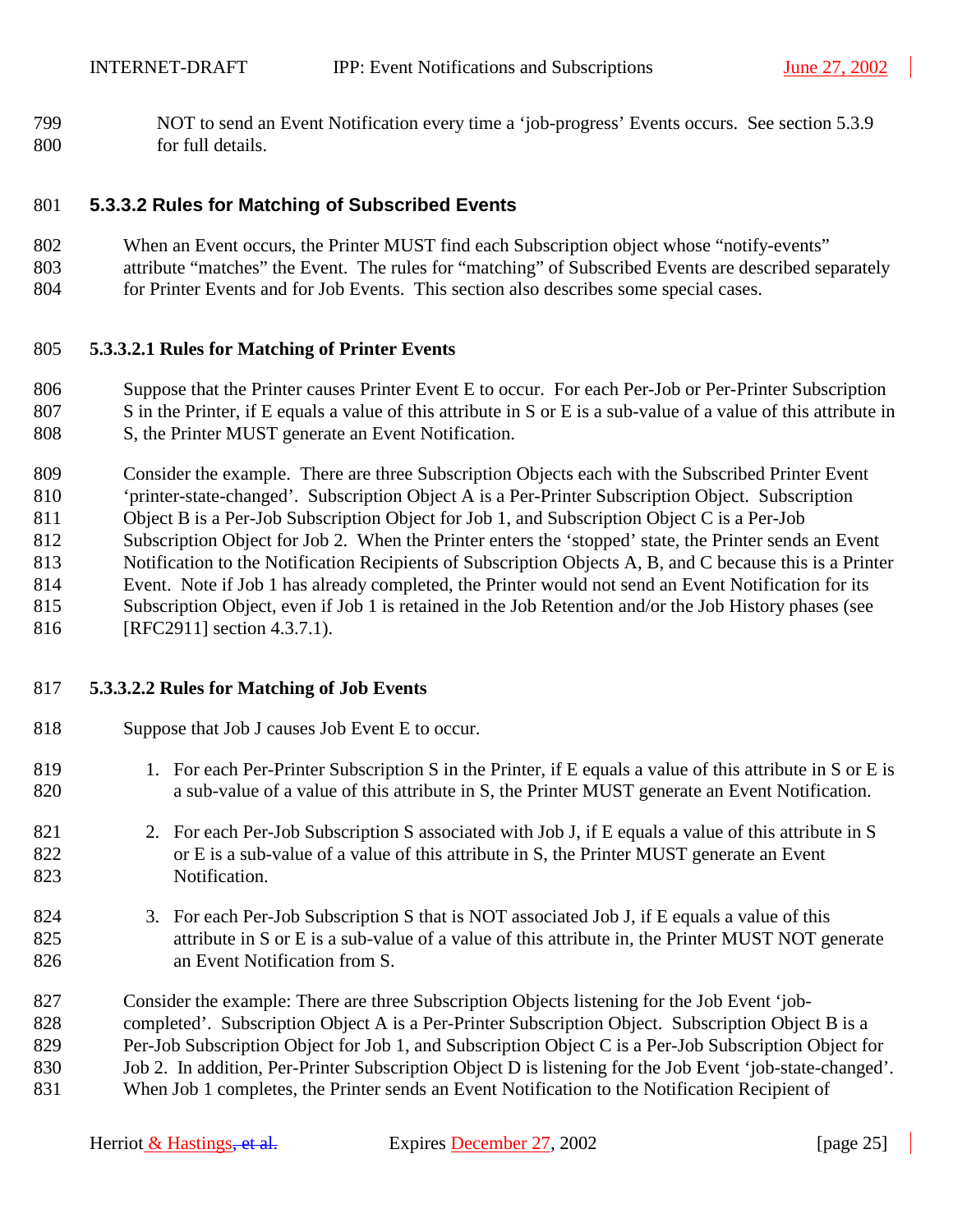<span id="page-25-0"></span>832 Subscription Object A (because it is Per-Printer) and Subscription Object B because it is a Per-Job 833 Subscription Object associated with the Job generating the Event. The Printer also sends an Event 834 Notification to the Notification Recipient of Subscription Object D because 'job-completed' is a sub-835 value of 'job-state-changed' – the value that Subscription Object D is listening for. The Printer does 836 not send an Event Notification to the Notification Recipients of Subscription Object C because it is a 837 Per-Job Subscription Object associated with some Job other than the Job generating the Event.

#### 838 **5.3.3.2.3 Special Cases for Matching Rules**

839 This section contains rule for special cases.

840 If an Event matches Subscribed Events in two different Subscription Objects and the Printer would 841 send two identical Event Notifications (except for the "notify-subscription-id" attribute) to the same 842 Notification Recipient using the same Delivery Method, the Printer MUST send both Event 843 Notifications. That is, the Printer MUST NOT try to consolidate seemingly identical Event 844 Notifications that occur in separate Subscription objects. Incidentally, the Printer MUST NOT reject 845 Subscription Creation Operations that would create this scenario.

846 If an Event matches two values of this "notify-events" attribute in a single Subscription object (e.g., a 847 value and its sub-value), a Printer MAY send one Event Notification for each matched value in the 848 Subscription Object or it MAY send only one Event Notification per Subscription Object. The rules in 849 sections [5.3.3.2.1 a](#page-24-0)nd [5.3.3.2.2](#page-24-0) are purposefully ambiguous about the number of Event Notification 850 sent when Event E matches two or more values in a Subscription Object.

851 Consider the example: There are two Per-Printer Subscription Objects when a Job completes. 852 Subscription Object A has the Subscribed Job Event 'job-state-changed'. Subscription Object B has 853 the Subscribed Job Events 'job-state-changed' and 'job-completed'. The Printer sends an Event 854 Notification to the Notification Recipient of Subscription Object A with the value of 'job-state-855 changed' for the "notify-subscribing-event" attribute. The Printer sends either one or two Event 856 Notifications to the Notification Recipient of Subscription Object B, depending on implementation. If 857 it sends two Event Notifications, one has the value of 'job-state-changed' for the "notify-subscribing-858 event" attribute, and the other has the value of 'job-completed' for the "notify-subscribing-event" 859 attribute. If it sends one Event Notification, it has the value of either 'job-state-changed' or 'job-860 completed' for the "notify-subscribing-event" attribute, depending on implementation. The algorithm 861 for choosing such a value is implementation dependent.

## 862 **5.3.4 notify-attributes (1setOf type2 keyword)**

863 This attribute contains a set of attribute names. When a Printer sends a Machine Consumable Event 864 Notification, it includes a fixed set of attributes (see section [9.1\)](#page-38-0). If this attribute is present and the 865 Event Notification is Machine Consumable, the Printer also includes the attributes specified by this 866 attribute.

867 A Printer MAY support this attribute.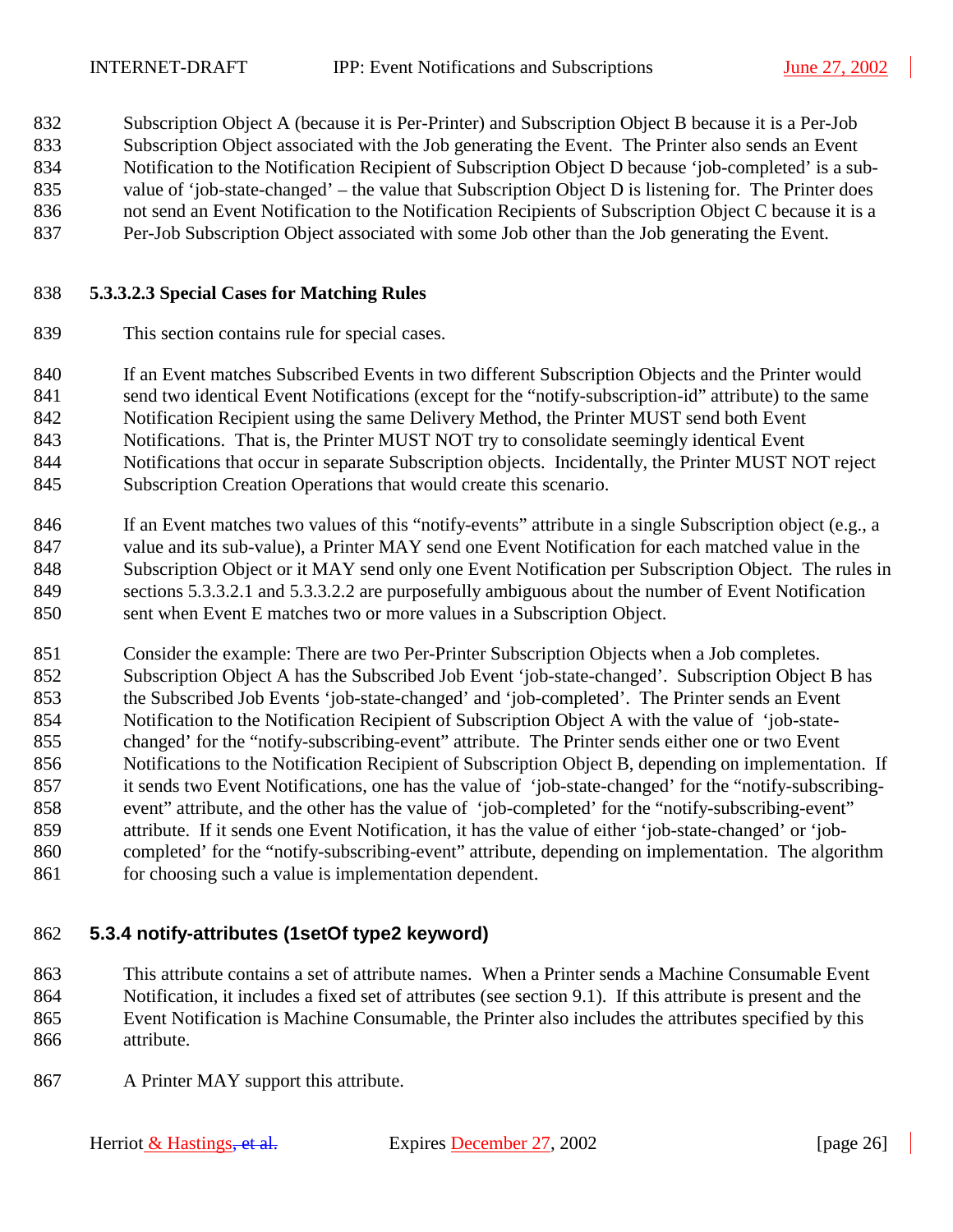<span id="page-26-0"></span>868 A client MAY supply this attribute in a Subscription Creation Operation. If the client does not supply 869 this attribute in Subscription Creation Operation or the Printer does not support this attribute, the 870 Subscription Object either (1) MAY contain the "notify-attributes" attribute with a 'none' value or (2) 871 NEED NOT contain the attribute at all. There is no "notify-attributes-default" Printer attribute.

872 Each keyword value of this attribute on a Subscription Object MUST be a value of the "notify-873 attributes-supported (1setOf type2 keyword)" Printer attribute. The "notify-attributes-supported" MAY 874 contain any Printer attribute, Job attribute or Subscription Object attribute that the Printer supports in 875 an Event Notification. It MUST NOT contain any of the attributes in Section [9.1](#page-38-0) that a Printer 876 automatically puts in an Event Notification; it would be redundant. If a client supplies an attribute in 877 Section [9.1,](#page-38-0) the Printer MUST treat it as an unsupported attribute value of the "notify-attributes" 878 attribute.

- 879 The following rules apply to each keyword value N of the "notify-attributes" attribute: If the value N 880 names:
- 881 a) a Subscription attribute, the Printer MUST use the attribute N in the Subscription Object that is 882 being used to generate the Event Notification.
- 883 b) a Job attribute and the Printer is generating an Event Notification from a Per-Job Subscription 884 Object S, the Printer MUST use the attribute N in the Job object associated with S.
- 885 c) a Job attribute and the Printer is generating an Event Notification from a Per-Printer Subscription 886 Object and the Event is:
- 887 a Job Event, the Printer MUST use the attribute N in the Job object that caused the Event.
- 888 a Printer Event, the Printer MUST use the attribute N in the active Job.
- 889 If a Printer supports this attribute and a Subscription Object contains this attribute and the Delivery 890 Method generates a Machine Consumable Event Notification, the Printer MUST include in each Event 891 Notification:
- 892 a) the attributes specified in section [9.1](#page-38-0) and
- 893 b) each attribute named by this attribute.
- 894 The Printer MUST NOT use this attribute to generate a Human Consumable Event Notification.

#### 895 **5.3.5 notify-user-data (octetString(63))**

- 896 This attribute contains opaque data that some Delivery Methods include in each Machine Consumable 897 Event Notification. The opaque data might contain, for example:
- 898 the identity of the Subscriber
- 899 a path or index to some Subscriber information

Herriot & Hastings<del>, et al.</del> Expires December 27, 2002 [page 27]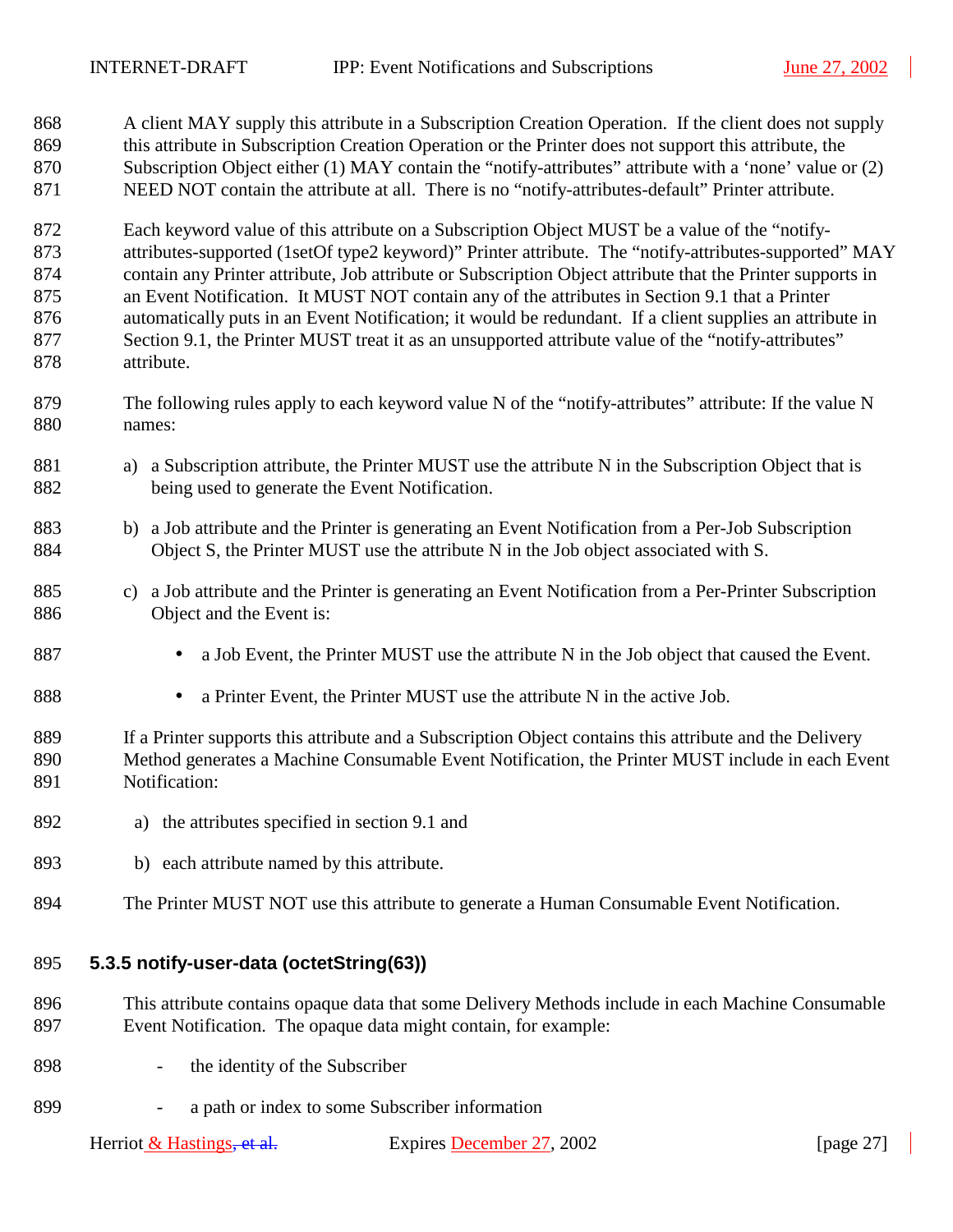- <span id="page-27-0"></span>900 - a key that identifies to the Notification Recipient the ultimate recipient of the Event 901 Notification
- 902 the id for a Notification Recipient that had previously registered with an Instant Messaging 903 Service
- 904 A Printer MUST support this attribute.

905 A client MAY supply this attribute in a Subscription Creation Operation. If the client does not supply 906 this attribute in the Subscription Creation Operation, the Subscription Object either (1) MAY contain 907 the "notify-user-data" attribute with a zero length value or (2) NEED NOT contain the attribute at all. 908 There is no "notify-user-data-default" Printer attribute.

909 There is no "notify-user-data-supported" Printer attribute. Rather, any octetString whose length does 910 not exceed 63 octets is a supported value. If the length exceeds 63 octets, the Printer MUST treat it as 911 an unsupported value.

#### 912 **5.3.6 notify-charset (charset)**

913 This attribute specifies the charset to be used in the Event Notification content sent to the Notification 914 Recipient, whether the Event Notification content is Machine Consumable or Human Consumable.

915 A Printer MUST support this attribute.

916 A client MAY supply this attribute in a Subscription Creation Operation. If the client does not supply 917 this attribute in Subscription Creation Operation or supplies an unsupported value, the Printer MUST 918 populate this attribute in the Subscription Object with the value of the "attributes-charset" operation 919 attribute, which is a REQUIRED attribute in all IPP requests (see [RFC2911]). If the value of the 920 "attributes-charset" attribute is unsupported, the Printer MUST populate this attribute in the 921 Subscription Object with the value of the Printer's "charset-configured" attribute. There is no "notify-922 charset-default" Printer attribute.

923 The value of this attribute on a Subscription Object MUST be a value of the "charset-supported (1setOf 924 charset)" Printer attribute.

#### 925 **5.3.7 notify-natural-language (naturalLanguage)**

- 926 This attribute specifies the natural language to be used in any human consumable text in the Event 927 Notification content sent to the Notification Recipient, whether the Event Notification content is 928 Machine Consumable or Human Consumable.
- 929 A Printer MUST support this attribute.
- 930 A client MAY supply this attribute in a Subscription Creation Operation. If the client does not supply 931 this attribute in Subscription Creation Operation or supplies an unsupported value, the Printer MUST 932 populate this attribute in the Subscription Object with the value of the "attributes-natural-language"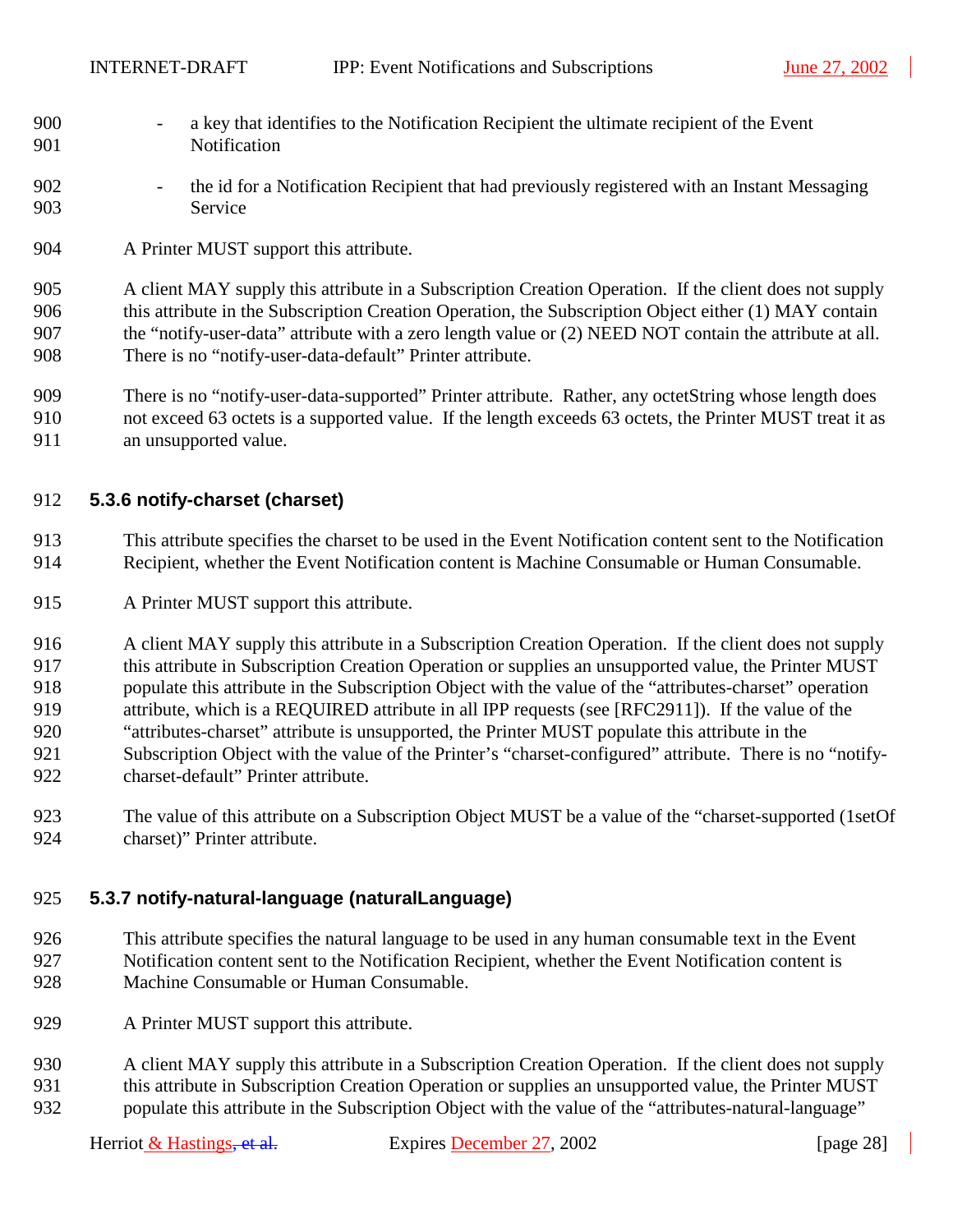- <span id="page-28-0"></span>933 operation attribute, which is a REQUIRED attribute in all IPP requests (see [RFC2911]). If the value
- 934 of the "attributes-natural-language" attribute is unsupported, the Printer MUST populate this attribute
- 935 in the Subscription Object with the value of the Printer's "natural-language-configured" attribute.
- 936 There is no "notify-natural-language-default" Printer attribute.
- 937 The value of this attribute on a Subscription Object MUST be a value of the "generated-natural-938 language-supported (1setOf type2 naturalLanguage)" Printer attribute.

#### 939 **5.3.8 notify-lease-duration (integer(0:67108863))**

- 940 This attribute specifies the duration of the lease (in seconds) associated with the Per-Printer 941 Subscription Object at the time the Subscription Object was created or the lease was renewed. The 942 duration of the lease is infinite if the value is 0, i.e., the lease never expires. See section [5.4.3](#page-31-0) on 943 "[notify-lease-expiration-time \(integer\(0:MAX\)\)"](#page-31-0) for more details.
- 944 This attribute is not present on a Per-Job Subscription Object because the Subscription Object lasts 945 exactly as long as the associated Job object. See discussion of the 'job-completed' event in section 946 [5.3.3.1.3](#page-23-0) about retention of the Job object after completion.
- 947 A Printer MUST support this attribute.
- 948 For a Subscription Object Creation operation of a Per-Job Subscription Object, the client MUST NOT 949 supply this attribute. If the client does supply this attribute, the Printer MUST treat it as an 950 unsupported attribute.
- 951 For a Subscription Creation Operation of a Per-Printer Subscription Object or a Renew-Subscription 952 operation, a client MAY supply this attribute. If the client does not supply this attribute, the Printer 953 MUST populate this attribute with its "notify-lease-duration-default" (0:67108863) attribute value. If 954 the client supplies this attribute with an unsupported value, the Printer MUST populate this attribute 955 with a supported value, and this value SHOULD be as close as possible to the value requested by the 956 client. Note: this rule implies that a Printer doesn't assign the value of 0 (infinite) unless the client 957 requests it.
- 958 After the Printer has populated this attribute with a supported value, the value represents the "granted 959 duration" of the lease in seconds and the Printer sets-updates the value of the Subscription Object's 960 "notify-lease-expiration-time" attribute as specified in section [5.4.3.](#page-31-0)
- 961 The value of this attribute on a Subscription Object MUST be a value of the "notify-lease-duration-962 supported" (1setOf (integer(0:67108863) | rangeOfInteger(0:67108863))) Printer attribute.
- 963 A Printer MAY require authentication in order to return the value of 0 (the lease never expires) as one 964 of the values of "notify-lease-duration-supported", and to allow 0 as a value of the "notify-lease-965 duration" attribute.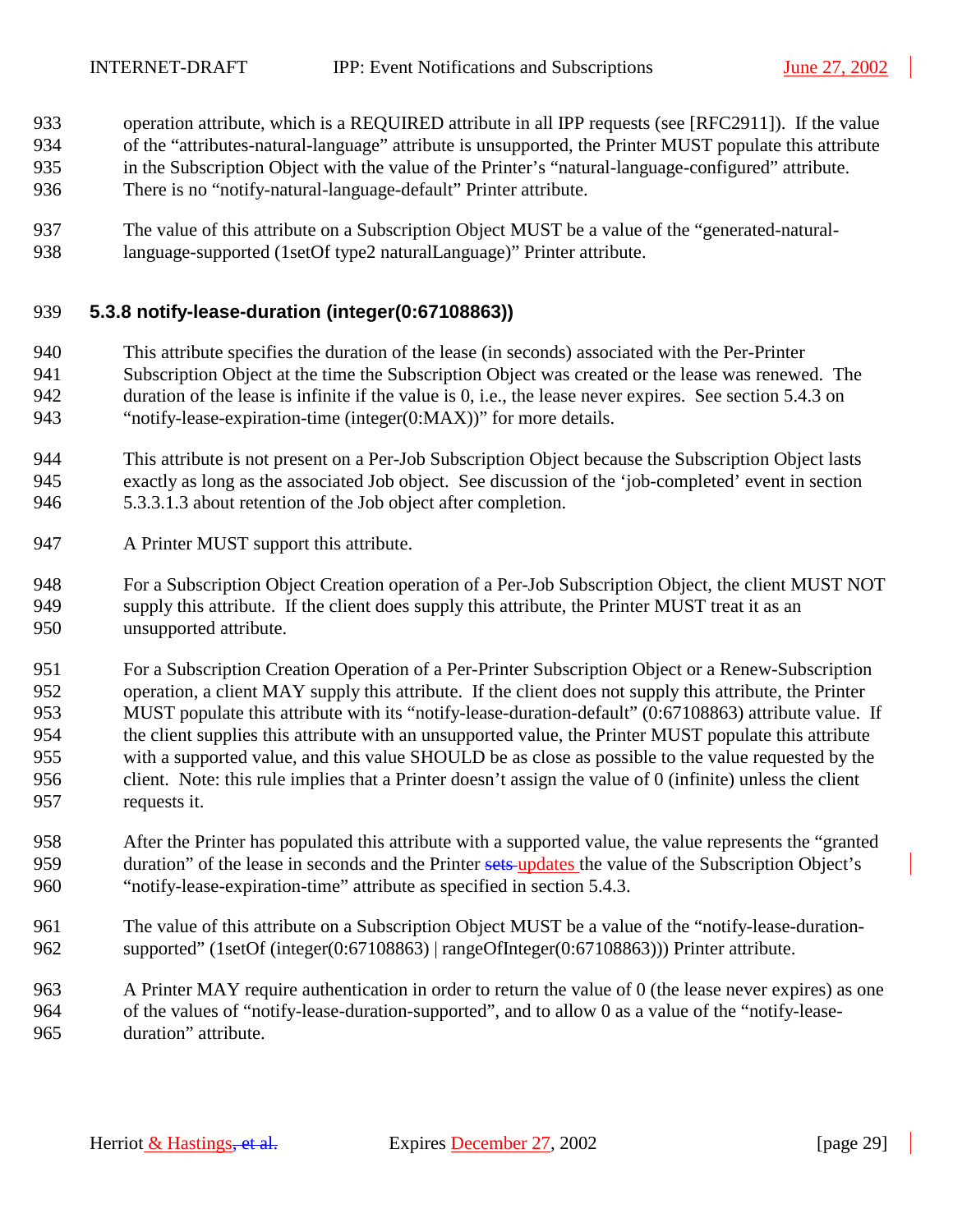<span id="page-29-0"></span>966 Note: The maximum value 67,108,863 is 2 raised to the 26 power minus 1 and is about 2 years in 967 seconds. The value is considerably less than MAX so that there is virtually no chance of an overflow 968 when it is added to "printer-up-time" to produce "notify-lease-expiration-time".

#### 969 **5.3.9 notify-time-interval (integer(0:MAX))**

- 970 The 'job-progress' Event occurs each time that a Printer completes a sheet. Some Notification 971 Recipients do not want to receive an Event Notification every time this Event occurs. This attribute 972 allows a Subscribing Client to request how often it wants to receive Event Notifications for 'job-973 progress' Events. The value of this attribute MAY be any nonnegative integer (0,MAX) indicating the 974 minimum number of seconds between 'job-progress' Event Notifications.
- 975 The Printer MUST support this attribute if and only if the Printer supports the 'job-progress' Event.
- 976 A client MAY supply this attribute in a Subscription Creation Operation. If the client does not supply 977 this attribute in the Subscription Creation Operation, the Subscription Object either (1) MAY contain 978 the "notify-time-interval" attribute with a '0' value or (2) NEED NOT contain this attribute at all. 979 There is no "notify-time-interval-default" Printer attribute.
- 980 There is no "notify-time-interval-supported" Printer attribute.
- 981 If the 'job-progress' Event occurs and a Subscription Object contains the 'job-progress' Event as a 982 value of the 'notify-events' attribute, there are two cases to consider:
- 983 1. This attribute is not present on the Subscription Object or has the value of 0. The Printer MUST 984 generate and send an Event Notification (as is the case with other Events).
- 985 2. This attribute is present with a nonzero value of N:
- 986 a) If the Printer has not sent an Event Notification for the 'job-progress' Event for the associated 987 Subscription Object within the past N seconds, the Printer MUST send an Event Notification for 988 the Event that just occurred. Note when the Printer completes the first page of a Job, this rule 989 implies that the Printer sends an Event Notification for a Per-Job Subscription Object.
- 990 b) Otherwise, the Printer MUST NOT generate or send an Event Notification for the associated 991 Subscription Object. The Printer MUST NOT increase the value of the "notify-sequence-992 number" Subscription Object attribute (i.e., the sequence of values of the "notify-sequence-993 number" attribute counts the Event Notifications that the Printer sent and not the Events that do 994 not cause an Event Notification to be sent).
- 995 It is RECOMMENDED that a Subscribing Client use this attribute when it subscribes to the 'job-996 progress' Event, and that the value be sufficiently large to limit the frequency with which the Printer 997 sends Event Notifications requests.
- 998 This attribute MUST NOT effect any Events other than 'job-progress'.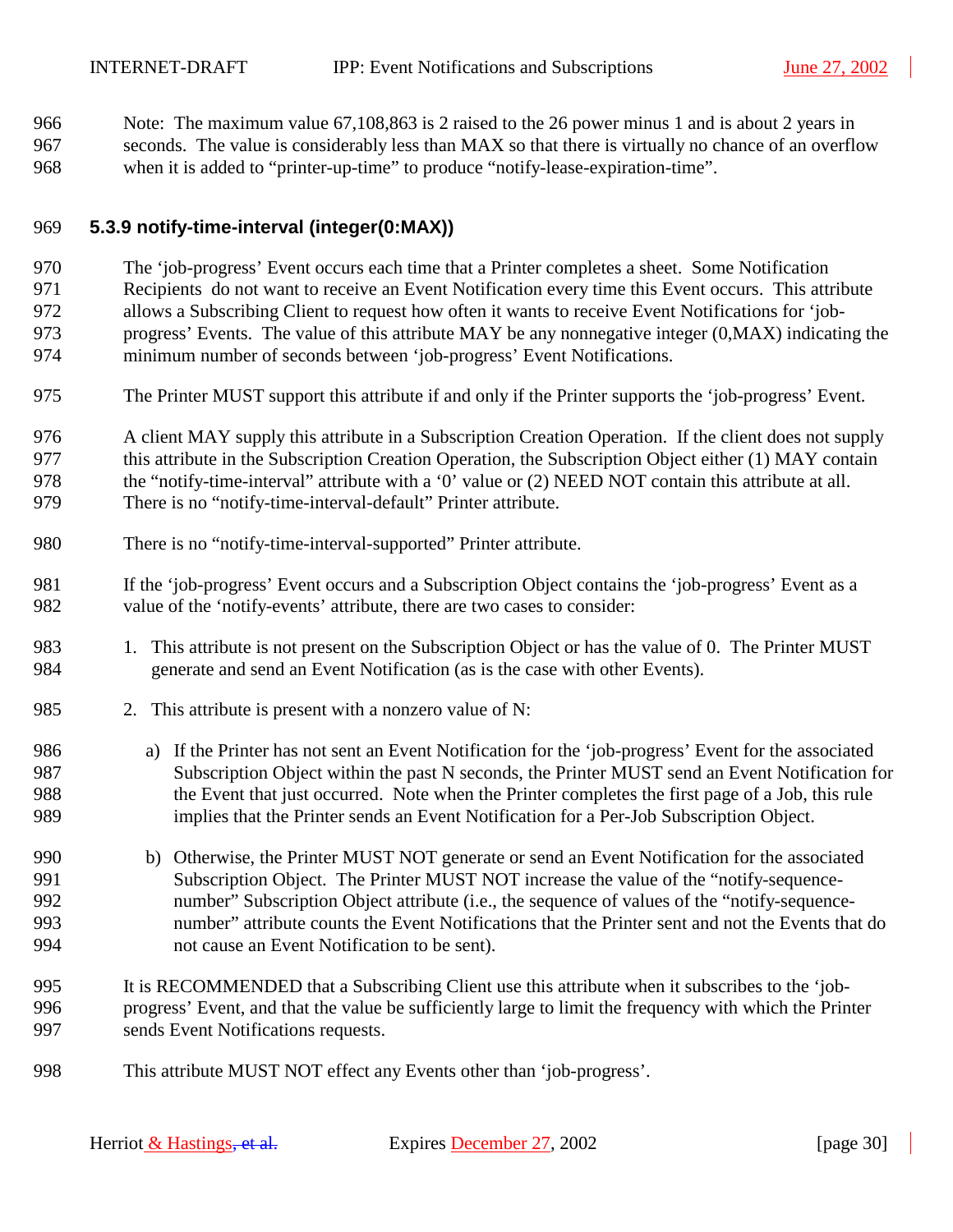#### <span id="page-30-0"></span>999 **5.4 Subscription Description Attributes**

- 1000 Subscription Description Attributes are those attributes that a Printer adds to a Subscription Object at 1001 the time of its creation.
- 1002 A Printer MUST support all attributes in this Table 2.

1003 A client MUST NOT supply the attributes in Table 2 in a Subscription Template Attributes Group of a 1004 Subscription Creation Operation. If the client supplies them, the Printer MUST NOT set them and 1005 MUST treat them as unsupported attributes. There are no corresponding default or supported 1006 attributes.

#### 1007 **Table 2 – Subscription Description Attributes**

| <b>Subscription Object attributes:</b>        |
|-----------------------------------------------|
| notify-subscription-id (integer(1:MAX))       |
| notify-sequence-number (integer(0:MAX))       |
| notify-lease-expiration-time (integer(0:MAX)) |
| notify-printer-up-time (integer(1:MAX))       |
| notify-printer-uri (uri)                      |
| notify-job-id (integer(1:MAX))                |
| notify-subscriber-user-name (name(MAX))       |

1008

## 1009 **5.4.1 notify-subscription-id (integer (1:MAX))**

1010 This attribute identifies a Subscription Object instance with a number that is unique within the context 1011 of the Printer. The Printer generates this value at the time it creates the Subscription Object.

- 1012 A Printer MUST support this attribute.
- 1013 The Printer MAY assign the value of this attribute sequentially as it creates Subscription Objects.
- 1014 However, if there is no security on Subscription objects, sequential assignment exposes the system to a 1015 passive traffic monitoring threat.
- 1016 The Printer SHOULD avoid re-using recent values of this attribute during continuous operation of the 1017 Printer as well as across power cycles. Then a Subscribing Client is unlikely to find that a stale 1018 reference accesses a new Subscription Object.
- 1019 The 0 value is not permitted in order to allow for compatibility with "job-id" and with SNMP index 1020 values, which also cannot be 0.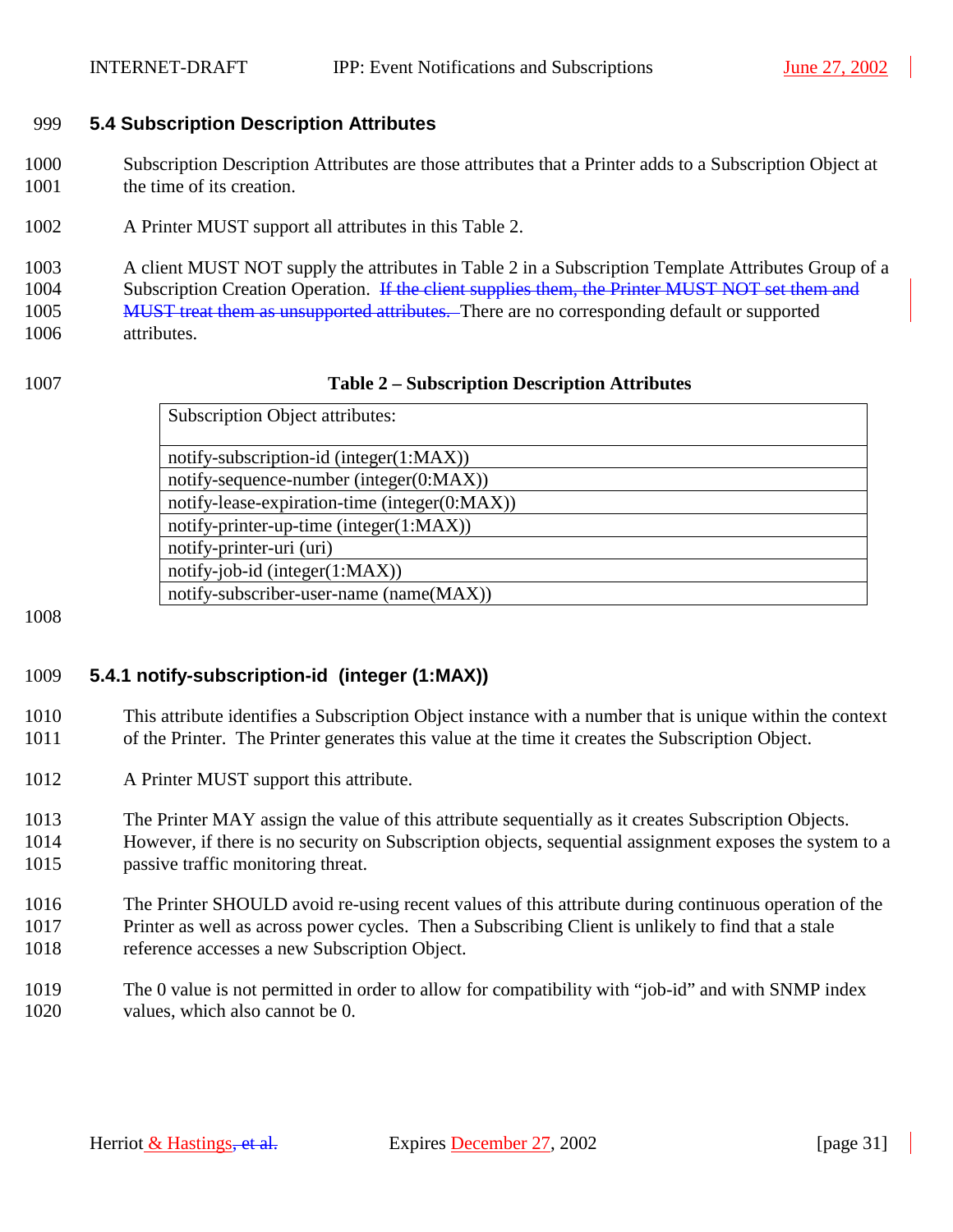#### <span id="page-31-0"></span>1021 **5.4.2 notify-sequence-number (integer (0:MAX))**

1022 The value of this attribute indicates the number of times that the Printer has generated and attempted to 1023 send an Event Notification for this Subscription object. When an Event Notification contains this 1024 attribute, the Notification Recipient can determine whether it missed some Event Notifications (i.e., 1025 numbers skipped) or received duplicates (i.e., same number twice).

1026 A Printer MUST support this attribute.

1027 When the Printer creates a Subscription Object, it MUST set-populate the value of this attribute to with 1028 a value of 0. This value indicates that the Printer has not sent any Event Notifications for this 1029 Subscription Object.

1030 Each time the Printer sends a newly generated Event Notification, it MUST increase the value of this 1031 attribute by 1. For some Delivery Methods, the Printer MUST include this attribute in each Event 1032 Notification, and the value MUST be the value after it is increased by 1. That is, the value of this 1033 attribute in the first Event Notification after Subscription object creation MUST be 1, the second 1034 MUST be 2, etc. If a Delivery Method is defined such that the Notification Recipient returns a 1035 response, the Printer can re-try sending an Event Notification a certain number of times with the same 1036 sequence number when the Notification Recipient fails to return a response.

1037 If a Subscription Object lasts long enough to reach the value of MAX, its next value MUST be 0, i.e., it 1038 wraps.

#### 1039 **5.4.3 notify-lease-expiration-time (integer(0:MAX))**

- 1040 This attribute specifies the time in the future when the lease on the Per-Printer Subscription Object will 1041 expire, i.e. the "printer-up-time" value at which the lease will expire. If the value is 0, the lease never 1042 expires.
- 1043 A Printer MUST support this attribute.

1044 When the Printer creates a Per-Job Subscription Object, this attribute MUST NOT be present – the 1045 Subscription Object lasts exactly as long as the associated Job object. See also the discussion of the 1046 'job-completed' event in section [5.3.3.1.3](#page-23-0) about retention of the Job object after completion so that a 1047 Notification Recipient can query the Job object after receiving the 'job-completed' Event Notification.

- 1048 When the Printer creates a Per-Printer Subscription Object, it populates this attribute with a value that 1049 is the sum of the values of the Printer's "printer-up-time" attribute and the Subscription Object's 1050 "notify-lease-duration" attribute with the following exception. If the value of the Subscription Object's 1051 "notify-lease-duration" attribute is 0 (i.e., no expiration time), then the value of this attribute MUST be 1052 set to 0 (i.e., no expiration time).
- 1053 When the Printer powers up, it MUST set-populate the value of this attribute in each persistent 1054 Subscription Object with a value using the algorithm in the previous paragraph.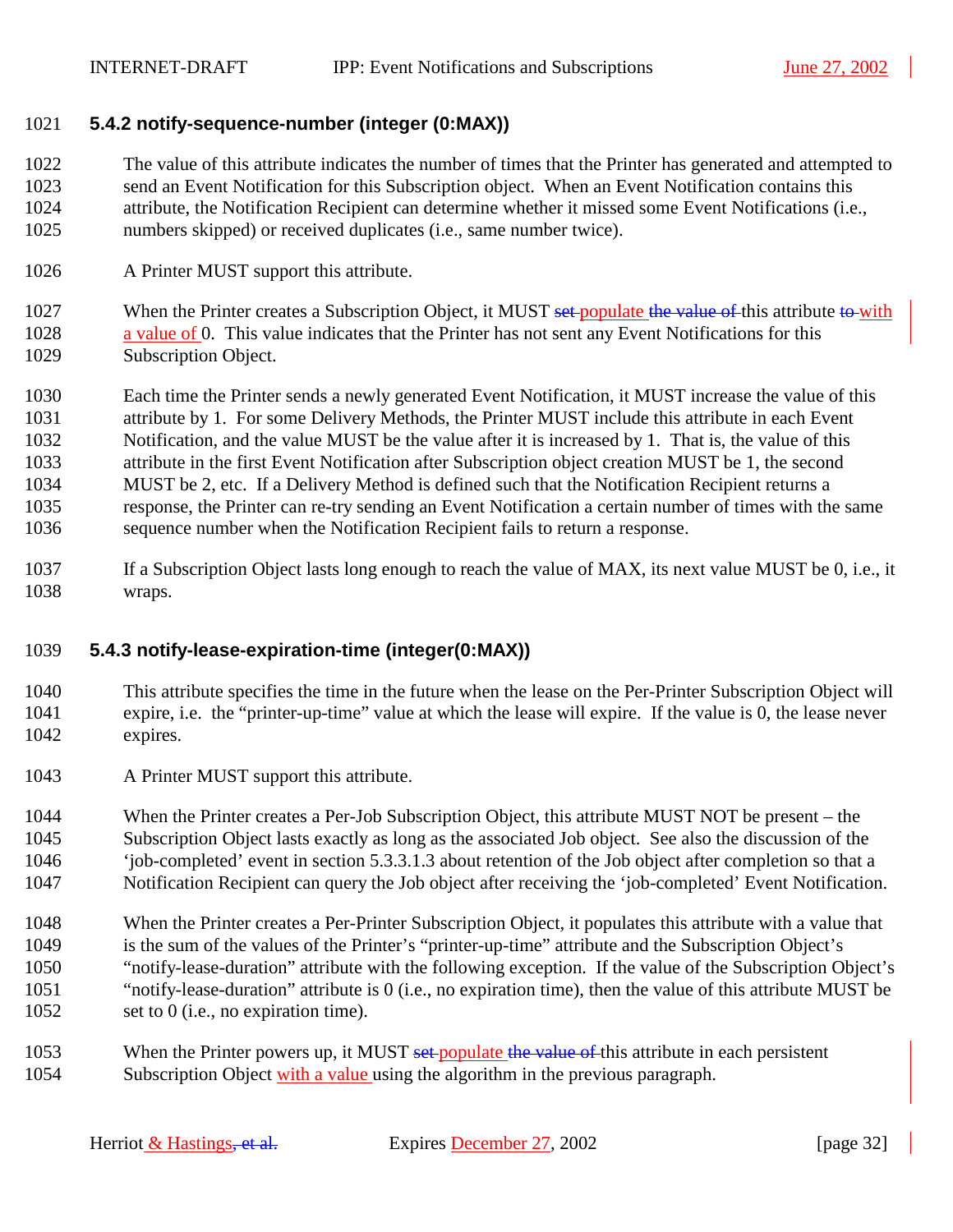- <span id="page-32-0"></span>1055 When the "printer-up-time" equals the value of this attribute, the Printer MUST delete the Subscription 1056 Object. A client can extend a lease of a Per-Printer Subscription Object with the Renew-Subscription 1057 operation (see section [11.2.6\)](#page-57-0).
- 1058 Note: In order to compute the number of seconds remaining in a lease for a Per-Printer Subscription 1059 Object, a client can subtract the Subscription's "notify-printer-up-time" attribute (see section 5.4.4) 1060 from the Subscription's "notify-lease-expiration-time" attribute.

#### 1061 **5.4.4 notify-printer-up-time (integer(1:MAX))**

- 1062 This attribute is an alias for the Printer's "printer-up-time" attribute " (see [RFC2911] section 4.4.29). 1063 In other words, when this attribute is queried with the Get-Subscriptions or Get-Subscription-Attributes 1064 operations (see sections [11.2.4](#page-52-0) and [11.2.5\)](#page-54-0), the value returned is the current value of the Printer's 1065 "printer-up-time" attribute, rather than the time at which the Subscription Object was created.
- 1066 A Printer MUST support this attribute.
- 1067 When the Printer creates a Per-Job Subscription Object, this attribute MUST NOT be present. When 1068 the Printer creates a Per-Printer Subscription Object, this attribute MUST be present.
- 1069 Note: this attribute exists in a Per-Printer Subscription Object so that a client using the Get-
- 1070 Subscription-Attributes or Get-Subscription operations can convert the Per-Printer Subscription's
- 1071 "notify-lease-expiration-time" attribute to wall clock time with one request. If the value of the "notify-
- 1072 lease-expiration-time" attribute is not 0 (i.e., no expiration time), then the difference between the 1073 "notify-lease-expiration-time" attribute and the "notify-printer-up-time" is the remaining number of
- 1074 seconds on the lease from the current time.

## 1075 **5.4.5 notify-printer-uri (uri)**

- 1076 This attribute identifies the Printer object that created this Subscription Object.
- 1077 A Printer MUST support this attribute.
- 1078 During a Subscription Creation Operation, the Printer MUST populate this attribute with the value of 1079 the "printer-uri" operation attribute in the request. From the Printer URI, the client can, for example, 1080 determine what security scheme was used.

#### 1081 **5.4.6 notify-job-id (integer(1:MAX))**

- 1082 This attribute specifies whether the containing Subscription Object is a Per-Job or Per-Printer 1083 Subscription Object, and for Per-Job Subscription Objects, it specifies the associated Job.
- 1084 A Printer MUST support this attribute.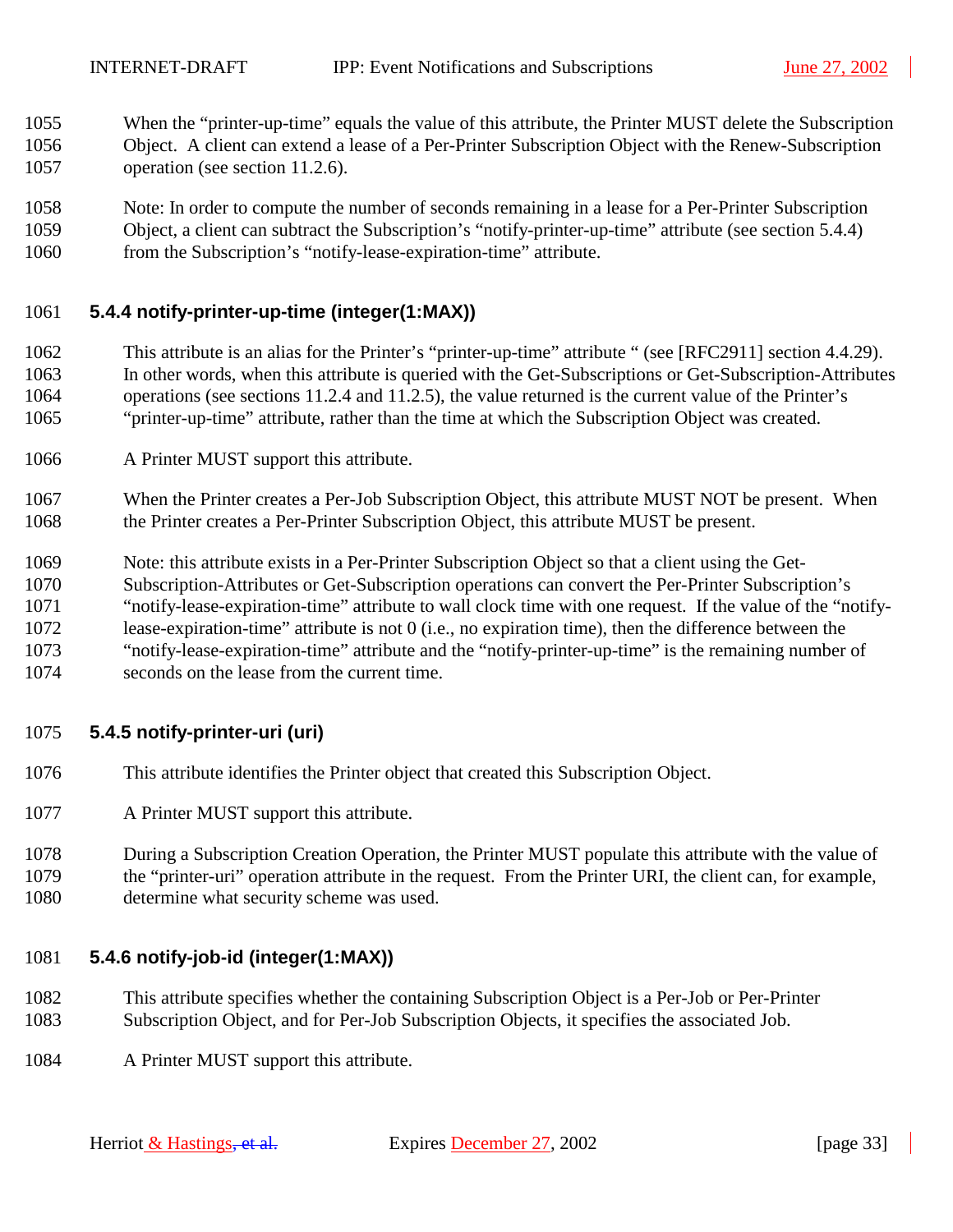<span id="page-33-0"></span>1085 If this attribute is not present, the Subscription Object MUST be a Per-Printer Subscription. If this 1086 attribute is present, the Subscription Object MUST be a Per-Job Subscription Object and this attribute 1087 MUST identify the Job with which the Subscription Object is associated.

1088 Note: This attribute could be useful to a Notification Recipient that receives an Event Notification 1089 generated from a Per-Job Subscription Object and caused by a Printer Event. The Event Notification 1090 gives access to the Printer and the Subscription Object. The Event Notification gives access to the 1091 associated Job only via this attribute. See discussion of the 'job-completed' event in section [5.3.3.1.3](#page-23-0)  1092 about retention of the Job object after completion so that a Notification Recipient can query the Job 1093 object after receiving the 'job-completed' Event Notification.

#### 1094 **5.4.7 notify-subscriber-user-name (name(MAX))**

- 1095 This attribute contains the name of the user who performed the Subscription Creation Operation.
- 1096 A Printer MUST support this attribute.

1097 The Printer sets MUST populates this attribute to with the most authenticated printable name that it can 1098 obtain from the authentication service over which the Subscription Creation Operation was received. 1099 The Printer uses the same mechanism for determining the value of this attribute as it does for a Job's 1100 "job-originating-user-name" (see [RFC2911] section 4.3.6).

1101 Note: To help with authentication, a Subscription Object may have additional private attributes about 1102 the user, e.g., a credential of a principal. Such private attributes are implementation-dependent and not 1103 defined in this document.

## 1104 **6 Printer Description Attributes Related to Notification**

1105 This section defines the Printer Description attributes that are related to Notification. Table 3 lists the 1106 Printer Description attributes, indicates the Printer support required for conformance, and whether or 1107 not the attribute is READ-ONLY (see section [3.1\)](#page-10-0):

1108 **Table 3 – Printer Description Attributes Associated with Notification** 

| Printer object attributes:                 | <b>REQUIRED</b> | READ-<br>ONLY |
|--------------------------------------------|-----------------|---------------|
| printer-state-change-time (integer(1:MAX)) | N <sub>0</sub>  | Yes           |
| printer-state-change-date-time (dateTime)  | No              | Yes           |

1109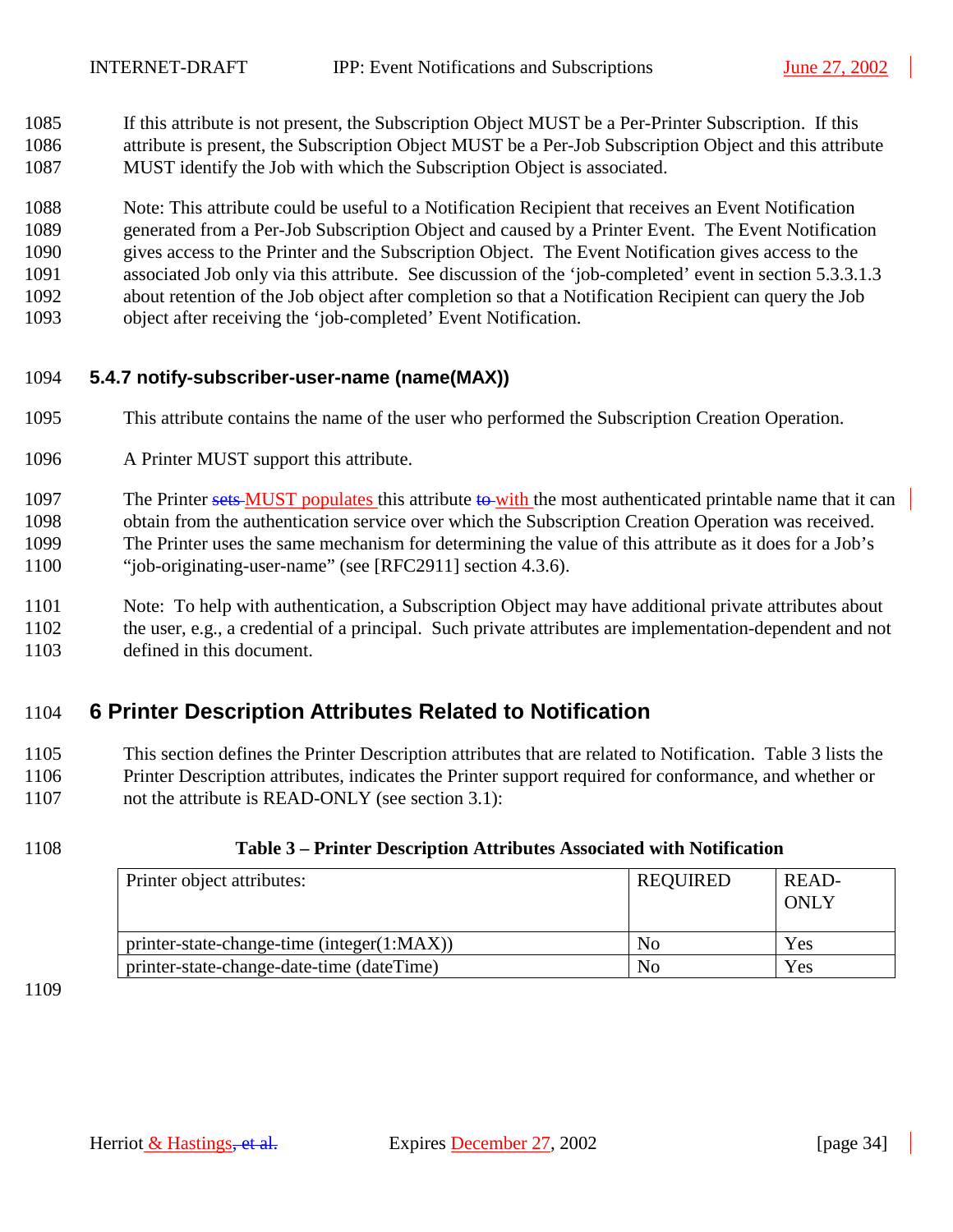#### <span id="page-34-0"></span>1110 **6.1 printer-state-change-time (integer(1:MAX))**

1111 This OPTIONAL attribute records the most recent time at which the **'**printer-state-changed' Printer 1112 Event occurred whether or not any Subscription objects were listening for this event. This attribute 1113 helps a client or operator to determine how long the Printer has been in its current state.

1114 A Printer MAY support this attribute and if so, the attribute MUST be READ-ONLY.

1115 On power-up, the Printer MUST set-populate the value of this attribute to bewith the value of its

1116 "printer-up-time" attribute, so that it always has a value. Whenever the **'**printer-state-changed' Printer

1117 Event occurs, the Printer MUST set-update this attribute to with the value of the Printer's "printer-up-

1118 time" attribute.

## 1119 **6.2 printer-state-change-date-time (dateTime)**

1120 This OPTIONAL attribute records the most recent time at which the **'**printer-state-changed' Printer 1121 Event occurred whether or not there were any Subscription Objects listening for this event. This 1122 attribute helps a client or operator to determine how long the Printer has been in its current state.

1123 A Printer MAY support this attribute and if so, the attribute MUST be READ-ONLY.

1124 On power-up, the Printer MUST populate set the value of this attribute to bewith the value of its

1125 "printer-current-time" attribute, so that it always has a value (see [RFC2911] section 4.4.30 on

1126 "printer-current-time"). Whenever the **'**printer-state-changed' Printer Event occurs, the Printer MUST

1127 set update this attribute to with the value of the Printer's "printer-current-time" attribute.

# 1128 **7 New Values for Existing Printer Description Attributes**

1129 This section contains those attributes for which additional values are added.

## 1130 **7.1 operations-supported (1setOf type2 enum)**

1131 The following "operation-id" values are added in order to support the new operations defined in this 1132 document: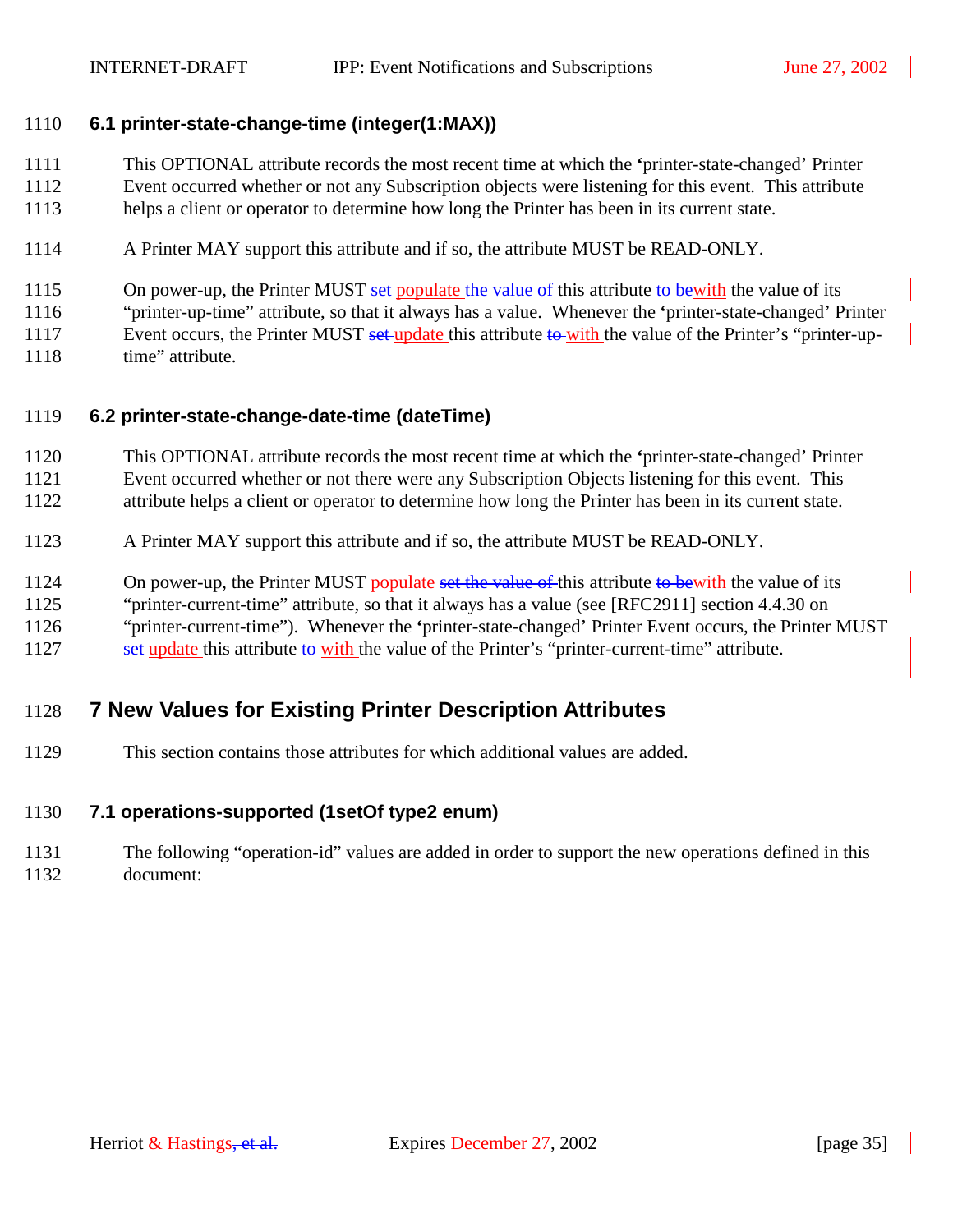#### <span id="page-35-0"></span>1133 **Table 4 – Operation-id assignments**

| Value  | <b>Operation Name</b>        |
|--------|------------------------------|
| 0x0016 | Create-Printer-Subscriptions |
| 0x0017 | Create-Job-Subscriptions     |
| 0x0018 | Get-Subscription-Attributes  |
| 0x0019 | Get-Subscriptions            |
| 0x001A | Renew-Subscription           |
| 0x001B | Cancel-Subscription          |

## 1134 **8 Attributes Only in Event Notifications**

1135 This section contains those attributes that exist only in Event Notifications and do not exist in any 1136 objects.

#### 1137 **8.1 notify-subscribed-event (type2 keyword)**

- 1138 This attribute indicates the Subscribed Event that caused the Printer to send this Event Notification. 1139 This attribute exists only in Event Notifications.
- 1140 This attribute MUST contain one of the values of the "notify-events" attribute in the Subscription 1141 Object, i.e., one of the Subscribed Event values. Its value is the Subscribed Event that "matches" the 1142 Event that caused the Printer to send this Event Notification. This Subscribed Event value may be 1143 identical to the Event or the Event may be a sub-value of the Subscribed Event. For example, the 'job-1144 completed' Event (which is a sub-event of the 'job-state-changed' event) would cause the Printer to 1145 send an Event Notification for either the 'job-completed' or 'job-state-changed' Subscribed Events and 1146 to send the 'job-completed' or 'job-state-changed' value for this attribute, respectively,. See section 1147 [5.3.3.2](#page-24-0) for the "matching" rules of Subscribed Events and for additional examples.
- 1148 The Delivery Method Document specifies whether the Printer includes the value of this attribute in an 1149 Event Notification.

## 1150 **8.2 notify-text (text(MAX))**

- 1151 This attribute contains a Human Consumable text message (see section [9.2\)](#page-40-0). This message describes
- 1152 the Event and is encoded as plain text, i.e., 'text/plain' with the charset specified by Subscription 1153 Object's "notify-charset" attribute.
- 1154 The Delivery Method Document specifies whether the Printer includes this attribute in an Event 1155 Notification.
- 

## 1156 **9 Event Notification Content**

1157 This section defines the Event Notification content that the Printer sends when an Event occurs.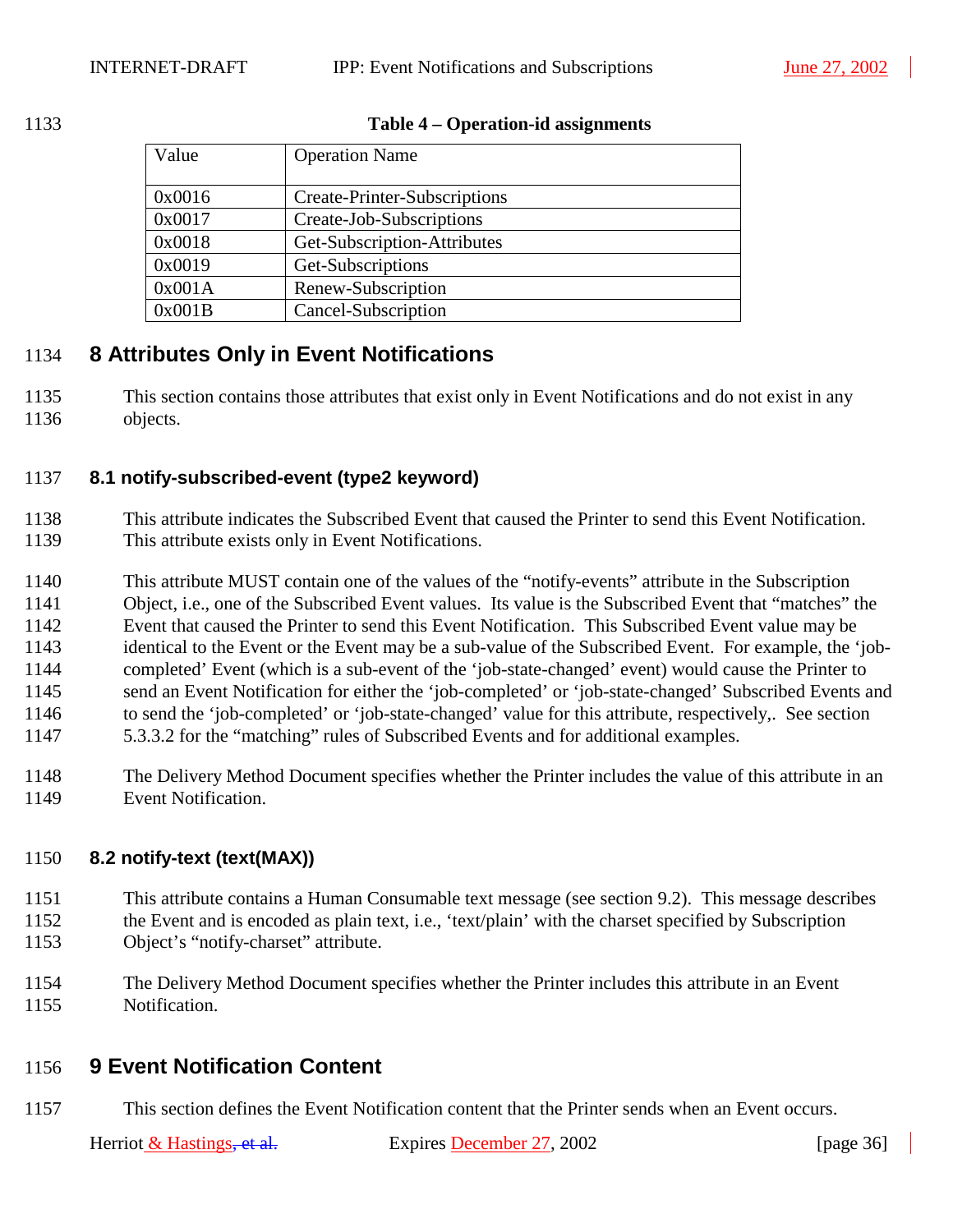1158 When an Event occurs, the Printer MUST find each Subscription object whose "notify-events" 1159 attribute "matches" the Event. See section [5.3.3.2 f](#page-24-0)or details on "matching". For each matched 1160 Subscription Object, the Printer MUST create an Event Notification with the content and format that 1161 the Delivery Method Document specifies. The content contains the value of attributes specified by the 1162 Delivery Method Document. The Printer obtains the values immediately after the Event occurs. For 1163 example, if the "printer-state" attribute changes from 'idle' to 'processing', the Event 'printer-state-1164 changed' occurs and the Printer puts various attributes into the Event Notification, including "printer-1165 up-time" and "printer-state" with the values that they have immediately after the Event occurs, i.e., the 1166 value of "printer-state" is 'processing'.

## 1167 **Event Notification Ordering:**

1168 When a Printer sends Event Notifications, the Event Notifications from any given Subscription Object 1169 MUST be in time stamp order, i.e., in order of increasing "printer-up-time" attribute value in the Event 1170 Notification (see Table 5). These Event Notifications MAY be interleaved with those from other 1171 Subscription Objects, as long as those others are also in time stamp order. The Printer MUST observe 1172 these ordering requirements whether sending multiple pending Events as multiple separate Event 1173 Notifications or together in a single Compound Event Notification.

- 1174 If a Subscribing Client wants the Printer to send certain Event Notifications in time stamp order, the 1175 Subscribing Client uses a single Subscription Object. Even so, depending on the underlying transport, 1176 the actual order that a Notification Recipient receives separate Event Notifications may differ from the 1177 order sent by the Printer (e.g., email).
- 1178 Example: Consider two Per-Printer Subscription Objects: SO1 and SO2. SO1 requests 'job-state-1179 changed' events and SO2 requests 'printer-state-changed' events. The number in parens is the time 1180 stamp. The following Event Notification sequences are the only ones that conform to the ordering 1181 requirements for the Printer to send the Event Notifications:
- 1182 (a) SO1: 'job-created' (1000), SO1: 'job-stopped' (1005), SO1: 'job-completed' (1009), SO2: 'printer-1183 stopped' (1005)
- 1184 (b) SO1: 'job-created' (1000), SO1: 'job-stopped' (1005), SO2: 'printer-stopped' (1005), SO1: 'job-1185 completed' (1009)
- 1186 (c) SO1: 'job-created' (1000), SO2: 'printer-stopped' (1005), SO1: 'job-stopped' (1005), SO1: 'job-1187 completed' (1009)
- 1188 (d) SO2: 'printer-stopped (1005), SO1: 'job-created' (1000), SO1: 'job-stopped' (1005), SO1: 'job-1189 completed' (1009)
- 1190 Examples (b) and (c) are interleaved; examples (a) and (d) are not interleaved and are not appropriate 1191 for some Delivery Methods.
- 1192 If two different Events occur simultaneously, or nearly so (e.g., "printer-up-time" has the same value 1193 for both), the Printer MUST create a separate Event Notification for each Event, even if the associated 1194 Subscription Object is the same for both Events. However, the Printer MAY combine these distinct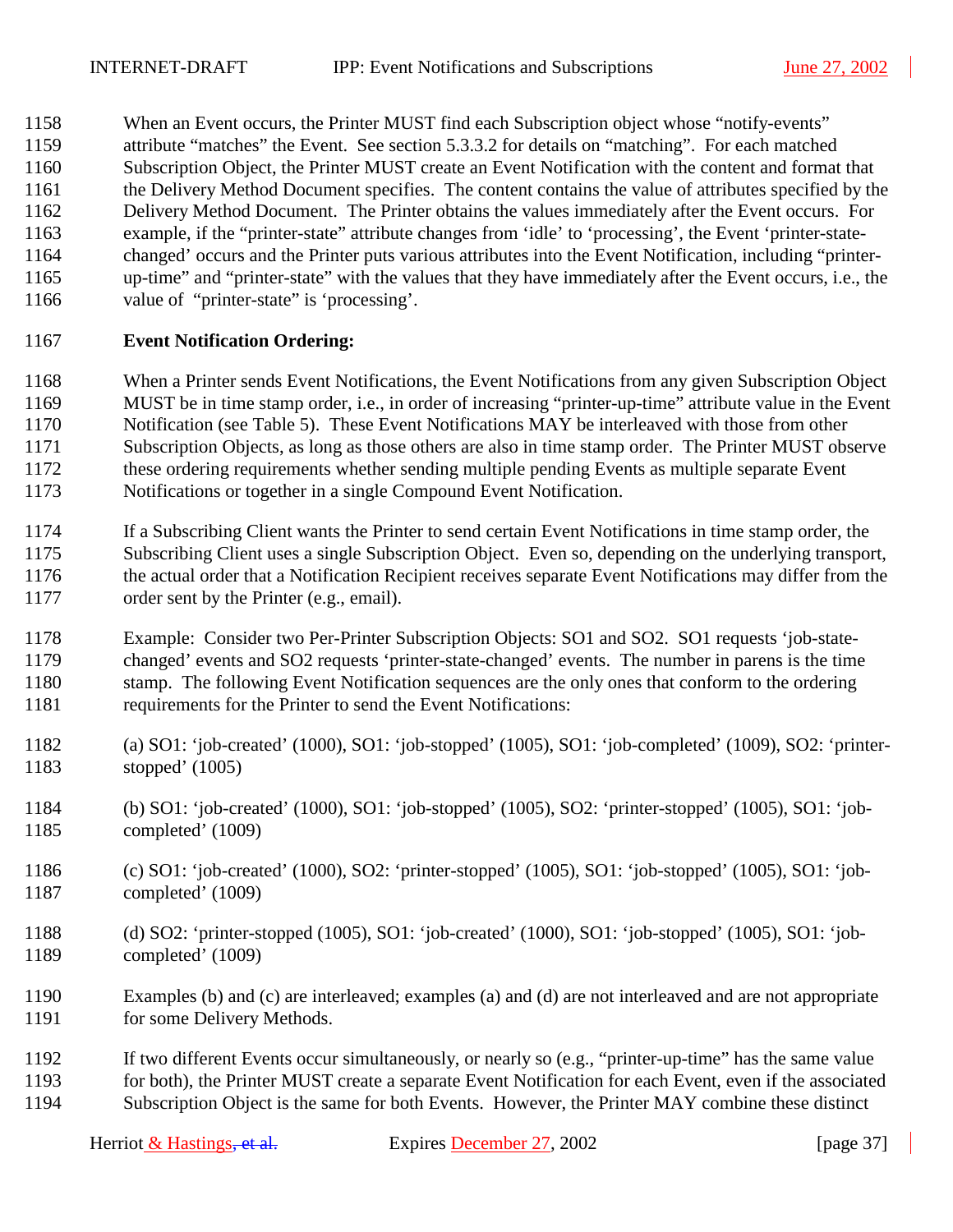1195 Event Notifications into a single Compound Event Notification if the Delivery Method supports 1196 Compound Event Notifications. For example, suppose that two nearly-simultaneously Events 1197 represent two successive 'printer-state-changed' Events, one from 'idle' to 'processing' and another 1198 from 'processing' to 'stopped'. These two Events have the same name but are different instances of 1199 the Event. Then the Printer MUST create a separate Event Notification for each Event and SHOULD 1200 accurately report the "printer-state" of the first Event as 'processing' and the second Event as 1201 'stopped'.

1202 If a Subscription Object contains more than one Subscribed Event, and several Events occur in quick 1203 succession each matching a different Subscribed Event in the Subscription Object, the Printer MUST 1204 NOT generate a single Event Notification from several of these Events, but MAY combine distinct 1205 Event Notifications into a single Compound Event Notification if the Delivery Method supports 1206 Compound Event Notifications.

- 1207 After the Printer has created the Event Notification, the Printer delivers it via either a:
- 1208 Push Delivery Method: The Printer sends the Event Notification shortly after an Event occurs. 1209 For some Push Delivery Methods, the Notification Recipient MUST send a response; for others 1210 it MUST NOT send a response.
- 1211 Pull Delivery Method: The Printer saves Event Notifications for some Event Life and expects 1212 the Notification Recipient to request Event Notifications. The Printer returns the Event 1213 Notifications in a response to such a request.
- 1214 If an error that meets the following conditions occurs, the Printer MUST cancel the Subscription 1215 Object.
- 1216 a) the error occurs during the sending of an Event Notification generated from Subscription Object S 1217 AND
- 1218 b) the error would continue to occur every time the Printer sends an Event Notification generated from 1219 Subscription Object S in the future.
- 1220 For example, if the address of the "notify-recipient-uri" of Subscription Object A references a non-1221 existent target and the Printer determines this fact, it MUST delete Subscription Object A.
- 1222 The next two sections describe the values that a Printer sends in the content of Machine Consumable 1223 and Human Consumable Event Notifications, respectively.
- 1224 The tables in the sub-sections of this section contain the following columns:
- 1225 a) **Source Value:** the name of the attribute that supplies the value for the Event Notification. 1226 Asterisks in this field refer to a note below the table.
- 1227 b) **Sends:** if the Printer supports the value (column 1) on the Source Object (column 3) the 1228 Delivery Method MUST specify: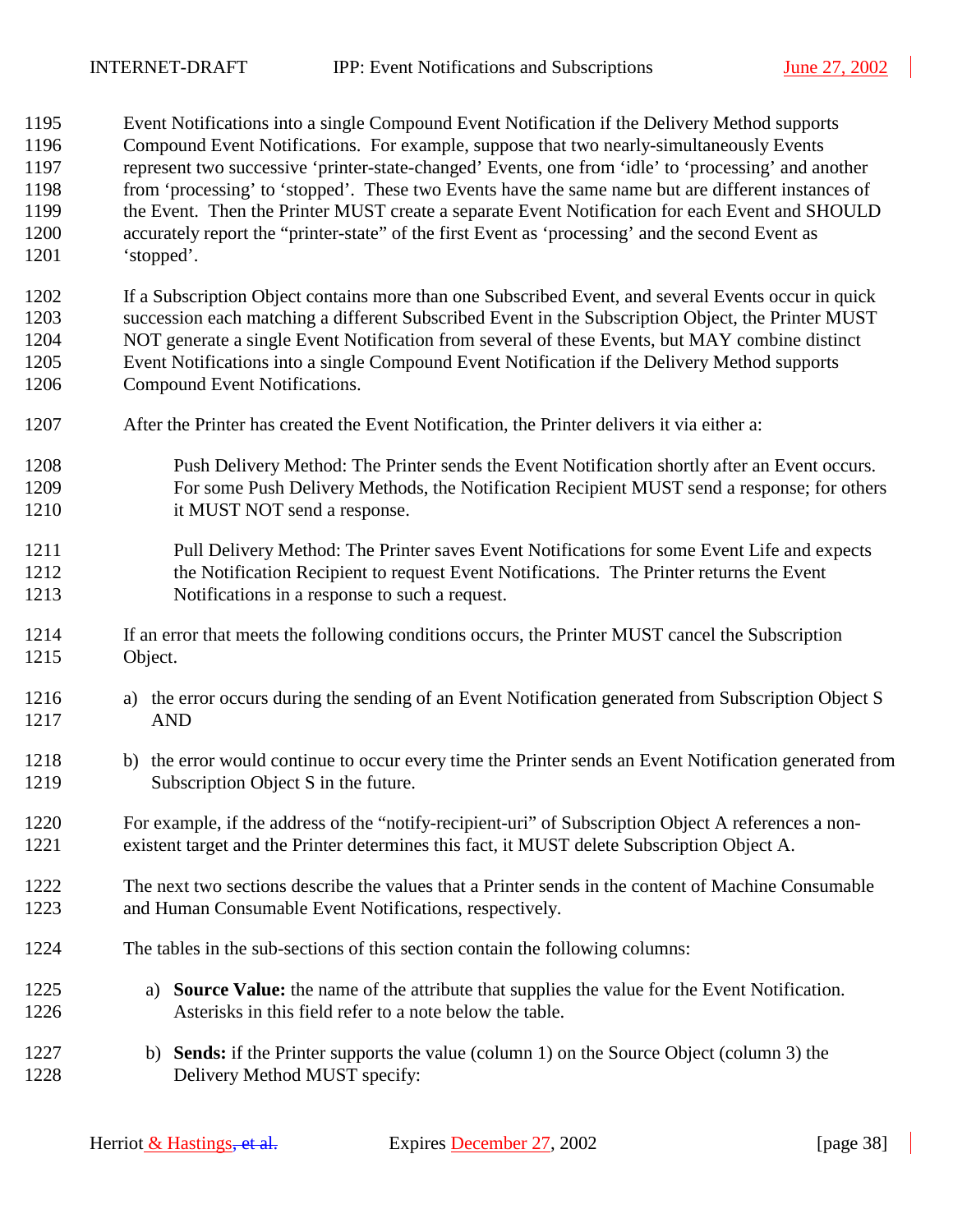$\overline{\phantom{a}}$ 

<span id="page-38-0"></span>

| 1229                         | MUST: that the Printer MUST send the value.                                                                                                                                                                                                                                                                                |
|------------------------------|----------------------------------------------------------------------------------------------------------------------------------------------------------------------------------------------------------------------------------------------------------------------------------------------------------------------------|
| 1230<br>1231                 | <b>SHOULD:</b> either that the Printer MUST send the value or that the value is incompatible<br>with the Delivery Method.                                                                                                                                                                                                  |
| 1232<br>1233<br>1234         | MAY: that the Printer MUST, SHOULD, MAY, MUST NOT, SHOULD NOT, or NEED<br>NOT send the value. The Delivery Method specifies the level of conformance for the<br>Printer.                                                                                                                                                   |
| 1235<br>1236<br>1237         | c) Source Object: the object from which the source value comes. If the object is "Event<br>Notification", the Printer fabricates the value when it sends the Event Notification. See section<br>8.                                                                                                                         |
| 1238                         | 9.1 Content of Machine Consumable Event Notifications                                                                                                                                                                                                                                                                      |
| 1239<br>1240                 | This section defines the attributes that a Delivery Method MUST mention in a Delivery Method<br>Document when specifying the Machine Consumable Event Notification's contents.                                                                                                                                             |
| 1241<br>1242                 | This document does not define the order of attributes in Event Notifications. However, Delivery<br>Method Documents MAY define the order of some or all of the attributes.                                                                                                                                                 |
| 1243<br>1244                 | A Delivery Method Document MUST specify additional attributes (if any) that a Printer<br>implementation sends in a Machine Consumable Event Notification.                                                                                                                                                                  |
| 1245<br>1246<br>1247<br>1248 | Notification Recipients MUST be able to accept Event Notifications containing attributes they do not<br>recognize. What a Notification Recipient does with an unrecognized attribute is implementation-<br>dependent. Notification Recipients MAY attempt to display unrecognized attributes anyway or MAY<br>ignore them. |
| 1249                         | The next three sections define the attributes in Event Notification Contents that are:                                                                                                                                                                                                                                     |
| 1250                         | 1. for all Events                                                                                                                                                                                                                                                                                                          |
| 1251                         | 2. for Job Events only                                                                                                                                                                                                                                                                                                     |
| 1252                         | 3. for Printer Events only                                                                                                                                                                                                                                                                                                 |
| 1253                         | 9.1.1 Event Notification Content Common to All Events                                                                                                                                                                                                                                                                      |
| 1254                         | This section lists the attributes that a Delivery Method Document MUST specify for all Events.                                                                                                                                                                                                                             |
| 1255                         | Table 5 lists potential values in each Event Notification.                                                                                                                                                                                                                                                                 |
|                              |                                                                                                                                                                                                                                                                                                                            |

1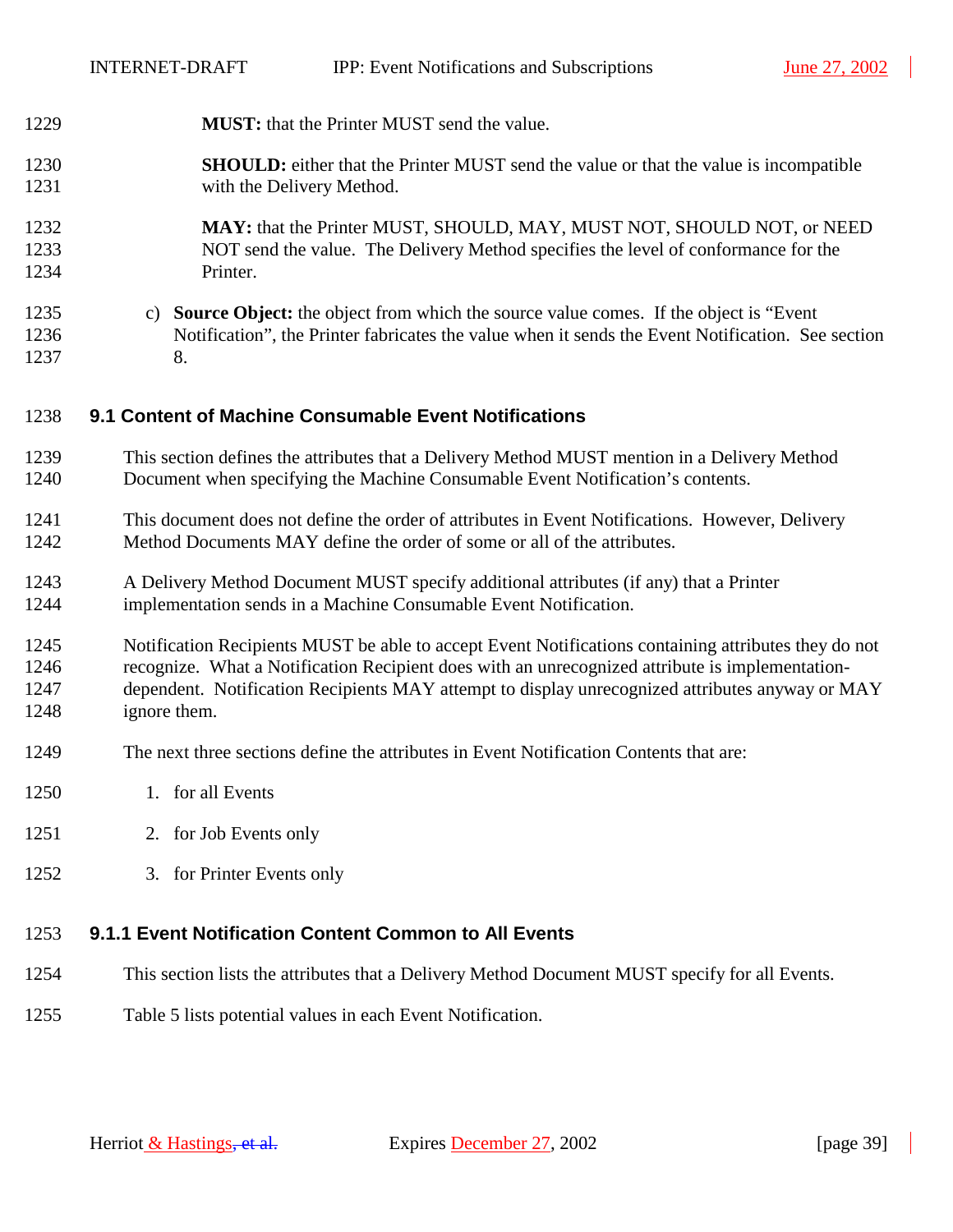| Source Value                            | Sends       | Source Object             |
|-----------------------------------------|-------------|---------------------------|
| notify-subscription-id (integer(1:MAX)) | <b>MUST</b> | Subscription              |
| notify-printer-uri (uri)                | <b>MUST</b> | Subscription              |
| notify-subscribed-event (type2 keyword) | <b>MUST</b> | <b>Event Notification</b> |

notify-text (text) SHOULD Event Notification

printer-up-time (integer(MIN:MAX)) MUST | MUST printer-current-time (dateTime) \* MUST Printer notify-sequence-number (integer (0:MAX)) SHOULD Subscription notify-charset (charset) SHOULD Subscription notify-natural-language (naturalLanguage) SHOULD Subscription notify-user-data (octetString(63)) \*\* SHOULD Subscription

<span id="page-39-0"></span>

| 1256 | Table 5 – Attributes in Event Notification Content |
|------|----------------------------------------------------|
|      |                                                    |

1257

1258 \*A Printer MUST send this value only if and only if it supports the Printer's "printer-current-time" 1259 attribute.

attributes from the "notify-attributes" attribute \*\*\* MAY | Printer attributes from the "notify-attributes" attribute \*\*\* MAY Job

attributes from the "notify-attributes" attribute \*\*\* MAY Subscription

1260 \*\* If the Subscription Object does not contain a "notify-user-data" attribute and the Delivery Method 1261 Document REQUIRES the Printer to send the "notify-user-data" source value in the Event 1262 Notification, the Printer MUST send an octet-string of length 0.

1263 \*\*\* The last three rows represent additional attributes that a client MAY request via the "notify-1264 attributes" attribute. A Printer MAY support the "notify-attributes" attribute. The Delivery Method 1265 MUST say that the Printer MUST, SHOULD, MAY, MUST NOT, SHOULD NOT, or NEED NOT 1266 support the "notify-attributes" attribute and specific values of this attribute. The Delivery Method 1267 MAY say that support for the "notify-attributes" is conditioned on support of the attribute by the 1268 Printer or it MAY say that Printer MUST support the "notify-attributes" attribute if the Printer supports 1269 the Delivery Method.

## 1270 **9.1.2 Additional Event Notification Content for Job Events**

1271 This section lists the additional attributes that a Delivery Method Document MUST specify for Job 1272 Events. See [Table 6.](#page-40-0)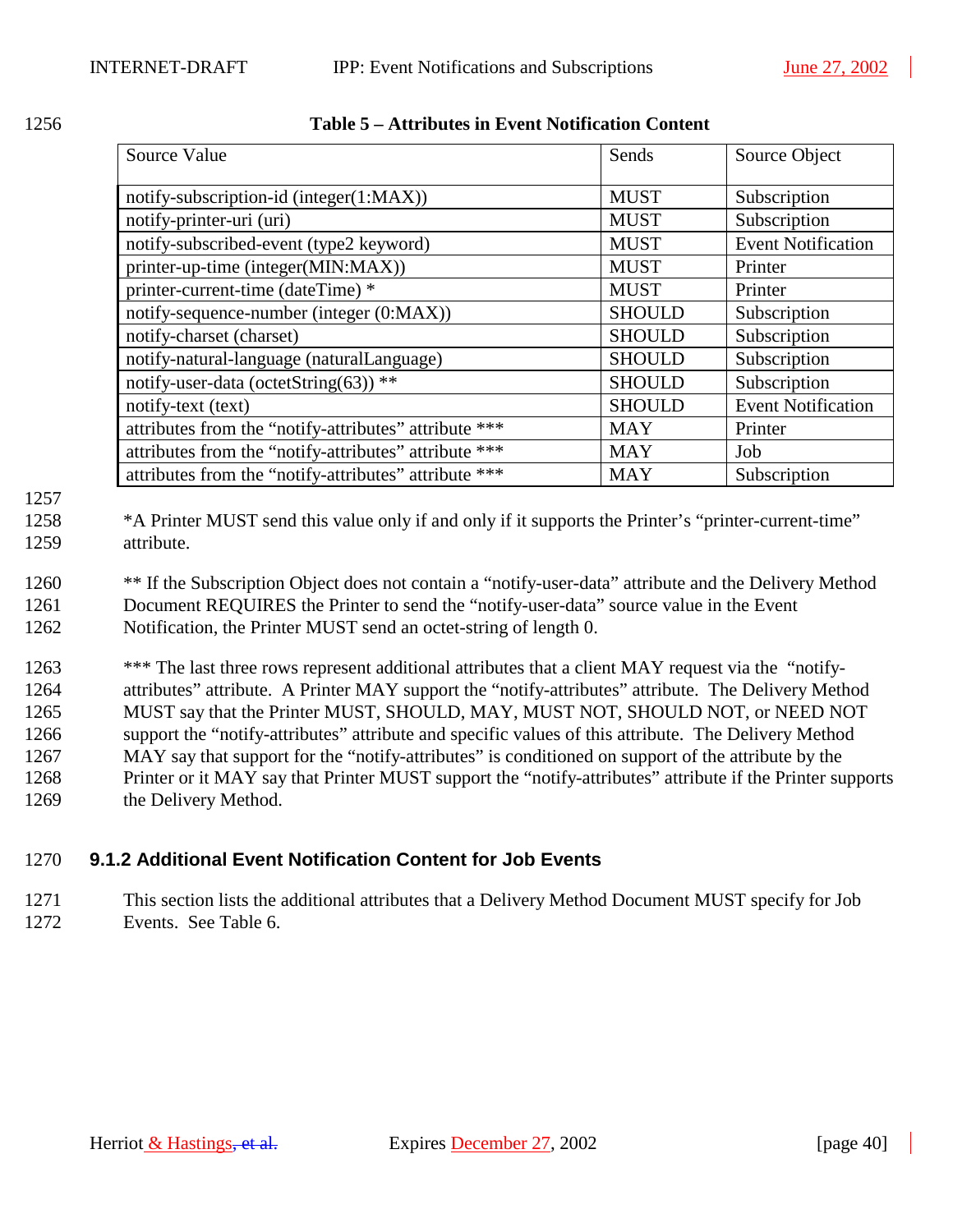| Source Value                                     | Sends       | Source Object |
|--------------------------------------------------|-------------|---------------|
| job-id (integer $(1:MAX)$ )                      | <b>MUST</b> | Job           |
| job-state (type1 enum)                           | <b>MUST</b> | Job           |
| job-state-reasons (1setOf type2 keyword)         | <b>MUST</b> | Job           |
| job-impressions-completed (integer( $0:MAX$ )) * | <b>MUST</b> | Job           |

#### <span id="page-40-0"></span>1273 **Table 6 – Additional Event Notification Content for Job Events**

# 1274

1275 \* The Printer MUST send the "job-impressions-completed" attribute in an Event Notification only for 1276 the combinations of Events and Subscribed Events shown in Table 7.

#### 1277 **Table 7 – Combinations of Events and Subscribed Events for "job-impressions-completed"**

| <b>Job Event</b> | Subscribed Job Event |
|------------------|----------------------|
| 'job-progress'   | 'job-progress'       |
| 'job-completed'  | 'job-completed'      |
| 'iob-completed'  | 'job-state-changed'  |

1278

## 1279 **9.1.3 Additional Event Notification Content for Printer Events**

- 1280 This section lists the additional attributes that a Delivery Method Document MUST specify for Printer 1281 Events. See Table 8.
- 

#### 1282 **Table 8 – Additional Event Notification Content for Printer Events**

| Source Value                                 | Sends       | Source Object |
|----------------------------------------------|-------------|---------------|
| printer-state (type1 enum)                   | <b>MUST</b> | Printer       |
| printer-state-reasons (1setOf type2 keyword) | <b>MUST</b> | Printer       |
| printer-is-accepting-jobs (boolean)          | <b>MUST</b> | Printer       |

1283

#### 1284 **9.2 Content of Human Consumable Event Notification**

- 1285 This section defines the information that a Delivery Method MUST mention in a Delivery Method 1286 Document when specifying the Human Consumable Event Notifications contents or the value of the 1287 "notify-text" attribute.
- 1288 Such a Delivery Method MUST specify the following information and a Printer SHOULD send it:
- 1289 a) the Printer name (see [Table 9\)](#page-42-0)
- 1290 b) the time of the Event (see [Table 11\)](#page-42-0)

| Herriot & Hastings, et al. |  |  |  |  |  |
|----------------------------|--|--|--|--|--|
|----------------------------|--|--|--|--|--|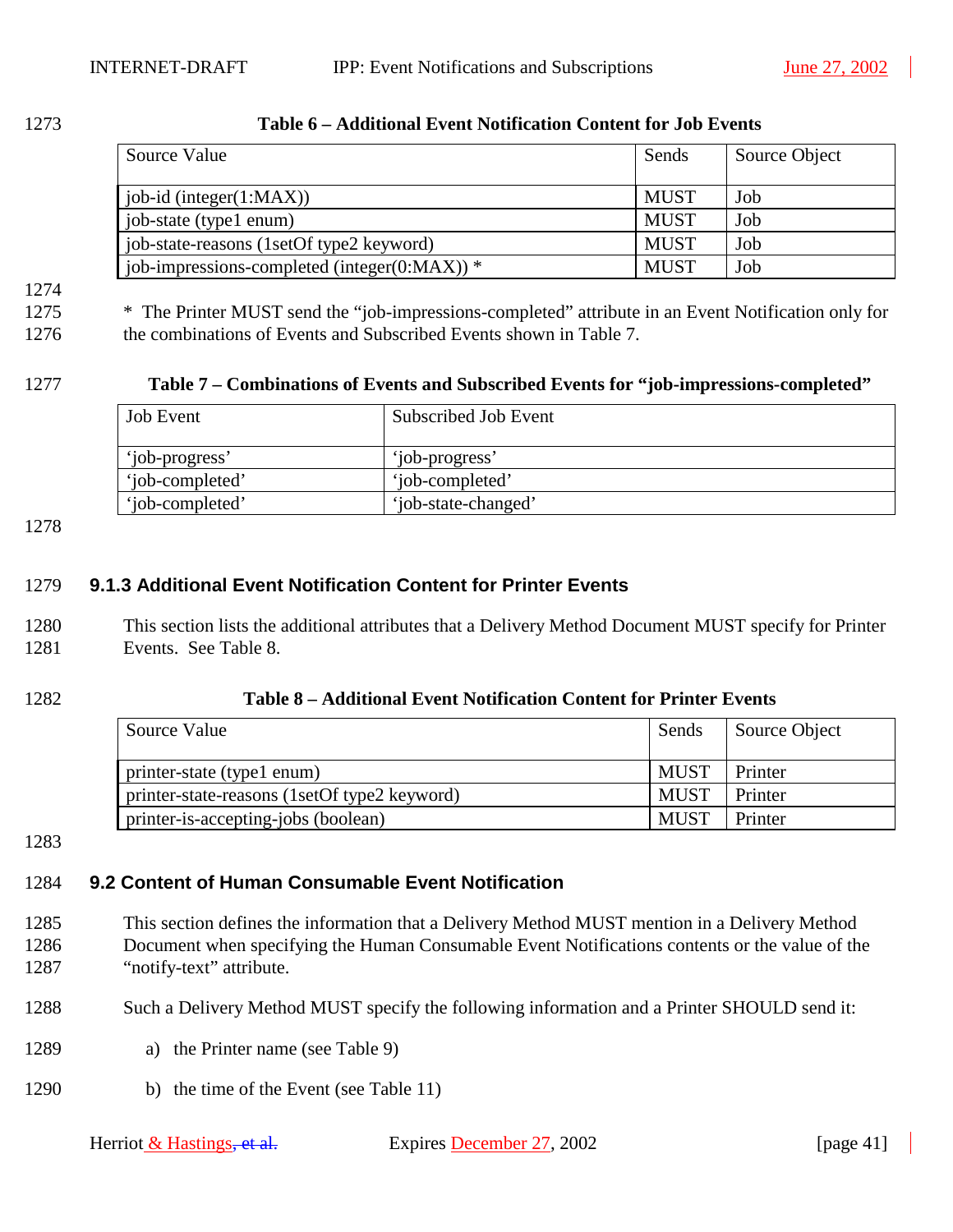INTERNET-DRAFT IPP: Event Notifications and Subscriptions June 27, 2002

| 1291 | c) for Printer Events only:                                                                        |
|------|----------------------------------------------------------------------------------------------------|
| 1292 | i) the Event (see Table 10) and/or Printer state information (see Table 14)                        |
| 1293 | d) for Job Events only:                                                                            |
| 1294 | i) the job identity (see Table 12)                                                                 |
| 1295 | ii) the Event (see Table 10) and/or Job state information (see Table 13)                           |
| 1296 |                                                                                                    |
| 1297 | The subsections of this section specify the attributes that a Printer MUST use to obtain this      |
| 1298 | information.                                                                                       |
| 1299 |                                                                                                    |
|      | A Delivery Method Document MUST specify additional information (if any) that a Printer             |
| 1300 | implementation sends in a Human Consumable Event Notification or in the "notify-text" attribute.   |
| 1301 | A client MUST NOT request additional attributes via the "notify-attributes" attribute because this |
| 1302 | attribute works only for Machine Consumable Event Notifications.                                   |
|      |                                                                                                    |
| 1303 | Notification Recipients MUST NOT expect to be able to parse the Human Consumable Event             |
| 1304 | Notification contents or the value of the "notify-text" attribute.                                 |
|      |                                                                                                    |
| 1305 | The next three sections define the attributes in Event Notification Contents that are:             |
| 1306 | a) for all Events                                                                                  |
| 1307 | b) for Job Events only                                                                             |
| 1308 | for Printer Events only<br>$\mathcal{C}$ )                                                         |
| 1309 |                                                                                                    |
|      |                                                                                                    |

## 1310 **9.2.1 Event Notification Content Common to All Events**

- 1311 This section lists the source of the information that a Delivery Method MUST specify for all Events.
- 1312 There is a separate table for each piece of information. Each row in the table represents a source value 1313 for the information and the values are listed in order of preference, with the first one being the 1314 preferred one. An implementation SHOULD use the source value from the earliest row in each table. 1315 It MAY use the source value from another row instead, or it MAY combine the source values from 1316 several rows. An implementation is free to determine the best way to present this information.
- 1317 In all tables of this section, all rows contain a "MAY" in order to state that the Delivery Method 1318 specifies the conformance.
- 1319 [Table 9](#page-42-0) lists the source of the information for the Printer Name. The "printer-name" is more user-1320 friendly unless the Notification Recipient is in a place where the Printer name is not meaningful. For
- 1321 example, an implementation could have the intelligence to send the value of the "printer-name"
- 1322 attribute to a Notification Recipient that can access the Printer via value of the "printer-name" attribute
- 1323 and otherwise send the value of the "notify-printer-uri" attribute.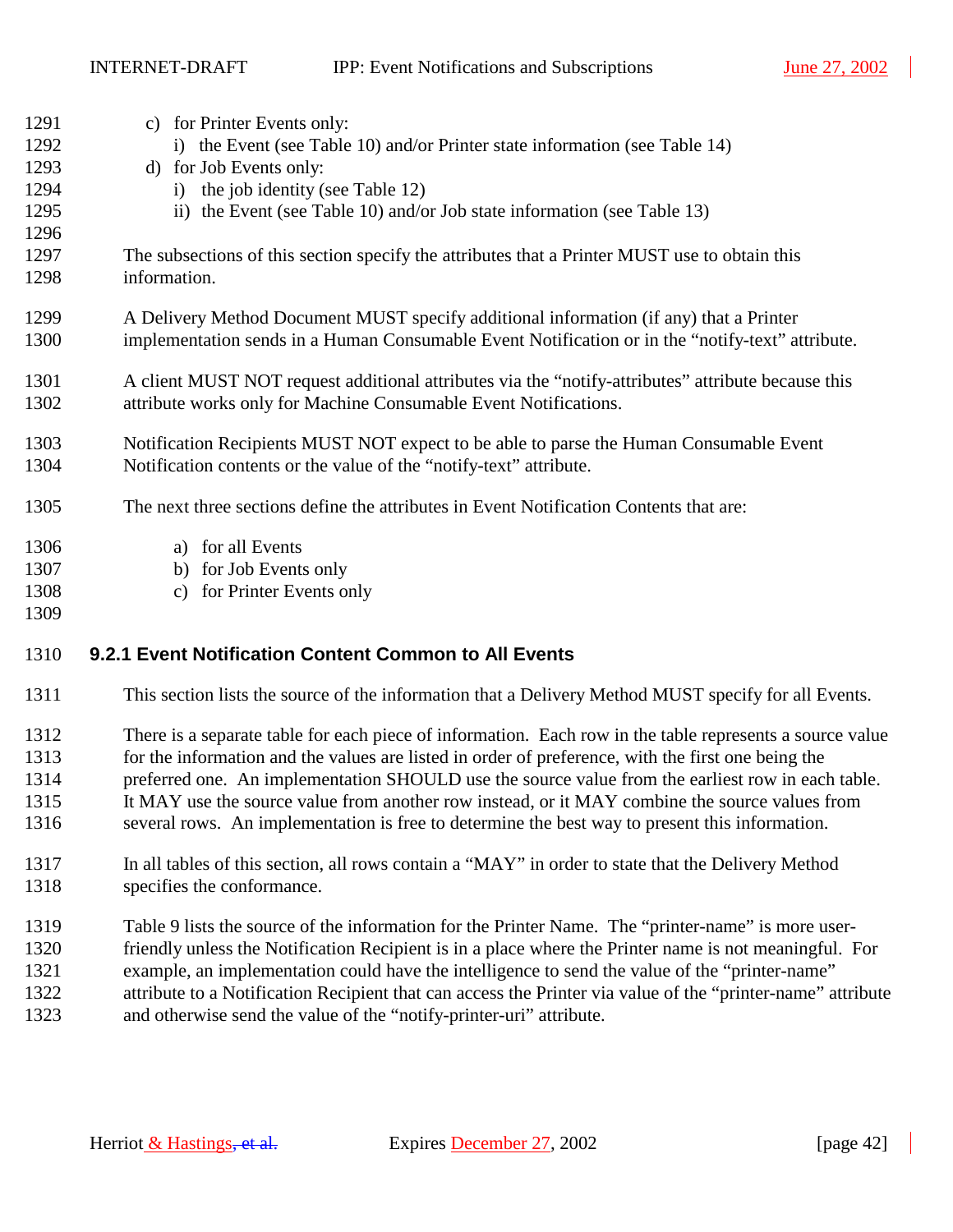<span id="page-42-0"></span>

| 1324                                 | Table 9 - Printer Name in Event Notification Content                                                                                                                                                                                                                                                                                                                                        |                                                            |               |  |
|--------------------------------------|---------------------------------------------------------------------------------------------------------------------------------------------------------------------------------------------------------------------------------------------------------------------------------------------------------------------------------------------------------------------------------------------|------------------------------------------------------------|---------------|--|
|                                      | Source Value                                                                                                                                                                                                                                                                                                                                                                                | Sends                                                      | Source Object |  |
|                                      | printer-name $(name(127))$                                                                                                                                                                                                                                                                                                                                                                  | <b>MAY</b>                                                 | Printer       |  |
|                                      | notify-printer-uri (uri)                                                                                                                                                                                                                                                                                                                                                                    | <b>MAY</b>                                                 | Subscription  |  |
| 1325                                 |                                                                                                                                                                                                                                                                                                                                                                                             |                                                            |               |  |
| 1326<br>1327                         | Table 10 lists the source of the information for the Event name. A Printer MAY combine this<br>information with state information described for Jobs in Table 13 or for Printers in Table 14.                                                                                                                                                                                               |                                                            |               |  |
| 1328                                 |                                                                                                                                                                                                                                                                                                                                                                                             | Table 10 – Event Name in Event Notification Content        |               |  |
|                                      | Source Value                                                                                                                                                                                                                                                                                                                                                                                | Sends                                                      | Source Object |  |
|                                      | notify-subscribed-event (type2 keyword)                                                                                                                                                                                                                                                                                                                                                     | <b>MAY</b>                                                 | Subscription  |  |
| 1329                                 |                                                                                                                                                                                                                                                                                                                                                                                             |                                                            |               |  |
| 1330<br>1331<br>1332<br>1333<br>1334 | Table 11 lists the source of the information for the time that the Event occurred. A Printer can send<br>this value only if it supports the Printer's "printer-current-time" attribute. If a Printer does not support<br>the "printer-current-time" attribute, it MUST NOT send the "printer-up-time" value instead, since it is<br>not an allowed option for human consumable information. | <b>Table 11 – Event Time in Event Notification Content</b> |               |  |
|                                      | Source Value                                                                                                                                                                                                                                                                                                                                                                                | Sends                                                      | Source Object |  |
|                                      | printer-current-time (dateTime)                                                                                                                                                                                                                                                                                                                                                             | <b>MAY</b>                                                 | Printer       |  |
| 1335<br>1336                         | 9.2.2 Additional Event Notification Content for Job Events                                                                                                                                                                                                                                                                                                                                  |                                                            |               |  |
| 1337<br>1338                         | This section lists the source of the additional information that a Delivery Method MUST specify for<br>Job Events.                                                                                                                                                                                                                                                                          |                                                            |               |  |
| 1339<br>1340                         | Table 12 lists the source of the information for the job name. The "job-name" is likely more<br>meaningful to a user than "job-id".                                                                                                                                                                                                                                                         |                                                            |               |  |
| 1341                                 |                                                                                                                                                                                                                                                                                                                                                                                             | Table 12 – Job Name in Event Notification Content          |               |  |
|                                      | Source Value                                                                                                                                                                                                                                                                                                                                                                                | Sends                                                      | Source Object |  |
|                                      | job-name (name(MAX))                                                                                                                                                                                                                                                                                                                                                                        | <b>MAY</b>                                                 | Job           |  |
|                                      | job-id (integer(1:MAX))                                                                                                                                                                                                                                                                                                                                                                     | <b>MAY</b>                                                 | Job           |  |
| 1342                                 |                                                                                                                                                                                                                                                                                                                                                                                             |                                                            |               |  |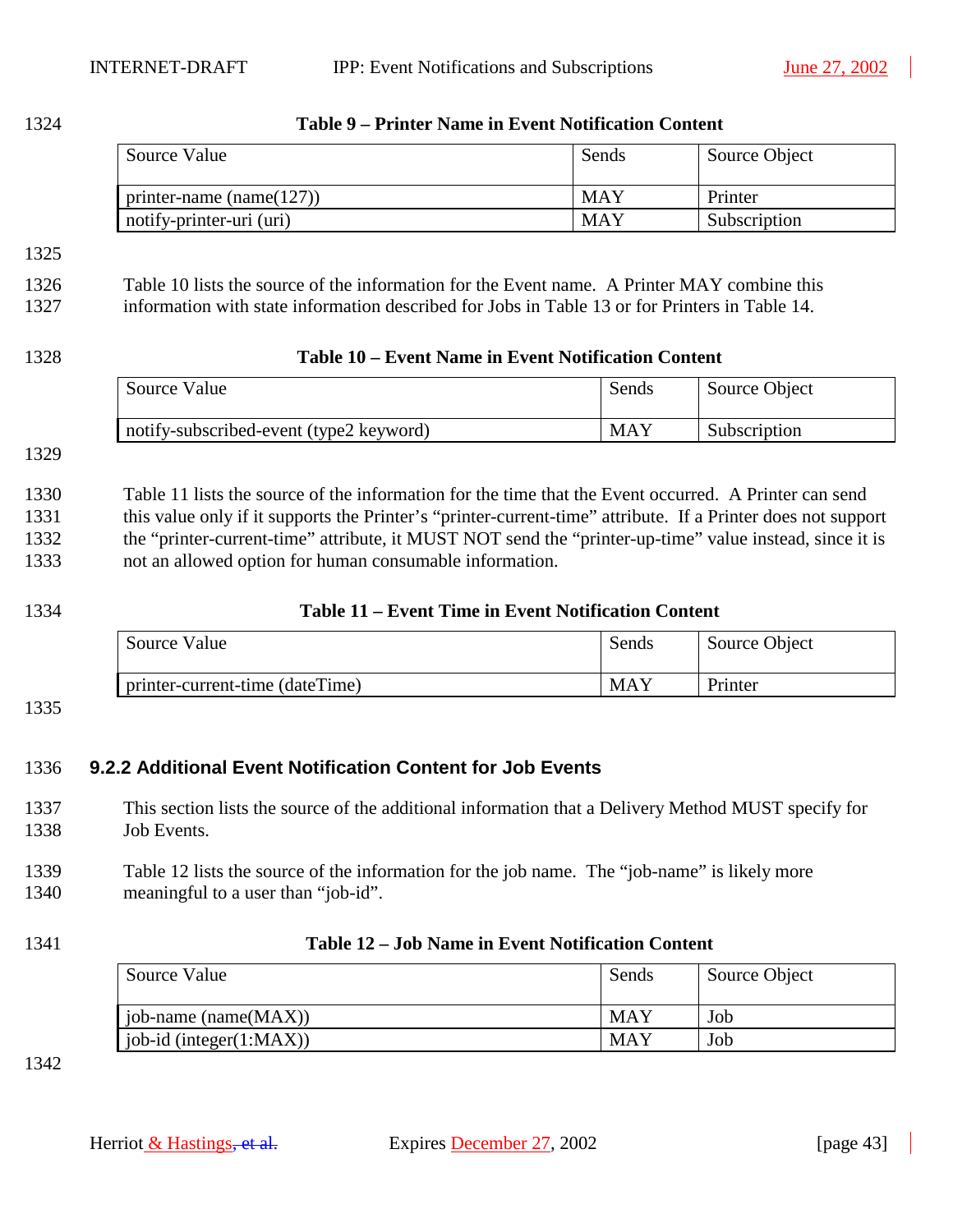<span id="page-43-0"></span>1343 Table 13 lists the source of the information for the job state. If a Printer supports the "job-state-

1344 message" and "job-detailed-state-message" attributes, it SHOULD use those attributes for the job state

1345 information, otherwise, it should fabricate such information from the "job-state" and "job-state-

1346 reasons". For some Events, a Printer MAY combine this information with Event information.

#### 1347 **Table 13 – Job State in Event Notification Content**

| Source Value                                    | Sends      | Source<br>Object |
|-------------------------------------------------|------------|------------------|
| job-state-message (text(MAX))                   | <b>MAY</b> | Job              |
| job-detailed-status-messages (1setOf text(MAX)) | <b>MAY</b> | Job              |
| job-state (type1 enum)                          | <b>MAY</b> | Job              |
| job-state-reasons (1setOf type2 keyword)        | <b>MAY</b> | Job              |

1348

## 1349 **9.2.3 Additional Event Notification Content for Printer Events**

- 1350 This section lists the source of the additional information that a Delivery Method MUST specify for 1351 Printer Events.
- 1352 Table 14 lists the source of the information for the printer state. If a Printer supports the "printer-state-1353 message", it SHOULD use that attribute for the job state information, otherwise it SHOULD fabricate 1354 such information from the "printer-state" and "printer-state-reasons". For some Events, a Printer MAY 1355 combine this information with Event information.
- 

## 1356 **Table 14 – Printer State in Event Notification Content**

| Source Value                                 | Sends      | Source<br>Object |
|----------------------------------------------|------------|------------------|
| printer-state-message (text(MAX))            | <b>MAY</b> | Printer          |
| printer-state (type1 enum)                   | <b>MAY</b> | Printer          |
| printer-state-reasons (1setOf type2 keyword) | <b>MAY</b> | Printer          |
| printer-is-accepting-jobs (boolean)          | <b>MAY</b> | Printer          |

## 1357 **10 Delivery Methods**

1358 A Delivery Method is the mechanism, i.e., protocol, by which the Printer delivers an Event Notification 1359 to a Notification Recipient. There are several potential Delivery Methods for Event Notifications, 1360 standardized, as well as proprietary. This specification REQUIRES that the 'ippget' Pull Delivery 1361 Method [ipp-get-method] be supported. Conforming implementations MAY support additional Push 1362 or Pull Delivery Methods as well. This document does not define any of these delivery mechanisms. 1363 Each Delivery Method MUST be defined in a Delivery Method Document that is separate from this 1364 document. New Delivery Methods will be created as needed using an extension to the registration 1365 procedures defined in [RFC2911]. Such documents are registered with IANA (see section [19.7.3\)](#page-74-0).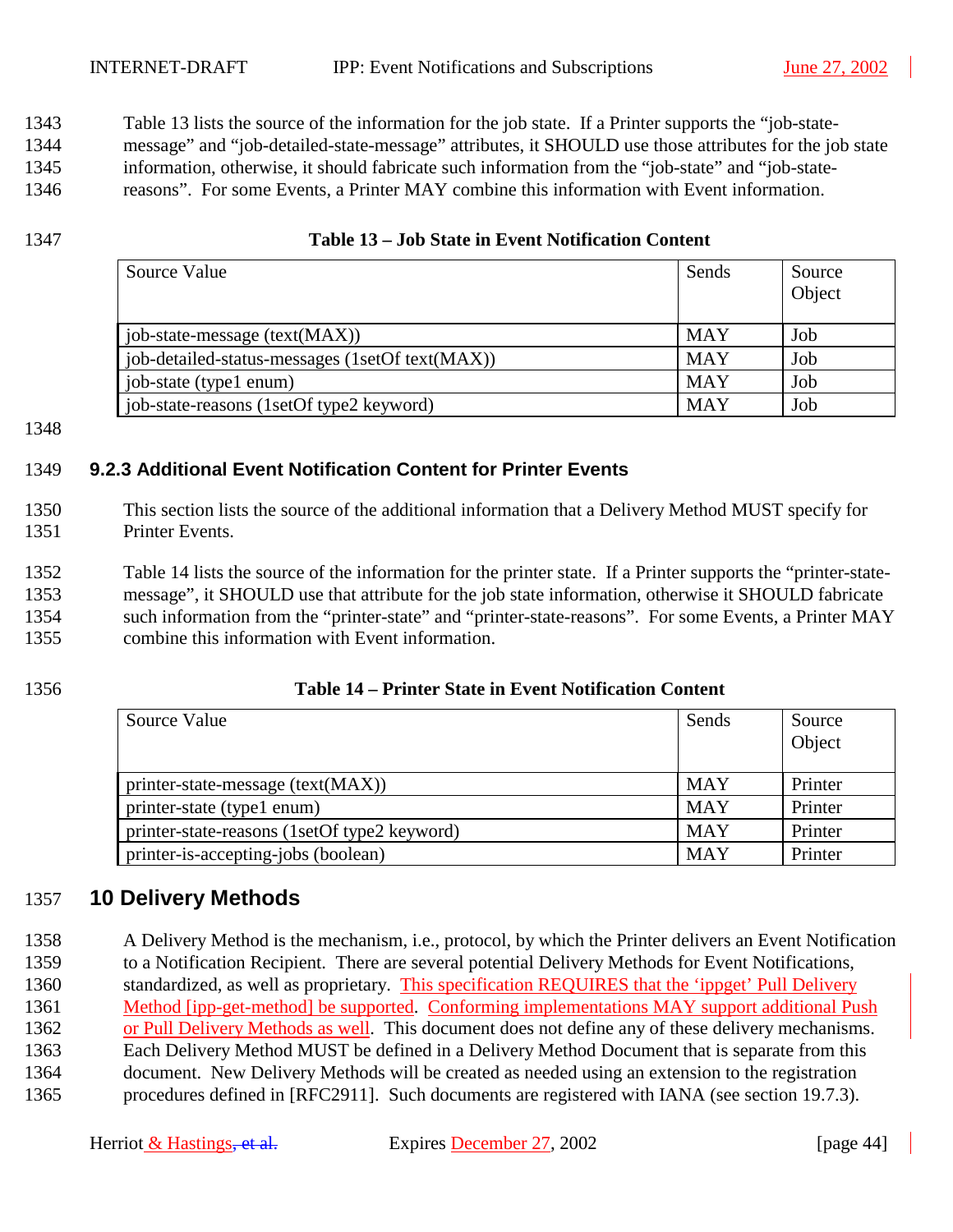- 1366 The following sorts of Delivery Methods are expected possible:
- 1367 The Notification Recipient polls for Event Notifications at intervals directed by the Printer
- 1368 The Printer sends Event Notifications to the Notification Recipient using http as the transport.
- 1369 The Printer sends an email message.
- 1370 This section specifies how to define a Delivery Method Document and what to put in such a document.

1371 A Delivery Method Document MUST contain an exact copy of the following paragraph, caption and 1372 table. In addition, column 2 of the table in the Delivery Method Document MUST contain answers to 1373 questions in column 1 for the Delivery Method. Also, the Delivery Method document MUST contain a 1374 reference to this document and call that reference [ipp-ntfy] because the table contains an [ipp-ntfy] 1375 reference.

- 1376 If a Printer supports this Delivery Method, the following are its characteristics.
- 

## 1377 **Table 15 – Information about the Delivery Method**

|    | Document Method Conformance Requirement                      | Delivery Method Realization |
|----|--------------------------------------------------------------|-----------------------------|
|    | 1. What is the URL scheme name for the Push Delivery         |                             |
|    | Method or the keyword method name for the Pull Delivery      |                             |
|    | Method?                                                      |                             |
| 2. | Is the Delivery Method REQUIRED, RECOMMENDED, or             |                             |
|    | OPTIONAL for an IPP Printer to support?                      |                             |
| 3. | What transport and delivery protocols does the Printer use   |                             |
|    | to deliver the Event Notification Content, i.e., what is the |                             |
|    | entire network stack?                                        |                             |
|    | 4. Can several Event Notifications be combined into a        |                             |
|    | <b>Compound Event Notification?</b>                          |                             |
|    | 5. Is the Delivery Method initiated by the Notification      |                             |
|    | Recipient (pull), or by the Printer (push)?                  |                             |
| 6. | Is the Event Notification content Machine Consumable or      |                             |
|    | Human Consumable?                                            |                             |
| 7. | What section in this document answers the following          |                             |
|    | question? For a Machine Consumable Event Notification,       |                             |
|    | what is the representation and encoding of values defined in |                             |
|    | section 9.1 of [ipp-ntfy] and the conformance requirements   |                             |
|    | thereof? For a Human Consumable Event Notification, what     |                             |
|    | is the representation and encoding of pieces of information  |                             |
|    | defined in section 9.2 of [ipp-ntfy] and the conformance     |                             |
|    | requirements thereof?                                        |                             |
| 8. | What are the latency and reliability of the transport and    |                             |
|    | delivery protocol?                                           |                             |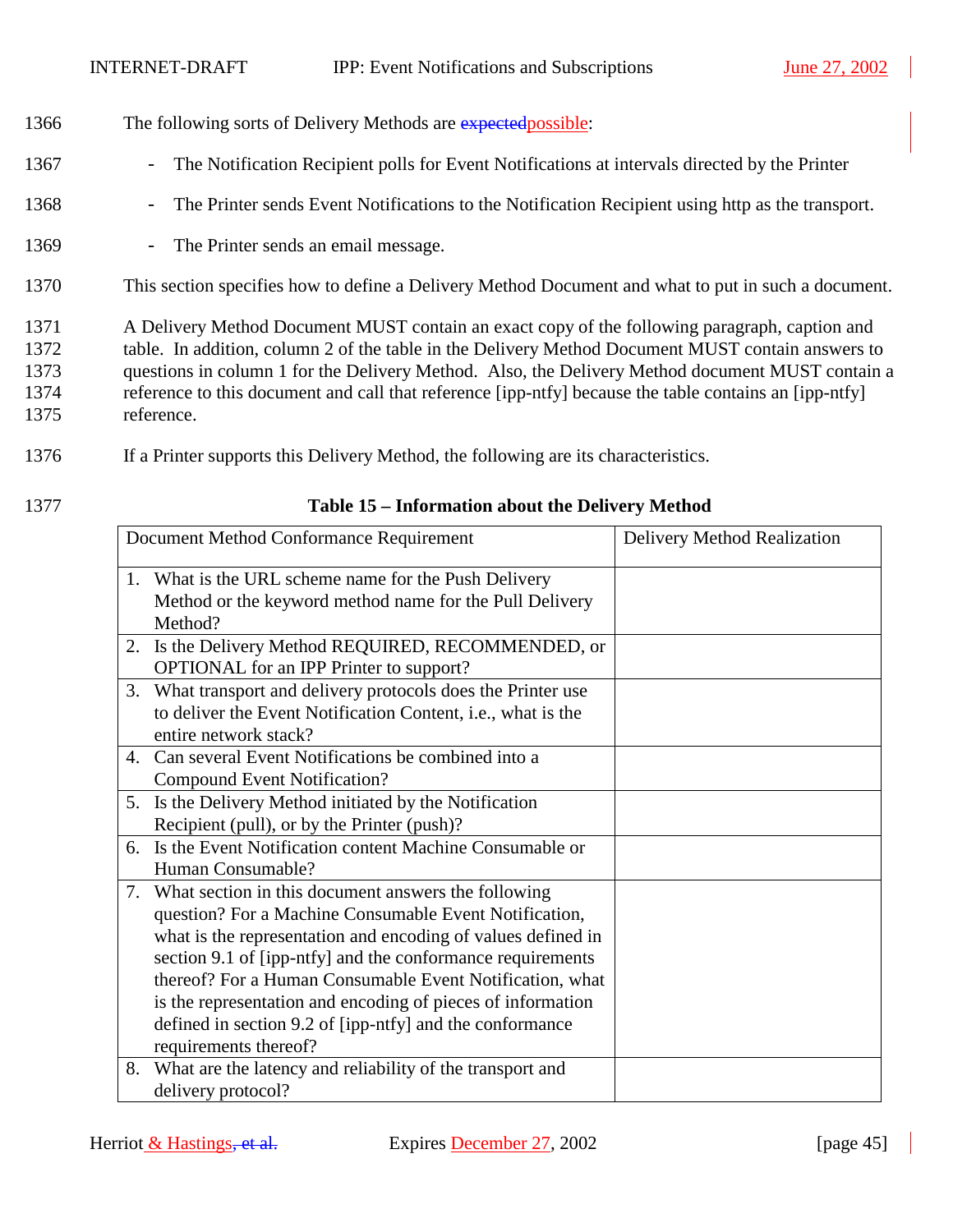<span id="page-45-0"></span>

| 9. What are the security aspects of the transport and delivery   |  |
|------------------------------------------------------------------|--|
| protocol, e.g., how it is handled in firewalls?                  |  |
| 10. What are the content length restrictions?                    |  |
| 11. What are the additional values or pieces of information that |  |
| a Printer sends in an Event Notification content and the         |  |
| conformance requirements thereof?                                |  |
| 12. What are the additional Subscription Template and/or         |  |
| Subscription Description attributes and the conformance          |  |
| requirements thereof?                                            |  |
| 13. What are the additional Printer Description attributes and   |  |
| the conformance requirements thereof?                            |  |

#### 1378

## 1379 **11 Operations for Notification**

1380 This section defines all of the operations for Notification. Section [7.1](#page-34-0) assigns the "operation-id" for 1381 each operation. The following two sub-sections define Subscription Creation Operations, and other 1382 operations.

## 1383 *11.1* **Subscription Creation Operations**

1384 This section defines the Subscription Creation Operations. The first section on Create-Job-1385 Subscriptions gives most of the information. The other Subscription Creation Operations refer to the 1386 section on Create-Job-Subscriptions, even though the Create-Job-Subscriptions operation is the only 1387 OPTIONAL operation in this document (see section [12\)](#page-63-0).

1388 A Printer MUST support Create-Printer-Subscriptions and the Subscription Template Attributes Group 1389 in Job Creation operations. It MAY support Create-Job-Subscriptions operations.

## 1390 **11.1.1 Create-Job-Subscriptions Operation**

1391 The operation creates one or more Per-Job Subscription Objects. The client supplies one or more 1392 Subscription Template Attributes Groups each containing one or more of Subscription Template 1393 Attributes (defined in section [5.3\)](#page-18-0).

- 1394 Except for errors, the Printer MUST create exactly one Per-Job Subscription Object from each 1395 Subscription Template Attributes Group in the request, even if the newly created Subscription Object 1396 would have identical behavior to some existing Subscription Object. The Printer MUST associate each 1397 newly created Per-Job Subscription Object with the target Job, which is specified by the "notify-job-id" 1398 operation attribute.
- 1399 The Printer MUST accept the request in any of the target job's 'not-completed' states, i.e., 'pending', 1400 'pending-held', 'processing', or 'processing-stopped'. The Printer MUST NOT change the job's "job-1401 state" attribute because of this operation. If the target job is in any of the 'completed' states, i.e.,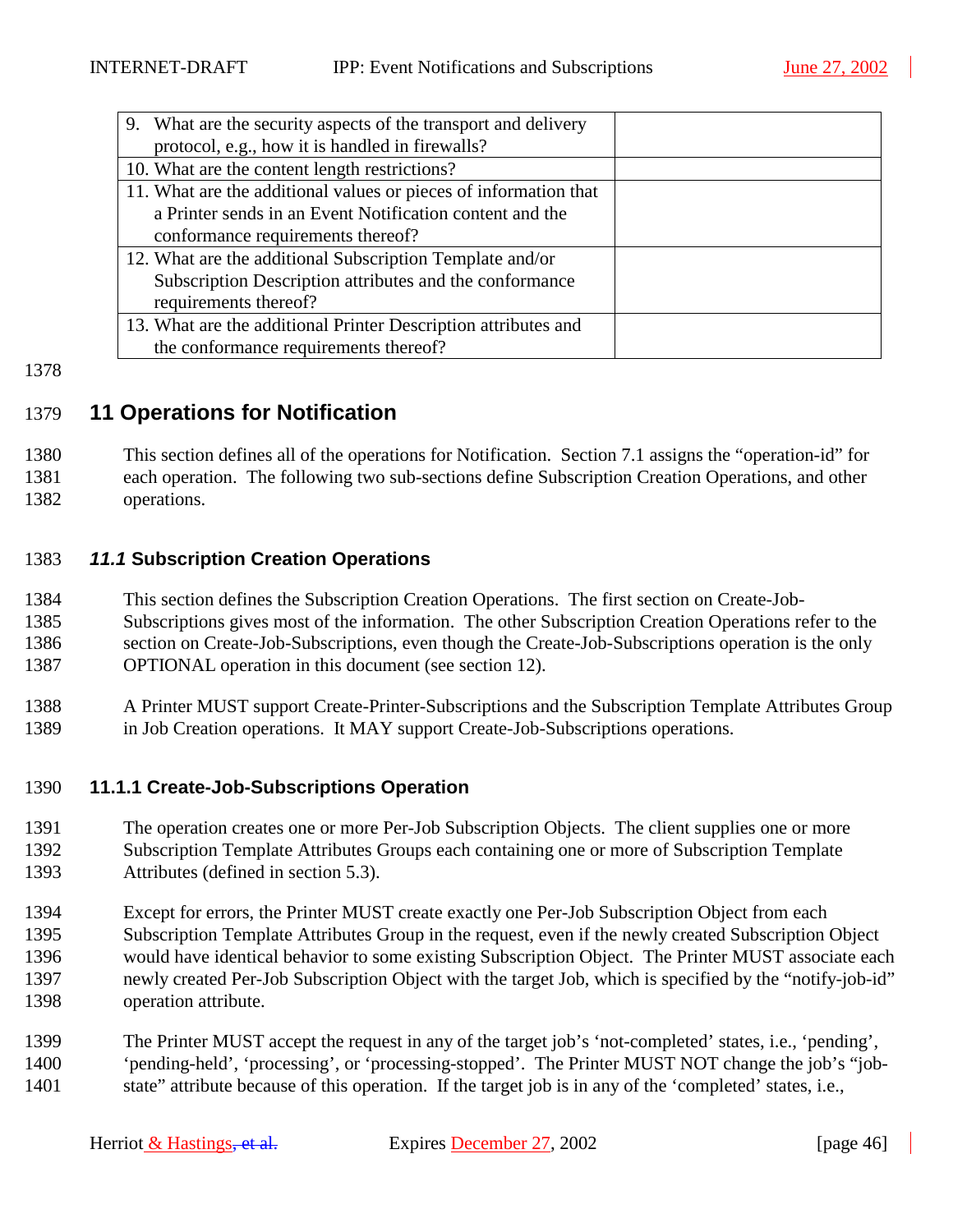<span id="page-46-0"></span>1402 'completed', 'canceled', or 'aborted, then the Printer MUST reject the request and return the 'client-1403 error-not-possible' status code; the response MUST NOT contain any Subscription Attribute Groups.

1404 Access Rights: To create Per-Job Subscription Objects, the authenticated user (see [RFC2911] section

1405 8.3) performing this operation MUST either (1) be the job owner,  $\theta$  (2) have Operator or

1406 Administrator access rights for this Printer (see [RFC2911] sections 1 and 8.5), or (3) be otherwise 1407 authorized by the Printer's administrator-configured security policy to create Per-Job Subscription

1408 Objects for the target job. Otherwise the Printer MUST reject the operation and return: the 'client-1409 error-forbidden', 'client-error-not-authenticated', or 'client-error-not-authorized' status code as 1410 appropriate.

## 1411 **11.1.1.1 Create-Job-Subscriptions Request**

- 1412 The following groups of attributes are part of the Create-Job-Subscriptions Request:
- 1413 Group 1: Operation Attributes
- 1414 Natural Language and Character Set: 1415 The "attributes-charset" and "attributes-natural-language" attributes as described in 1416 **[RFC2911]** section 3.1.4.1. 1417

## 1418 Target:

1421

1430

1433

1419 The "printer-uri" attribute which defines the target for this operation as described in 1420 [RFC2911] section 3.1.5.

#### 1422 Requesting User Name:

1423 The "requesting-user-name" attribute SHOULD be supplied by the client as described in 1424 [RFC2911] section 8.3.

## 1425 **11.1.1.1.1 notify-job-id (integer(1:MAX))**

1426 The client MUST supply this attribute and it MUST specify the Job object to associate the 1427 Per-Job Subscription with. The value of "notify-job-id" MUST be the value of the "job-id" of 1428 the associated Job object. If the client does not supply this attribute, the Printer MUST reject 1429 this request with a 'client-error-bad-request' status code.

## 1431 Group 2-N: Subscription Template Attributes

- 1432 For each occurrence of this group:
- 1434 The client MUST supply one or more Subscription Template Attributes in any order. See 1435 section [5.3](#page-18-0) for a description of each such attribute. See section [5.2](#page-15-0) for details on processing 1436 these attributes.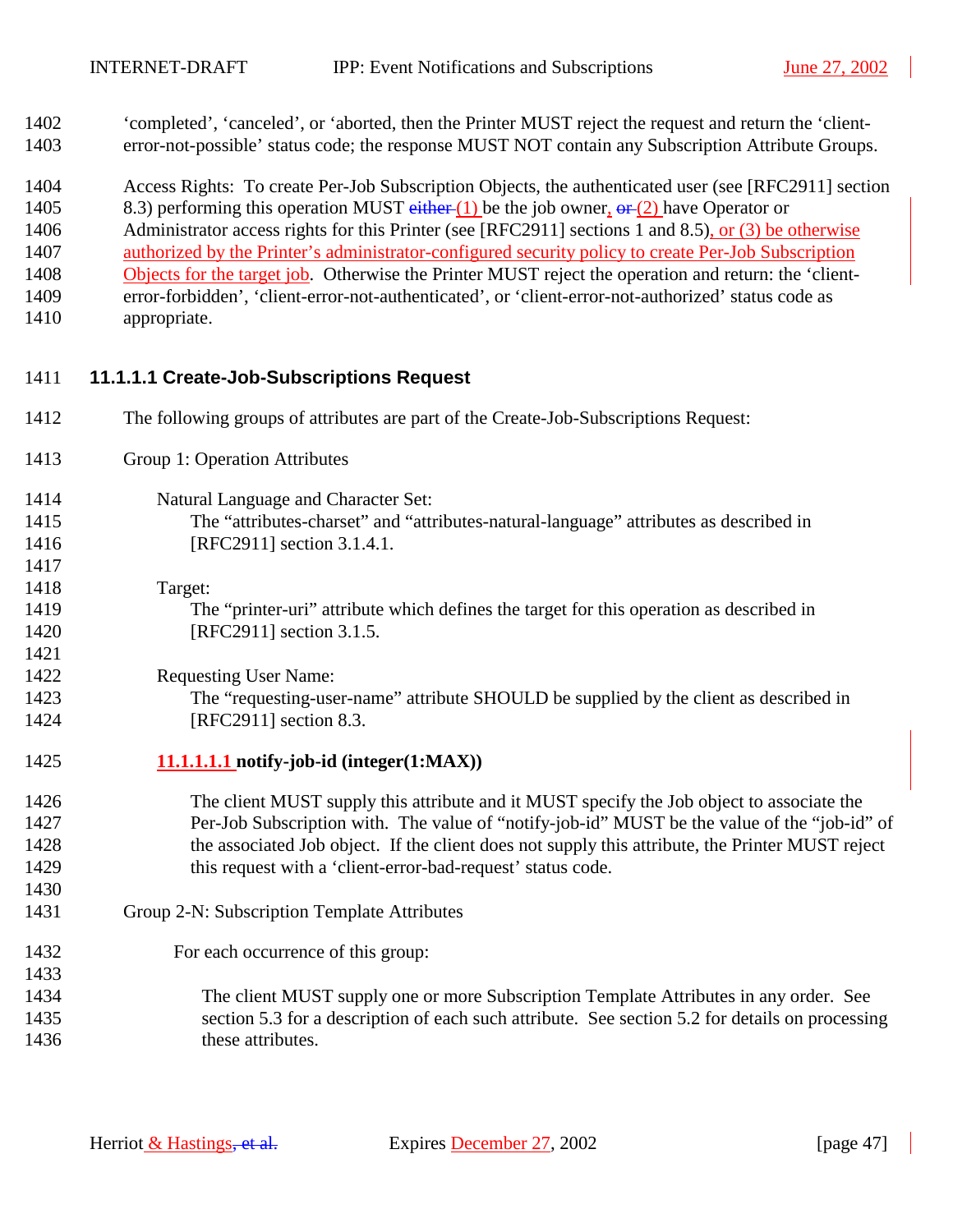## <span id="page-47-0"></span>1437 **11.1.1.2 Create-Job-Subscriptions Response**

- 1438 The Printer MUST return to the client the following sets of attributes as part of a Create-Job-1439 Subscriptions response:
- 1440 Group 1: Operation Attributes

| 1441 | <b>Status Message:</b>                                                                           |
|------|--------------------------------------------------------------------------------------------------|
| 1442 | In addition to the REQUIRED status code returned in every response, the response                 |
| 1443 | OPTIONALLY includes a "status-message" (text(255)) and/or a "detailed-status-message"            |
| 1444 | (text(MAX)) operation attribute as described in [RFC2911] sections 13 and 3.1.6.                 |
| 1445 |                                                                                                  |
| 1446 | In this group, the Printer can return any status codes defined in [RFC2911] and section 12.      |
| 1447 | The following is a description of the important status codes:                                    |
| 1448 |                                                                                                  |
| 1449 | successful-ok: the Printer created all Subscription Objects requested (see [RFC2911]).           |
| 1450 | successful-ok-ignored-subscriptions: the Printer created some Subscription Objects               |
| 1451 | requested but some failed. The Subscription Attributes Groups with a "notify-status-             |
| 1452 | code" attribute are the ones that failed (see section 12.1).                                     |
| 1453 | client-error-ignored-all-subscriptions: the Printer created no Subscription Objects              |
| 1454 | requested and all failed. The Subscription Attributes Groups with a "notify-status-              |
| 1455 | code" attribute are the ones that failed (see section 12.2).                                     |
| 1456 | client-error-not-possible: For this operation and other Per-Job Subscription operations,         |
| 1457 | this error can occur because the specified Job has already completed (see [RFC2911],             |
| 1458 | whether or not the Job is retained in the Job Retention and/or Job History phases (see           |
| 1459 | [RFC2911] section 4.3.7.1).                                                                      |
| 1460 |                                                                                                  |
| 1461 | Natural Language and Character Set:                                                              |
| 1462 | The "attributes-charset" and "attributes-natural-language" attributes as described in            |
| 1463 | [RFC2911] section 3.1.4.2.                                                                       |
| 1464 |                                                                                                  |
| 1465 | Group 2: Unsupported Attributes                                                                  |
| 1466 | See [RFC2911] section 3.1.7 for details on returning Unsupported Attributes. This group          |
| 1467 | does not contain any unsupported Subscription Template Attributes; they are returned in the      |
| 1468 | Subscription Attributes Group (see below).                                                       |
| 1469 |                                                                                                  |
| 1470 | Group 3-N: Subscription Attributes                                                               |
| 1471 | These groups MUST be returned unless the Printer is unable to interpret the entire request,      |
| 1472 | e.g., the "status-code" parameter returned in Group 1 has the value: 'client-error-bad-request'. |
| 1473 |                                                                                                  |
| 1474 | "notify-status-code" (type2 enum):                                                               |
| 1475 | Indicates the status of this subscription (see section 13 for the status code definitions).      |
| 1476 | Section 5.2 defines when this attribute MUST be present in this group.                           |
| 1477 |                                                                                                  |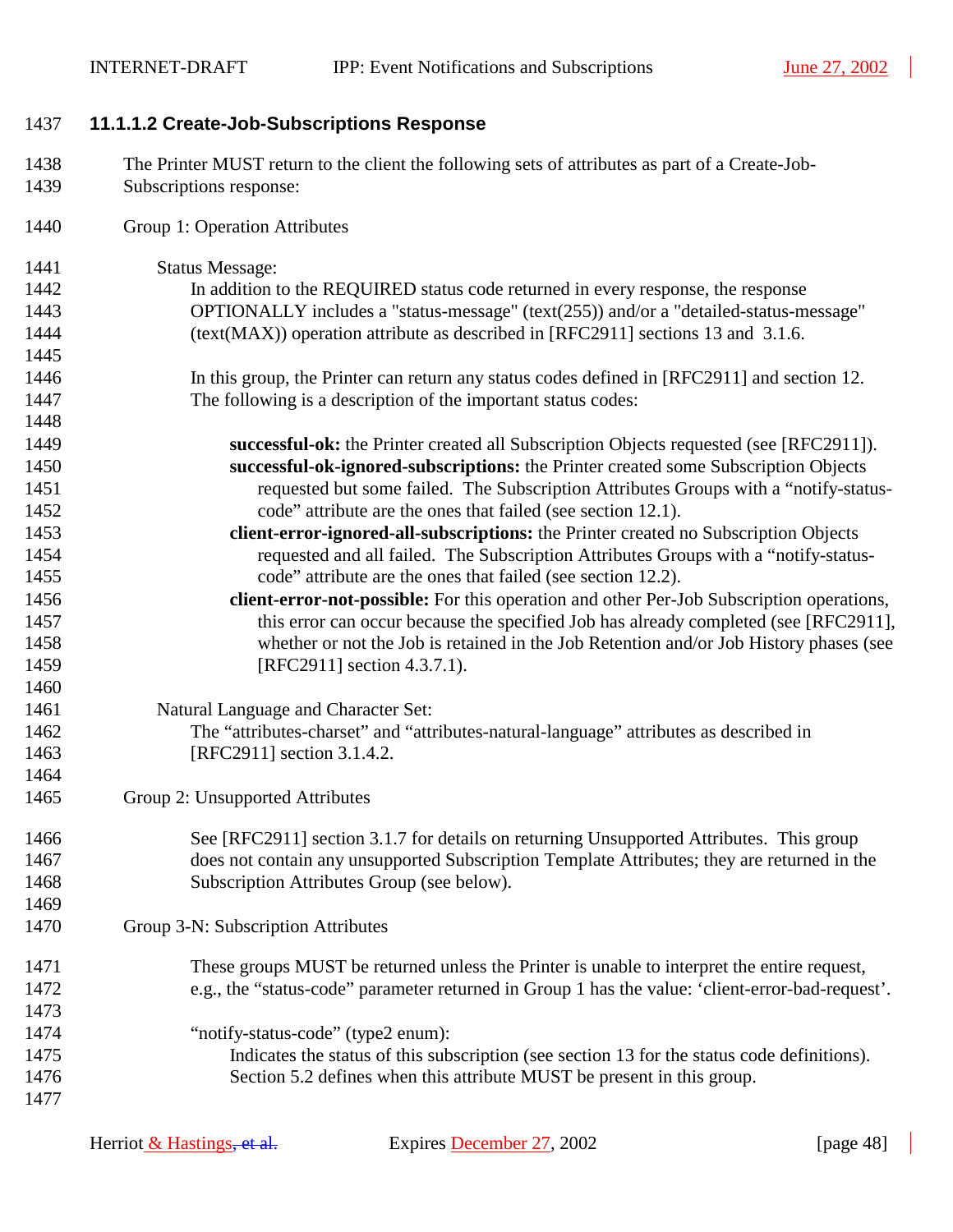<span id="page-48-0"></span>1478 See section [5.2](#page-15-0) for details on the contents of each occurrence of this group.

1479

1480 **11.1.2 Create-Printer-Subscriptions operation** 

- 1481 The operation is identical to Create-Job-Subscriptions with exceptions noted in this section.
- 1482 The operation creates Per-Printer Subscription Objects instead of Per-Job Subscription Objects, and 1483 associates each newly created Per-Printer Subscription Object with the Printer specified by the 1484 operation target rather than with a specific Job.
- 1485 The Printer MUST accept the request in any of its states, i.e., 'idle', 'processing', or 'stopped'. The 1486 Printer MUST NOT change its "printer-state" attribute because of this operation.
- 1487 Access Rights: To create Per-Printer Subscription Objects, the authenticated user (see [RFC2911]
- 1488 section 8.3) performing this operation MUST have (1) Operator or Administrator access rights for this
- 1489 Printer (see [RFC2911] sections 1 and 8.5), or (2) be otherwise authorized by the Printer's
- 1490 administrator-configured security policy to create Per-Printer Subscription Objects for this Printer.
- 1491 Otherwise, the Printer MUST reject the operation and return: the 'client-error-forbidden', 'client-error-
- 1492 not-authenticated', or 'client-error-not-authorized' status code as appropriate.

## 1493 **11.1.2.1 Create-Printer-Subscriptions Request**

- 1494 The groups are identical to the Create-Job-Subscriptions (see section [11.1.1.1\)](#page-46-0) except that the 1495 Operation Attributes group MUST NOT contain the "notify-job-id" attribute. If the client does supply
- 1496 the "notify-job-id" attribute, then the Printer MUST treat it as any other unsupported Operation
- 1497 attribute and MUST return it in the Unsupported Attributes group.

## 1498 **11.1.2.2 Create-Printer-Subscriptions Response**

1499 The groups are identical to the Create-Job-Subscriptions (see section [11.1.1.2\)](#page-47-0).

## 1500 **11.1.3 Job Creation Operations – Extensions for Notification**

- 1501 This document extends the Job Creation operations (see section [3.2\)](#page-11-0) to create Subscription Objects as a 1502 part of the operation.
- 1503 The Job Creation operations are identical to Create-Job-Subscriptions operation with exceptions noted 1504 in this section.
- 1505 Unlike the Create-Job-Subscriptions operation, a Job Creation operation associates the newly created 1506 Subscription Objects with the Job object created by this operation. The operation succeeds if and only 1507 if the Job creation succeeds. If the Printer does not create some or all of the requested Subscription 1508 Objects, the Printer MUST return a 'successful-ok-ignored-subscriptions' status-code instead of a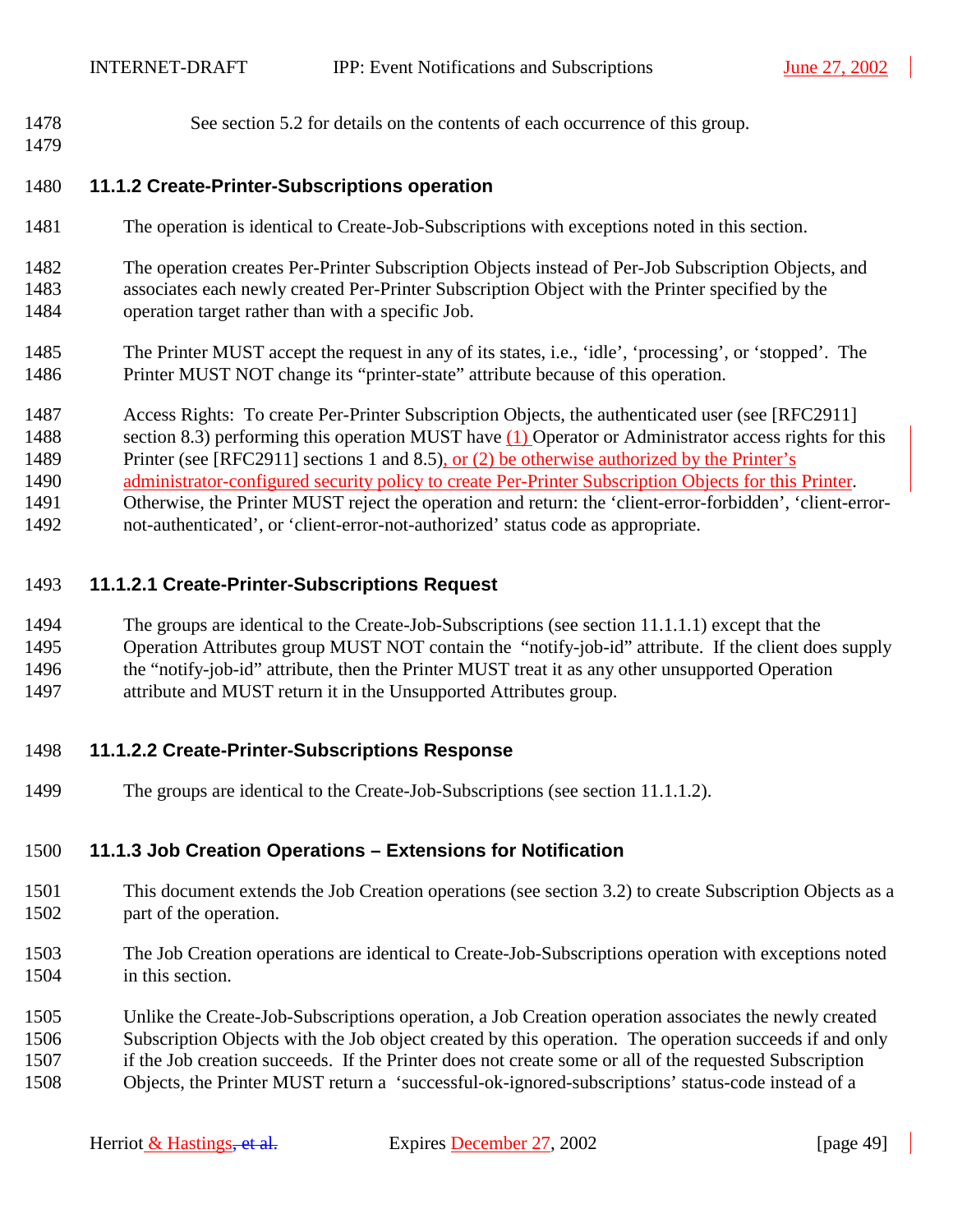- <span id="page-49-0"></span>1509 'successful-ok' status-code, but the Printer MUST NOT reject the operation because of a failure to 1510 create Subscription Objects.
- 1511 If the Job Creation operation includes a Job Template group, the client MUST supply it after the 1512 Operation Attributes group and before the first Subscription Template Attributes Group.
- 1513 If a Printer does not support this Notification specification, then it MUST treat the Subscription
- 1514 Attributes Group like an unknown group and ignore it (see [RFC2911] section 5.2.2). Because the
- 1515 Printer ignores the Subscription Attributes Group, it doesn't return them in the response either, thus
- 1516 indicating to the client that the Printer doesn't support Notification.
- 1517 After completion of a successful Job Creation operation, the Printer generates a 'job-created' event (see 1518 section [5.3.3.1.3\)](#page-23-0).
- 1519 Access Rights: To create Per-Job Subscription Objects, the authenticated user (see [RFC2911] section
- 1520 8.3) performing this operation MUST either have permission to create Jobs on the Printer or have
- 1521 Operator or Administrator access rights for this Printer (see [RFC2911] sections 1 and 8.5). Otherwise
- 1522 the Printer MUST reject the operation and return: the 'client-error-forbidden', 'client-error-not-
- 1523 authenticated', or 'client-error-not-authorized' status code as appropriate.

## 1524 **11.1.3.1 Job Creation Request**

- 1525 The groups for this operation are sufficiently different from the Create-Job-Subscriptions operation that 1526 they are all presented here. The following groups of attributes are supplied as part of a Job Creation 1527 Request:
- 1528 Group 1: Operation Attributes

1530

- 1529 Same as defined in [RFC2911] for Print-Job, Print-URI, and Create-Job requests.
- 1531 Group 2: Job Template Attributes
- 1532 The client OPTIONALLY supplies a set of Job Template attributes as defined in [RFC2911] 1533 section 4.2. 1534
- 1535 Group 3 to N: Subscription Template Attributes
- 1536 The same as Group 2-N in Create-Job-Subscriptions. See section [11.1.1.1.](#page-46-0) 1537 Group N+1: Document Content (Print-Job only)
- 1538 The client MUST supply the document data to be processed. 1539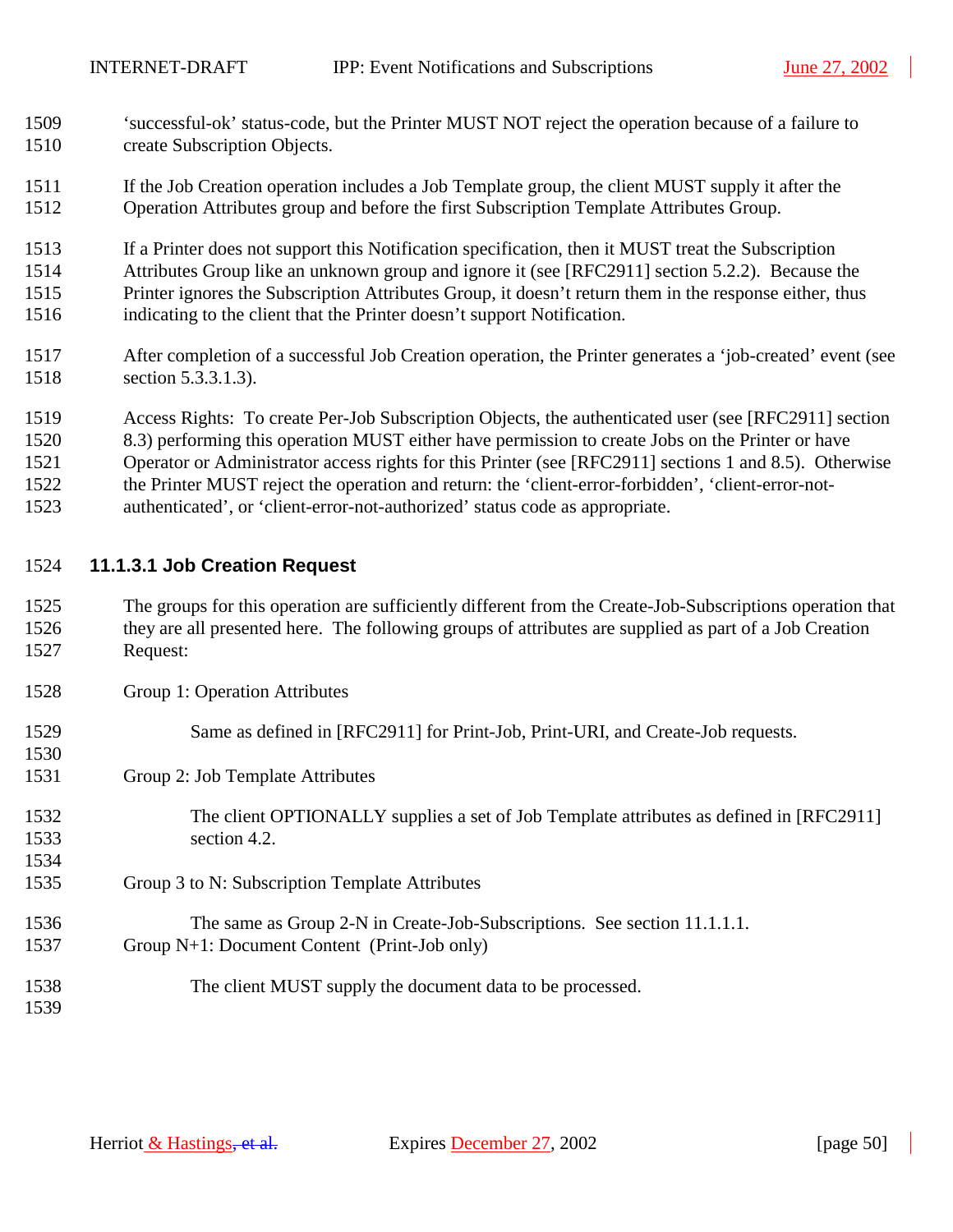$\overline{\phantom{a}}$ 

| 1540         | 11.1.3.2 Job Creation Response                                                                                                        |
|--------------|---------------------------------------------------------------------------------------------------------------------------------------|
| 1541<br>1542 | The Printer MUST return to the client the following sets of attributes as part of a Print-Job, Print-URI,<br>and Create-Job Response: |
|              |                                                                                                                                       |
| 1543         | Group 1: Operation Attributes                                                                                                         |
| 1544         | <b>Status Message:</b>                                                                                                                |
| 1545         |                                                                                                                                       |
| 1546         | As defined in [RFC2911] for Print-Job, Print-URI, and Create-Job requests.                                                            |
| 1547         |                                                                                                                                       |
| 1548         | In this group, the Printer can return any status codes defined in [RFC2911] and section 12.                                           |
| 1549         | The following is a description of the important status codes:                                                                         |
| 1550         |                                                                                                                                       |
| 1551<br>1552 | successful-ok: the Printer created the Job and all Subscription Objects requested (see<br>[RFC2911].                                  |
| 1553         | successful-ok-ignored-subscriptions: the Printer created the Job and not all of the                                                   |
| 1554         | Subscription Objects requested (see section 12.1). This status-code hides                                                             |
| 1555         | 'successful-ok-xxx' status-codes that could reveal problems in Job creation. The                                                      |
| 1556         | Printer MUST NOT return the 'client-error-ignored-all-subscriptions' status code for                                                  |
| 1557         | Job Creation operations because the Printer returns an error status-code only when it                                                 |
| 1558         | fails to create a Job.                                                                                                                |
| 1559         |                                                                                                                                       |
| 1560         | Natural Language and Character Set:                                                                                                   |
| 1561         | The "attributes-charset" and "attributes-natural-language" attributes as described in                                                 |
| 1562         | [RFC2911] section 3.1.4.2.                                                                                                            |
| 1563         |                                                                                                                                       |
| 1564         | Group 2: Unsupported Attributes                                                                                                       |
| 1565         | See [RFC2911] section 3.1.7 for details on returning Unsupported Attributes. This group                                               |
| 1566         | does not contain any unsupported Subscription Template Attributes; they are returned in the                                           |
| 1567         | Subscription Attributes Group (see below).                                                                                            |
| 1568         |                                                                                                                                       |
| 1569         | Group 3: Job Object Attributes                                                                                                        |
| 1570         | The "job-id" of the Job Object just created, etc., as defined in [RFC2911] for Print-Job, Print-                                      |
| 1571         | URI, and Create-Job requests.                                                                                                         |
| 1572         |                                                                                                                                       |
| 1573         | Group 4 to N: Subscription Attributes                                                                                                 |
| 1574         | These groups MUST be returned if and only if the client supplied Subscription Template                                                |
| 1575         | Attributes and the operation was accepted.                                                                                            |
| 1576         | See section 5.2 for details on the contents of each occurrence of this group.                                                         |
| 1577         |                                                                                                                                       |

 $\overline{\phantom{a}}$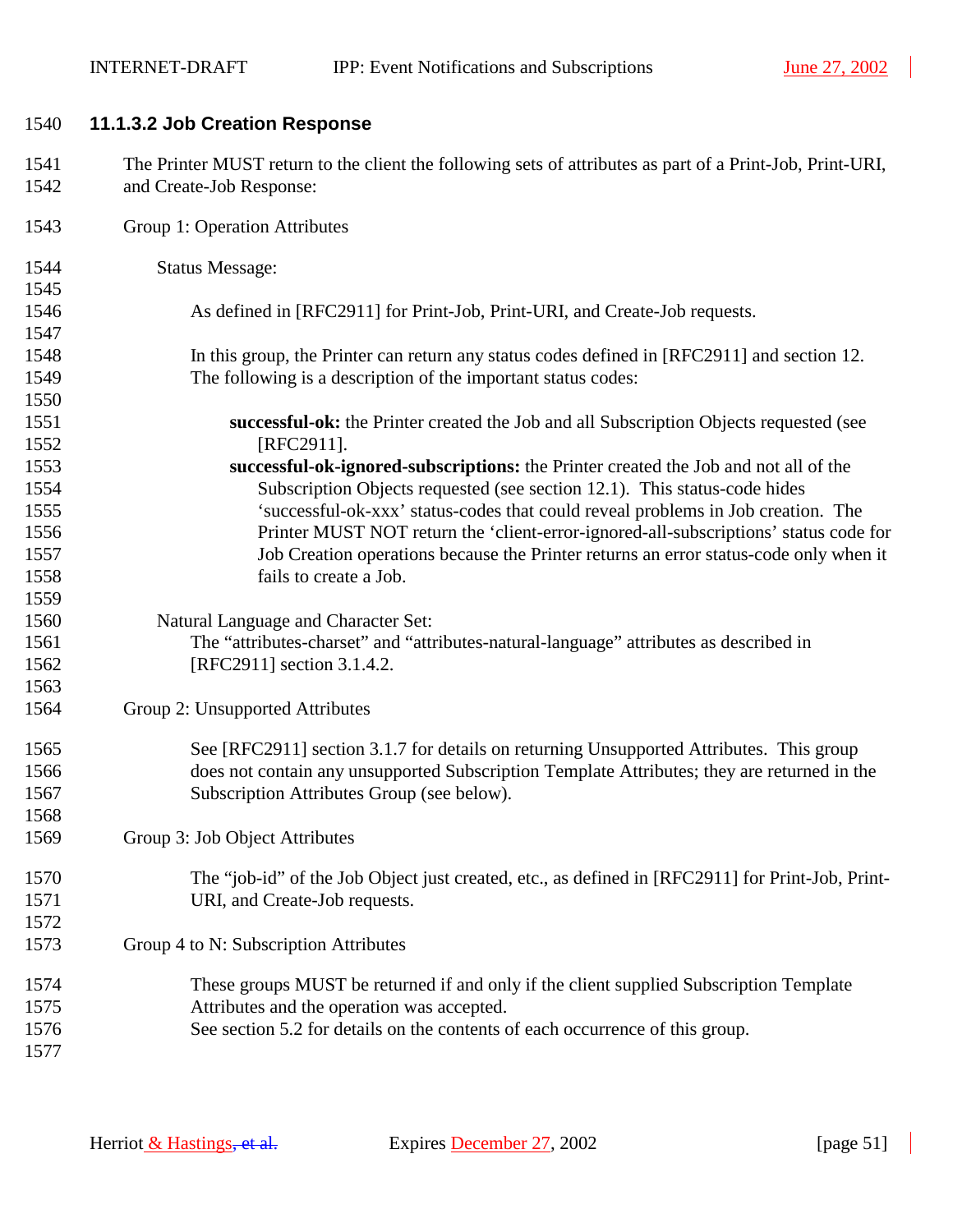#### <span id="page-51-0"></span>1578 **11.2 Other Operations**

1579 This section defines other operations on Subscription objects.

#### 1580 **11.2.1 Restart-Job Operation – Extensions for Notification**

1581 The Restart-Job operation [RFC2911] is neither a Job Creation operation nor a Subscription Creation 1582 operation (see section [3.2\)](#page-11-0). For the Restart-Job operation, the client MUST NOT supply any Job 1583 Subscription Attributes Groups. The Printer MUST treat any supplied Job Subscription Attributes as 1584 unsupported attributes.

1585 For this operation, the Printer does not return a job-id or any Subscription Attributes groups because 1586 the Printer reuses the existing Job object with the same job-id and the existing Per-Job Subscription 1587 Objects with the same subscription-ids. However, after successful completion of this operation, the 1588 Printer generates a 'job-created' event (see section [5.3.3.1.3\)](#page-23-0).

#### 1589 **11.2.2 Validate-Job Operation – Extensions for Notification**

- 1590 A client can test whether one or more Subscription Objects could be created using the Validate-Job 1591 operation. The client supplies one or more Subscription Template Attributes Groups (defined in 1592 section [5.3\)](#page-18-0), just as in a Job Creation request.
- 1593 A Printer MUST support this extension to this operation.
- 1594 The Printer MUST accept requests that are identical to the Job Creation request defined in section 1595 [11.1.3.1,](#page-49-0) except that the request MUST NOT contain document data.
- 1596 The Printer MUST return the same groups and attributes as the Print-Job operation (section [11.1.3.1\)](#page-49-0) 1597 with the following exceptions. The Printer MUST NOT return a Job Object Attributes Group because 1598 no Job is created. The Printer MUST NOT return the "notify-subscription-id" attribute in any 1599 Subscription Attribute Group because no Subscription Object is created.
- 1600 If the Printer would succeed in creating a Subscription Object, the corresponding Subscription 1601 Attributes Group either has no 'status-code' attribute or a 'status-code' attribute with a value of 1602 'successful-ok-too-many-events' or 'successful-ok-ignored-or-substituted-attributes' (see sections [5.2](#page-15-0)  1603 and [13\)](#page-62-0). The status-codes have the same meaning as in Job Creation except the results state what 1604 "would happen".
- 1605 The Printer MUST validate Subscription Template Attributes Groups in the same manner as the Job 1606 Creation operations.

## 1607 **11.2.3 Get-Printer-Attributes – Extensions for Notification**

1608 This operation is extended so that it returns Printer attributes defined in this document.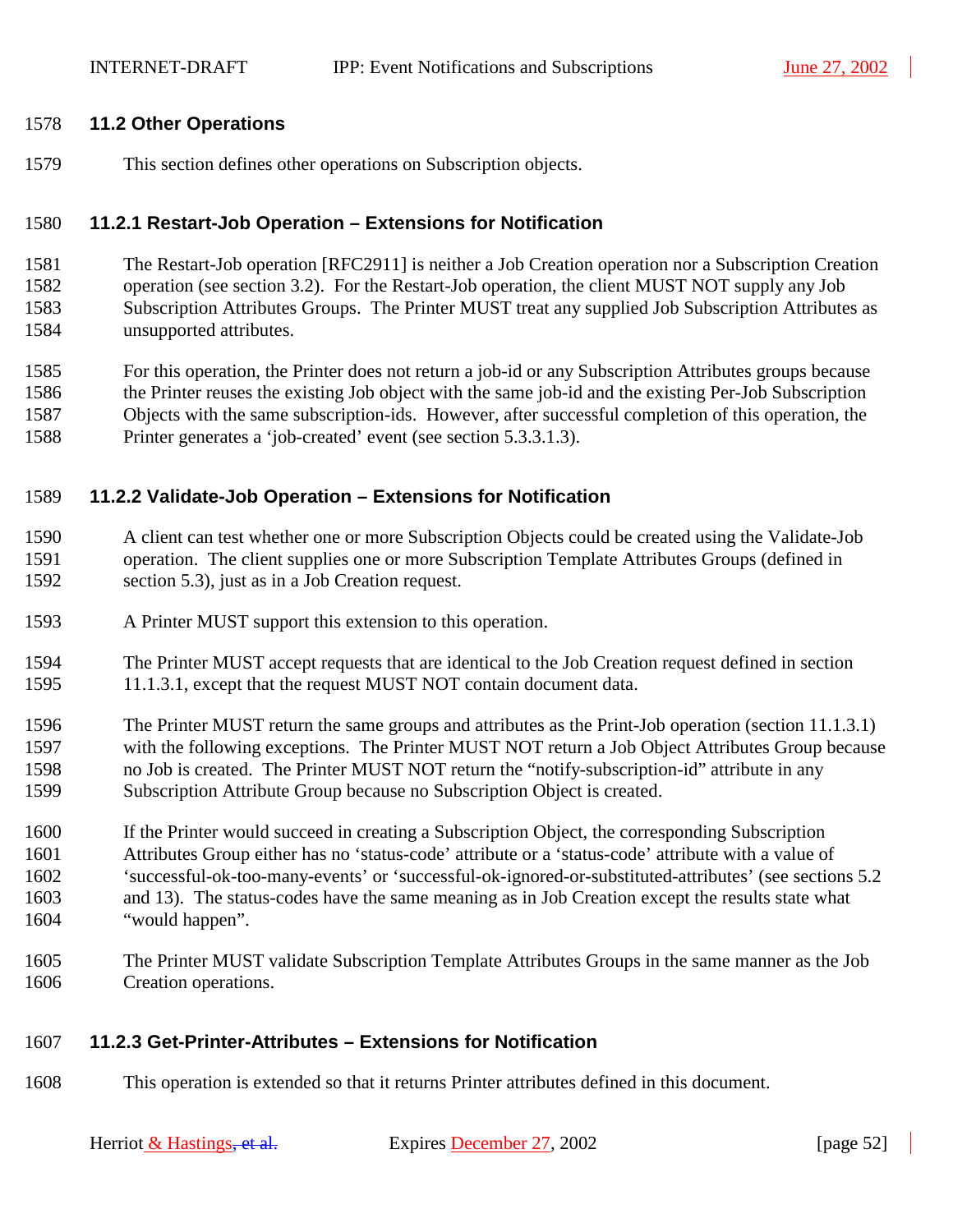<span id="page-52-0"></span>1609 A Printer MUST support this extension to this operation.

1610 In addition to the requirements of [RFC2911] section 3.2.5, a Printer MUST support the following 1611 additional values for the "requested-attributes" Operation attribute in this operation and return such 1612 attributes in the Printer Object Attributes group of its response.

- 1613 1. **Subscription Template Attributes:** Each supported attribute in column 2 of [Table 1.](#page-19-0)
- 1614 2. **New Printer Description Attributes:** Each supported attribute in section [6.](#page-33-0)
- 1615 3. **New Group Name:** The 'subscription-template' group name, which names all supported 1616 Subscription Template Attribute in column 2 of [Table 1.](#page-19-0) This group name is also used in the 1617 Get-Subscription-Attributes and Get-Subscriptions operation with an analogous meaning.
- 1618 4. **Extended Group Name:** The 'all' group name, which names all Printer attributes according to 1619 [RFC2911] section 3.2.5. In this extension 'all' names all attributes specified in [RFC2911] 1620 plus those named in items 1 and 2 of this list.

#### 1621 **11.2.4 Get-Subscription-Attributes operation**

- 1622 This operation allows a client to request the values of the attributes of a Subscription Object.
- 1623 A Printer MUST support this operation.
- 1624 This operation is almost identical to the Get-Job-Attributes operation (see [RFC2911] section 3.3.4).
- 1625 The only differences are that the operation is directed at a Subscription Object rather than a Job object,
- 1626 and the returned attribute group contains Subscription Object attributes rather than Job object 1627 attributes.
- 1628 Access Rights: The authenticated user (see [RFC2911] section 8.3) performing this operation MUST 1629 (1) be the Subscription Object owner, (2) have Operator or Administrator access rights for this Printer 1630 (see [RFC2911] sections 1 and 8.5), or (3) be otherwise authorized by the Printer's administrator-1631 configured security policy to query the Subscription Object for the target job. Otherwise the Printer 1632 MUST reject the operation and return: the 'client-error-forbidden', 'client-error-not-authenticated', or 1633 'client-error-not-authorized' status code as appropriate. Furthermore, the Printer's security policy 1634 MAY limit which attributes are returned, in a manner similar to the Get-Job-Attributes operation (see 1635 [RFC2911] end of section 3.3.4.2).

## 1636 **11.2.4.1 Get-Subscription-Attributes Request**

- 1637 The following groups of attributes are part of the Get-Subscription-Attributes request:
- 1638 Group 1: Operation Attributes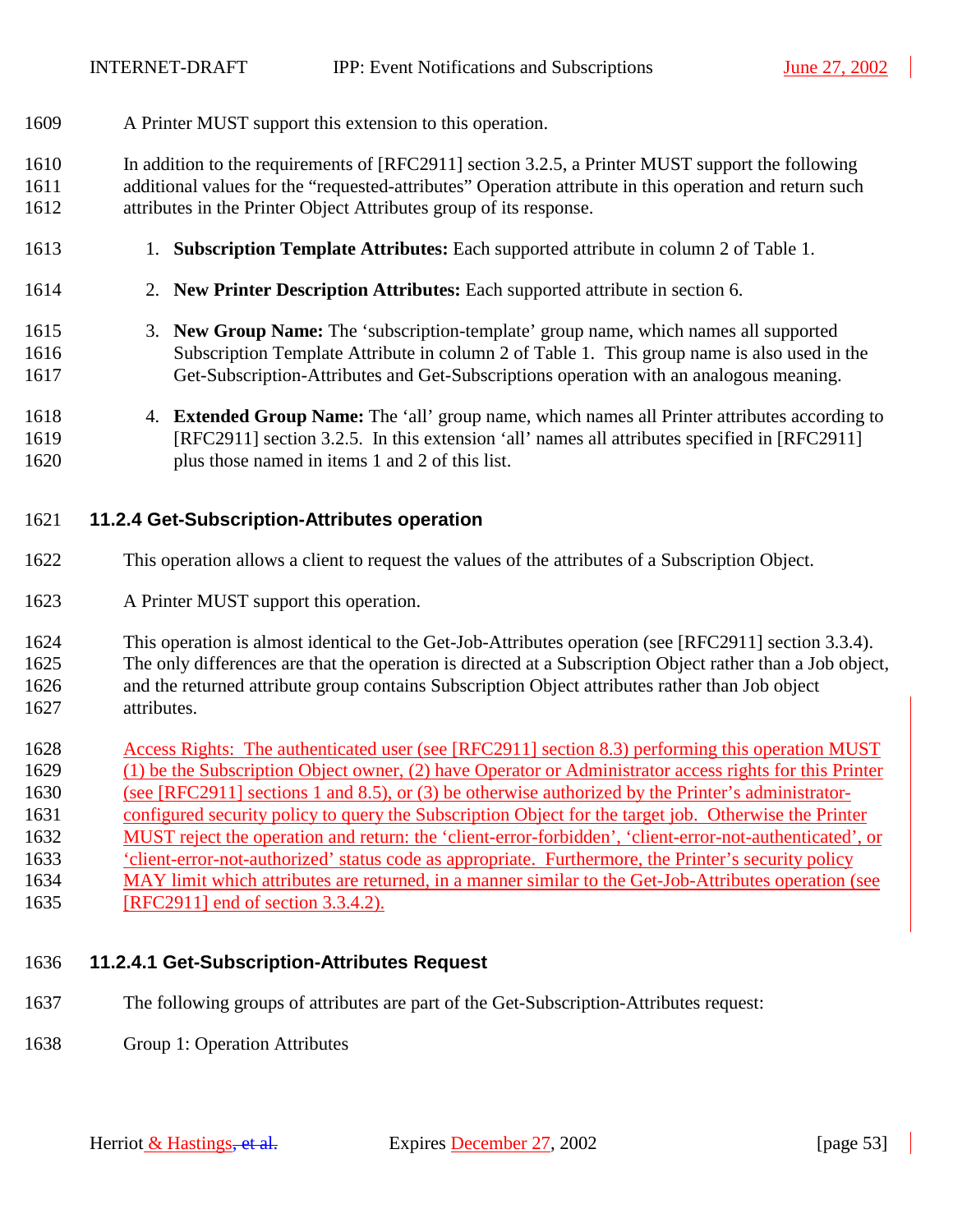$\overline{\phantom{a}}$ 

<span id="page-53-0"></span>

| 1639 | Natural Language and Character Set:           |                                                                                                           |              |
|------|-----------------------------------------------|-----------------------------------------------------------------------------------------------------------|--------------|
| 1640 |                                               | The "attributes-charset" and "attributes-natural-language" attributes as described in section             |              |
| 1641 | [RFC2911] 3.1.4.1.                            |                                                                                                           |              |
| 1642 |                                               |                                                                                                           |              |
| 1643 | Target:                                       |                                                                                                           |              |
| 1644 |                                               | The "printer-uri" attribute which defines the target for this operation as described in                   |              |
| 1645 | [RFC2911] section 3.1.5.                      |                                                                                                           |              |
| 1646 |                                               |                                                                                                           |              |
| 1647 | <b>Requesting User Name:</b>                  |                                                                                                           |              |
| 1648 |                                               | The "requesting-user-name" attribute SHOULD be supplied by the client as described in                     |              |
| 1649 | [RFC2911] section 8.3.                        |                                                                                                           |              |
| 1650 |                                               | 11.2.4.1.1 "notify-subscription-id" (integer (1:MAX))                                                     |              |
| 1651 |                                               | The client MUST supply this attribute. The Printer MUST support this attribute. This                      |              |
| 1652 |                                               | attribute specifies the Subscription Object from which the client is requesting attributes. If the        |              |
| 1653 |                                               | client omits this attribute, the Printer MUST reject this request with the 'client-error-bad-             |              |
| 1654 | request' status code.                         |                                                                                                           |              |
| 1655 |                                               | 11.2.4.1.2 "requested-attributes" (1setOf keyword)                                                        |              |
| 1656 |                                               | The client OPTIONALLY supplies this attribute. The Printer MUST support this attribute.                   |              |
| 1657 |                                               | This attribute specifies the attributes of the specified Subscription Object that the Printer             |              |
| 1658 |                                               | MUST return in the response. Each value of this attribute is either an attribute name (defined            |              |
| 1659 |                                               | in sections 5.3 and 5.4) or an attribute group name. The attribute group names are:                       |              |
| 1660 |                                               |                                                                                                           |              |
| 1661 |                                               | - 'subscription-template': all attributes that are both defined in section 5.3 and present on             |              |
| 1662 |                                               | the specified Subscription Object (column 1 of Table 1).                                                  |              |
| 1663 |                                               | - 'subscription-description': all attributes that are both defined in section 5.4 and present             |              |
| 1664 |                                               | on the specified Subscription Object (Table 2).                                                           |              |
| 1665 |                                               | - 'all': all attributes that are present on the specified Subscription Object.                            |              |
| 1666 |                                               |                                                                                                           |              |
| 1667 | A Printer MUST support all these group names. |                                                                                                           |              |
| 1668 |                                               | If the client omits this attribute, the Printer MUST respond as if this attribute had been                |              |
| 1669 | supplied with a value of 'all'.               |                                                                                                           |              |
| 1670 |                                               |                                                                                                           |              |
| 1671 | 11.2.4.2 Get-Subscription-Attributes Response |                                                                                                           |              |
| 1672 |                                               | The Printer returns the following sets of attributes as part of the Get-Subscription-Attributes Response: |              |
| 1673 | Group 1: Operation Attributes                 |                                                                                                           |              |
| 1674 | <b>Status Message:</b>                        |                                                                                                           |              |
| 1675 | Same as [RFC2911].                            |                                                                                                           |              |
| 1676 |                                               |                                                                                                           |              |
|      |                                               |                                                                                                           |              |
|      | Herriot & Hastings, et al.                    | Expires December 27, 2002                                                                                 | [page $54$ ] |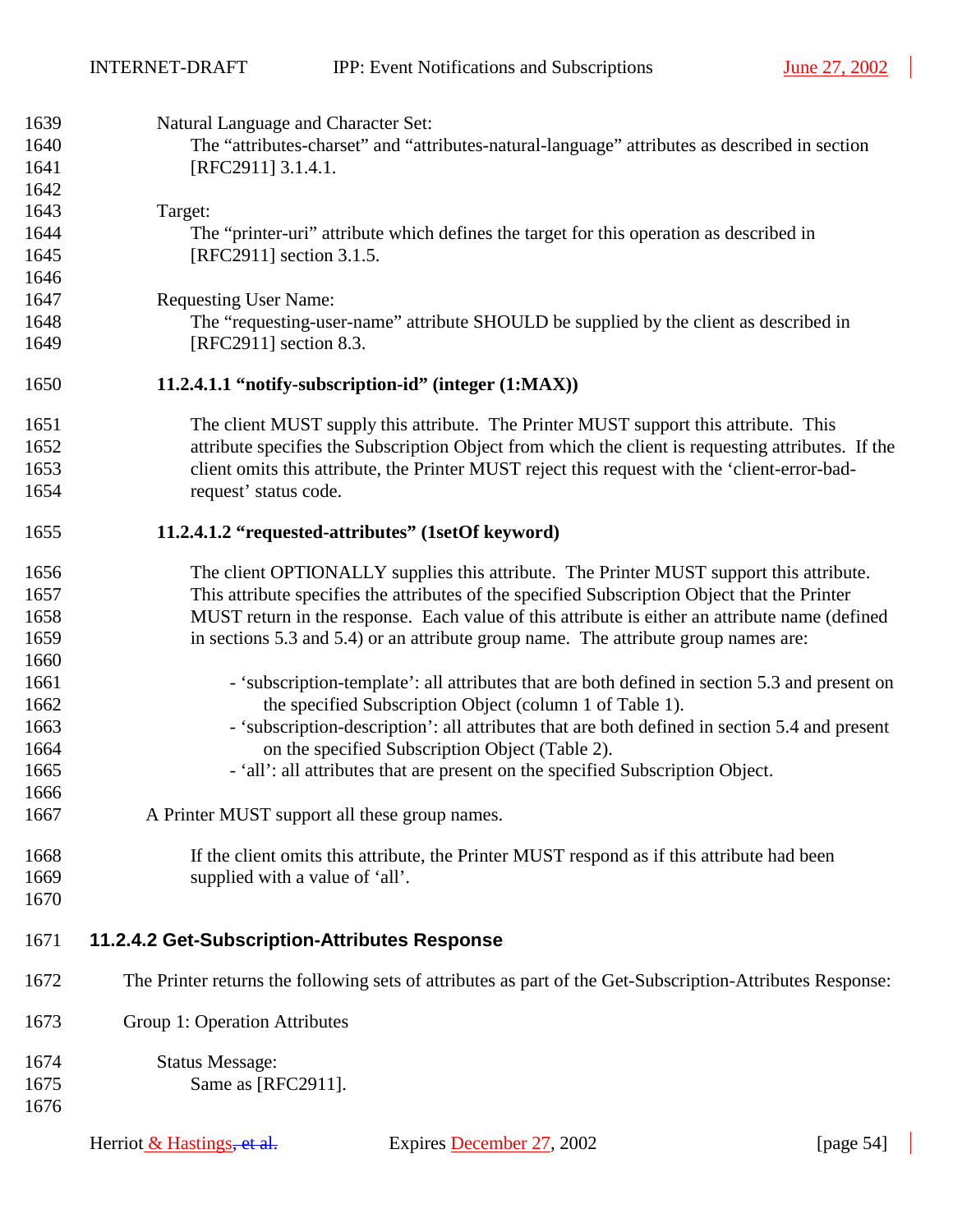$\overline{\phantom{a}}$ 

<span id="page-54-0"></span>

| 1677 | Natural Language and Character Set:                                                                       |
|------|-----------------------------------------------------------------------------------------------------------|
| 1678 | The "attributes-charset" and "attributes-natural-language" attributes as described in                     |
| 1679 | [RFC2911] section 3.1.4.2. The "attributes-natural-language" MAY be the natural language                  |
| 1680 | of the Subscription Object, rather than the one requested.                                                |
| 1681 |                                                                                                           |
| 1682 | Group 2: Unsupported Attributes                                                                           |
| 1683 | See [RFC2911] section 3.1.7 and section 3.2.5.2 for details on returning Unsupported                      |
| 1684 | Attributes.                                                                                               |
| 1685 |                                                                                                           |
| 1686 | The response NEED NOT contain the "requested-attributes" operation attribute with any                     |
| 1687 | supplied keyword values that were requested by the client but are not supported by the IPP                |
| 1688 | object. If the Printer object does return unsupported attributes referenced in the "requested-            |
| 1689 | attributes" operation attribute, the values of the "requested-attributes" attribute returned              |
| 1690 | MUST include only the unsupported keywords that were requested by the client. If the client               |
|      |                                                                                                           |
| 1691 | had requested a group name, such as 'all', the resulting unsupported attributes returned MUST             |
| 1692 | NOT include attribute keyword names described in the standard but not supported by the                    |
| 1693 | implementation.                                                                                           |
| 1694 |                                                                                                           |
| 1695 | Group 3: Subscription Attributes                                                                          |
| 1696 | This group contains a set of attributes with their current values. Each attribute returned in this        |
| 1697 | group:                                                                                                    |
| 1698 |                                                                                                           |
| 1699 | a) MUST be specified by the "requested-attributes" attribute in the request, AND                          |
| 1700 | b) MUST be present on the specified Subscription Object AND                                               |
| 1701 | MUST NOT be restricted by the security policy in force. For example, a Printer MAY<br>C)                  |
| 1702 | prohibit a client who is not the creator of a Subscription Object from seeing some or all                 |
| 1703 | of its attributes. See [RFC2911] end of section 3.3.4.2 and section 8.                                    |
| 1704 | The Printer can return the attributes of the Subscription Object in any order. The client                 |
| 1705 | MUST accept the attributes in any order.                                                                  |
| 1706 |                                                                                                           |
| 1707 | 11.2.5 Get-Subscriptions operation                                                                        |
| 1708 | This operation allows a client to retrieve the values of attributes of all Subscription Objects belonging |
| 1709 | to a Job or Printer.                                                                                      |
|      |                                                                                                           |
| 1710 | A Printer MUST supported this operation.                                                                  |
| 1711 | This operation is similar to the Get-Subscription-Attributes operation, except that this Get-             |
| 1712 | Subscriptions operation returns attributes from possibly more than one object.                            |

 $\overline{\phantom{a}}$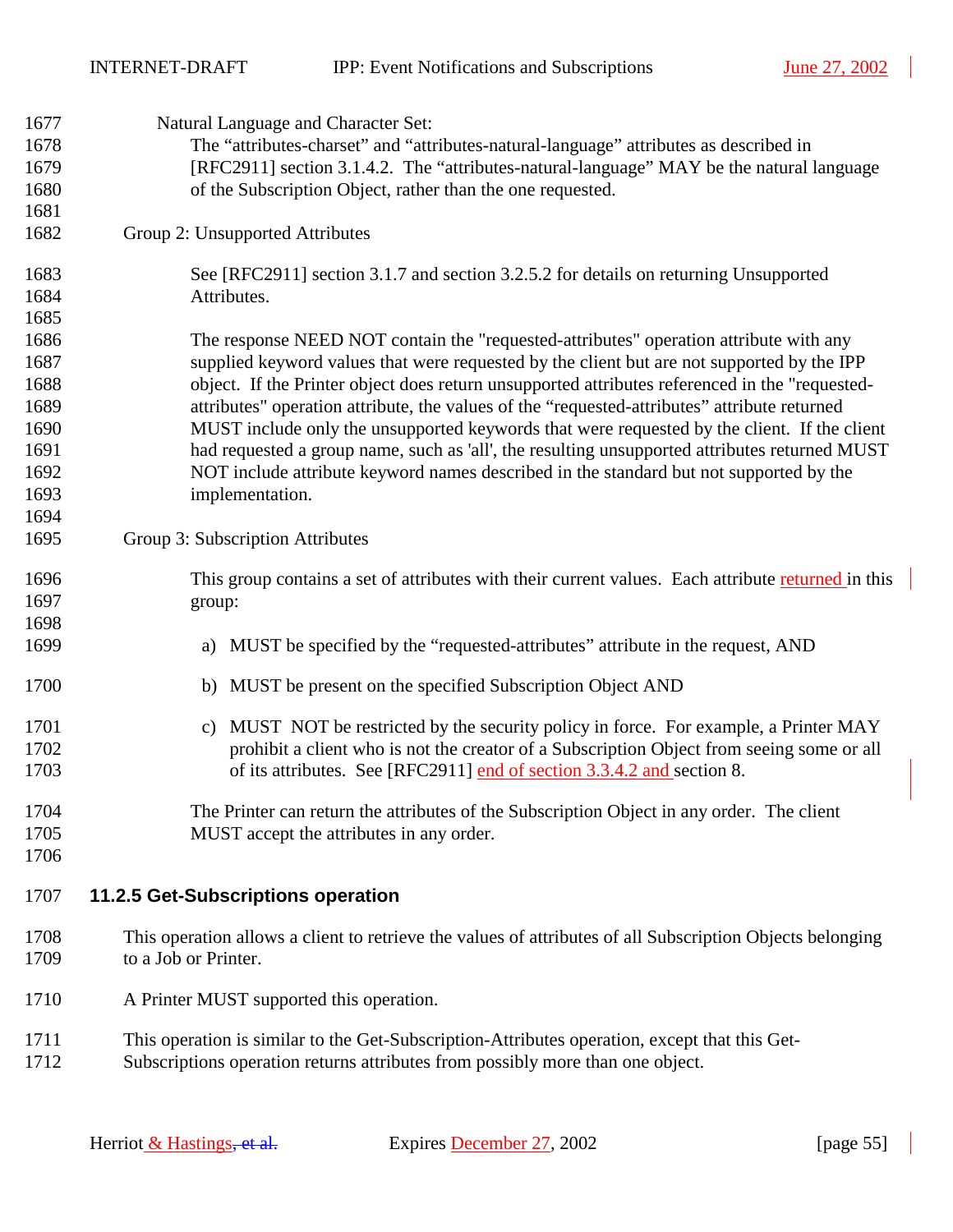<span id="page-55-0"></span>1713 This operation is similar to the Get-Jobs operation (see [RFC2911] section 3.2.6), except that the 1714 operation returns Subscription Objects rather than Job objects.

1715 Access Rights: To query Per-Job Subscription Objects of the specified job (client supplied the "notify-1716 job-id" operation attribute - see section 11.2.5.1.1), the authenticated user (see [RFC2911] section 8.3) 1717 performing this operation MUST (1) be the Subscription Object owner, (2) have Operator or 1718 Administrator access rights for this Printer (see [RFC2911] sections 1 and 8.5), or (3) be otherwise 1719 authorized by the Printer's administrator-configured security policy to query the Subscription Object 1720 for the target job. To query Per-Printer Subscription Objects of the Printer (client omits the "notify-1721 job-id" operation attribute - see section 11.2.5.1.1), the authenticated user (see [RFC2911] section 8.3) 1722 performing this operation MUST (1) have Operator or Administrator access rights for this Printer (see 1723 [RFC2911] sections 1 and 8.5), or (2) be otherwise authorized by the Printer's administrator-1724 configured security policy to query Per-Printer Subscription Objects for the target Printer. Otherwise 1725 the Printer MUST reject the operation and return: the 'client-error-forbidden', 'client-error-not-1726 authenticated', or 'client-error-not-authorized' status code as appropriate. Furthermore, the Printer's 1727 security policy MAY limit which attributes are returned, in a manner similar to the Get-Jobs and Get-1728 Printer-Attributes operations (see [RFC2911] end of sections 3.2.6.2 and 3.2.5.2).

## 1729 **11.2.5.1 Get-Subscriptions Request**

- 1730 The following groups of attributes are part of the Get-Subscriptions request: 1731 Group 1: Operation Attributes 1732 Natural Language and Character Set: 1733 The "attributes-charset" and "attributes-natural-language" attributes as described in 1734 [RFC2911] section 3.1.4.1. 1735 1736 Target: 1737 The "printer-uri" attribute which defines the target for this operation as described in 1738 [RFC2911] section 3.1.5. 1739 1740 Requesting User Name: 1741 The "requesting-user-name" attribute SHOULD be supplied by the client as described in 1742 **[RFC2911]** section 8.3. 1743 **11.2.5.1.1 "notify-job-id" (integer(1:MAX))**
- 1744 If the client specifies this attribute, the Printer returns the specified attributes of all Per-Job 1745 Subscription Objects associated with the Job whose "job-id" attribute value equals the value 1746 of this attribute. If the client does not specify this attribute, the Printer returns the specified 1747 attributes of all Per-Printer Subscription Objects. Note: there is no way to get all Per-Job 1748 Subscriptions known to the Printer in a single operation. A Get-Jobs operation followed by a 1749 Get-Subscriptions operation for each Job will return all Per-Job Subscriptions.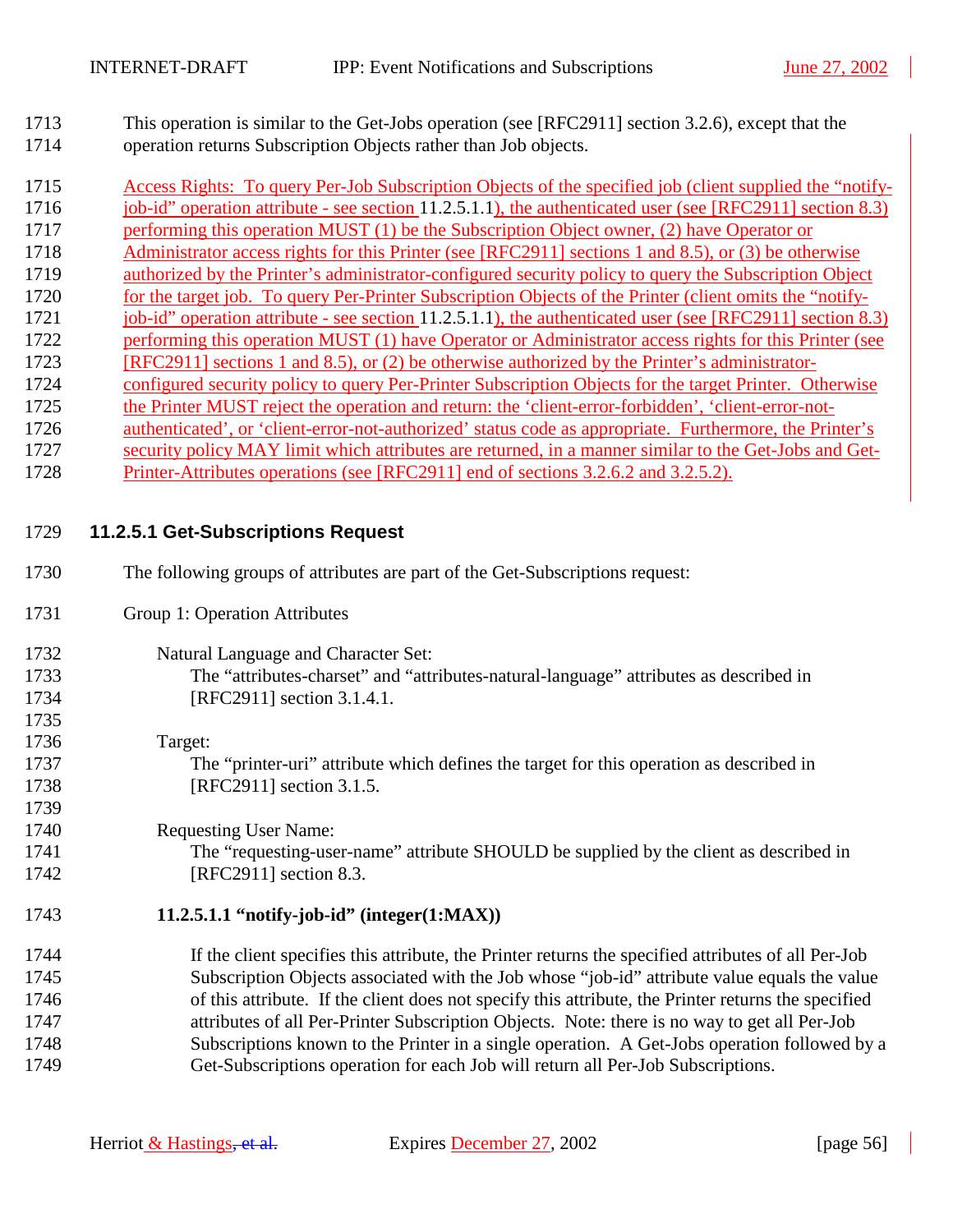#### 1750 **11.2.5.1.2 "limit" (integer(1:MAX))**

1751 The client OPTIONALLY supplies this attribute. The Printer MUST support this attribute. It 1752 is an integer value that determines the maximum number of Subscription Objects that a client 1753 will receive from the Printer even if the "my-subscriptions" attribute constrains which 1754 Subscription Objects are returned. The limit is a "stateless limit" in that if the value supplied 1755 by the client is 'N', then only the first 'N' Subscription Objects are returned in the Get-1756 Subscriptions Response. There is no mechanism to allow for the next 'M' Subscription 1757 Objects after the first 'N' Subscription Objects. If the client does not supply this attribute, the 1758 Printer responds with all applicable Subscription Objects.

#### 1759 **11.2.5.1.3 "requested-attributes" (1setOf type2 keyword)**

## 1760 The client OPTIONALLY supplies this attribute. The Printer MUST support this attribute. 1761 This attribute specifies the attributes of the specified Subscription Objects that the Printer 1762 MUST return in the response. Each value of this attribute is either an attribute name (defined 1763 in sections [5.3](#page-18-0) and [5.4\)](#page-30-0) or an attribute group name (defined in section [11.2.4.1\)](#page-52-0). If the client 1764 omits this attribute, the Printer MUST respond as if the client had supplied this attribute with 1765 the one value: 'notify-subscription-id'.

#### 1766 **11.2.5.1.4 "my-subscriptions" (boolean)**

## 1767 The client OPTIONALLY supplies this attribute. The Printer MUST support this attribute. If 1768 the value is 'false', the Printer MUST consider the Subscription Objects from all users as 1769 candidates. If the value is 'true', the Printer MUST return the Subscription Objects created by 1770 the requesting user of this request. If the client does not supply this attribute, the Printer 1771 MUST respond as if the client had supplied the attribute with a value of 'false'. The means 1772 for authenticating the requesting user and matching the Subscription Objects is similar to that 1773 for Jobs which is described in [RFC2911] section 8.

1774

## 1775 **11.2.5.2 Get-Subscriptions Response**

- 1776 The Printer returns the following sets of attributes as part of the Get-Subscriptions Response:
- 1777 Group 1: Operation Attributes

| 1778 | <b>Status Message:</b>                                                                |
|------|---------------------------------------------------------------------------------------|
| 1779 | Same as [RFC2911].                                                                    |
| 1780 |                                                                                       |
| 1781 | Natural Language and Character Set:                                                   |
| 1782 | The "attributes-charset" and "attributes-natural-language" attributes as described in |
| 1783 | [RFC2911] section 3.1.4.2.                                                            |
| 1784 |                                                                                       |
| 1785 | Group 2: Unsupported Attributes                                                       |
| 1786 | Same as for Get-Subscription-Attributes.                                              |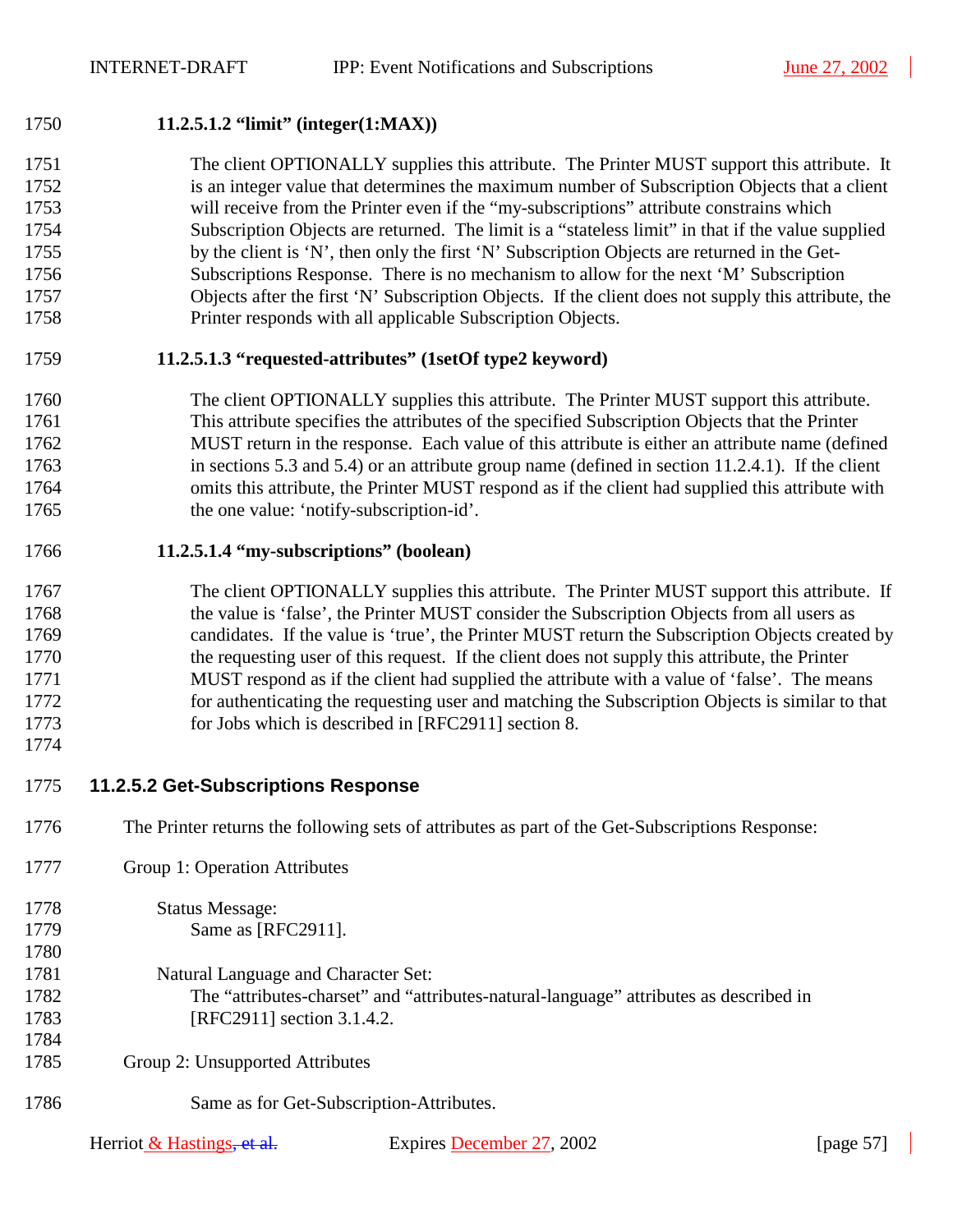<span id="page-57-0"></span>

| 1787         |                                                                                                           |
|--------------|-----------------------------------------------------------------------------------------------------------|
| 1788         | Groups 3 to N: Subscription Attributes                                                                    |
| 1789         | The Printer responds with one Subscription Attributes Group for each requested Subscription               |
| 1790         | Object (see the "notify-job-id" attribute in the Operation Attributes Group of this operation).           |
| 1791         |                                                                                                           |
| 1792         | The Printer returns Subscription Objects in any order.                                                    |
| 1793         |                                                                                                           |
| 1794         | If the "limit" attribute is present in the Operation Attributes group of the request, the number          |
| 1795         | of Subscription Attributes Groups in the response MUST NOT exceed the value of the "limit"                |
| 1796         | attribute.                                                                                                |
| 1797         |                                                                                                           |
| 1798         | It there are no Subscription Objects associated with the specified Job or Printer, the Printer            |
| 1799         | MUST return zero Subscription Attributes Groups and it MUST NOT treat this case as an                     |
| 1800         | error, i.e., the status-code MUST be 'successful-ok' unless something else causes the status              |
| 1801         | code to have some other value.                                                                            |
| 1802         |                                                                                                           |
| 1803         | See the Group 3 response (Subscription Attributes Group) of the Get-Subscription-Attributes               |
| 1804<br>1805 | operation (section 11.2.4.2) for the attributes that a Printer returns in this group.                     |
|              |                                                                                                           |
|              |                                                                                                           |
| 1806         | 11.2.6 Renew-Subscription operation                                                                       |
| 1807         | This operation allows a client to request the Printer to extend the lease on a Per-Printer Subscription   |
| 1808         | Object.                                                                                                   |
| 1809         | The Printer MUST support this operation.                                                                  |
| 1810         | The Printer MUST accept this request for a Per-Printer Subscription Object in any of the target           |
| 1811         | Printer's states, i.e., 'idle', 'processing', or 'stopped', but MUST NOT change the Printer's "printer-   |
| 1812         | state" attribute.                                                                                         |
| 1813         | The Printer MUST reject this request for a Per-Job Subscription Object because it has no lease (see       |
| 1814         | section 5.4.3). The status code returned MUST be 'client-error-not-possible'.                             |
| 1815         | Access Rights: The authenticated user (see [RFC2911] section 8.3) performing this operation MUST          |
| 1816         | either $(1)$ be the owner of the Per-Printer Subscription Object, $(2)$ or have Operator or Administrator |
| 1817         | access rights for the Printer (see [RFC2911] sections 1 and 8.5), or $(3)$ be otherwise authorized by the |
| 1818         | Printer's administrator-configured security policy to renew Per-Printer Subscription Objects for the      |
| 1819         | target Printer. Otherwise, the Printer MUST reject the operation and return: the 'client-error-           |

## 1821 **11.2.6.1 Renew-Subscription Request**

1822 The following groups of attributes are part of the Renew-Subscription Request: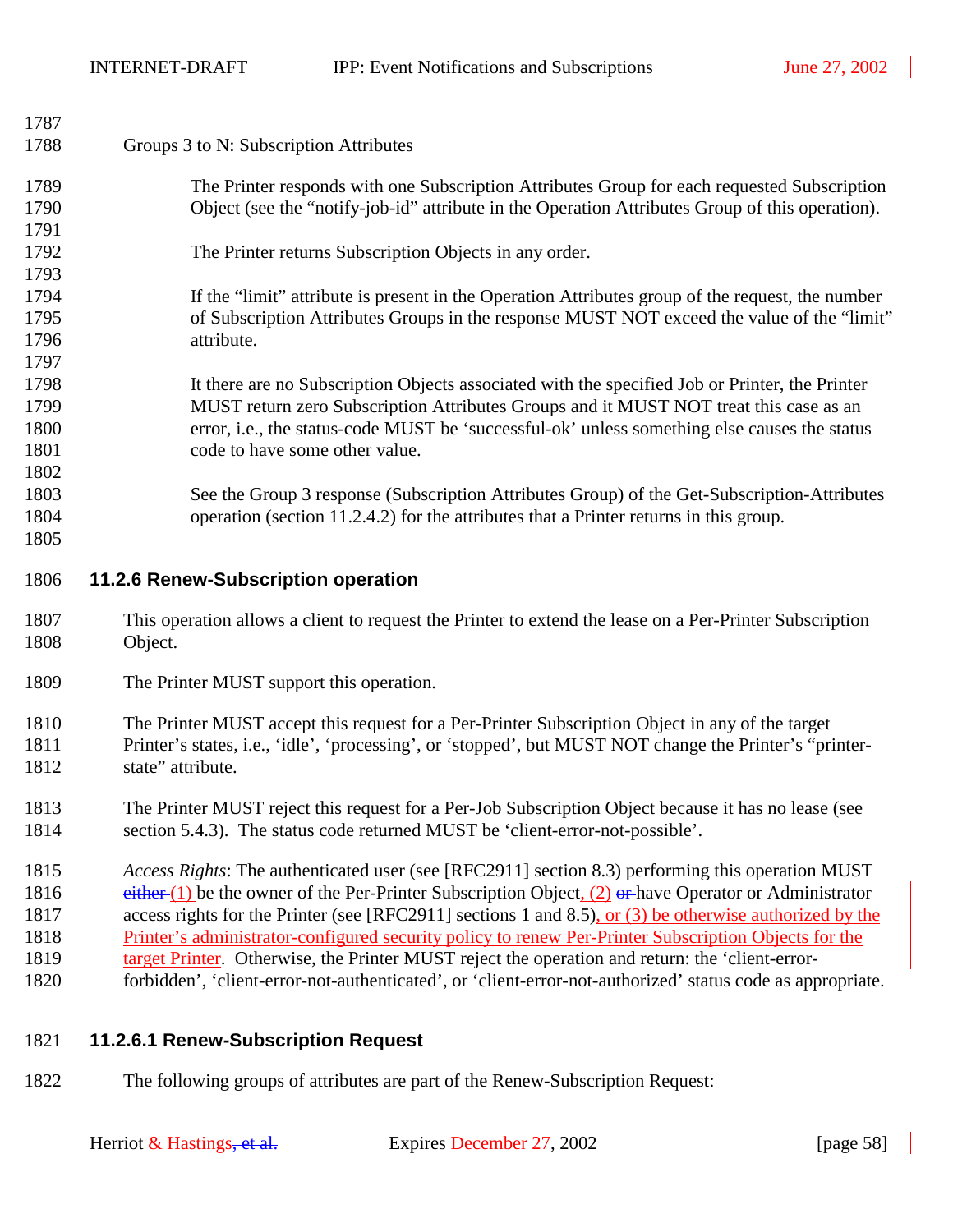| 1823 | Group 1: Operation Attributes                                                                    |
|------|--------------------------------------------------------------------------------------------------|
| 1824 | Natural Language and Character Set:                                                              |
| 1825 | The "attributes-charset" and "attributes-natural-language" attributes as described in            |
| 1826 | [RFC2911] section 3.1.4.1.                                                                       |
| 1827 |                                                                                                  |
| 1828 | Target:                                                                                          |
| 1829 | The "printer-uri" attribute which defines the target for this operation as described in          |
| 1830 | [RFC2911] section 3.1.5.                                                                         |
| 1831 |                                                                                                  |
| 1832 | <b>Requesting User Name:</b>                                                                     |
| 1833 | The "requesting-user-name" (name(MAX)) attribute SHOULD be supplied by the client as             |
| 1834 | described in [RFC2911] section 8.3.                                                              |
| 1835 |                                                                                                  |
| 1836 | 11.2.6.1.1 "notify-subscription-id" (integer (1:MAX))                                            |
| 1837 | The client MUST supply this attribute. The Printer MUST support this attribute. This             |
| 1838 | attribute specifies the Per-Printer Subscription Object whose lease the Printer MUST renew.      |
| 1839 | If the client omits this attribute, the Printer MUST reject this request with the 'client-error- |
| 1840 | bad-request' status code.                                                                        |
| 1841 |                                                                                                  |
| 1842 | Group 2: Subscription Template Attributes                                                        |
| 1843 | 11.2.6.1.2 "notify-lease-duration" (integer(0:MAX))                                              |
| 1844 | The client MAY supply this attribute. It indicates the number of seconds to renew the lease      |
| 1845 | for the specified Subscription Object. A value of 0 requests an infinite lease (which MAY        |
| 1846 | require Operator access rights). If the client omits this attribute, the Printer MUST use the    |
| 1847 | value of the Printer's "notify-lease-duration-default" attribute. See section 5.3.8 for more     |
| 1848 | details.                                                                                         |
| 1849 |                                                                                                  |
| 1850 | 11.2.6.2 Renew-Subscription Response                                                             |
| 1851 | The Printer returns the following sets of attributes as part of the Renew-Subscription Response: |
| 1852 | Group 1: Operation Attributes                                                                    |
| 1853 | <b>Status Message:</b>                                                                           |
| 1854 | Same as [RFC2911].                                                                               |
| 1855 |                                                                                                  |
| 1856 | The following are some of the status codes returned (see [RFC2911]:                              |
| 1857 |                                                                                                  |
| 1858 | successful-ok: The operation successfully renewed the lease on the Subscription Object           |
| 1859 | for the requested duration.                                                                      |
|      |                                                                                                  |

| Herriot & Hastings, et al. | Еx |
|----------------------------|----|
|----------------------------|----|

prices **December 27**, 2002 [page 59]

 $\overline{\phantom{a}}$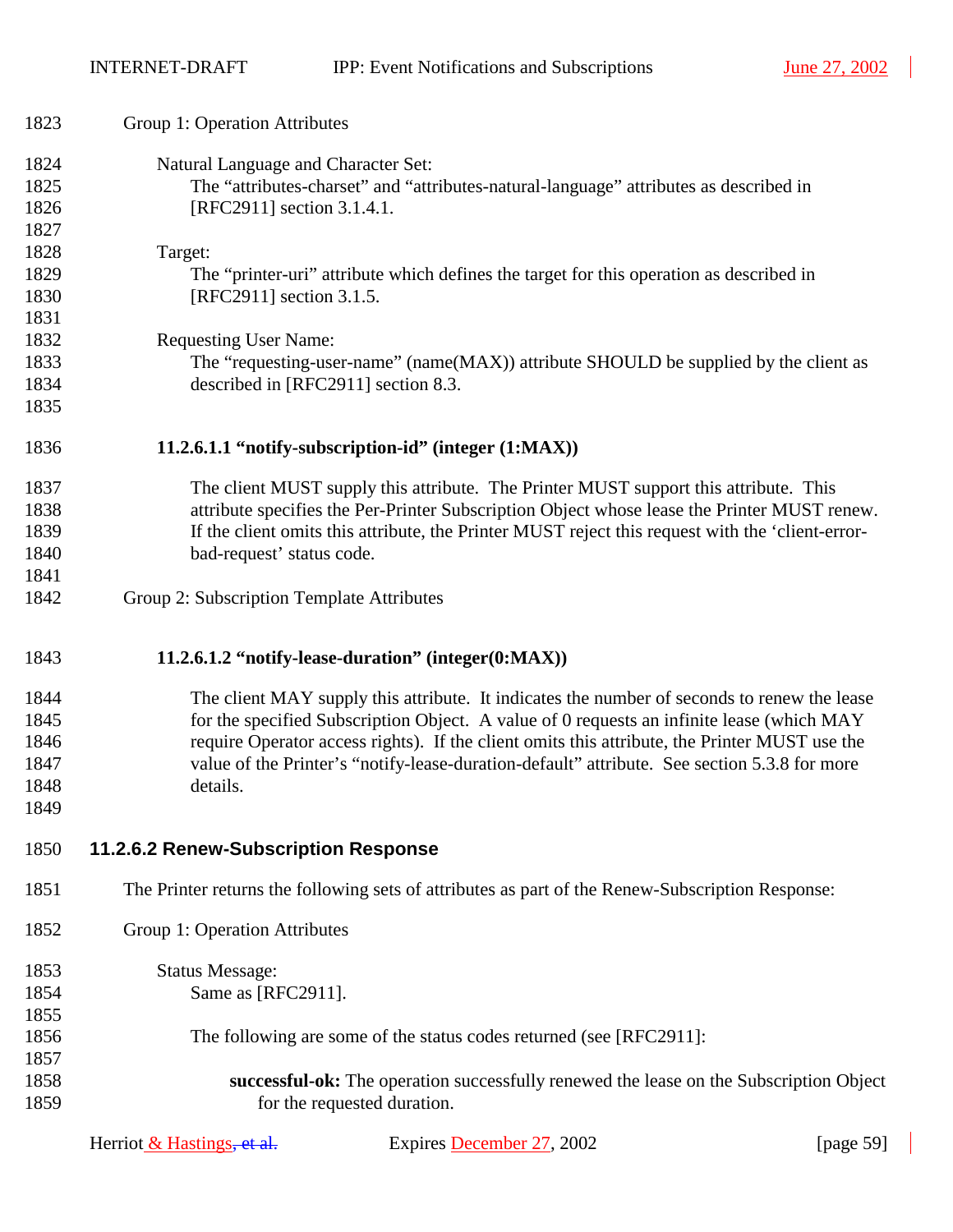$\overline{\phantom{a}}$ 

<span id="page-59-0"></span>

| 1860         | successful-ok-ignored-or-substituted-attributes: The operation successfully renewed                                                                                                                        |
|--------------|------------------------------------------------------------------------------------------------------------------------------------------------------------------------------------------------------------|
| 1861         | the lease on the Subscription Object for some duration other than the amount                                                                                                                               |
| 1862         | requested.                                                                                                                                                                                                 |
| 1863         | client-error-not-possible: The operation failed because the "notify-subscription-id"                                                                                                                       |
| 1864         | Operation attribute identified a Per-Job Subscription Object.                                                                                                                                              |
| 1865         | client-error-not-found: The operation failed because the "notify-subscription-id"                                                                                                                          |
| 1866         | Operation attribute identified a non-existent Subscription Object.                                                                                                                                         |
| 1867         |                                                                                                                                                                                                            |
| 1868         | Natural Language and Character Set:                                                                                                                                                                        |
| 1869         | The "attributes-charset" and "attributes-natural-language" attributes as described in                                                                                                                      |
| 1870         | [RFC2911] section 3.1.4.2. The "attributes-natural-language" MAY be the natural language                                                                                                                   |
| 1871         | of the Subscription Object, rather than the one requested.                                                                                                                                                 |
| 1872         |                                                                                                                                                                                                            |
| 1873         | Group 2: Unsupported Attributes                                                                                                                                                                            |
| 1874         | See [RFC2911] section 3.1.7 for details on returning Unsupported Attributes.                                                                                                                               |
| 1875         |                                                                                                                                                                                                            |
| 1876         | Group 3: Subscription Attributes                                                                                                                                                                           |
|              |                                                                                                                                                                                                            |
| 1877         | The Printer MUST return the following Subscription Attribute:                                                                                                                                              |
|              |                                                                                                                                                                                                            |
| 1878         | 11.2.6.2.1 "notify-lease-duration" (integer(0:MAX))                                                                                                                                                        |
| 1879         | The value of this attribute MUST be the number of seconds that the Printer has granted for the                                                                                                             |
| 1880         | lease of the Subscription Object (see section 5.3.8 for details, such as the value of this                                                                                                                 |
| 1881         | attribute when the Printer doesn't support the requested value).                                                                                                                                           |
| 1882         | 11.2.7 Cancel-Subscription operation                                                                                                                                                                       |
|              |                                                                                                                                                                                                            |
| 1883         | This operation allows a client to delete a Subscription Object and stop the Printer from sending more                                                                                                      |
| 1884         | Event Notifications. Once performed, there is no way to reference the Subscription Object.                                                                                                                 |
|              |                                                                                                                                                                                                            |
| 1885         | A Printer MUST supported this operation.                                                                                                                                                                   |
| 1886         | The Printer MUST accept this request in any of the target Printer's states, i.e., 'idle', 'processing', or                                                                                                 |
| 1887         | 'stopped', but MUST NOT change the Printer's "printer-state" attribute.                                                                                                                                    |
|              |                                                                                                                                                                                                            |
| 1888         | If the specified Subscription Object is a Per-Job Subscription Object, the Printer MUST accept this                                                                                                        |
| 1889         | request in any of the target Job's states, but MUST NOT change the Job's "job-state" attribute or affect                                                                                                   |
| 1890         | the Job.                                                                                                                                                                                                   |
|              |                                                                                                                                                                                                            |
| 1891<br>1892 | Note: There is no way to change any attributes on a Subscription Object, except the "notify-lease-<br>duration" attribute (using the Renew-Subscription operation). In order to change other attributes, a |
| 1893         | client performs a Subscription Creation Operation and Cancel-Subscription operation on the old                                                                                                             |
| 1894         | Subscription Object. If the client wants to avoid missing Event Notifications, it performs the                                                                                                             |
|              |                                                                                                                                                                                                            |
|              |                                                                                                                                                                                                            |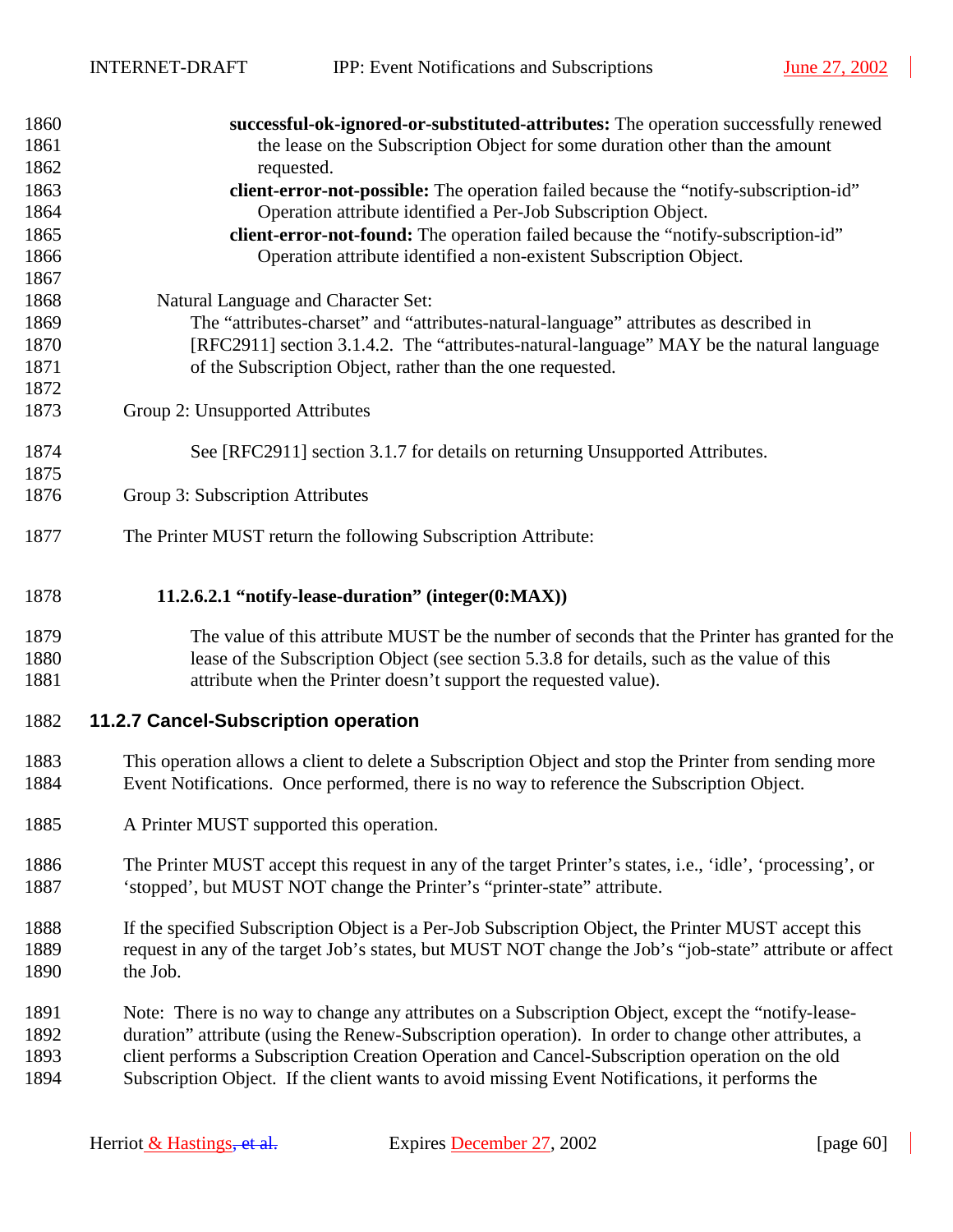- 1895 Subscription Creation Operation first. If this order would create too many Subscription Objects on the 1896 Printer, the client reverses the order.
- 1897 *Access Rights*: The authenticated user (see [RFC2911] section 8.3) performing this operation MUST
- 1898 either (1) be the owner of the Subscription Object,  $(2)$  or have Operator or Administrator access rights
- 1899 for the Printer (see [RFC2911] sections 1 and 8.5), or (3) be otherwise authorized by the Printer's
- 1900 administrator-configured security policy to cancel the target Subscription Object. Otherwise, the
- 1901 Printer MUST reject the operation and return: the 'client-error-forbidden', 'client-error-not-
- 1902 authenticated', or 'client-error-not-authorized' status code as appropriate.

## 1903 **11.2.7.1 Cancel-Subscription Request**

- 1904 The following groups of attributes are part of the Cancel-Subscription Request:
- 1905 Group 1: Operation Attributes

## 1906 Natural Language and Character Set:

- 1907 The "attributes-charset" and "attributes-natural-language" attributes as described in 1908 [RFC2911] section 3.1.4.1.
- 1909
- 1910 Target:
- 1911 The "printer-uri" attribute which defines the target for this operation as described in 1912 [RFC2911] section 3.1.5.

1914 Requesting User Name:

1915 The "requesting-user-name" attribute SHOULD be supplied by the client as described in 1916 [RFC2911] section 8.3.

## 1917 **11.2.7.1.1 "notify-subscription-id" (integer (1:MAX))**

- 1918 The client MUST supply this attribute. The Printer MUST support this attribute. This 1919 attribute specifies the Subscription Object that the Printer MUST cancel. If the client omits 1920 this attribute, the Printer MUST reject this request with the 'client-error-bad-request' status 1921 code.
- 1922

1928

1913

## 1923 **11.2.7.2 Cancel-Subscription Response**

- 1924 The Printer returns the following sets of attributes as part of the Cancel-Subscription Response:
- 1925 Group 1: Operation Attributes
- 1926 Status Message: 1927 **Same as [RFC2911].**
- 1929 The following are some of the status codes returned (see [RFC2911]: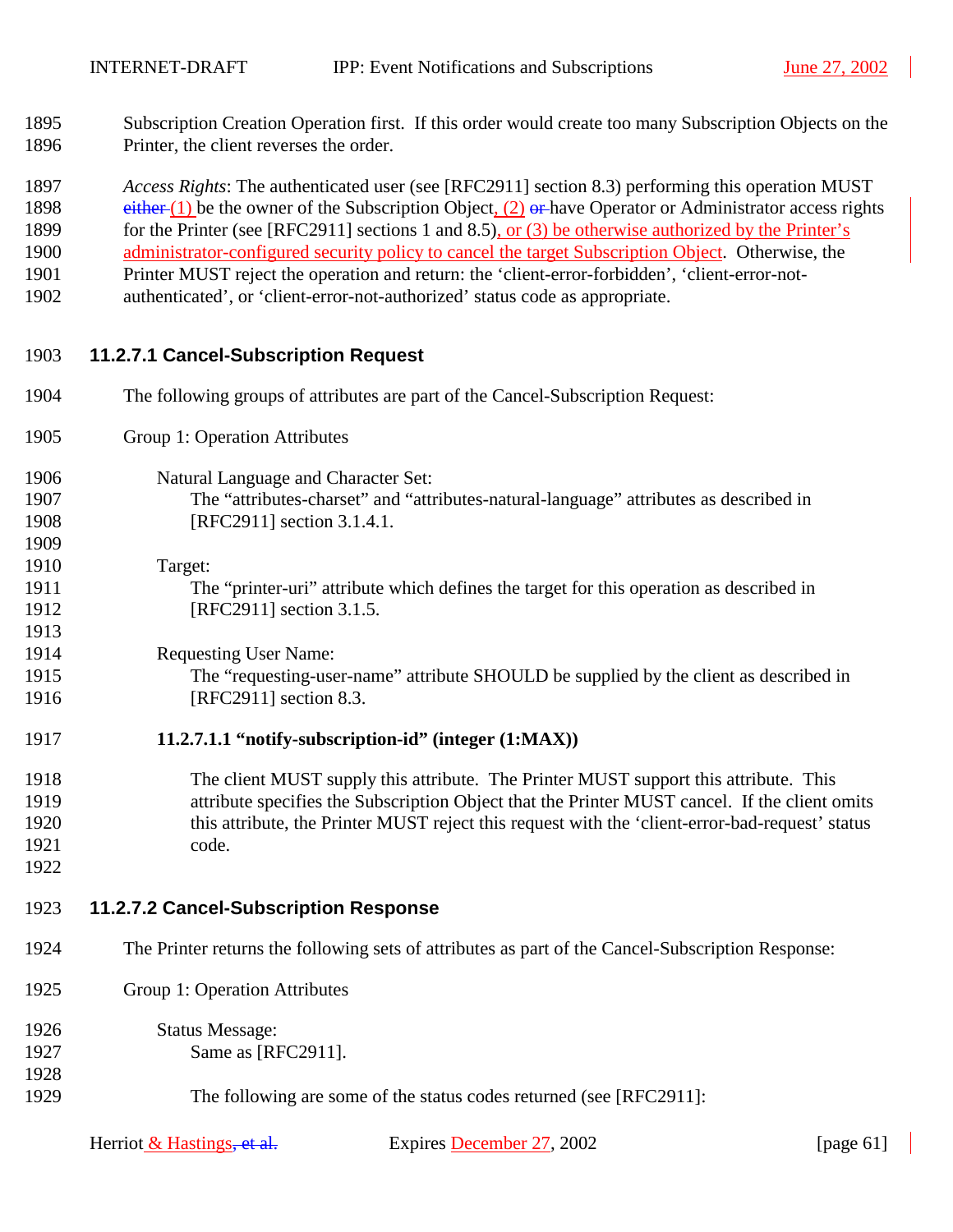<span id="page-61-0"></span> $1930$ 

| 1930. |                                                                                          |
|-------|------------------------------------------------------------------------------------------|
| 1931  | successful-ok: The operation successfully canceled (deleted) the Subscription Object.    |
| 1932  | client-error-not-found: The operation failed because the "notify-subscription-id"        |
| 1933  | Operation attribute identified a non-existent Subscription Object.                       |
| 1934  |                                                                                          |
| 1935  | Natural Language and Character Set:                                                      |
| 1936  | The "attributes-charset" and "attributes-natural-language" attributes as described in    |
| 1937  | [RFC2911] section 3.1.4.2. The "attributes-natural-language" MAY be the natural language |
| 1938  | of the Subscription Object, rather than the one requested.                               |
| 1939  |                                                                                          |
| 1940  | Group 2: Unsupported Attributes                                                          |
| 1941  | See [RFC2911] section 3.1.7 for details on returning Unsupported Attributes.             |
| 1942  |                                                                                          |

## 1943 **12 Status Codes**

1944 The following status codes are defined as extensions for Notification and are returned as the value of 1945 the "status-code" parameter in the Operation Attributes Group of a response (see [RFC2911] section 1946 3.1.6.1). Operations in this document can also return the status codes defined in section 13 of 1947 [RFC2911]. The 'successful-ok' status code is an example of such a status code.

## 1948 **12.1 successful-ok-ignored-subscriptions (0x0003)**

1949 The Subscription Creation Operation was unable to create all requested Subscription Objects.

- 1950 For a Create-Job-Subscriptions or Create-Printer-Subscriptions operation, this status code means that 1951 the Printer created one or more Subscription Objects, but not all requested Subscription Objects.
- 1952 For a Job Creation operation, this status code means that the Printer created the Job along with zero or 1953 more Subscription Objects. The Printer returns this status code even if other job attributes are 1954 unsupported or in conflict. That is, if an IPP Printer finds a warning that would allow it to return 1955 'successful-ok-ignored-subscriptions' and either 'successful-ok-ignored-or-substituted-attributes' 1956 and/or 'successful-ok-conflicting-attributes', it MUST return 'successful-ok-ignored-subscriptions'.

## 1957 **12.2 client-error-ignored-all-subscriptions (0x0414)**

1958 This status code is the same as 'successful-ok-ignored-subscriptions' except that only the Create-Job-1959 Subscriptions and Create-Printer-Subscriptions operation return it. They return this status code only 1960 when the Printer creates zero Subscription Objects.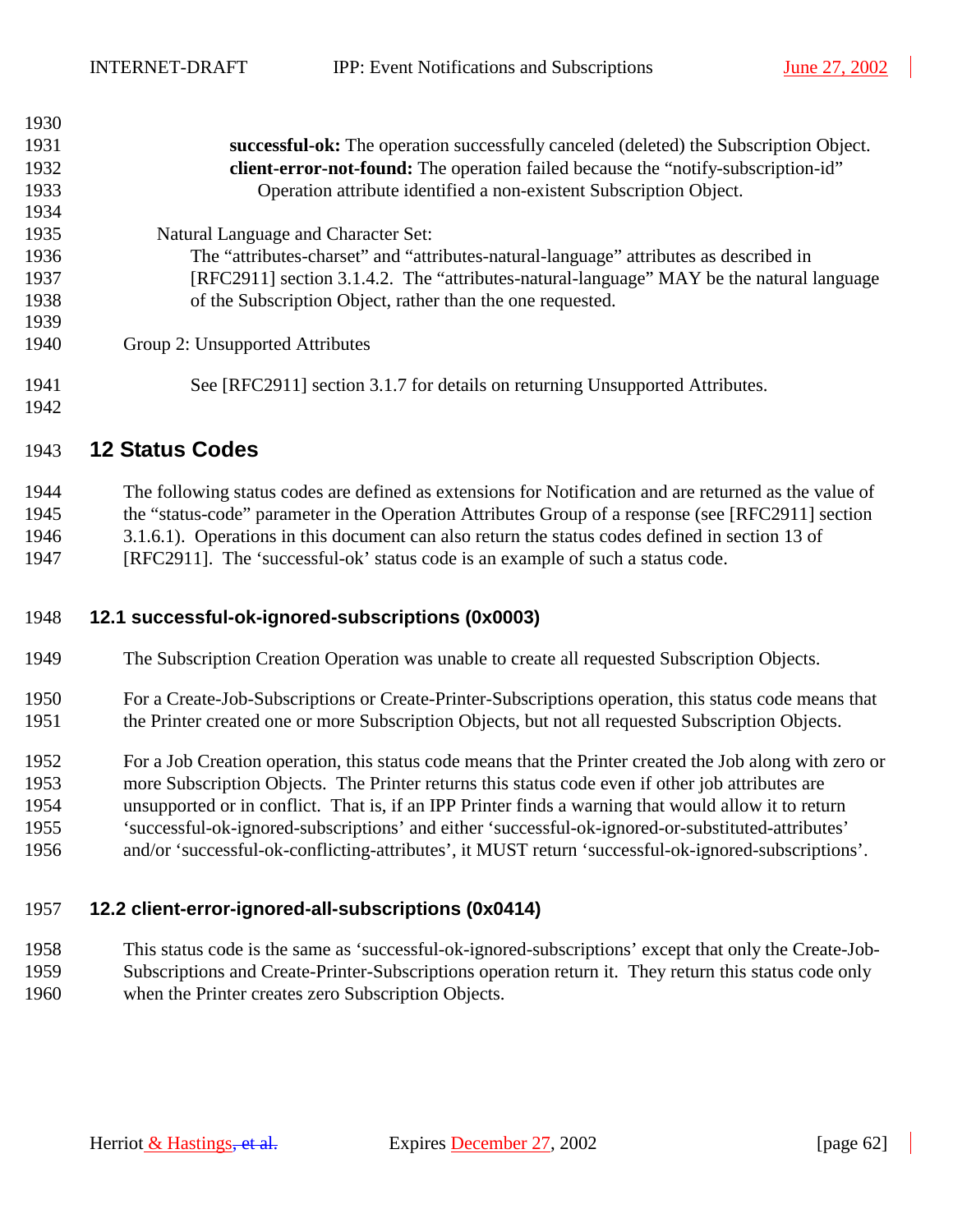## <span id="page-62-0"></span>1961 **13 Status Codes in Subscription Attributes Groups**

- 1962 This section contains values of the "notify-status-code" (type2 enum) attribute that the Printer returns 1963 in a Subscription Attributes Group in a response when the corresponding Subscription Object:
- 1964 1. is not created or
- 1965 2. is created and some of the client-supplied attributes are not supported.
- 1966 The following sections are ordered in decreasing order of importance of the status-codes.

#### 1967 **13.1 client-error-uri-scheme-not-supported (0x040C)**

- 1968 This status code is defined in [RFC2911]. This document extends its meaning and allows it to be in a 1969 Subscription Attributes Group of a response.
- 1970 The scheme of the client-supplied URI in a "notify-recipient-uri" Subscription Template Attribute in a 1971 Subscription Creation Operation is not supported. See section [5.3.1.](#page-19-0)

#### 1972 **13.2 client-error-attributes-or-values-not-supported (0x040B)**

- 1973 This status code is defined in [RFC2911]. This document extends its meaning and allows it to be in a 1974 Subscription Attributes Group of a response.
- 1975 The method of the client-supplied keyword in a "notify-pull-method" Subscription Template Attribute 1976 in a Subscription Creation Operation is not supported. See section [5.3.2.](#page-20-0)

#### 1977 **13.3 client-error-too-many-subscriptions (0x0415)**

1978 The number of Subscription Objects supported by the Printer would be exceeded if this Subscription 1979 Object were created (see section [5.2\)](#page-15-0).

## 1980 **13.4 successful-ok-too-many-events (0x0005)**

1981 The client supplied more Events in the "notify-events" operation attribute of a Subscription Creation 1982 Operation than the Printer supports, as indicated in its "notify-max-events-supported" Printer attribute 1983 (see section [5.3.3\)](#page-20-0).

## 1984 **13.5 successful-ok-ignored-or-substituted-attributes (0x0001)**

1985 This status code is defined in [RFC2911]. This document extends its meaning to include unsupported 1986 Subscription Template Attributes and it can appear in a Subscription Attributes Group.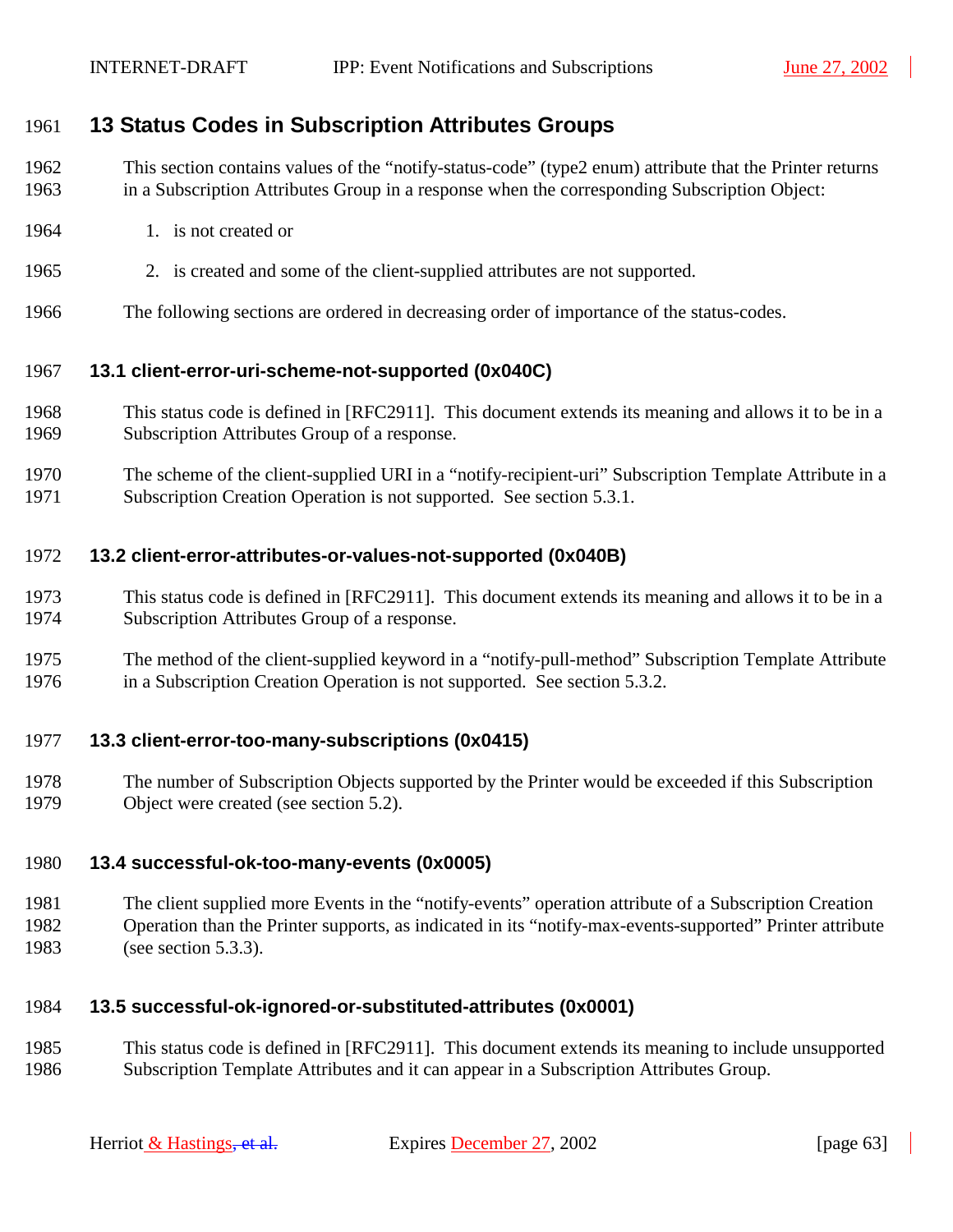## <span id="page-63-0"></span>1987 **14 Encodings of Additional Attribute Tags**

- 1988 This section assigns values to two attributes tags as extensions to the encoding defined in [RFC2910]).
- 1989 The "subscription-attributes-tag" delimits Subscription Template Attributes Groups in requests and 1990 Subscription Attributes Groups in responses.
- 1991 The "event-notification-attributes-tag" delimits Event Notifications in Delivery Methods that use an 1992 IPP-like encoding.
- 1993 The following table specifies the values for the delimiter tags:

| Tag Value (Hex) | Meaning                             |
|-----------------|-------------------------------------|
| 0x06            | "subscription-attributes-tag"       |
| 0x07            | "event-notification-attributes-tag" |

## 1994 **15 Conformance Requirements**

1995 It is OPTIONAL for IPP clients and Printers to implement this Event Notification specification.

## 1996 **15.1 Conformance requirements for clients**

- 1997 If this Event Notification specification is implemented by a client, the client MUST support the
- 1998 'ippget' Pull Delivery Method and meet the conformance requirements as defined in [ipp-get-method]
- 1999 for clients. A client MAY support additional Delivery Methods.

## 2000 **15.2 Conformance requirements for Printers**

- 2001 If this Event Notification specification is implemented by a Printer, the Printers MUST:
- 2002 meet the Conformance Requirements detailed in section 5 of [RFC2911].
- 2003 support the Subscription Template Attributes Group in requests and the Subscription 2004 Attributes Group in responses.
- 2005 support all of the following attributes:
- 2006 a. REQUIRED Subscription Object attributes in section [5.](#page-14-0)
- 2007 b. REQUIRED Printer Description object attributes in section [6.](#page-33-0)
- 2008 c. REQUIRED attributes in Event Notification content in section [8.](#page-35-0)
- 2009 support the 'ippget' Pull Delivery Method and meet the conformance requirements as defined 2010 in [ipp-get-method] for Printers. The Printer MAY support additional Push and Pull Delivery 2011 Methods.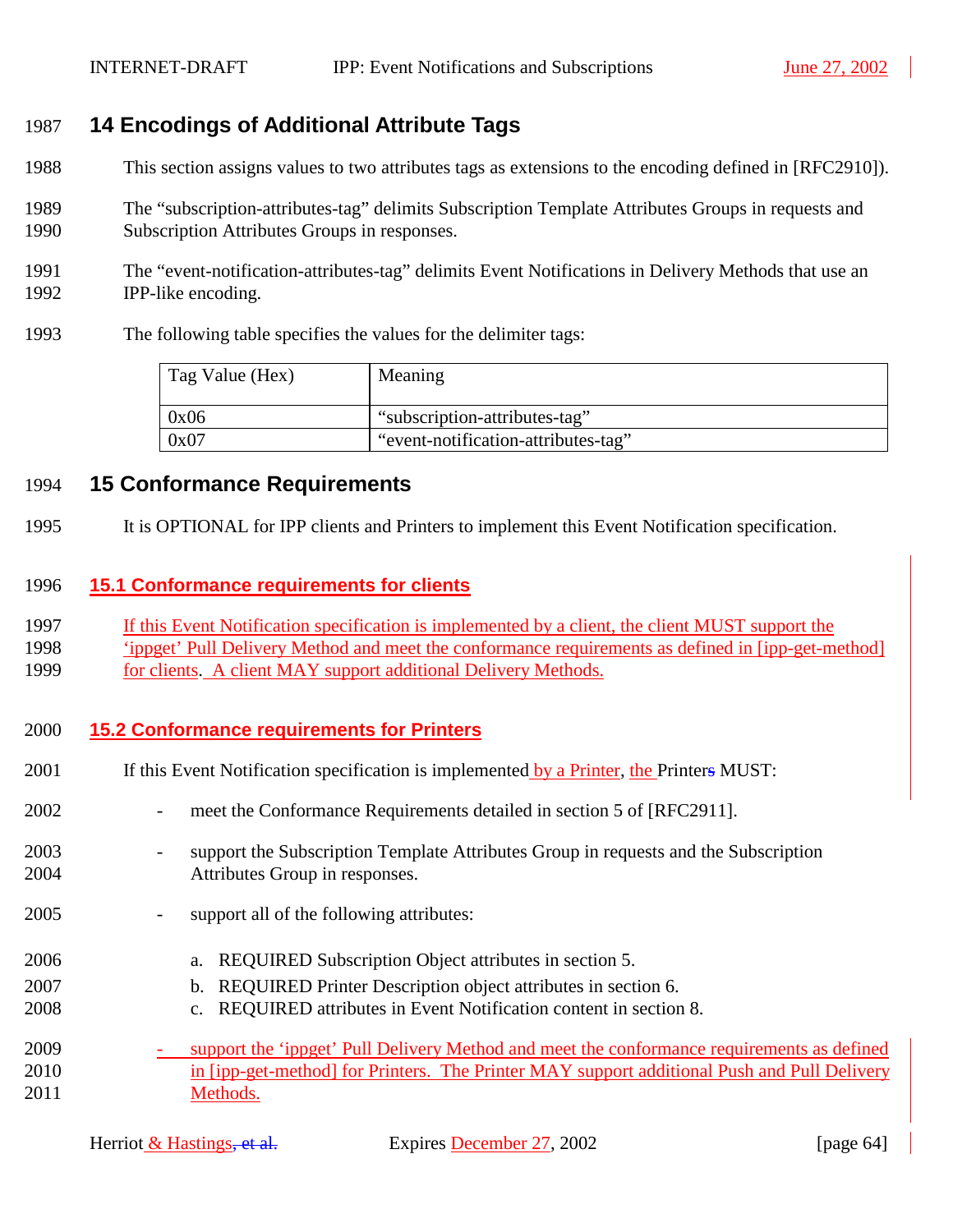- 2012 send Event Notifications that conform to the requirements of section [9](#page-35-0) and the requirements 2013 of the Delivery Method Document for each supported Delivery Method (the conformance 2014 requirements for Delivery Method Documents is specified in section [10\)](#page-43-0).
- 2015 for all of the Job Creation Operations that the Printer supports, MUST support the 2016 REQUIRED extensions for notification defined in section [11.1.3.](#page-48-0)
- 2017 meet the conformance requirements for operations as described in Table 16 and meet the 2018 requirements for Printers as specified in the indicated sub-sections of section [11:](#page-45-0)

#### 2019 **Table 16 – Printer Conformance Requirements for Operations**

| Operation                                     | <b>Printer Conformance</b> |
|-----------------------------------------------|----------------------------|
|                                               | Requirements               |
|                                               |                            |
| Create-Printer-Subscriptions (section 11.1.2) | <b>REQUIRED</b>            |
| Create-Job-Subscriptions (section 11.1.1)     | <b>OPTIONAL</b>            |
| Get-Subscription-Attributes (section 11.2.3)  | <b>REQUIRED</b>            |
| Get-Subscriptions (section 11.2.5)            | <b>REQUIRED</b>            |
| Renew-Subscription (section 11.2.6)           | <b>REQUIRED</b>            |
| Cancel-Subscription (section 11.2.7)          | <b>REQUIRED</b>            |

## 2020

## 2021 **16 Normative References**

- 2022 **HANA-CON**
- 2023 Narte, T. and Alvestrand, H.T.: Guidelines for Writing an IANA Considerations Section in RFCs. 2024 **BCP 26, RFC 2434, October 1998.**
- $2025$   $\frac{1}{1}$   $\frac{1}{2}$   $\frac{1}{2}$   $\frac{1}{2}$   $\frac{1}{2}$   $\frac{1}{2}$   $\frac{1}{2}$   $\frac{1}{2}$   $\frac{1}{2}$   $\frac{1}{2}$   $\frac{1}{2}$   $\frac{1}{2}$   $\frac{1}{2}$   $\frac{1}{2}$   $\frac{1}{2}$   $\frac{1}{2}$   $\frac{1}{2}$   $\frac{1}{2}$   $\frac{1}{2}$   $\frac{1}{2}$   $\frac{1}{2}$   $\frac{$

| 2026 | deRry R Lawis H Hastings T "Internet Printing Protocol/1 1: Requirements for IDD<br><u>uchty, R., Lewis, H., Hastings, T., Thiemet Fililing Flotocol/T.T. Requirements for IFF</u> |
|------|------------------------------------------------------------------------------------------------------------------------------------------------------------------------------------|
| 2027 | Notifications", <draft-ietf-ipp-not-06.txt>, work in progress, July 17, 2001.</draft-ietf-ipp-not-06.txt>                                                                          |

2028 [ipp-get-method]

2029 Herriot, R., and T. Hastings, Kugler, C., and H. Lewis, "Internet Printing Protocol (IPP): The 2030 'ippget' Delivery Method for Event Notifications", <draft-ietf-ipp-notify-get-07.txt>, June 27, 2002.

2031 [ipp-prog]

2032 Hastings, T., Bergman, R., and H. Lewis<del>, H.</del>, "IPP: Job Progress Attributes", <draft-ietf-ipp-job-2033 prog-03.txt> work in progress, July 17, 2001.

 $2034$   $\frac{[ipp\text{-}set]}{[ipp\text{-}set]}$ 

2035 **Kugler, C., Hastings, T., Herriot, R., Lewis, H. "Internet Printing Protocol (IPP): Job and Printer Set** 2036 Operations", <draft-ietf-ipp-job-printer-set-ops-04.txt>, work in progress, July 17, 2001.

## 2037 **FRFC20261**

2038 <del>S. Bradner, "The Internet Standards Process -- Revision 3", RFC 2026, October 1996.</del>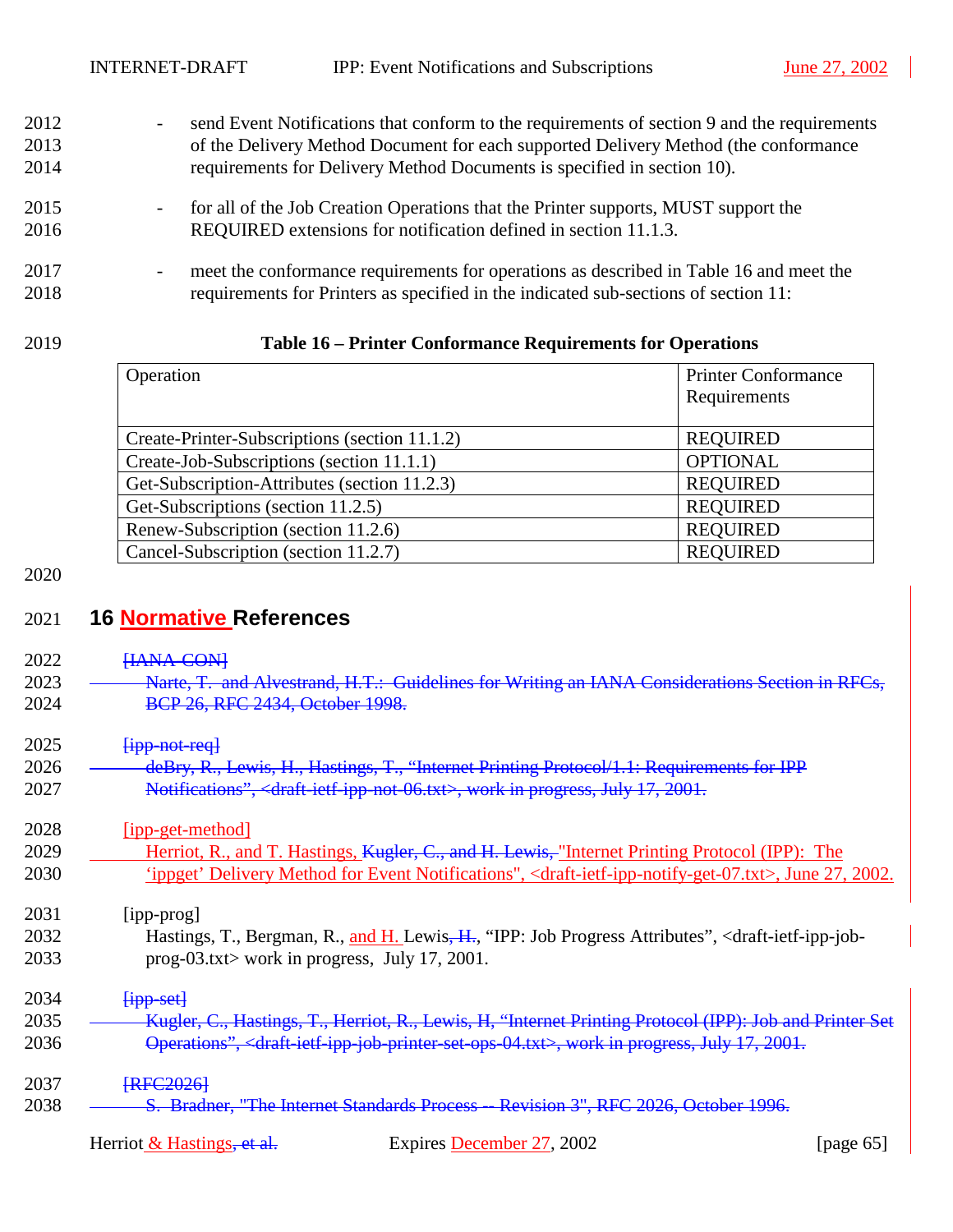| 2039 | [RFC2119]                                                                                                       |
|------|-----------------------------------------------------------------------------------------------------------------|
| 2040 | S. Bradner, "Key words for use in RFCs to Indicate Requirement Levels", RFC 2119, March 1997                    |
| 2041 | [RFC2396]                                                                                                       |
| 2042 | Berners-Lee, T., Fielding, R., and L. Masinter, L., "Uniform Resource Identifiers (URI): Generic                |
| 2043 | Syntax", RFC 2396, August 1998.                                                                                 |
| 2044 | <b>FRFC2565</b>                                                                                                 |
| 2045 | Herriot, R., Butler, S., Moore, P., and R. Turner, "Internet Printing Protocol/1.0: Encoding and                |
| 2046 | Transport", RFC 2565, April 1999.                                                                               |
| 2047 | <b>FRFC25661</b>                                                                                                |
| 2048 | deBry, R., , Hastings, T., Herriot, R., Isaacson, S., Powell, P., "Internet Printing Protocol/1.0: Model        |
| 2049 | and Semantics", RFC 2566, April 1999.                                                                           |
| 2050 | <b>IRFC25671</b>                                                                                                |
| 2051 | Wright, D., "Design Goals for an Internet Printing Protocol", RFC 2567, April 1999.                             |
| 2052 | <b>FRFC25681</b>                                                                                                |
| 2053 | Zilles, S., "Rationale for the Structure and Model and Protocol for the Internet Printing Protocol",            |
| 2054 | RFC 2568, April 1999.                                                                                           |
| 2055 | <b>FRFC25691</b>                                                                                                |
| 2056 | Herriot, R., Hastings, T., Jacobs, N., Martin, J., "Mapping between LPD and IPP Protocols", RFC                 |
| 2057 | 2569, April 1999.                                                                                               |
| 2058 | [RFC2717]                                                                                                       |
| 2059 | R. Petke and I. King, "Registration Procedures for URL Scheme Names", RFC 2717, November                        |
| 2060 | 1999.                                                                                                           |
| 2061 | [RFC2910]                                                                                                       |
| 2062 | Herriot, R., Butler, S., Moore, P., and R. Turner, $R_{\text{m}}$ "Internet Printing Protocol/1.1: Encoding and |
| 2063 | Transport", RFC 2910, September 2000.                                                                           |
| 2064 | [RFC2911]                                                                                                       |
| 2065 | deBry, R., -Hastings, T., Herriot, R., Isaacson, S., and P. Powell, P., "Internet Printing Protocol/1.1:        |
| 2066 | Model and Semantics", RFC 2911, September 2000.                                                                 |

## 2067 **17 Informative References**

## 2068 [IANA-CON]

2069 Narte, T. and H. Alvestrand, "Guidelines for Writing an IANA Considerations Section in RFCs", 2070 BCP 26, RFC 2434, October 1998.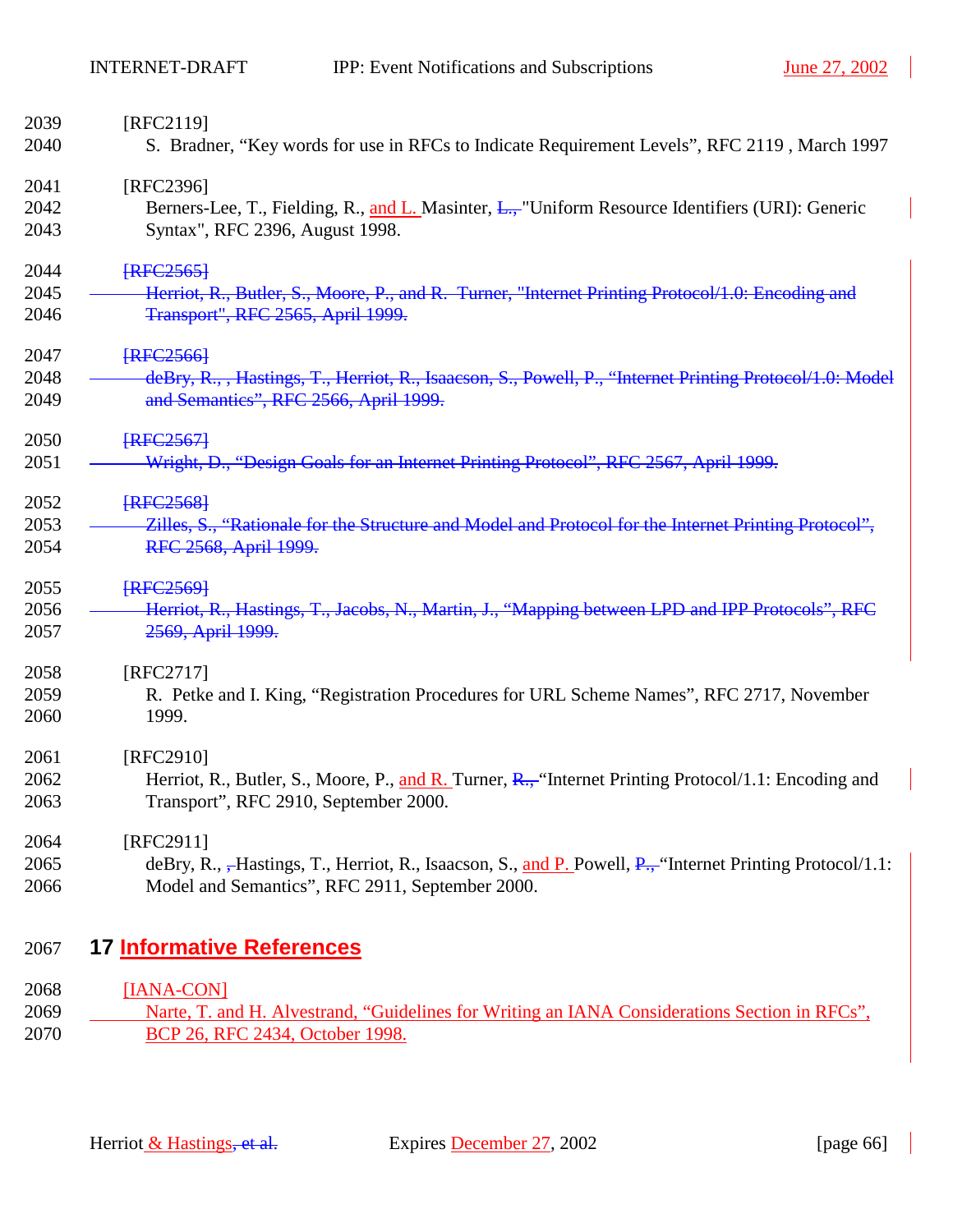| 2071 | $[ipp-not-reg]$                                                                                           |
|------|-----------------------------------------------------------------------------------------------------------|
| 2072 | deBry, R., Lewis, H., and T. Hastings, "Internet Printing Protocol/1.1: Requirements for IPP              |
| 2073 | Notifications", <draft-ietf-ipp-not-06.txt>, work in progress, July 17, 2001.</draft-ietf-ipp-not-06.txt> |
| 2074 | [RFC2565]                                                                                                 |
| 2075 | Herriot, R., Butler, S., Moore, P., and R. Turner, "Internet Printing Protocol/1.0: Encoding and          |
| 2076 | Transport", RFC 2565, April 1999.                                                                         |
| 2077 | [RFC2566]                                                                                                 |
| 2078 | deBry, R., , Hastings, T., Herriot, R., Isaacson, S., and P. Powell, "Internet Printing Protocol/1.0:     |
| 2079 | Model and Semantics", RFC 2566, April 1999.                                                               |
| 2080 | [RFC2567]                                                                                                 |
| 2081 | Wright, D., "Design Goals for an Internet Printing Protocol", RFC 2567, April 1999.                       |
| 2082 | [RFC2568]                                                                                                 |
| 2083 | Zilles, S., "Rationale for the Structure and Model and Protocol for the Internet Printing Protocol",      |
| 2084 | RFC 2568, April 1999.                                                                                     |
| 2085 | [RFC2569]                                                                                                 |
| 2086 | Herriot, R., Hastings, T., Jacobs, N., and J. Martin, "Mapping between LPD and IPP Protocols",            |
| 2087 | RFC 2569, April 1999.                                                                                     |
| 2088 | [RFC2616]                                                                                                 |
| 2089 | Fielding, R., Gettys, J., Mogul, J., Frystyk, H., Masinter, L., Leach, P., and T. Berners-Lee,            |
| 2090 | "Hypertext Transfer Protocol - HTTP/1.1", RFC 2616, June 1999.                                            |
| 2091 | [RFC3196]                                                                                                 |
| 2092 | Hastings, T., Manros, C., Zehler, P., Kugler, C., and H. Holst, "Internet Printing Protocol/1.1:          |
| 2093 | Implementer's Guide", RFC3196, November 2001.                                                             |

## 2094 **18 Security Considerations**

2095 Clients submitting Notification requests to the IPP Printer have the same security issues as submitting 2096 an IPP/1.1 print job request (see [RFC2911] section 3.2.1 and section 8). The same mechanisms used 2097 by IPP/1.1 can therefore be used by the client Notification submission. Operations that require 2098 authentication can use the HTTP authentication. Operations that require privacy can use the 2099 HTTP/TLS privacy. As with IPP/1.1 Print Job Objects, if there is no security on Subscription Objects, 2100 sequential assignment of subscription-ids exposes the system to a passive traffic monitoring threat.

## 2101 **18.1 Client access rights**

2102 The Notification Subscription Object access control model should be is similar the same as to the IPP 2103 access control model for Job objects. The client MUST have the following access rights for the 2104 indicated Subscription operations: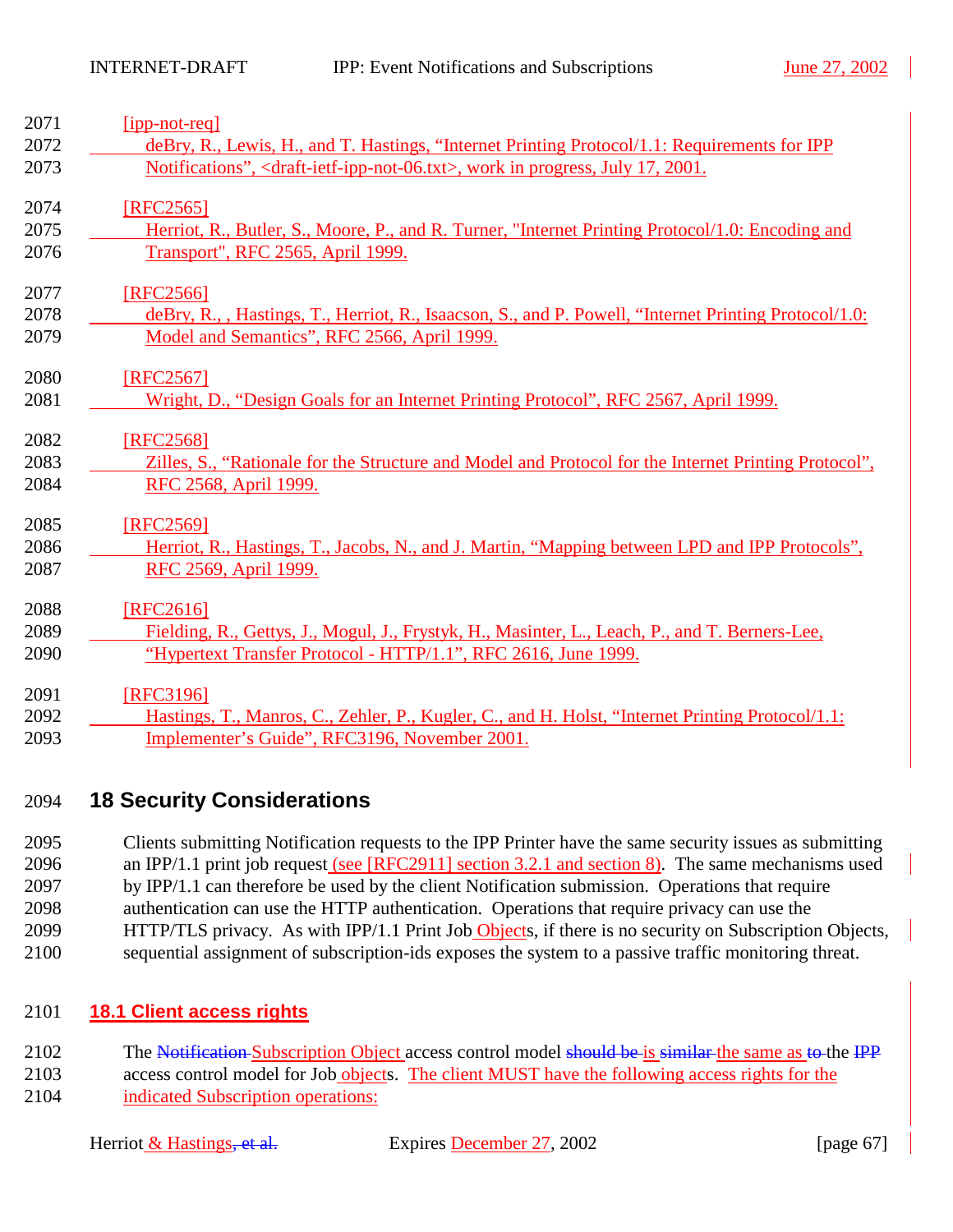| 2105<br>2106<br>2107<br>2108<br>2109<br>2110                                                                                 |    | 1. Create-Job-Subscriptions (see section 11.1.1): A Per-Job Subscription object is associated with<br>a Job. To create Per-Job Subscription Objects, the authenticated user (see [RFC2911] section<br>8.3) performing this operation MUST (1) be the job owner, (2) have Operator or Administrator<br>access rights for this Printer (see [RFC2911] sections 1 and 8.5), or (3) be otherwise authorized<br>by the Printer's administrator-configured security policy to create Per-Job Subscription Objects<br>for the target job.                                                                                                                                                                                                                                                                                                                                                                                                                                                                                                                                                                                                                                                                                                                                                                                                                                                                                                                                                                                                                                                                    |
|------------------------------------------------------------------------------------------------------------------------------|----|-------------------------------------------------------------------------------------------------------------------------------------------------------------------------------------------------------------------------------------------------------------------------------------------------------------------------------------------------------------------------------------------------------------------------------------------------------------------------------------------------------------------------------------------------------------------------------------------------------------------------------------------------------------------------------------------------------------------------------------------------------------------------------------------------------------------------------------------------------------------------------------------------------------------------------------------------------------------------------------------------------------------------------------------------------------------------------------------------------------------------------------------------------------------------------------------------------------------------------------------------------------------------------------------------------------------------------------------------------------------------------------------------------------------------------------------------------------------------------------------------------------------------------------------------------------------------------------------------------|
| 2111<br>2112<br>2113<br>2114<br>2115<br>2116<br>2117<br>2118<br>2119                                                         | 2. | Create-Printer-Subscriptions (see section 11.1.2): A Per-Printer Subscription object is<br>associated with the Printer. To create Per-Printer Subscription Objects, the authenticated user<br>(see [RFC2911] section 8.3) performing this operation MUST (1) have Operator or<br>Administrator access rights for this Printer (see [RFC2911] sections 1 and 8.5) or (2) be<br>otherwise authorized by the Printer's administrator-configured security policy to create Per-<br>Printer Subscription Objects for this Printer. Creating a Per-Printer Subscription Object is<br>associated with a user. Some Subscription Objects (e.g., those that have a lifetime longer than a<br>job) can be done only by privileged users (users having Operator and/or Administrator access<br>rights), if that is the authorization policy.                                                                                                                                                                                                                                                                                                                                                                                                                                                                                                                                                                                                                                                                                                                                                                     |
| 2120<br>2121<br>2122<br>2123<br>2124<br>2125<br>2126<br>2127<br>2128<br>2129<br>2130<br>2131                                 | 3. | Get-Subscription-Attributes (see section 11.2.4): The access control model for this operation is<br>the same as that of the Get-Job-Attributes operation (see [RFC2911] section 3.3.4). The<br>primary difference is that a Get-Subscription-Attributes operation is directed at a Subscription<br>Object rather than at a Job object, and a returned attribute group contains Subscription Object<br>attributes rather than Job object attributes. To query the specified Subscription Object, the<br>authenticated user (see [RFC2911] section 8.3) performing this operation MUST (1) be the<br>Subscription Object owner, (2) have Operator or Administrator access rights for this Printer<br>(see [RFC2911] sections 1 and 8.5), or (3) be otherwise authorized by the Printer's<br>administrator-configured security policy to query the Subscription Object for the target job.<br>The system may limit the listing of items to only those items owned by the user. Furthermore,<br>the Printer's security policy MAY limit which attributes are returned, in a manner similar to the<br>Get-Job-Attributes operation (see [RFC2911] end of section 3.3.4.2).                                                                                                                                                                                                                                                                                                                                                                                                                                 |
| 2132<br>2133<br>2134<br>2135<br>2136<br>2137<br>2138<br>2139<br>2140<br>2141<br>2142<br>2143<br>2144<br>2145<br>2146<br>2147 | 4. | Get-Subscriptions (see section 11.2.5): The access control model for this operation is the same<br>as that of the Get-Jobs operation (see [RFC2911] section 3.2.6). The primary difference is that<br>the operation is directed at Subscription Objects rather than at Job objects, and the returned<br>attribute groups contain Subscription Object attributes rather than Job object attributes. To<br>query Per-Job Subscription Objects of the specified job (client supplied the "notify-job-id"<br>operation attribute - see section 11.2.5.1.1), the authenticated user (see [RFC2911] section 8.3)<br>performing this operation MUST (1) be the Subscription Object owner, (2) have Operator or<br>Administrator access rights for this Printer (see [RFC2911] sections 1 and 8.5), or (3) be<br>otherwise authorized by the Printer's administrator-configured security policy to query the<br>Subscription Object for the target job. To query Per-Printer Subscription Objects of the Printer<br>(client omits the "notify-job-id" operation attribute - see section 11.2.5.1.1), the authenticated<br>user (see [RFC2911] section 8.3) performing this operation MUST (1) have Operator or<br>Administrator access rights for this Printer (see [RFC2911] sections 1 and 8.5), or (2) be<br>otherwise authorized by the Printer's administrator-configured security policy to query Per-<br>Printer Subscription Objects for the target Printer. The system may limit the listing of items to<br>only those items owned by the user. Furthermore, the Printer's security policy MAY limit |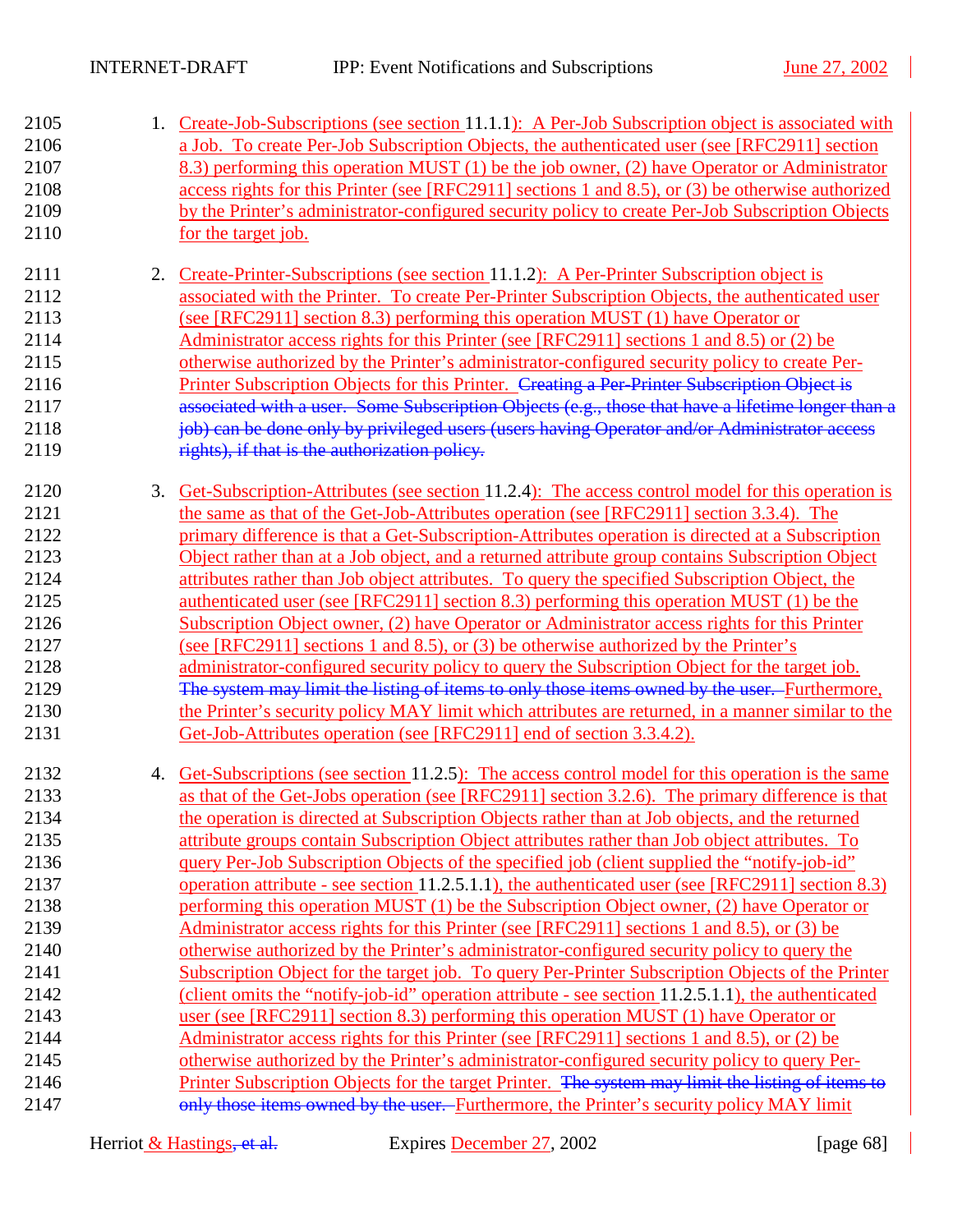2148 which attributes are returned, in a manner similar to the Get-Job-Attributes operation (see 2149 [RFC2911] end of section 3.2.6.2).

## 2150 5. Renew-Subscriptions (see section [11.2.6\)](#page-57-0): The authenticated user (see [RFC2911] section 8.3) 2151 performing this operation MUST (1) be the owner of the Per-Printer Subscription Object, (2) 2152 have Operator or Administrator access rights for the Printer (see [RFC2911] sections 1 and 2153 8.5), or (3) be otherwise authorized by the Printer's administrator-configured security policy to 2154 renew Per-Printer Subscription Objects for the target Printer

2155 6. Cancel-Subscription (see section [11.2.7\)](#page-59-0): The authenticated user (see [RFC2911] section 8.3) 2156 performing this operation MUST (1) be the owner of the Subscription Object, (2) have Operator 2157 or Administrator access rights for the Printer (see [RFC2911] sections 1 and 8.5), or (3) be 2158 otherwise authorized by the Printer's administrator-configured security policy to cancel the 2159 target Subscription Object. Only the creator or an Operator can cancel the Subscription Object.

2160 The standard security concerns (delivery to the right user, privacy of content, tamper proof content) 2161 apply to the each Delivery Method. IPP should use the security mechanism of the Delivery Method 2162 used. Some dDelivery mechanisms Methods are more secure than others. Each Delivery Method

2163 Document MUST discuss its Security Considerations. Therefore, sensitive Event Notifications should

2164 use the Delivery Method that has the strongest security.

## 2165 **18.2 Printer security threats**

- 2166 Notification trap door: If a Printer supports the OPTIONAL "notify-attributes" Subscription Template
- 2167 attribute (see section [5.3.4\)](#page-25-0) where the client can request that the Printer return any specified Job,
- 2168 Printer, and Subscription object attributes, the Printer MUST apply the same security policy to these
- 2169 requested attributes in the Get-Notifications request as it does for the Get-Jobs, Get-Job-Attributes,
- 2170 Get-Printer-Attributes, and Get-Subscription-Attributes requests.

## 2171 **18.3 Notification Recipient security threats**

2172 Unwanted Events Notifications (spam): For any Push Delivery Method, Bby far the biggest security 2173 concern is the abuse of notification: sending unwanted Event Notifications to third parties (i.e., spam). 2174 The problem is made worse by notification addresses that may be redistributed to multiple parties (e.g., 2175 mailing lists). There exist scenarios where third party notification is required used (see Scenario #2 2176 and #3 in [ipp-not-req]). The Any fully secure solution would require active agreement of all recipients 2177 before sending out anything. However, requirement #9 in [ipp-req] ("There is no requirement for IPP 2178 Printer receiving the print request to validate the identity of an Event recipient") argues against this.

2179 Certain systems may decide to disallow third party Event Notifications (a traditional fax model).

## 2180 **19 IANA Considerations**

2181 This section contains the registration information for IANA to add to the various IPP Registries 2182 according to the procedures defined in RFC 2911 [RFC2911] section 6 to cover the definitions in this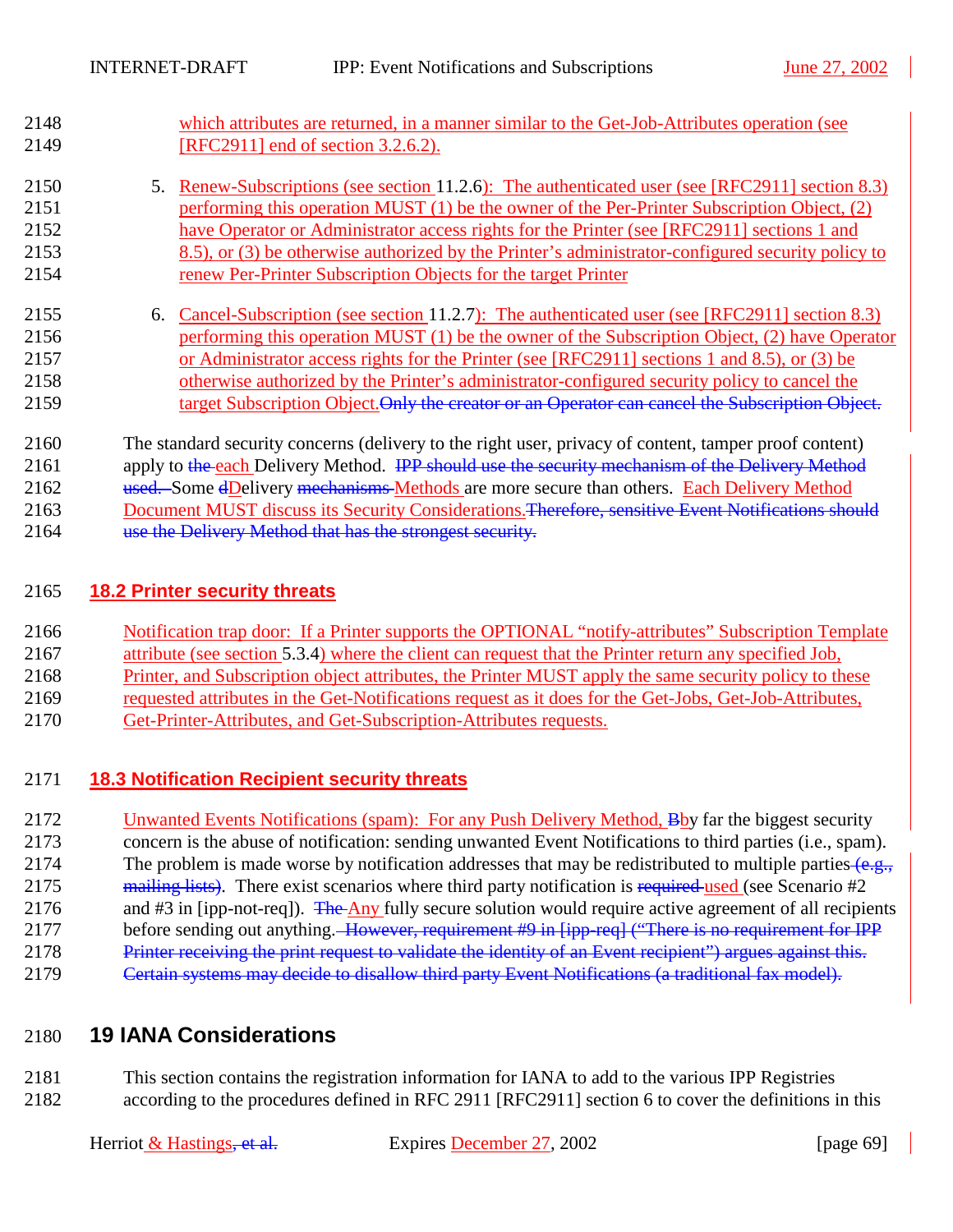- 2183 document. In addition, this section defines how Events and Delivery Methods will be registered when 2184 they are defined in other documents.
- *Note to RFC Editors: Replace RFC NNNN below with the RFC number for this document, so that it accurately reflects the content of the information for the IANA Registry.*

## **19.1 Attribute Registrations**

2188 The following table lists all the attributes defined in this document. These are to be registered 2189 according to the procedures in RFC 2911 [RFC2911] section 6.2.

| 2190 | Subscription Template attributes:                             | Ref. |          | Section:     |
|------|---------------------------------------------------------------|------|----------|--------------|
| 2191 | notify-recipient-uri (uri)                                    |      | RFC NNNN | 5.3.1        |
| 2192 | notify-schemes-supported (1setOf uriScheme)                   |      | RFC NNNN | 5.3.1        |
| 2193 | notify-pull-method (type2 keyword)                            |      | RFC NNNN | 5.3.2        |
| 2194 | notify-pull-method-supported (1setOf type2 keyword)           |      |          |              |
| 2195 |                                                               |      | RFC NNNN | 5.3.2        |
| 2196 | notify-events (1setOf type2 keyword)                          |      | RFC NNNN | 5.3.3        |
| 2197 | notify-events-default (1setOf type2 keyword)                  |      | RFC NNNN | 5.3.3        |
| 2198 | notify-events-supported (1setOf type2 keyword)                |      | RFC NNNN | 5.3.3        |
| 2199 | notify-max-events-supported (integer(2:MAX))                  |      | RFC NNNN | 5.3.3        |
| 2200 | notify-attributes (1setOf type2 keyword)                      |      | RFC NNNN | 5.3.4        |
| 2201 | notify-attributes-supported (1set0f type2 keyword)            |      |          |              |
| 2202 |                                                               |      | RFC NNNN | 5.3.4        |
| 2203 | notify-user-data (octetString(63))                            |      | RFC NNNN | 5.3.5        |
| 2204 | notify-charset (charset)                                      |      | RFC NNNN | 5.3.6        |
| 2205 | notify-natural-language (naturalLanguage)                     |      | RFC NNNN | 5.3.7        |
| 2206 | notify-lease-duration (integer(0:67108863))                   |      | RFC NNNN | 5.3.8        |
| 2207 | notify-lease-duration-default (integer(0:67108863))           |      |          |              |
| 2208 |                                                               |      | RFC NNNN | 5.3.8        |
| 2209 | notify-lease-duration-supported (1setOf (integer(0: 67108863) |      |          |              |
| 2210 | rangeOfInteger(0:67108863)))                                  |      | RFC NNNN | 5.3.8        |
| 2211 | notify-time-interval (integer(0:MAX))                         |      | RFC NNNN | 5.3.9        |
| 2212 |                                                               |      |          |              |
| 2213 | Subscription Description Attributes:                          |      |          |              |
| 2214 | notify-subscription-id (integer (1:MAX)))                     |      | RFC NNNN | 5.4.1        |
| 2215 | notify-sequence-number (integer (0:MAX)))                     |      | RFC NNNN | 5.4.2        |
| 2216 | notify-lease-expiration-time (integer(0:MAX)))                |      | RFC NNNN | 5.4.3        |
| 2217 | notify-printer-up-time (integer(1:MAX)))                      |      | RFC NNNN | 5.4.4        |
| 2218 | notify-printer-uri (uri))                                     |      | RFC NNNN | 5.4.5        |
| 2219 | $notify-job-id (integer(1:MAX)))$                             |      | RFC NNNN | 5.4.6        |
| 2220 | notify-subscriber-user-name (name(MAX)))                      |      | RFC NNNN | 5.4.7        |
| 2221 |                                                               |      |          |              |
| 2222 | Printer Description Attributes:                               |      |          |              |
| 2223 | printer-state-change-time (integer(1:MAX)))                   |      | RFC NNNN | 6.1          |
| 2224 | printer-state-change-date-time (dateTime))                    |      | RFC NNNN | 6.2          |
| 2225 |                                                               |      |          |              |
| 2226 | Attributes Only in Event Notifications                        |      |          |              |
| 2227 | notify-subscribed-event (type2 keyword)                       |      | RFC NNNN | 8.1          |
|      | Herriot & Hastings, et al.<br>Expires December 27, 2002       |      |          | [page $70$ ] |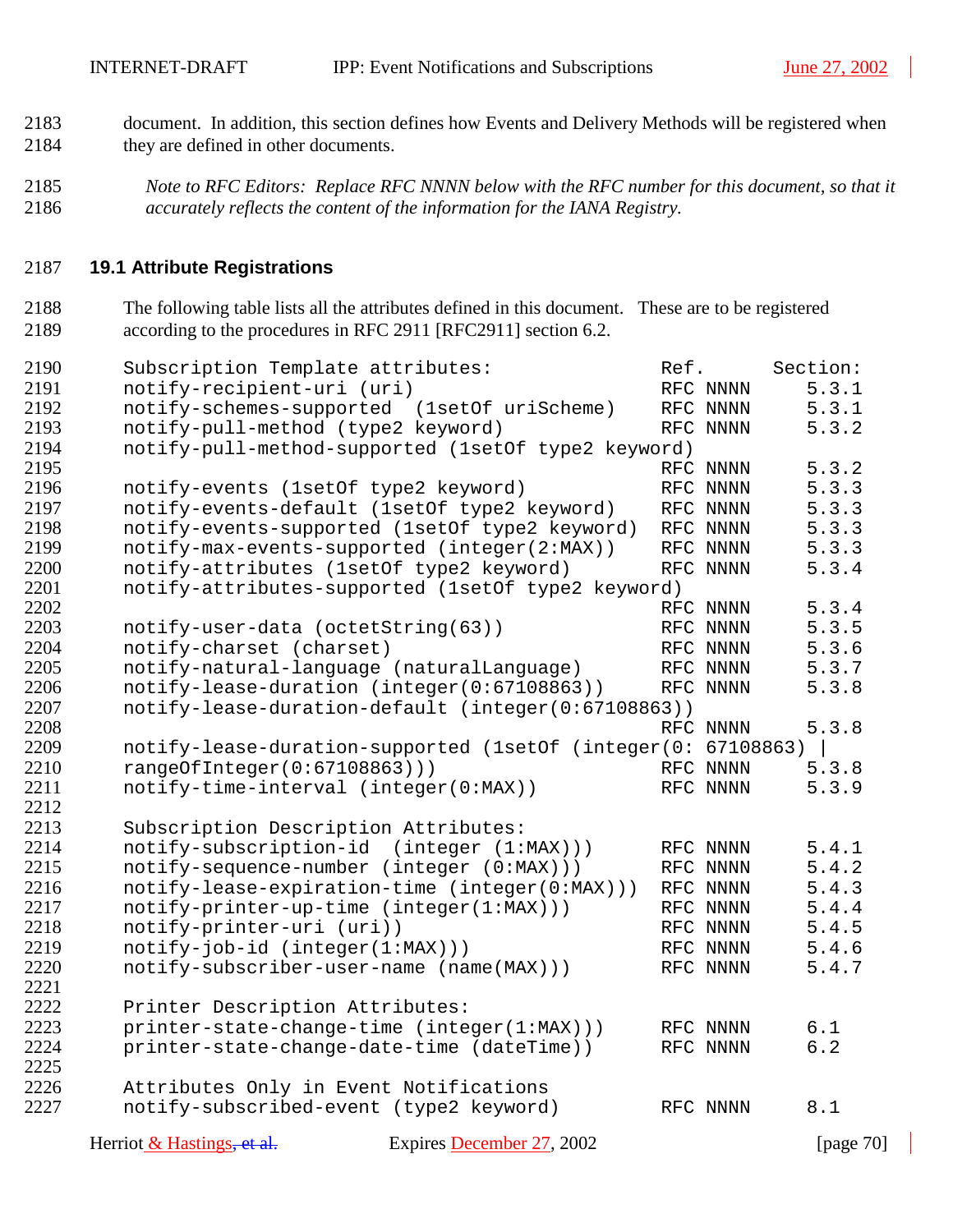- 2228 notify-text (text(MAX)) RFC NNNN [8.2](#page-35-0)
- 2230 The resulting attribute registrations will be published in the
- 2231 ftp://ftp.iana.org/in-notes/iana/assignments/ipp/attributes/
- 2232 area.
- 

## **19.2 Additional Enum Attribute Value Registrations for the "operations-supported" Printer Attribute**

2236 The following table lists all the new enum attribute values defined in this document as additional type2 2237 enum values for use with the "operations-supported" Printer Description attribute. These are to be 2238 registered according to the procedures in RFC 2911 [RFC2911] section 6.1.

| 2239 | type2 enum Attribute Values: | Value  | Ref.     | Section: |
|------|------------------------------|--------|----------|----------|
| 2240 | Create-Printer-Subscriptions | 0x0016 | RFC NNNN | 7.1      |
| 2241 | Create-Job-Subscriptions     | 0x0017 | RFC NNNN | 7.1      |
| 2242 | Get-Subscription-Attributes  | 0x0018 | RFC NNNN | 7.1      |
| 2243 | Get-Subscriptions            | 0x0019 | RFC NNNN | 7.1      |
| 2244 | Renew-Subscription           | 0x001A | RFC NNNN | 7.1      |
| 2245 | Cancel-Subscription          | 0x001B | RFC NNNN | 7.1      |
| 2246 |                              |        |          |          |

- 2247 The resulting enum attribute value registrations will be published in the
- 2248 ftp://ftp.iana.org/in-notes/iana/assignments/ipp/attribute-values/operations-supported/
- 2249 area.

## **19.3 Operation Registrations**

2252 The following table lists all of the operations defined in this document. These are to be registered 2253 according to the procedures in RFC 2911 [RFC2911] section 6.4.

| 2254                                          | Operations:                            | Ref.     | Section: |
|-----------------------------------------------|----------------------------------------|----------|----------|
| 2255                                          | Create-Job-Subscriptions Operation     | RFC NNNN | 11.1.1   |
| 2256                                          | Create-Printer-Subscriptions Operation | RFC NNNN | 11.1.2   |
| 2257                                          | Job Creation Operations - Extensions   | RFC NNNN | 11.1.3   |
| 2258                                          | Validate-Job Operation - Extensions    | RFC NNNN | 11.2.2   |
| 2259                                          | Get-Printer-Attributes - Extensions    | RFC NNNN | 11.2.3   |
| 2260                                          | Get-Subscription-Attributes Operation  | RFC NNNN | 11.2.4   |
| 2261                                          | Get-Subscriptions Operation            | RFC NNNN | 11.2.5   |
| 2262                                          | Renew-Subscription Operation           | RFC NNNN | 11.2.6   |
| 2263                                          | Cancel-Subscription Operation          | RFC NNNN | 11.2.7   |
| 2264                                          |                                        |          |          |
| $\mathbf{a} \mathbf{b} \mathbf{c} \mathbf{b}$ |                                        |          |          |

- 2265 The resulting operation registrations will be published in the 2266 ftp://ftp.iana.org/in-notes/iana/assignments/ipp/operations/ 2267 area.
-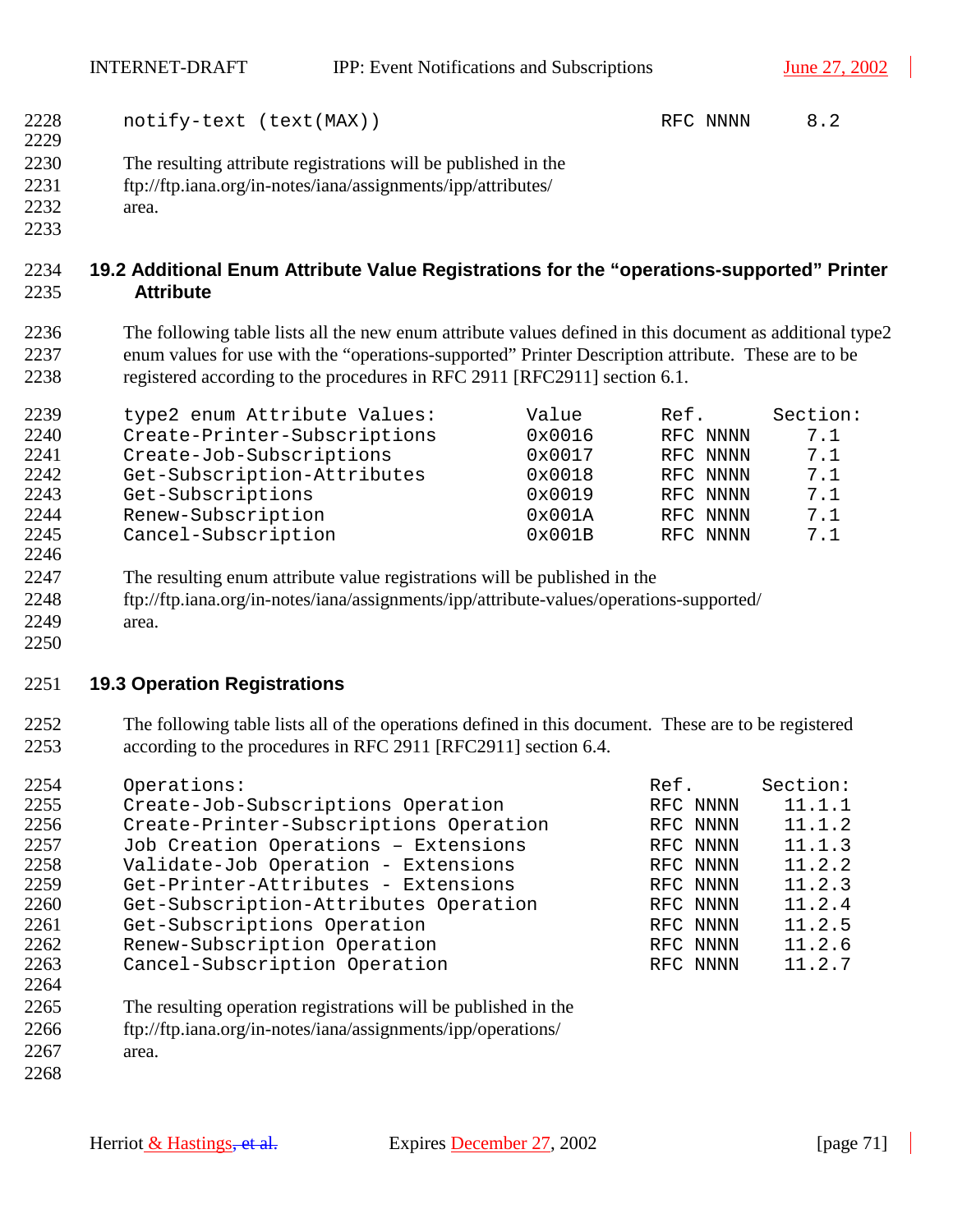## 2269 **19.4 Status code Registrations**

2270 The following table lists all the status codes defined in this document. These are to be registered 2271 according to the procedures in RFC 2911 [RFC2911] section 6.6.

| 2272 | Status codes:                                   | Ref.       | Section: |
|------|-------------------------------------------------|------------|----------|
| 2273 | successful-ok-ignored-subscriptions (0x0003)    | RFC NNNN   | 12.1     |
| 2274 | client-error-ignored-all-subscriptions (0x0414) | RFC NNNN   | 12.2     |
| 2275 |                                                 |            |          |
| 2276 | Status Codes in Subscription Attributes Groups: |            |          |
| 2277 | client-error-uri-scheme-not-supported (0x040C)  | RFC NNNN   | 13.1     |
| 2278 | client-error-attributes-or-values-not-supported | 0x040B)    |          |
| 2279 |                                                 | RFC NNNN   | 13.2     |
| 2280 | client-error-too-many-subscriptions (0x0415)    | RFC NNNN   | 13.3     |
| 2281 | successful-ok-too-many-events (0x0005)          | RFC NNNN   | 13.4     |
| 2282 | successful-ok-ignored-or-substituted-attributes | $0x0001$ ) |          |
| 2283 |                                                 | RFC NNNN   | 13.5     |
| 2284 |                                                 |            |          |

- 2285 The resulting status code registrations will be published in the
- 2286 ftp://ftp.iana.org/in-notes/iana/assignments/ipp/status-codes/
- 2287 area. 2288

## 2289 **19.5 Attribute Group tag Registrations**

2290 The following table lists all the attribute group tags defined in this document. These are to be 2291 registered according to the procedures in RFC 2911 [RFC2911] section 6.5.

| 2292 | Attribute Group Tags:             | Taq Value: | Ref.     | Section: |
|------|-----------------------------------|------------|----------|----------|
| 2293 | subscription-attributes-tag       | 0x06       | RFC NNNN | 14       |
| 2294 | event-notification-attributes-tag | 0x07       | RFC NNNN | 14       |
| 2295 |                                   |            |          |          |

- 2296 The resulting attribute group tag registrations will be published in the
- 2297 ftp://ftp.iana.org/in-notes/iana/assignments/ipp/attribute-group-tags/
- 2298 area. 2299

## 2300 **19.6 Registration of Events**

- 2301 When other document define additional type2 keywords to be used with the "notify-events" 2302 Subscription Template attribute (see section [5.3.3\)](#page-20-0)), these event keywords will be registered according 2303 to the procedures of [RFC2911] section 7.1 as additional attribute values for use with the "notify-2304 events" Subscription Template attribute, i.e., the "notify-events", "notify-events-default", and "notify-2305 events-supported" attributes.
- 2306 Therefore, the IPP Registry entry for an Event will be of the form:
- 2307 type2 enum Attribute Values: Ref. Section:

| Herriot & Hastings <del>, et al.</del> | Expires December 27, 2002 | [page $72$ ] |
|----------------------------------------|---------------------------|--------------|
|----------------------------------------|---------------------------|--------------|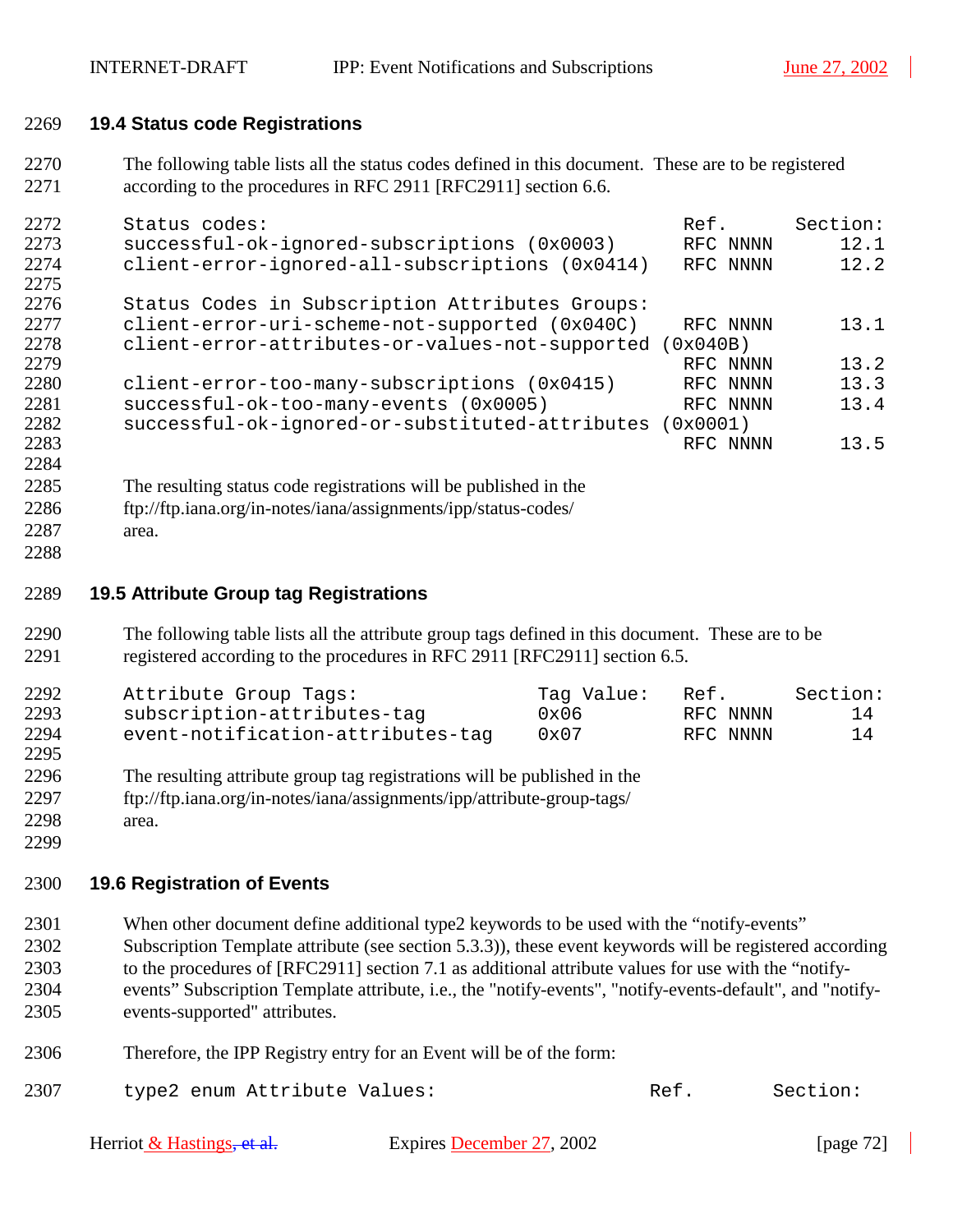| 2308 | <scheme name=""></scheme>                                             | RFC xxxx | m.n |
|------|-----------------------------------------------------------------------|----------|-----|
| 2309 |                                                                       |          |     |
| 2310 | The resulting type2 keyword attribute values will be published in the |          |     |

- 2311 ftp://ftp.iana.org/in-notes/iana/assignments/ipp/attribute-values/notify-events/
- 2312 area.
- 2313

### 2314 **19.7 Registration of Event Notification Delivery Methods**

2315 This section describes the requirements and procedures for registration and publication of Event 2316 Notification Delivery Methods and for the submission of such proposals.

### 2317 **19.7.1 Requirements for Registration of Event Notification Delivery Methods**

2318 Registered IPP Event Notification Delivery Methods are expected to follow a number of requirements 2319 described below.

### 2320 **19.7.1.1 Required Characteristics**

- 2321 A Delivery Method Document MUST either (1) contain all of the semantics of the Delivery Method or 2322 (2) contain the IPP Delivery Method registration requirements and a profile of some other protocol that 2323 in combination is the Delivery Method (e.g., mailto). In either case, tThe Delivery Method Document 2324 (and any documents it requires) MUST define either (1) a URL for a Push Delivery Method  $\theta$ 2325 keyword for a Pull Delivery method and be a standards track, informational, or experimental RFC that 2326 the meets the requirements of [RFC2717]. or (2) a keyword for a Pull Delivery method.
- 2328 IPP Event Notification Delivery Method Documents MUST meet the requirements of this document 2329 (see sections [9](#page-35-0) and [10\)](#page-43-0).
- 2330 In addition, a Delivery Method Document MUST contain the following information:
- 2332 Type of registration: IPP Event Notification Delivery Method
- 2333 Name of this delivery method:
- 2334 Proposed URL scheme name of this Push Delivery Method or the keyword name of this Pull
- 2335 Delivery Method:
- 2336 Name of proposer:
- 2337 Address of proposer:
- 2338 Email address of proposer:
- 2339 Is this delivery method REQUIRED or OPTIONAL for conformance to the IPP Event Notification
- 2340 and Subscriptions document:
- 2341 Is this delivery method defining Machine Consumable and/or Human Consumable content:
- 2342

2327

2331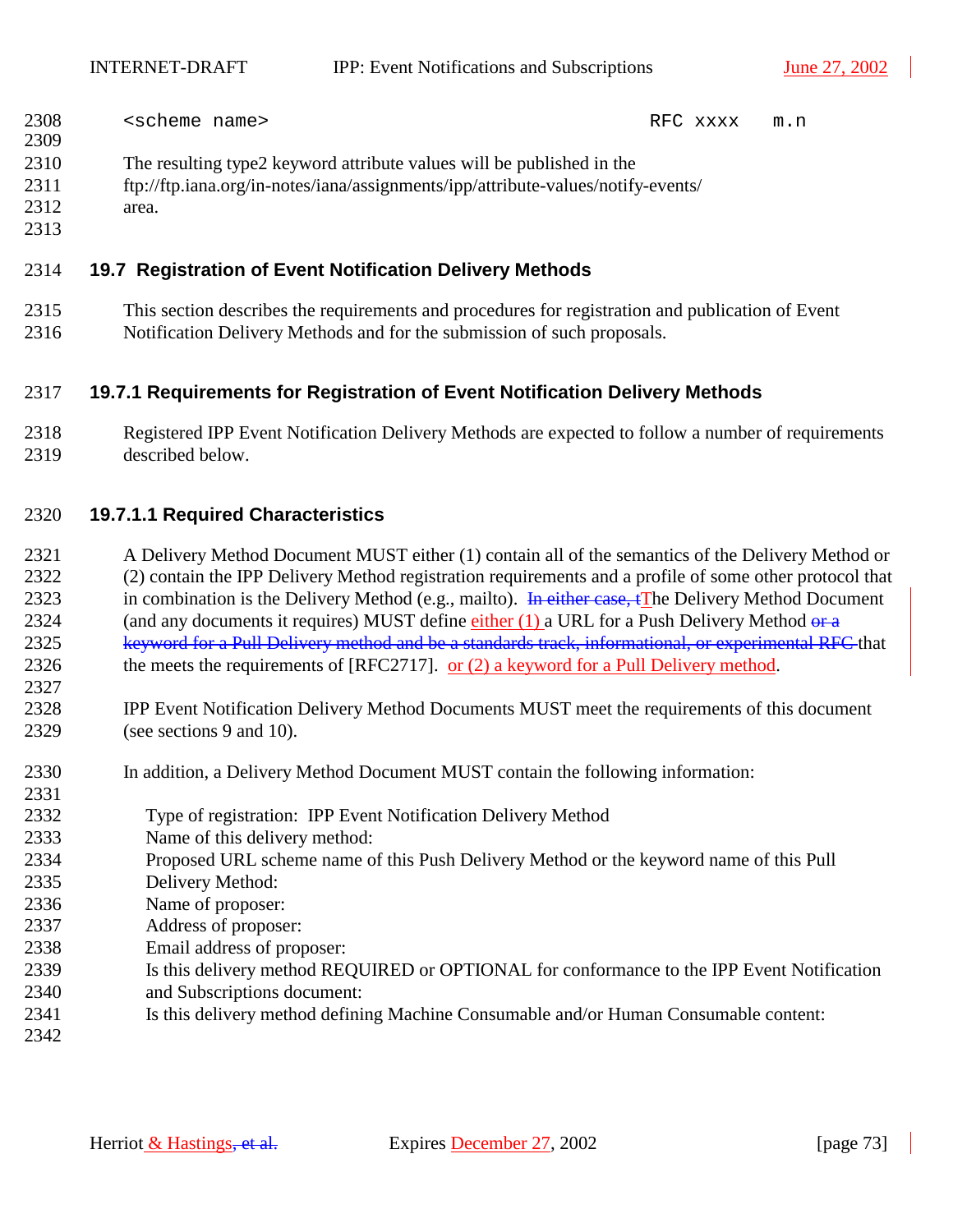### 2343 **19.7.1.2 Naming Requirements**

- 2344 Exactly one (URL scheme or keyword) name MUST be assigned to each Delivery Method.
- 2345 Each assigned name MUST uniquely identify a single Delivery Method. All Push Delivery Method 2346 names MUST conform to the rules for URL scheme names, according to [RFC2396] and [RFC2717] 2347 for schemes in the IETF tree. All Pull Delivery Method names MUST conform to the rules for 2348 keywords according to [RFC2911].

### 2349 **19.7.1.3 Functionality Requirements**

2350 Delivery Methods MUST function as a protocol that is capable of delivering (push or pull) IPP Event 2351 Notifications to Notification Recipients.

### 2352 **19.7.1.4 Usage and Implementation Requirements**

- 2353 Use of a large number of Delivery Methods may hamper interoperability. However, the use of a large 2354 number of undocumented and/or unlabelled Delivery Methods hampers interoperability even more.
- 2355 A Delivery Method should therefore be registered ONLY if it adds significant functionality that is 2356 valuable to a large community, OR if it documents existing practice in a large community. Note that 2357 Delivery Methods registered for the second reason should be explicitly marked as being of limited or 2358 specialized use and should only be used with prior bilateral agreement.

### 2359 **19.7.1.5 Publication Requirements**

2360 Delivery Method Documents MUST be published in a standards track, informational, or experimental 2361 RFCs.

### 2362 **19.7.2 Registration Procedure**

2363 The IPP WG is developing a small number of Delivery Methods which are intended to be published as 2364 standards track RFCs. However, some parties may wish to register additional Delivery Methods in the 2365 future. This section describes the procedures for these additional Delivery Methods.

### 2366 **19.7.2.1 Present the proposal to the Community**

- 2367 First the Delivery Method Document MUST be an Internet-Draft with a target category of standards 2368 track, informational, or experimental. The same MUST be true for any documents that it references.
- 2369 Send the proposed Delivery Method Document proposal to the "ipp@pwg.org" mailing list. This 2370 mailing list has been established by [RFC2911] for reviewing proposed registrations and discussing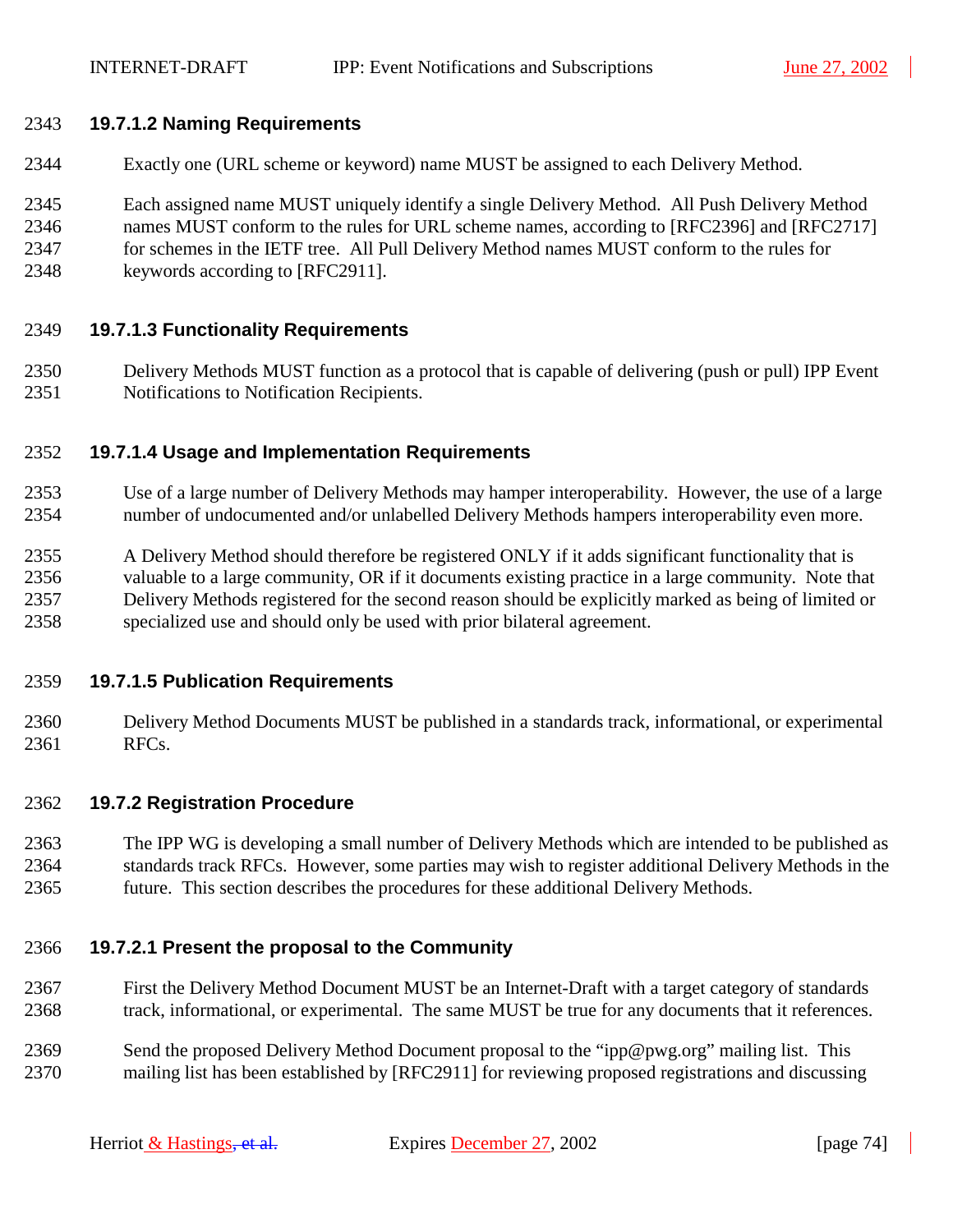- 2371 other IPP matters. Proposed Delivery Method Documents are not formally registered and MUST NOT 2372 be used until approved.
- 2373 The intent of the public posting is to solicit comments and feedback on the definition and suitability of 2374 the Delivery Method and the name chosen for it over a four week period.

#### 2375 **19.7.2.2 Delivery Method Reviewer**

- 2376 The Delivery Method Reviewer is the same person who has been appointed by the IETF Application 2377 Area Director(s) as the IPP Designated Expert according to [RFC2911] and [IANA-CON]. When the 2378 four week period is over and the IPP Designated Expert is convinced that consensus has been achieved, 2379 the IPP Designated Expert either approves the request for registration or rejects it. Rejection may 2380 occur because of significant objections raised on the list or objections raised externally.
- 2381 Decisions made by the Reviewer must be posted to the ipp@pwg.org mailing list within 14 days. 2382 Decisions made by the Reviewer may be appealed to the IESG.

#### 2383 **19.7.2.3 IANA Registration**

2384 Provided that the Delivery Method registration proposal has either passed review or has been 2385 successfully appealed to the IESG, the IANA will register the Delivery Method and make it available to 2386 the community.

### 2387 **19.7.3 Delivery Method Document Registrations**

2388 Each Push Delivery Method Document defines a URI scheme which is registered as an additional value 2389 of the "notify-schemes-supported" Printer attribute. These uriScheme values will be registered 2390 according to the procedures of [RFC2911] section 7.1 for additional attribute values. Therefore, the 2391 IPP Registry entry for a Push Delivery Method will be of the form:

| 2392 | uriScheme Attribute Values: | Ref.         | Section: |
|------|-----------------------------|--------------|----------|
| 2393 | <scheme name=""></scheme>   | RFC xxxx m.n |          |
| 2394 |                             |              |          |

- 2395 The resulting Delivery Method URI schemes will be published in the 2396 ftp://ftp.iana.org/in-notes/iana/assignments/ipp/attribute-values/notify-schemes-supported/ 2397 area. 2398
- 2399 Each Pull Delivery Method Document defines a keyword method which is registered as an additional 2400 value of the "notify-pull-method-supported" Printer attribute. These keyword values will be registered 2401 according to the procedures of [RFC2911] section 7.1 for additional attribute values. Therefore, the 2402 IPP Registry entry for a Pull Delivery Method will be of the form:

| 2403 |                           | keyword Attribute Values: | Ref      | Section: |
|------|---------------------------|---------------------------|----------|----------|
| 2404 | <method name=""></method> |                           | RFC xxxx | m.n      |
| 2405 |                           |                           |          |          |

| Herriot $&$ Hastings, et al. | Expires December 27, 2002 | [page $75$ ] |
|------------------------------|---------------------------|--------------|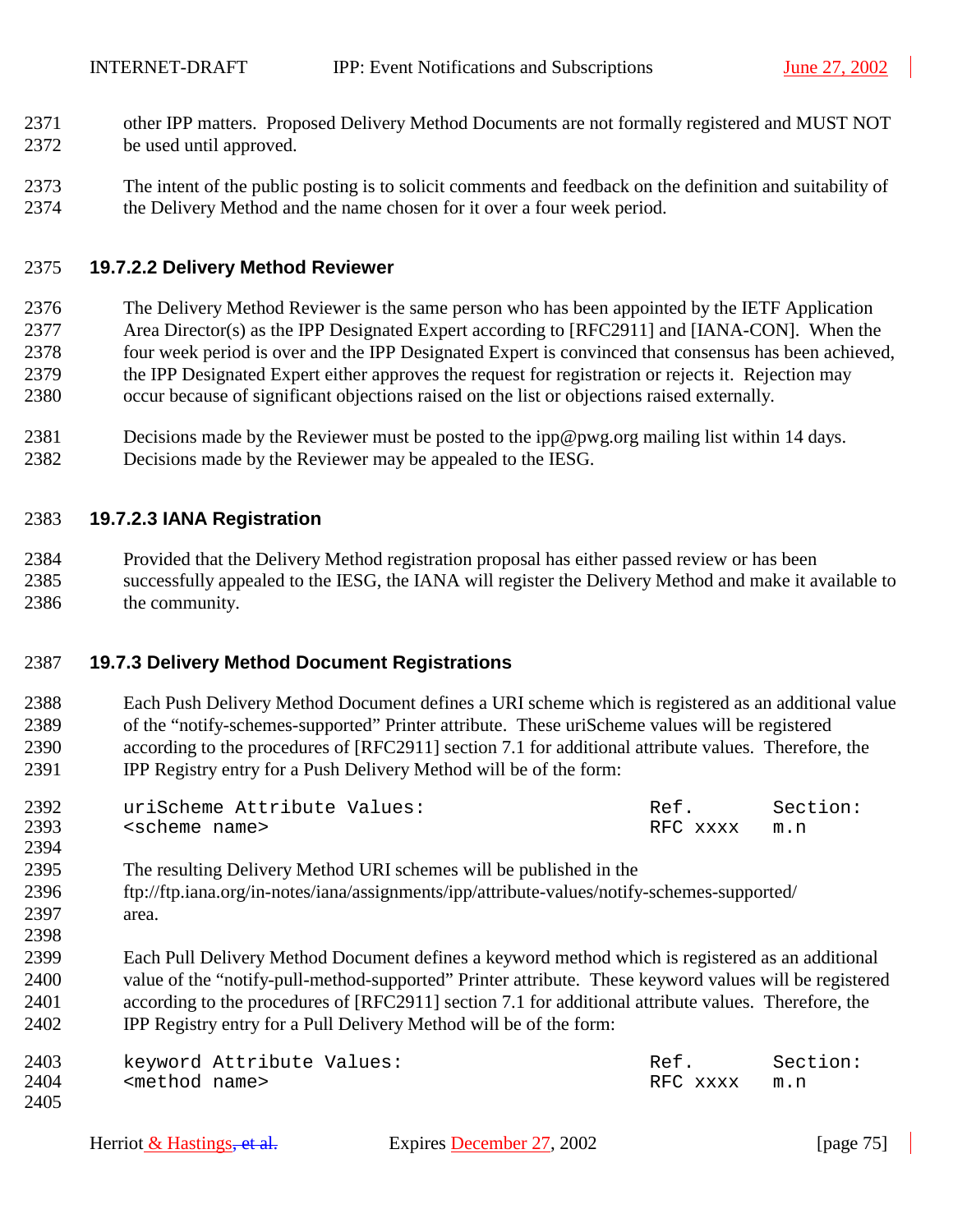- 2406 The resulting Delivery Method URI schemes will be published in the
- 2407 ftp://ftp.iana.org/in-notes/iana/assignments/ipp/attribute-values/notify-pull-method-supported/
- 2408 area. 2409

# 2410 **19.7.4 Registration Template**

- 2411 To: ipp@pwg.org
- 2412 Subject: Registration of a new Delivery Method
- 2414 Delivery Method name:
- 2415

2413

2418

2420

2423

- 2416 (All Push Delivery Method names must be suitable for use as the value of a URL scheme in the IETF 2417 tree and all Pull Delivery Method names must be suitable IPP keywords according to [RFC2911])
- 2419 Published specification(s):
- 2421 (A specification for the Delivery Method must be openly available that accurately describes what is 2422 being registered.)
- 2424 Person & email address to contact for further information:

### 2425 **20 Internationalization Considerations**

- 2426 This IPP Notification specification continues support for the internationalization of [RFC2911] of 2427 attributes containing text strings and names. Allowing a Subscribing Client to specify a different 2428 natural language and charset for each Subscription Object increases the internationalization support.
- 2429 The Printer MUST be able to localize the content of Human Consumable Event Notifications and to 2430 localize the value of "notify-text" attribute in Machine Consumable Event Notifications that it sends to 2431 Notification Recipients. For localization, the Printer MUST use the value of the "notify-charset" 2432 attribute and the "notify-natural-language" attribute in the Subscription Object supplied by the 2433 Subscribing Client.

### 2434 **21 Contributors**

- 2435 The following people made significant contributions to the design and review of this specification:
- 2436 Scott A. Isaacson
- 2437 Novell, Inc.
- 2438 122 E 1700 S
- 2439 Provo, UT 84606
- 2440 2441 Phone: 801-861-7366
- 2442 Fax: 801-861-2517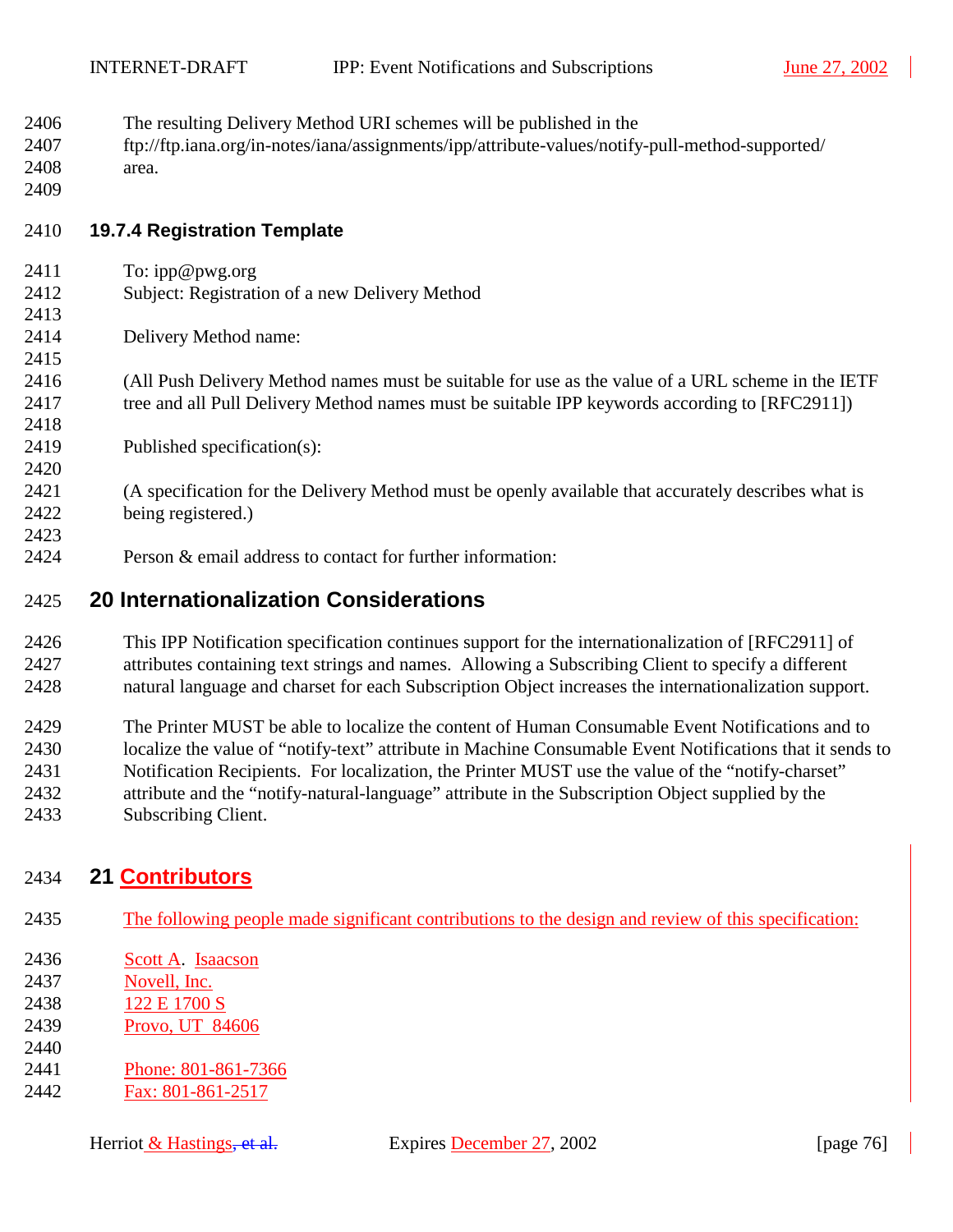| 2443         | e-mail: sisaacson@novell.com          |
|--------------|---------------------------------------|
| 2444         |                                       |
| 2445         | Roger deBry                           |
| 2446         | <b>Utah Valley State College</b>      |
| 2447         | Orem, UT 84058                        |
| 2448         |                                       |
| 2449         | Phone: (801) 222-8000                 |
| 2450         | EMail: debryro@uvsc.edu               |
| 2451         |                                       |
| 2452         | <b>Jay Martin</b>                     |
| 2453         | Underscore Inc.                       |
| 2454         | 9 Jacqueline St.                      |
| 2455         | Hudson, NH 03051-5308                 |
| 2456         | 603-889-7000                          |
| 2457         | fax: 775-414-0245                     |
| 2458         | e-mail: jkm@underscore.com            |
| 2459         |                                       |
| 2460         | <b>Michael Shepherd</b>               |
| 2461         | <b>Xerox Corporation</b>              |
| 2462         | 800 Phillips Road MS 128-51E          |
| 2463         | Webster, NY 14450                     |
| 2464         |                                       |
| 2465         | Phone: 716-422-2338                   |
| 2466         | Fax: 716-265-8871                     |
| 2467         | e-mail: mshepherd@crt.xerox.com       |
| 2468         |                                       |
| 2469         | <b>Ron Bergman</b>                    |
| 2470         | <b>Hitachi Koki Imaging Solutions</b> |
| 2471         | 1757 Tapo Canyon Road                 |
| 2472         | Simi Valley, CA 93063-3394            |
|              |                                       |
| 2473         |                                       |
| 2474         | Phone: 805-578-4421                   |
| 2475         | Fax: 805-578-4001                     |
| 2476         | Email: rbergma@hitachi-hkis.com       |
| 2477         | <b>22 Author's Addresses</b>          |
|              |                                       |
| 2478<br>2479 | Robert Herriot                        |
|              | 706 Colorado Ave.                     |
| 2480<br>2481 | Palo Alto, CA 94303                   |
| 2482         |                                       |
| 2483         | Phone: 650-327-4466                   |
| 2484         | 2066 Byron St.<br>Palo Alto, CA 94301 |
| 2485         |                                       |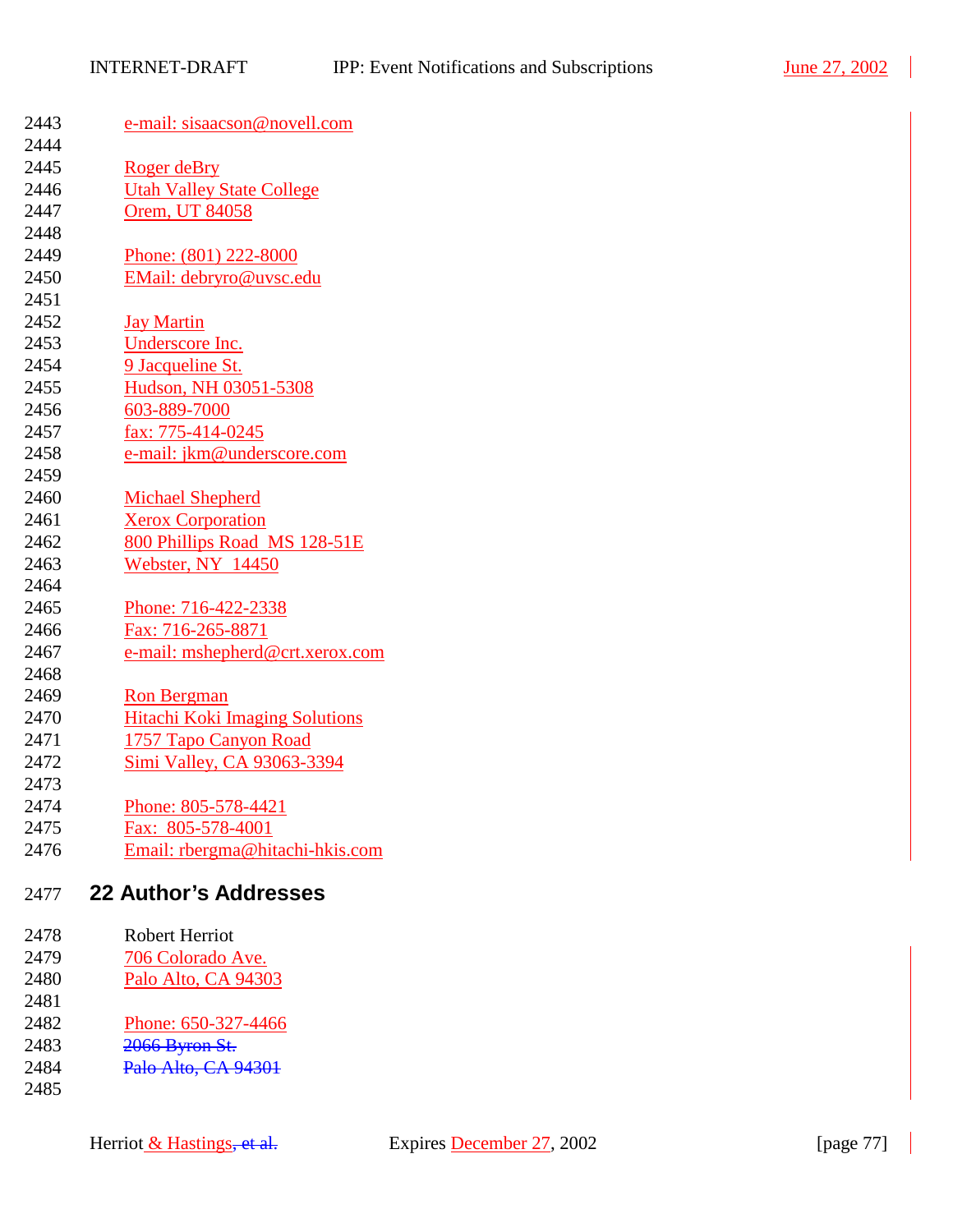| 2486 | Phone: 650-326-8279                |
|------|------------------------------------|
| 2487 | Fax: 650-327-4466                  |
| 2488 | Email: bob@herriot.com             |
| 2489 |                                    |
| 2490 | <b>Tom Hastings</b>                |
| 2491 | <b>Xerox Corporation</b>           |
| 2492 | 737 Hawaii St. ESAE 231            |
| 2493 | El Segundo, CA 90245               |
| 2494 |                                    |
| 2495 | Phone: 310-333-6413                |
| 2496 | Fax: 310-333-5514                  |
| 2497 | e-mail: hastings@cp10.es.xerox.com |
| 2498 |                                    |
| 2499 | <b>Scott Alsaacson</b>             |
| 2500 | Novell, Inc.                       |
| 2501 | 122 E 1700 S                       |
| 2502 | Provo, UT 84606                    |
| 2503 |                                    |
| 2504 | Phone: 801-861-7366                |
| 2505 | Fax: 801-861-2517                  |
| 2506 | e-mail: sisaacson@novell.com       |
| 2507 |                                    |
| 2508 | Roger deBry                        |
| 2509 | <b>Utah Valley State College</b>   |
| 2510 | Orem, UT 84058                     |
| 2511 |                                    |
| 2512 | Phone: (801) 222-8000              |
| 2513 | EMail: debryro@uvsc.edu            |
| 2514 |                                    |
| 2515 | <b>Jay Martin</b>                  |
| 2516 | Underscore Inc.                    |
| 2517 | 9 Jacqueline St.                   |
| 2518 | Hudson, NH 03051-5308              |
| 2519 | 603-889-7000                       |
| 2520 | fax: 775-414-0245                  |
| 2521 | e-mail: jkm@underscore.com         |
| 2522 |                                    |
| 2523 | <b>Michael Shepherd</b>            |
| 2524 | <b>Xerox Corporation</b>           |
| 2525 | 800 Phillips Road MS 128-51E       |
| 2526 | Webster, NY 14450                  |
| 2527 |                                    |
| 2528 | Phone: 716-422-2338                |
| 2529 | Fax: 716-265-8871                  |
| 2530 | e-mail: mshepherd@crt.xerox.com    |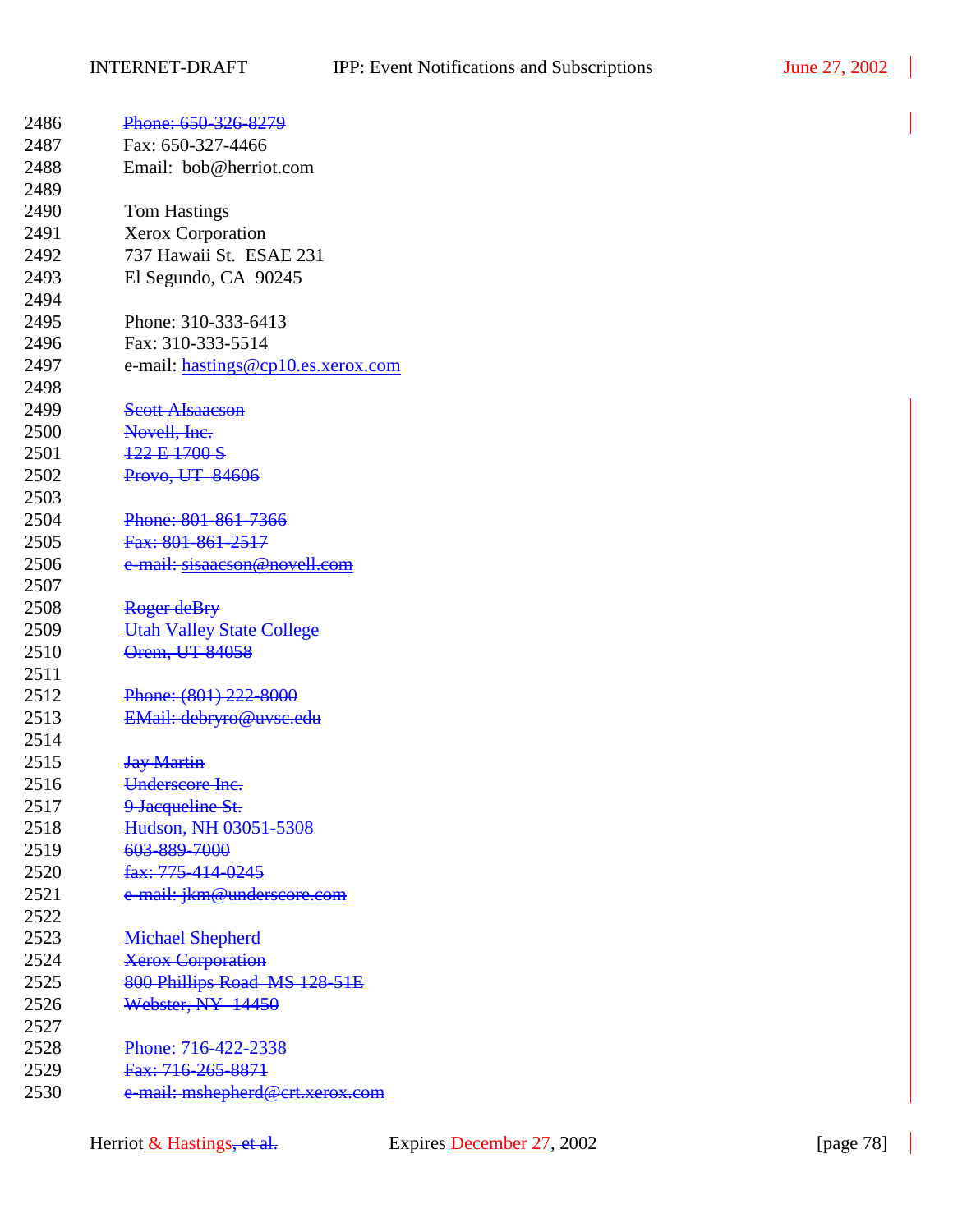| 2531 |    |                                                                                                            |
|------|----|------------------------------------------------------------------------------------------------------------|
| 2532 |    | <b>Ron Bergman</b>                                                                                         |
| 2533 |    | <b>Hitachi Koki Imaging Solutions</b>                                                                      |
| 2534 |    | 1757 Tapo Canyon Road                                                                                      |
| 2535 |    | Simi Valley, CA 93063-3394                                                                                 |
| 2536 |    |                                                                                                            |
| 2537 |    | Phone: 805-578-4421                                                                                        |
| 2538 |    | Fax: 805-578-4001                                                                                          |
| 2539 |    | Email: rbergma@hitachi-hkis.com                                                                            |
| 2540 |    |                                                                                                            |
| 2541 |    | IPP Web Page: http://www.pwg.org/ipp/                                                                      |
| 2542 |    | IPP Mailing List: ipp@pwg.org                                                                              |
| 2543 |    |                                                                                                            |
| 2544 |    | To subscribe to the ipp mailing list, send the following email:                                            |
| 2545 |    | 1) send it to majordomo@pwg.org                                                                            |
| 2546 |    | 2) leave the subject line blank                                                                            |
| 2547 |    | 3) put the following two lines in the message body:                                                        |
| 2548 |    | subscribe ipp                                                                                              |
| 2549 |    | end                                                                                                        |
| 2550 |    |                                                                                                            |
| 2551 |    | Implementers of this specification document are encouraged to join the IPP Mailing List in order to        |
| 2552 |    | participate in any discussions of clarification issues and review of registration proposals for additional |
| 2553 |    | attributes and values. In order to reduce spam the mailing list rejects mail from non-subscribers, so      |
| 2554 |    | you must subscribe to the mailing list in order to send a question or comment to the mailing list.         |
| 2555 | Α. | <b>Appendix - Model for Notification with Cascading Printers</b>                                           |
| 2556 |    | With this model (see Figure 2), there is an intervening Print server between the human user and the        |
| 2557 |    | output-device. So the system effectively has two Printers. There are two cases to consider.                |
| 2558 |    | 1. When the Printer 1 (in the server) generates Events, the system behaves like the client and Printer     |
| 2559 |    | in Figure 1. In this case, Printer 1 sends Event Notifications that are shown as Event Notifications       |
| 2560 |    | $(A)$ of Figure 2,.                                                                                        |
| 2561 |    | When the Printer 2 (in the output-device) generates Events, there are two possible system<br>2.            |
| 2562 |    | configurations:                                                                                            |
|      |    |                                                                                                            |
| 2563 |    | Printer 1 forwards the client-supplied Subscription Creation Operations to the downstream<br>a)            |
| 2564 |    | Printer 2 and lets Printer 2 send the Event Notifications directly to the Notification Recipients          |
| 2565 |    | supplied by the Client (Event Notifications (C) in the diagram).                                           |
| 2566 |    | Printer 1 performs the client-supplied Subscription Creation Operations and also forwards the<br>b)        |
| 2567 |    | Subscription Creation Operations to Printer 2 with the Notification Recipient changed to be the            |
| 2568 |    | Printer 1. When an Event occurs in Printer 2, Printer 2 sends the Event Notification (B) to                |
| 2569 |    | Notification Recipient of Printer 1, which relays the received Event Notification (B) to the               |
| 2570 |    | client-supplied Notification Recipient (as Event Notifications(A) in the diagram). Note, when a            |
|      |    |                                                                                                            |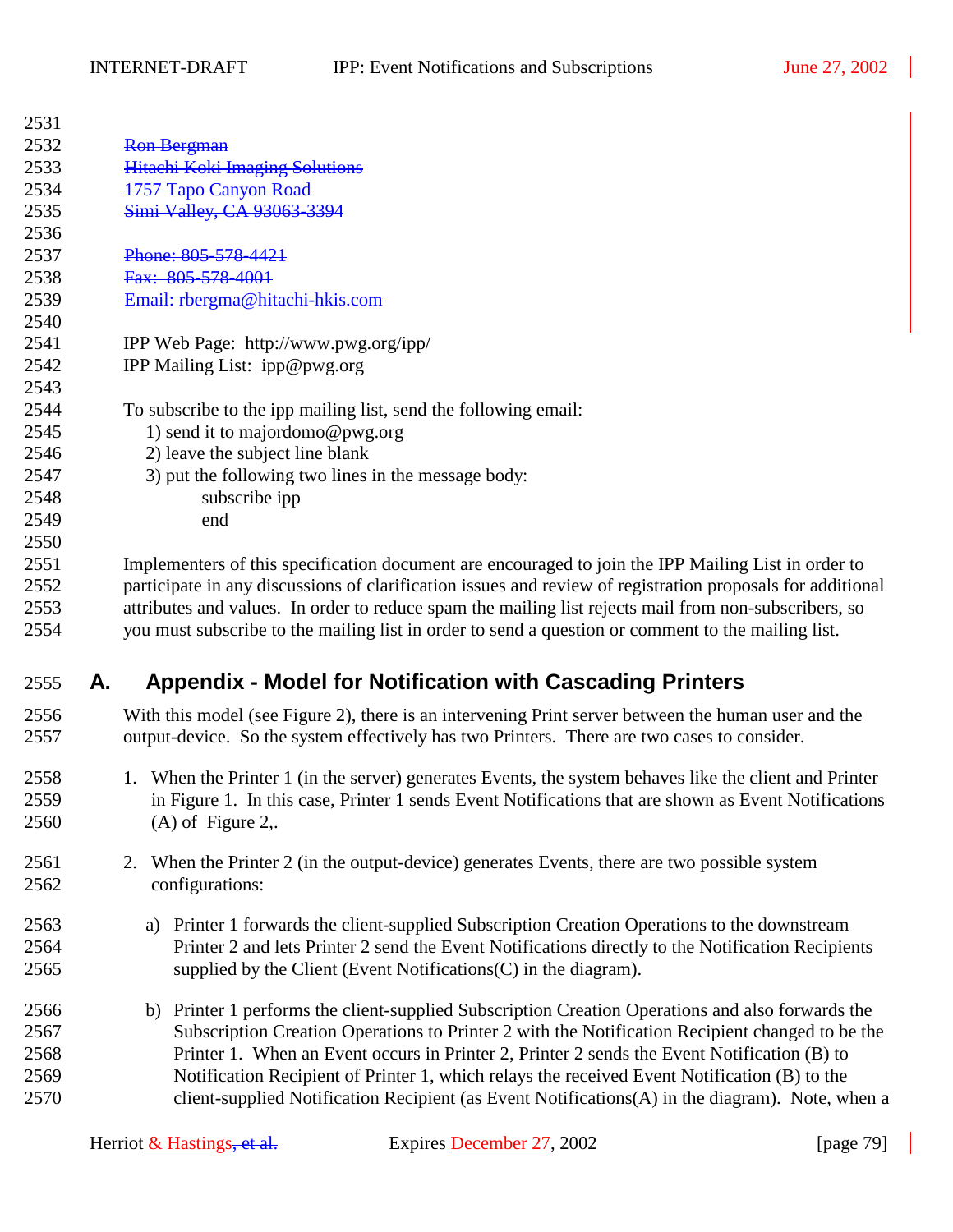<span id="page-79-0"></span>2571 client performs a Subscription Creation Operation, Printer 1 need not forward the Subscription 2572 Creation Operation to Printer 2 if it would create a duplicate Subscription Object on Printer 2.

2573 Note: when Printer 1 is forwarding Subscription Creation Operations to Printer 2, it may request 2574 Printer 2 to create additional Subscription Objects (called "piggy-backing"). Piggy-backing is useful 2575 when:

- 2576 Device A is configured to accept (IPP or non-IPP) requests from other servers.
- 2577 Server S wants to receive Job Events that the client didn't request and Server S wants these 2578 Events for jobs it submits and not for other jobs.



### 2592 **Figure 2 – Model for Notification with Cascading Printers**

# 2593 **B. Appendix - Distributed Model for Notification**

2594 A Printer implementation could use some other remote notification service to provide some or most of 2595 the service. For example, the remote notification service could send Event Notifications using 2596 Delivery Methods that are not directly supported by the output device or server. Or, the remote 2597 notification service could store Subscription Objects (passed to it from the output device in response to 2598 Subscription Creation requests), accept Events, format the Event Notification in the natural language of 2599 the Notification Recipient, and send the Event Notifications to the Notification Recipient(s).

2600 [Figure 3](#page-80-0) shows this partitioning. The interface between the output device (or server) and the remote 2601 notification service is outside the scope of this document and is intended to be transparent to the client 2602 and this document. The combination of the output device (or server) and the notification service 2603 together constitute an IPP Printer conforming to this Notification document.

2604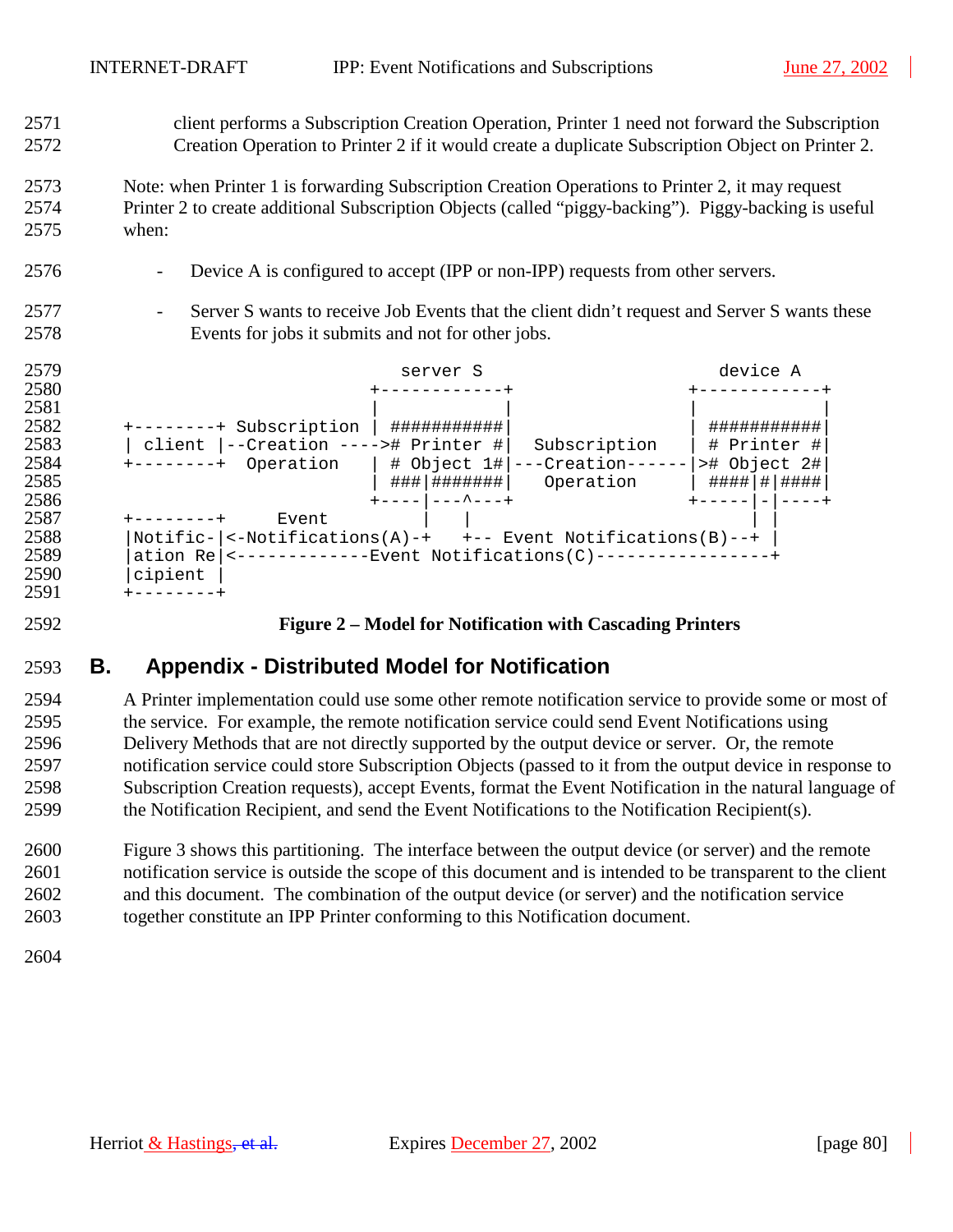<span id="page-80-0"></span>

| 2605 |                                                       | ***********************       |
|------|-------------------------------------------------------|-------------------------------|
| 2606 |                                                       | $\star$                       |
| 2607 |                                                       | $\star$<br>Printer (including |
| 2608 |                                                       | the distributed<br>$\star$    |
| 2609 |                                                       | * Notification Service)       |
| 2610 |                                                       | $^\star$                      |
| 2611 |                                                       | *<br>output device or server  |
| 2612 |                                                       | *                             |
| 2613 | PDA, desktop, or server                               | *<br>$+$<br>###########       |
| 2614 |                                                       | $\ast$<br># partial #         |
| 2615 | ---IPP Subscription------<br>client                   | ># Printer #                  |
| 2616 | Creation operation<br>$+ - - - - - - - +$             | # Object<br>#<br>$\ast$       |
| 2617 |                                                       | $\star$<br>#####   #####      |
| 2618 |                                                       | *                             |
| 2619 |                                                       | $\star$<br>Subscriptions      |
| 2620 |                                                       | $\star$<br>OR Event           |
| 2621 |                                                       | Notifications<br>$\ast$       |
| 2622 | Notification<br>IPP-defined                           | $\star$                       |
| 2623 | Recipient<br><--Event Notifications---                | Notification                  |
| 2624 |                                                       | Service<br>$\ast$             |
| 2625 |                                                       | $^\star$                      |
| 2626 |                                                       | $\star$                       |
| 2627 |                                                       |                               |
| 2628 | $***$<br>Implementation configuration opaque boundary |                               |
| 2629 |                                                       |                               |

2630 **Figure 3 – Opaque Use of a Notification Service Transparent to the Client** 

### 2631 **C. Appendix - Extended Notification Recipient**

2632 The model allows for an extended Notification Recipient that is itself a notification service that 2633 forwards each Event Notification to another recipient (called the Ultimate Notification Recipient in this 2634 section). The Delivery Method to the Ultimate Recipient is probably different from the Delivery 2635 Method used by the Printer to the extended Notification Recipient.

2636 This extended Notification Recipient is transparent to the Printer but not to the client.

2637 When a client performs a Subscription Creation Operation, it specifies the extended Notification 2638 Recipient as it would any Notification Recipient. In addition, the client specifies the Ultimate 2639 Notification Recipient in the Subscription Creation Operation in a manner specified by the extended 2640 Notification Recipient. Typically, it is either some bytes in the value of "notify-user-data" or some 2641 additional parameter in the value of "notify-recipient-uri". The client also subscribes directly with the 2642 extended Notification Recipient (by means outside this document), since it is a notification service in 2643 its own right.

2644 The IPP Printer treats the extended Notification Recipient like any other Notification Recipient and the 2645 IPP Printer is not aware of the forwarding. The Delivery Method that the extended Notification 2646 Recipient uses for delivering the Event Notification to the Ultimate Notification Recipient is beyond 2647 the scope of this document and is transparent to the IPP Printer.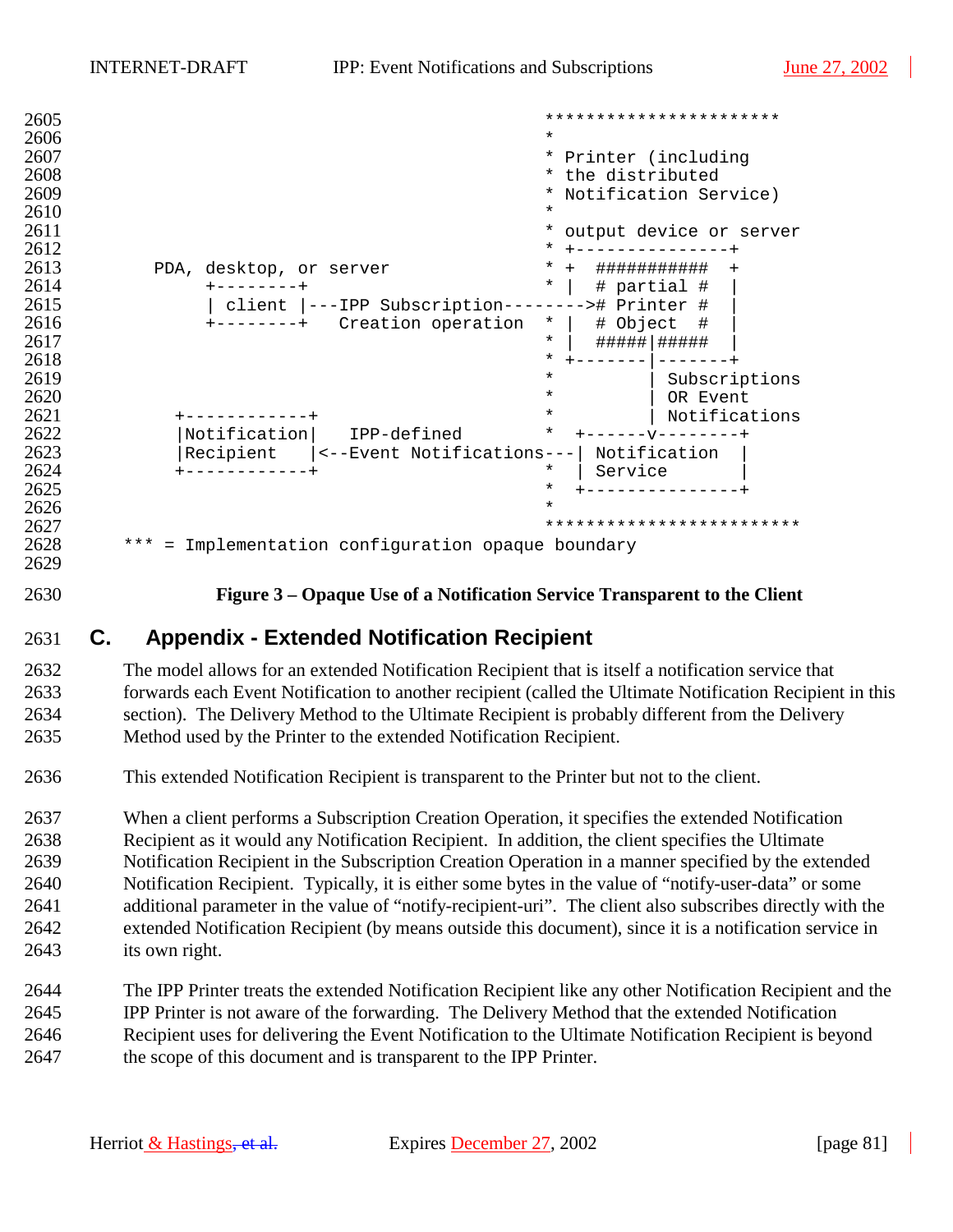2648 Examples of this extended Notification Recipient are paging, immediate messaging services, general 2649 notification services, and NOS vendors' infrastructure. Figure 4 shows this approach.

2650 2651 PDA, desktop, or server server server or output device +---------------+ +--------+ | ########### | | client |---Subscription Creation -----------># Printer # | +--------+ Operation | # Object # | | #####|##### | +------------+ +------------+ IPP-defined +-------|-------+ |Ultimate | any |Notification|<--Event Notifications----+ 2659 | Notification | <---- | Recipient | 2660 | Recipient | 2660 | Recipient | +------------+ (Notification Service)

#### 2662 **Figure 4 – Use of an Extended Notification Recipient transparent to the Printer**

# 2663 **D. Appendix - Details about Conformance Terminology**

- 2664 The following paragraphs provide more details about conformance terminology.
- 2665 **REQUIRED**  an adjective used to indicate that a conforming IPP Printer implementation MUST 2666 support the indicated operation, object, attribute, attribute value, status code, or out-of-band value 2667 in requests and responses. See [RFC2911] "Appendix A - Terminology for a definition of 2668 "support". *Since support of this entire Notification specification is OPTIONAL for*  2669 *conformance to IPP/1.0 or IPP/1.1, the use of the term REQUIRED in this document means*  2670 *"REQUIRED if this OPTIONAL Notification specification is implemented".*
- 2671 **RECOMMENDED**  an adjective used to indicate that a conforming IPP Printer implementation is 2672 recommended to support the indicated operation, object, attribute, attribute value, status code, or 2673 out-of-band value in requests and responses. *Since support of this entire Notification*  2674 *specification is OPTIONAL for conformance to IPP/1.0 or IPP/1.1, the use of the term*  2675 *RECOMMENDED in this document means "RECOMMENDED if this OPTIONAL*  2676 *Notification specification is implemented".*
- 2677 **OPTIONAL**  an adjective used to indicate that a conforming IPP Printer implementation MAY, but is 2678 NOT REQUIRED to, support the indicated operation, object, attribute, attribute value, status code, 2679 or out-of-band value in requests and responses.

# 2680 **E. Appendix - Object Model for Notification**

2681 This section describes the Notification object model that adds a Subscription Object which together 2682 with the Job and Printer object provide the complete Notification semantics.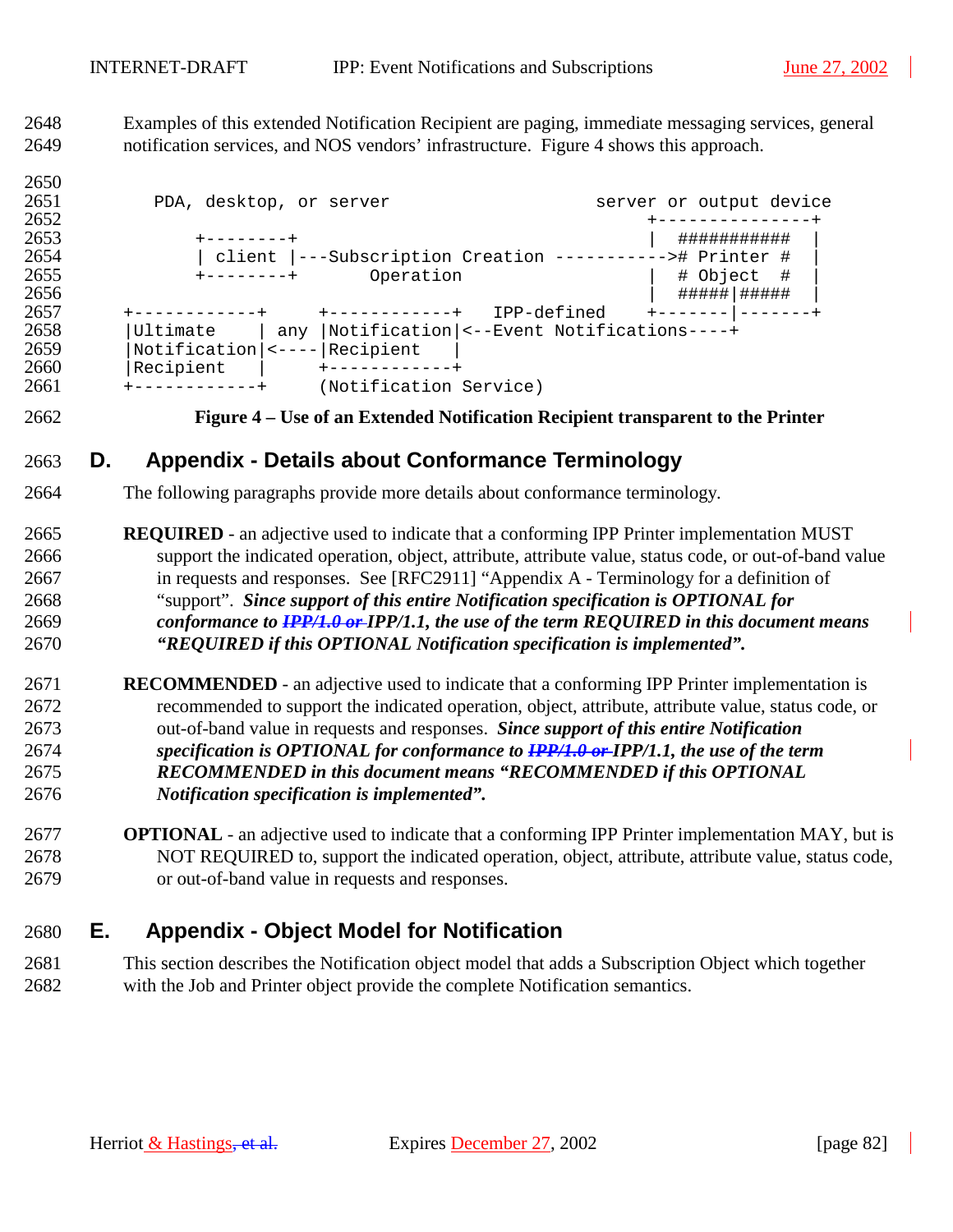| 2683                                         | The object relationships can be seen pictorially as:                                                                                                       |             |                                                                                                                                                                                                                                                                                                                                                                                                                                                                                                                                                                                                                     |                              |
|----------------------------------------------|------------------------------------------------------------------------------------------------------------------------------------------------------------|-------------|---------------------------------------------------------------------------------------------------------------------------------------------------------------------------------------------------------------------------------------------------------------------------------------------------------------------------------------------------------------------------------------------------------------------------------------------------------------------------------------------------------------------------------------------------------------------------------------------------------------------|------------------------------|
| 2684<br>2685<br>2686                         | $+ - - - +$                                                                                                                                                |             | Subscription Objects (Per-Printer Subscriptions) Printer object                                                                                                                                                                                                                                                                                                                                                                                                                                                                                                                                                     |                              |
| 2687<br>2688<br>2689<br>2690<br>2691<br>2692 | $+ - - - + +$<br>$+ - - - + +$                                                                                                                             |             |                                                                                                                                                                                                                                                                                                                                                                                                                                                                                                                                                                                                                     | p1                           |
| 2693                                         |                                                                                                                                                            | Job objects |                                                                                                                                                                                                                                                                                                                                                                                                                                                                                                                                                                                                                     |                              |
| 2694<br>2695<br>2696<br>2697<br>2698         | $+---+$<br>  s4   <------->                                                                                                                                | $\vert$ j1  |                                                                                                                                                                                                                                                                                                                                                                                                                                                                                                                                                                                                                     |                              |
| 2699<br>2700                                 |                                                                                                                                                            |             | s4 is a Per-Job Subscription Object                                                                                                                                                                                                                                                                                                                                                                                                                                                                                                                                                                                 |                              |
| 2701<br>2702<br>2703<br>2704                 |                                                                                                                                                            | j2          |                                                                                                                                                                                                                                                                                                                                                                                                                                                                                                                                                                                                                     |                              |
| 2705<br>2706                                 | $ $ s6 $ $ <-----> $ $                                                                                                                                     |             | s5 and s6 are Per-Job Subscription<br>Objects                                                                                                                                                                                                                                                                                                                                                                                                                                                                                                                                                                       |                              |
| 2707<br>2708<br>2709                         |                                                                                                                                                            | j3          |                                                                                                                                                                                                                                                                                                                                                                                                                                                                                                                                                                                                                     |                              |
| 2710<br>2711                                 |                                                                                                                                                            |             |                                                                                                                                                                                                                                                                                                                                                                                                                                                                                                                                                                                                                     | <----> indicates association |
| 2712                                         |                                                                                                                                                            |             | Figure 5 – Object Model for Notification                                                                                                                                                                                                                                                                                                                                                                                                                                                                                                                                                                            |                              |
| 2713<br>2714                                 |                                                                                                                                                            |             | s1, s2, and s3 are Per-Printer Subscription Objects and can identify Printer and/or Job Events.<br>s4, s5, and s6 are Per-Job Subscription Objects and can identify Printer and/or Job Events.                                                                                                                                                                                                                                                                                                                                                                                                                      |                              |
| 2715                                         | E.1<br><b>Appendix - Object relationships</b>                                                                                                              |             |                                                                                                                                                                                                                                                                                                                                                                                                                                                                                                                                                                                                                     |                              |
| 2716<br>2717<br>2718<br>2719<br>2720<br>2721 |                                                                                                                                                            |             | This sub-section defines the object relationships between the Printer, Job, and Subscription Objects by<br>example. Whether Per-Printer Subscription Objects are actually contained in a Printer object or are<br>just bi-directionally associated with them in some way is IMPLEMENTATION DEPENDENT and is<br>transparent to the client. Similarly, whether Per-Job Subscription Objects are actually contained in a<br>Job object or are just bi-directionally associated with them in some way is IMPLEMENTATION<br>DEPENDENT and is transparent to the client. The object relationships are defined as follows: |                              |
| 2722                                         | E.2<br><b>Printer Object and Per-Printer Subscription Objects</b>                                                                                          |             |                                                                                                                                                                                                                                                                                                                                                                                                                                                                                                                                                                                                                     |                              |
| 2723<br>2724                                 | 1. The Printer object contains (is associated with) zero or more Per-Printer Subscription Objects<br>(p1 contains s1-s3 Per-Printer Subscription Objects). |             |                                                                                                                                                                                                                                                                                                                                                                                                                                                                                                                                                                                                                     |                              |
| 2725<br>2726                                 | exactly one Printer object (p1).                                                                                                                           |             | 2. Each Per-Printer Subscription Object (s1, s2, and s3) is contained in (or is associated with)                                                                                                                                                                                                                                                                                                                                                                                                                                                                                                                    |                              |

| Herriot $&$ Hastings, et al. | Expires December 27, 2002 | [ $page 83$ ] |
|------------------------------|---------------------------|---------------|
|------------------------------|---------------------------|---------------|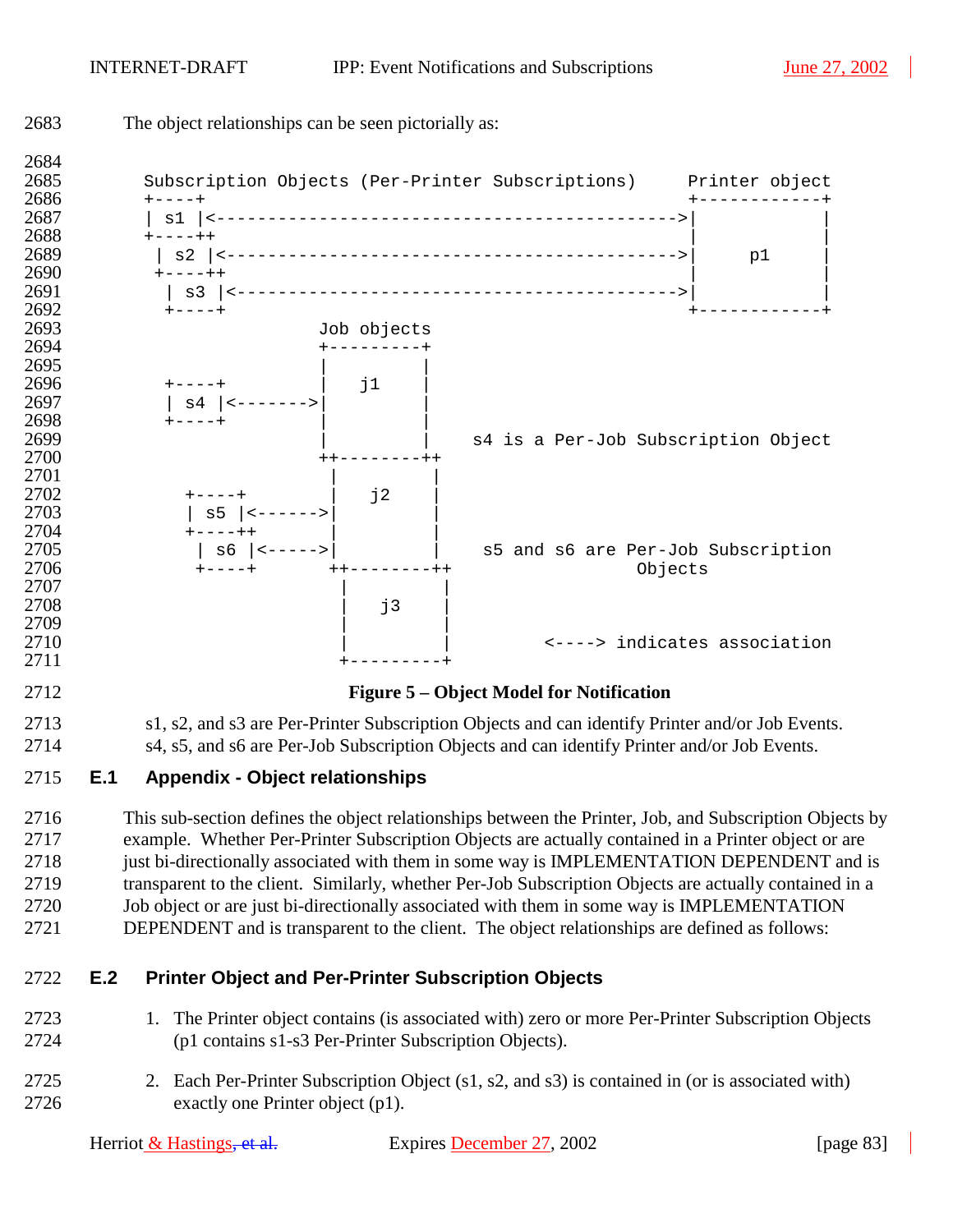### 2727 **E.3 Job Object and Per-Job Subscription Objects**

2728 1. A Job object (j1, j2, j3) is associated with zero or more Per-Job Subscription Objects (s4-s6). 2729 Job j1 is associated with Per-Job Subscription Object s4, Job j2 is associated with Per-Job 2730 Subscription Objects s5 and s6, and Job j3 is not associated with any Per-Job Subscription 2731 Object.

2732 2. Each Per-Job Subscription Object is associated with exactly one Job object.

### 2733 **F. Appendix - Per-Job versus Per-Printer Subscription Objects**

2734 Per-Job and Per-Printer Subscription Objects are quite similar. Either type of Subscription Object can 2735 subscribe to Job Events, Printer Events, or both. Both types of Subscription Objects can be queried 2736 using the Get-Subscriptions and Get-Subscription-Attributes operations and canceled using the Cancel-2737 Subscription operation. Both types of Subscription Objects create Subscription Objects which have the 2738 same Subscription Object attributes defined. However, there are some semantic differences between 2739 Per-Job Subscription Objects and Per-Printer Subscription Objects. A Per-Job Subscription Object is 2740 established by the client when submitting a job and after creating the job using the Create-Job-2741 Subscriptions operation by specifying the "job-id" of the Job with the "notify-job-id" attribute. A Per-2742 Printer Subscription Object is established between a client and a Printer using the Create-Printer-2743 Subscriptions operation. Some specific differences are:

- 2744 1. A client usually creates one or more Per-Job Subscription Objects as part of the Job Creation 2745 operations (Create-Job, Print-Job, and Print-URI), rather than using the OPTIONAL Create-Job-2746 Subscriptions operation, especially since Printer implementations NEED NOT support the 2747 Create-Job-Subscriptions operation, since it is OPTIONAL.
- 2748 2. For Per-Job Subscription Objects, the Subscription Object is only valid while the job is "not-2749 complete" (see sections [5.4.3\)](#page-31-0) while for the Per-Printer Subscription Objects, the Subscription 2750 Object is valid until the time (in seconds) that the Printer returned in the "notify-lease-2751 expiration-time" operation attribute.
- 2752 3. Job Events in a Per-Job Subscription Object apply only to "one job" (the Job created by the Job 2753 Creation operation or references by the Create-Job-Subscriptions operation) while Job Events in 2754 a Per-Printer Subscription Object apply to ALL jobs contained in the IPP Printer.

### 2755 **G. Appendix - Description of the base IPP documents**

- 2756 The base set of IPP documents includes:
- 2757 Design Goals for an Internet Printing Protocol [RFC2567]
- 2758 Rationale for the Structure and Model and Protocol for the Internet Printing Protocol [RFC2568]
- 2759 Internet Printing Protocol/1.1: Model and Semantics [RFC2911]
- 2760 Internet Printing Protocol/1.1: Encoding and Transport [RFC2910]
- 2761 Internet Printing Protocol/1.1: Implementer's Guide [RFC3196IPP-IIG]
- 2762 Mapping between LPD and IPP Protocols [RFC2569]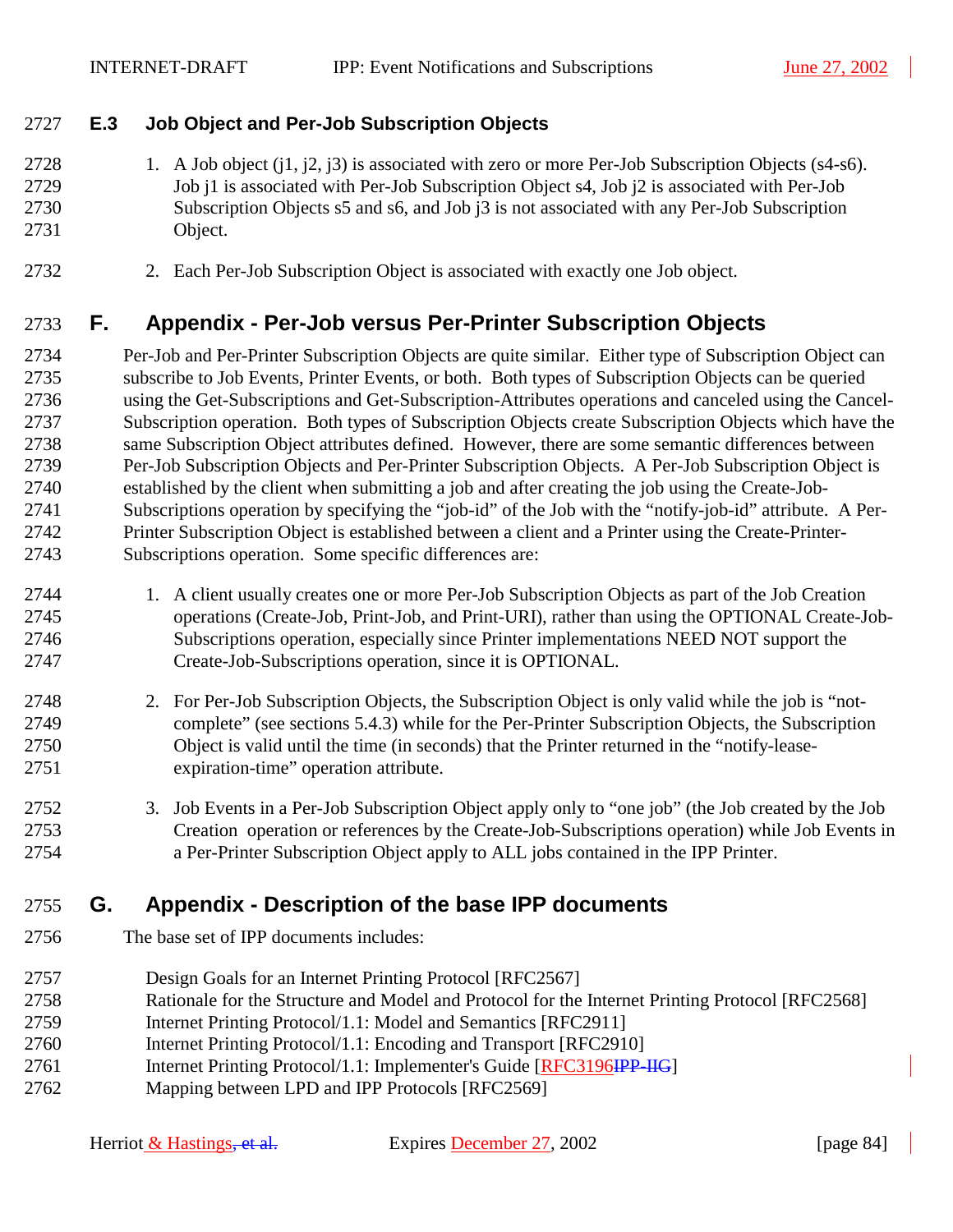2763

2764 The "Design Goals for an Internet Printing Protocol" document takes a broad look at distributed 2765 printing functionality, and it enumerates real-life scenarios that help to clarify the features that need to 2766 be included in a printing protocol for the Internet. It identifies requirements for three types of users: 2767 end users, operators, and administrators. It calls out a subset of end user requirements that are satisfied 2768 in IPP/1.0 [RFC2566, RFC2565]. A few OPTIONAL operator operations have been added to IPP/1.1 2769 [RFC2911, RFC2910].

2770 The "Rationale for the Structure and Model and Protocol for the Internet Printing Protocol" document 2771 describes IPP from a high level view, defines a roadmap for the various documents that form the suite 2772 of IPP specification documents, and gives background and rationale for the IETF IPP working group's 2773 major decisions.

2774 The "Internet Printing Protocol/1.1: Model and Semantics" document describes a simplified model 2775 with abstract objects, their attributes, and their operations. The model introduces a Printer and a Job. 2776 The Job supports multiple documents per Job. The model document also addresses how security, 2777 internationalization, and directory issues are addressed.

- 2778 The "Internet Printing Protocol/1.1: Encoding and Transport" document is a formal mapping of the 2779 abstract operations and attributes defined in the model document onto HTTP/1.1 [RFC2616]. It also 2780 defines the encoding rules for a new Internet MIME media type called "application/ipp". This 2781 document also defines the rules for transporting over HTTP a message body whose Content-Type is 2782 "application/ipp". This document defines the 'ipp' scheme for identifying IPP printers and jobs.
- 2783 The "Internet Printing Protocol/1.1: Implementer's Guide" document gives insight and advice to 2784 implementers of IPP clients and IPP objects. It is intended to help them understand IPP/1.1 and some 2785 of the considerations that may assist them in the design of their client and/or IPP object 2786 implementations. For example, a typical order of processing requests is given, including error 2787 checking. Motivation for some of the specification decisions is also included.
- 2788 The "Mapping between LPD and IPP Protocols" document gives some advice to implementers of 2789 gateways between IPP and LPD (Line Printer Daemon) implementations.

### 2790 **H. Appendix - Full Copyright Statement**

- 2791 Copyright (C) The Internet Society (1998,1999,2000,2001,2002). All Rights Reserved
- 2792 This document and translations of it may be copied and furnished to others, and derivative works that 2793 comment on or otherwise explain it or assist in its implementation may be prepared, copied, published 2794 and distributed, in whole or in part, without restriction of any kind, provided that the above copyright 2795 notice and this paragraph are included on all such copies and derivative works. However, this 2796 document itself may not be modified in any way, such as by removing the copyright notice or 2797 references to the Internet Society or other Internet organizations, except as needed for the purpose of 2798 developing Internet standards in which case the procedures for copyrights defined in the Internet 2799 Standards process must be followed, or as required to translate it into languages other than English.